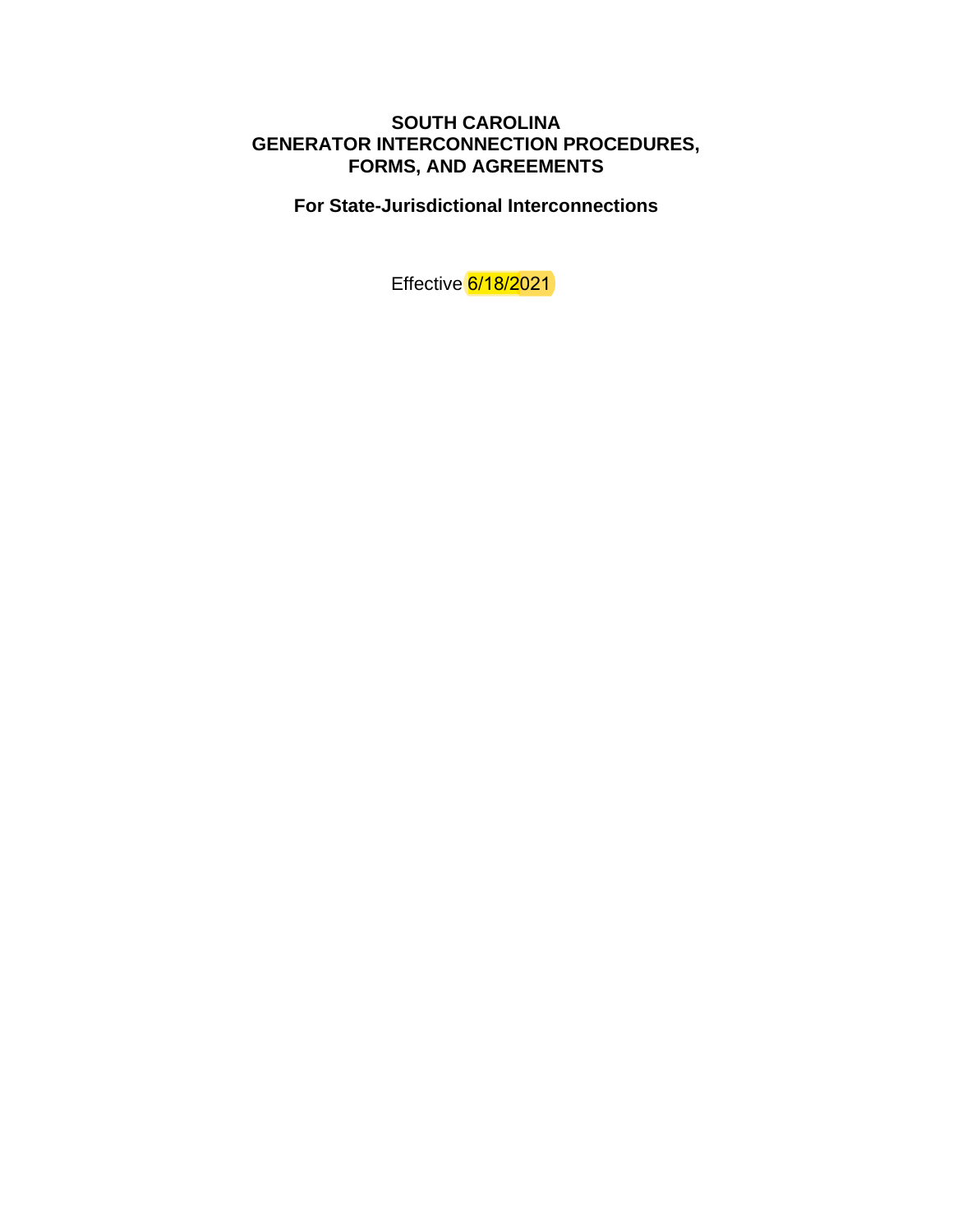# **TABLE OF CONTENTS**

# Page

| 1.1 |                                                                                                                    |  |
|-----|--------------------------------------------------------------------------------------------------------------------|--|
| 1.2 |                                                                                                                    |  |
| 1.3 |                                                                                                                    |  |
| 1.4 |                                                                                                                    |  |
| 1.5 |                                                                                                                    |  |
| 1.6 |                                                                                                                    |  |
| 1.7 | Interconnection Requests Submitted and Interconnection<br>Agreements Executed Prior to the Effective Date of these |  |
|     | SECTION 2. OPTIONAL 20 KW INVERTER PROCESS FOR CERTIFIED<br><b>INVERTER-BASED GENERATING FACILITIES NO LARGER</b>  |  |
| 2.1 |                                                                                                                    |  |
| 2.2 |                                                                                                                    |  |
| 2.3 |                                                                                                                    |  |
| 2.4 |                                                                                                                    |  |
| 2.5 |                                                                                                                    |  |
| 2.6 |                                                                                                                    |  |
|     | SECTION 3. OPTIONAL FAST TRACK PROCESS FOR CERTIFIED                                                               |  |
| 3.1 |                                                                                                                    |  |
| 3.2 |                                                                                                                    |  |
| 3.3 |                                                                                                                    |  |
| 3.4 |                                                                                                                    |  |
|     |                                                                                                                    |  |
| 4.1 |                                                                                                                    |  |
| 4.2 |                                                                                                                    |  |
| 4.3 |                                                                                                                    |  |
| 4.4 |                                                                                                                    |  |
|     | SECTION 5. INTERCONNECTION AGREEMENT AND SCHEDULING  47                                                            |  |
| 5.1 |                                                                                                                    |  |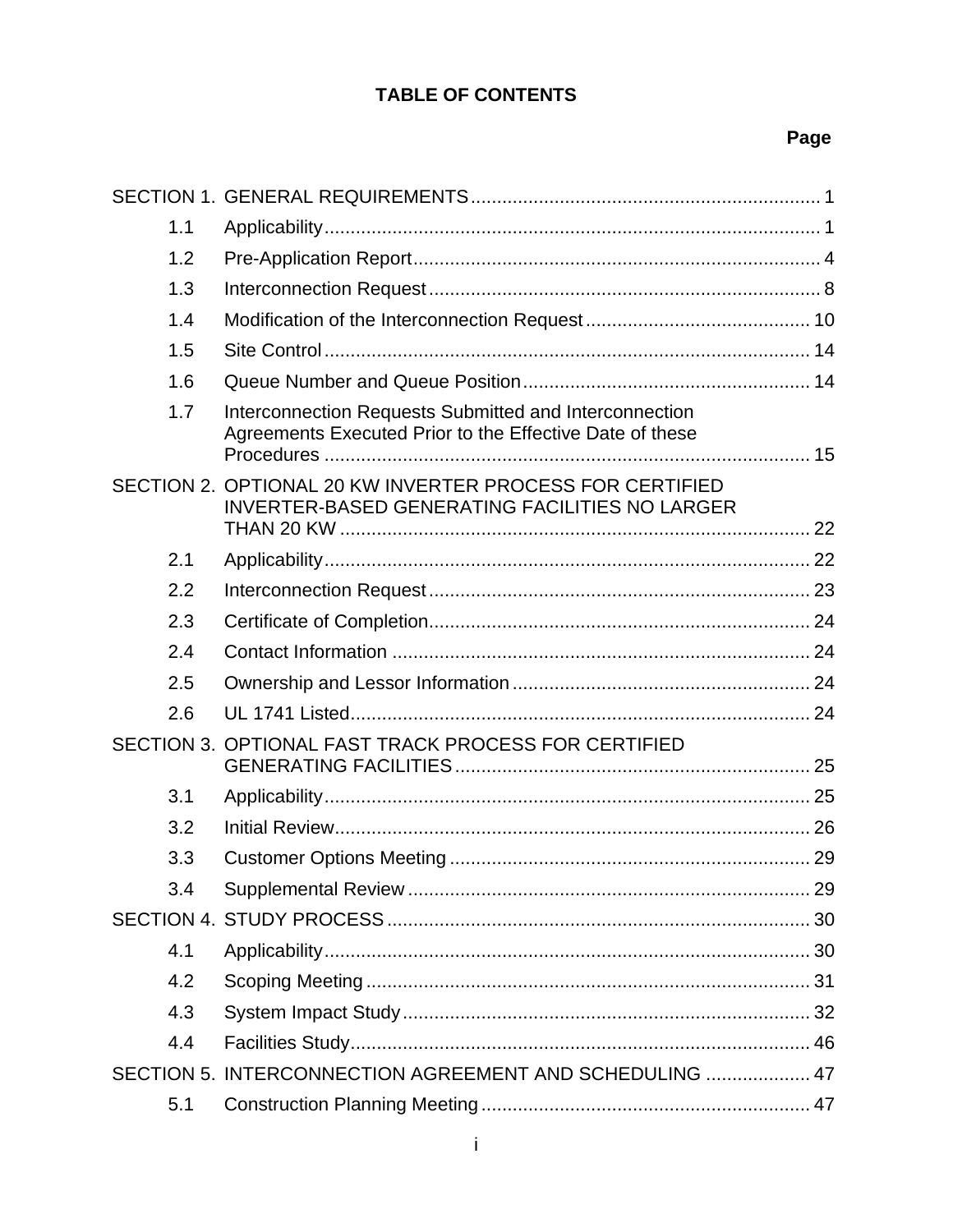# **TABLE OF CONTENTS** (continued)

# Page

| 5.2  |                                                         |  |
|------|---------------------------------------------------------|--|
|      | SECTION 6. PROVISIONS THAT APPLY TO ALL INTERCONNECTION |  |
| 6.1  |                                                         |  |
| 6.2  |                                                         |  |
| 6.3  |                                                         |  |
| 6.4  |                                                         |  |
| 6.5  |                                                         |  |
| 6.6  |                                                         |  |
| 6.7  |                                                         |  |
| 6.8  |                                                         |  |
| 6.9  |                                                         |  |
| 6.10 |                                                         |  |
| 6.11 |                                                         |  |
| 6.12 |                                                         |  |
| 6.13 |                                                         |  |
| 6.14 |                                                         |  |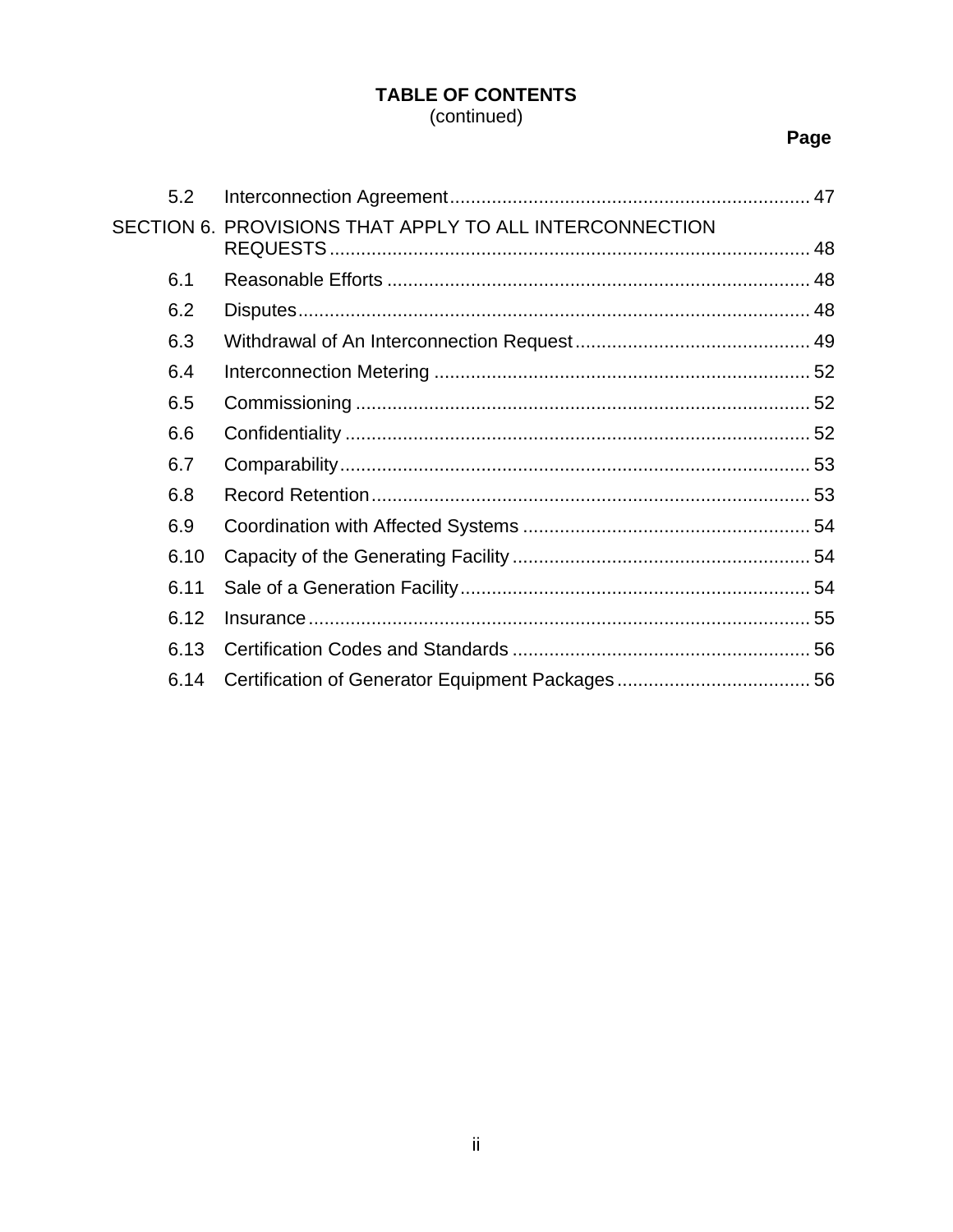- Attachment 1 Glossary of Terms
- Attachment 2 Pre-Application Report Request Form
- Attachment 3 Interconnection Request Application Form
- Attachment 4 Sample Site Control Verification Form
- Attachment 5 Certification Codes and Standards
- Attachment 6 Certification of Generator Equipment Packages
- Attachment 7 Interconnection Request, Certificate of Completion, and Terms and Conditions for Certified Inverter-Based Generating Facilities No Larger than 20 kW
- Attachment 8 System Impact Study Agreement
- Attachment 9 Facilities Study Agreement
- Attachment 10 Interconnection Agreement

Appendix Duke CS: Definitive Interconnection Study Process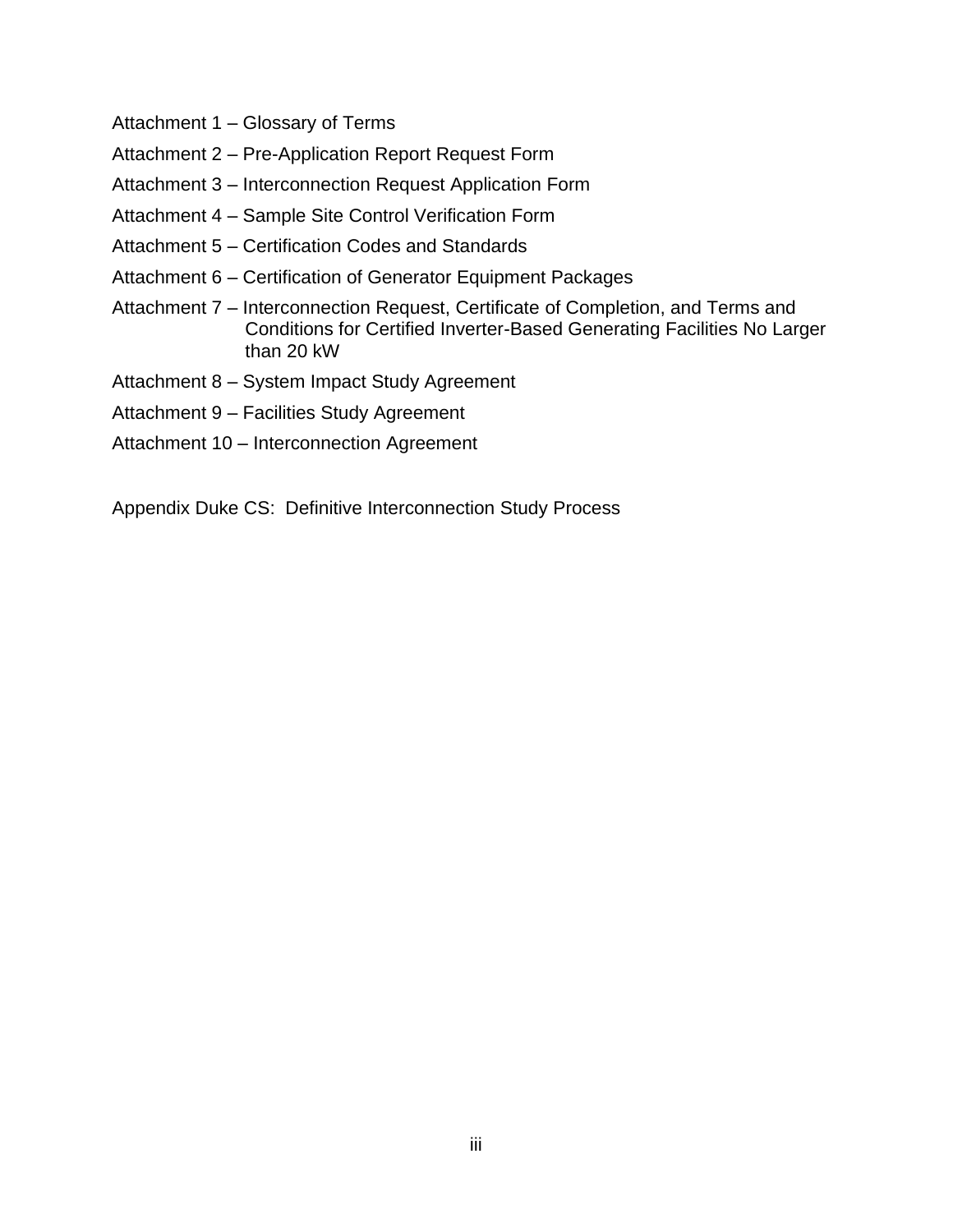# **Section 1. General Requirements**

#### 1.1 Applicability

1.1.1 This Standard contains the requirements, in addition to applicable tariffs and service regulations, for the interconnection and parallel operation of Generating Facilities with Utility Systems in South Carolina. These procedures apply to Generating Facilities that are interconnecting to Utility Systems in South Carolina where the Interconnection Customer is not selling the output of its Generating Facility to an entity other than the Utility to which it is interconnecting. These procedures do not apply to statejurisdictional Generating Facilities that are requesting Network Resource Interconnection Service. At the time the Interconnection Request is submitted, a Generating Facility must inform the Utility to which it plans to interconnect that it is requesting Network Resource Interconnection Service, and the Utility will apply the FERC Large Generator Interconnection Process in place at the time the Interconnection Request is submitted. The Public Service Commission of South Carolina retains jurisdiction over the application and processing of these requests for Network Resource Interconnection Service.

Interconnection Requests for new Generating Facilities shall be submitted to the Utility for approval at the final design stage and prior to the beginning of construction.

The submission of a written request for a Section 1.2 Pre-Application Report is encouraged to identify potential interconnection issues unforeseen by the Interconnection Customer.

Revised Interconnection Requests for equipment or design changes should be submitted pursuant to Section 1.4.

Notification by the Interconnection Customer to the Utility of change of ownership or change in control must be submitted pursuant to Section 6.11.

- 1.1.1.1 A request to interconnect a certified inverter-based Generating Facility no larger than 20 kW shall be evaluated under the Section 2, 20 kW Inverter Process. (See Attachments 5 and 6 for certification criteria.)
- 1.1.1.2 A request to interconnect a certified Generating Facility no larger than the capacity specified in Section 3.1 shall be evaluated under the Section 3 Fast Track Process. (See Attachments 5 and 6 for certification criteria.)
- 1.1.1.3 A request to interconnect a Generating Facility larger than the capacity stated in Section 3.1, or a Generating Facility that does not qualify for or pass the Fast Track Process or qualify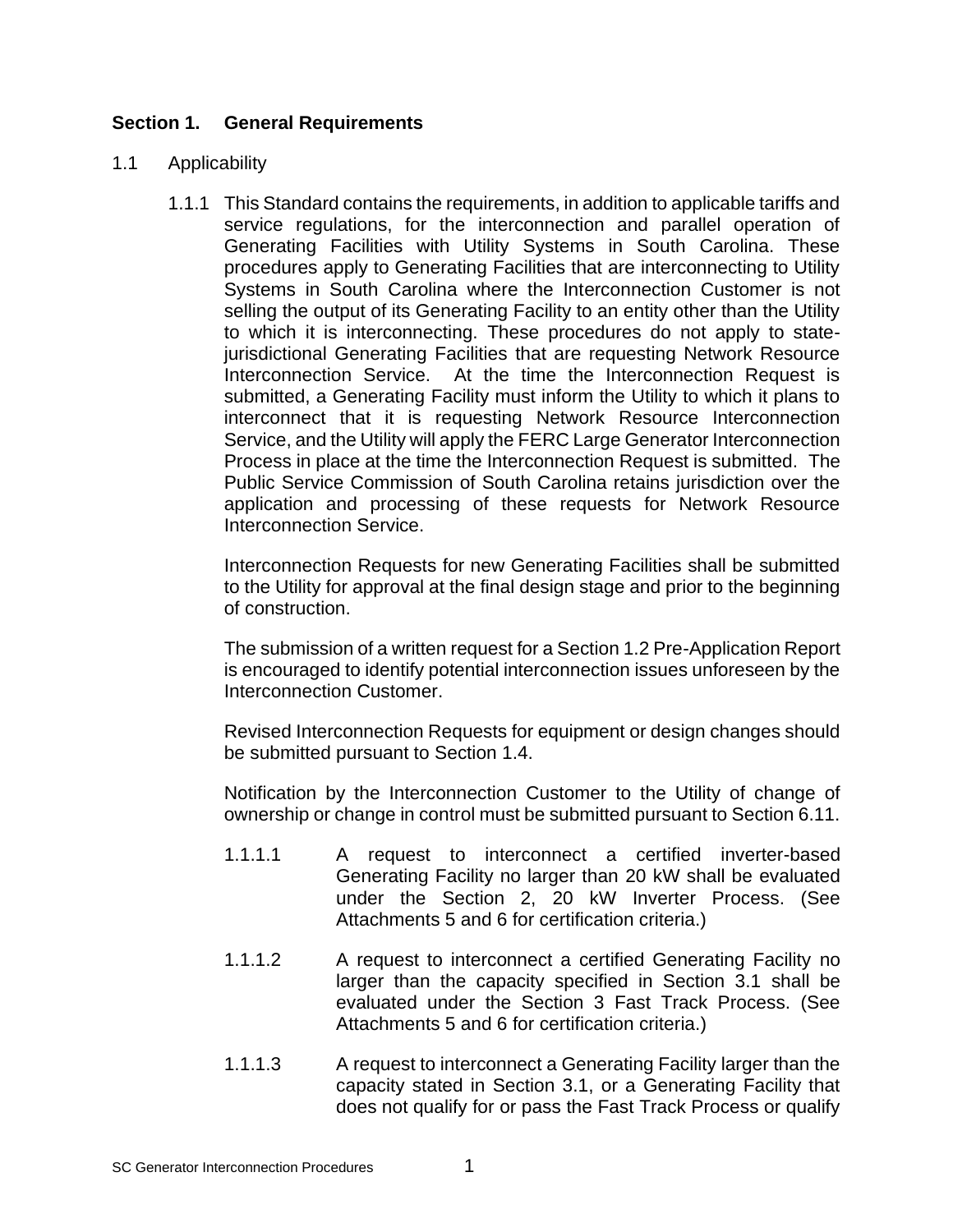for the 20 kW Inverter Process, in maximum rated capacity shall be evaluated under the Section 4 Study Process or an alternative Cluster Study process, if authorized by the Commission.

- 1.1.1.4 Sections 1.6, 1.8, and 4.1.1 address the requirements for a Utility that has obtained Commission authorization to transition to an alternative Cluster Study process in lieu of administering the Section 4 serial Study Process. The details of the Cluster Study process are set forth in the Utility-specific Appendix to these South Carolina Generator Interconnection Procedures as further described in Section 4.4.1.
- 1.1.2 Capitalized terms used herein shall have the meanings specified in the attached Glossary of Terms in Attachment 1 or the body of these procedures.
- 1.1.3 Neither these procedures nor the requirements included hereunder apply to Generating Facilities interconnected prior to the effective date of these procedures.
- 1.1.4 Prior to submitting its Interconnection Request, the Interconnection Customer may ask the Utility's interconnection contact employee or office whether the proposed interconnection is subject to these procedures. The Utility shall respond within 10 Business Days.
- 1.1.5 Infrastructure security of electric system equipment and operations and control hardware and software is essential to ensure day-to-day reliability and operational security. All Utilities are expected to meet basic standards for electric system infrastructure and operational security, including physical, operational, and cyber-security practices. The Interconnection Customer is responsible for reviewing the NERC registration requirements, registering when applicable and complying with the applicable Electric Reliability Organization (ERO) reliability standards.
- 1.1.6 The Utility shall designate an employee or office from which information on the application process can be obtained through informal requests from the Interconnection Customer presenting a proposed project for a specific site. The name, telephone number, and e-mail address of such contact employee or office shall be made available on the Utility's Internet web site.
- 1.2 Pre-Application Report
	- 1.2.1 An Interconnection Customer may submit a formal written Pre-Application Report request form (see Attachment 2) along with a non-refundable fee of \$500 for a Pre-Application Report on a proposed project at a specific site. The Utility shall provide the Pre-Application data described in Section 1.2.2 to the Interconnection Customer within twenty (20) Business Days of receipt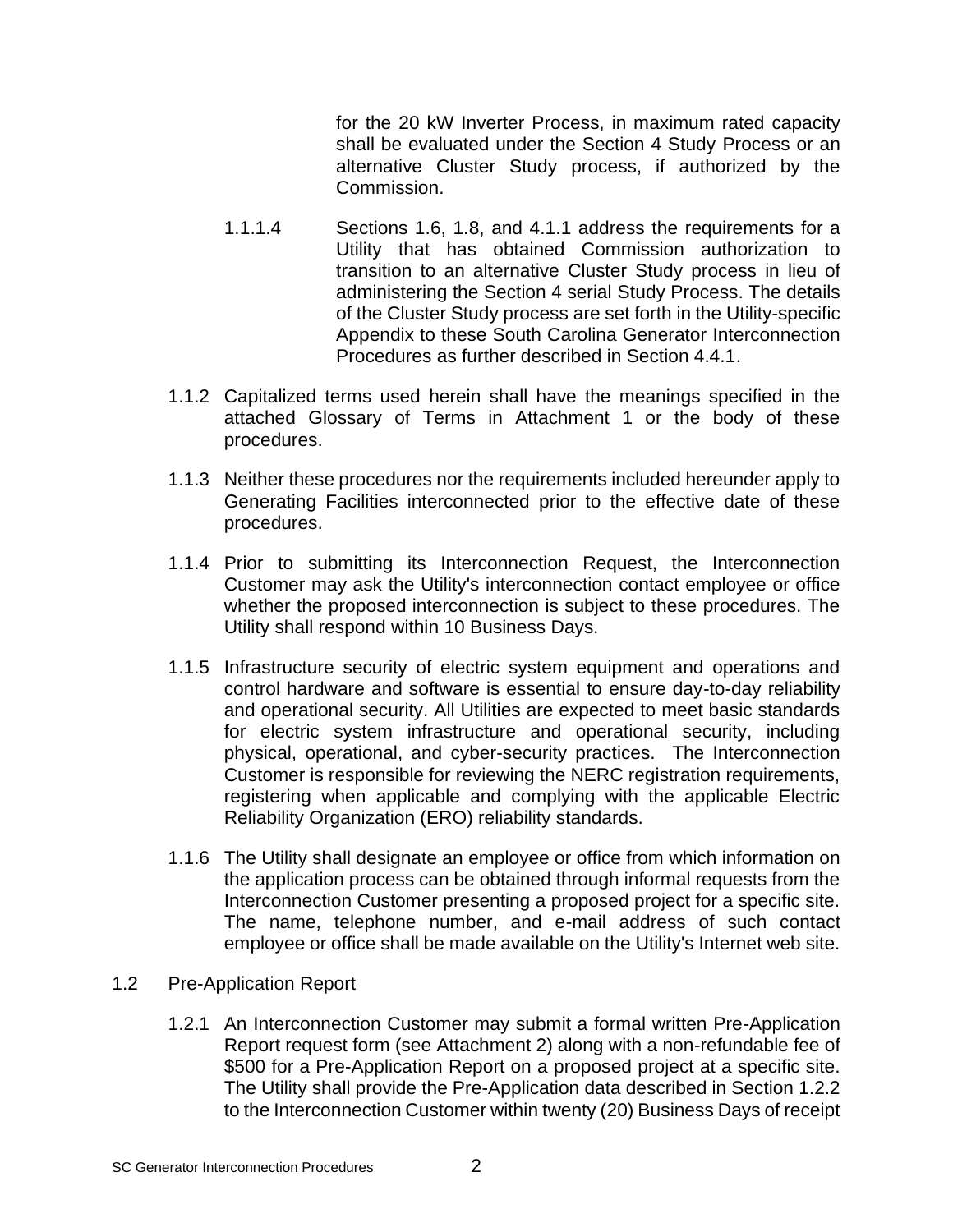of the completed request form and payment of the \$500 fee. The Pre-Application Report produced by the Utility is non-binding, does not confer any rights, and the Interconnection Customer must still successfully apply to interconnect to the Utility's system and to obtain a Queue Number. The written Pre-Application Report request form shall include the information in Sections 1.2.1.1 through 1.2.1.8 below to clearly and sufficiently identify the location of the proposed Point of Interconnection. Any one developer shall have no more than ten (10) requests for Pre-Application Reports in the Pre-Application Report queue at one time.

- 1.2.1.1 Project contact information, including name, address, phone number, and email address.
- 1.2.1.2 Project location (street address, location map with nearby cross streets and town, etc).
- 1.2.1.3 Meter number, pole number, location map or other equivalent information identifying proposed Point of Interconnection, if available.
- 1.2.1.4 Generator Type (e.g., solar, wind, combined heat and power, etc.)
- 1.2.1.5 Size (alternating current kW).
- 1.2.1.6 Single or three phase generator configuration.
- 1.2.1.7 Stand-alone generator (no onsite load, not including station service – Yes or No?)
- 1.2.1.8 Is new service requested? Yes or No? If there is existing service, include the customer account number, site minimum and maximum current or proposed electric loads in kW (if available) and specify if the load is expected to change.
- 1.2.2 Using the information provided by the Interconnection Customer in the Pre-Application Report request form in Section 1.2.1, the Utility shall identify the substation/area bus, bank or circuit likely to serve the proposed Point of Interconnection. This selection by the Utility does not necessarily indicate, after application of the screens and/or study, that this would be the circuit the project ultimately connects to. The Interconnection Customer must request additional Pre-Application Reports if information about multiple Points of Interconnection is requested. Subject to Section 1.2.3, the Pre-Application Report shall include the following information:
	- 1.2.2.1 Total capacity (in MW) of substation/area bus, bank or circuit based on normal or operating ratings likely to serve the proposed Point of Interconnection.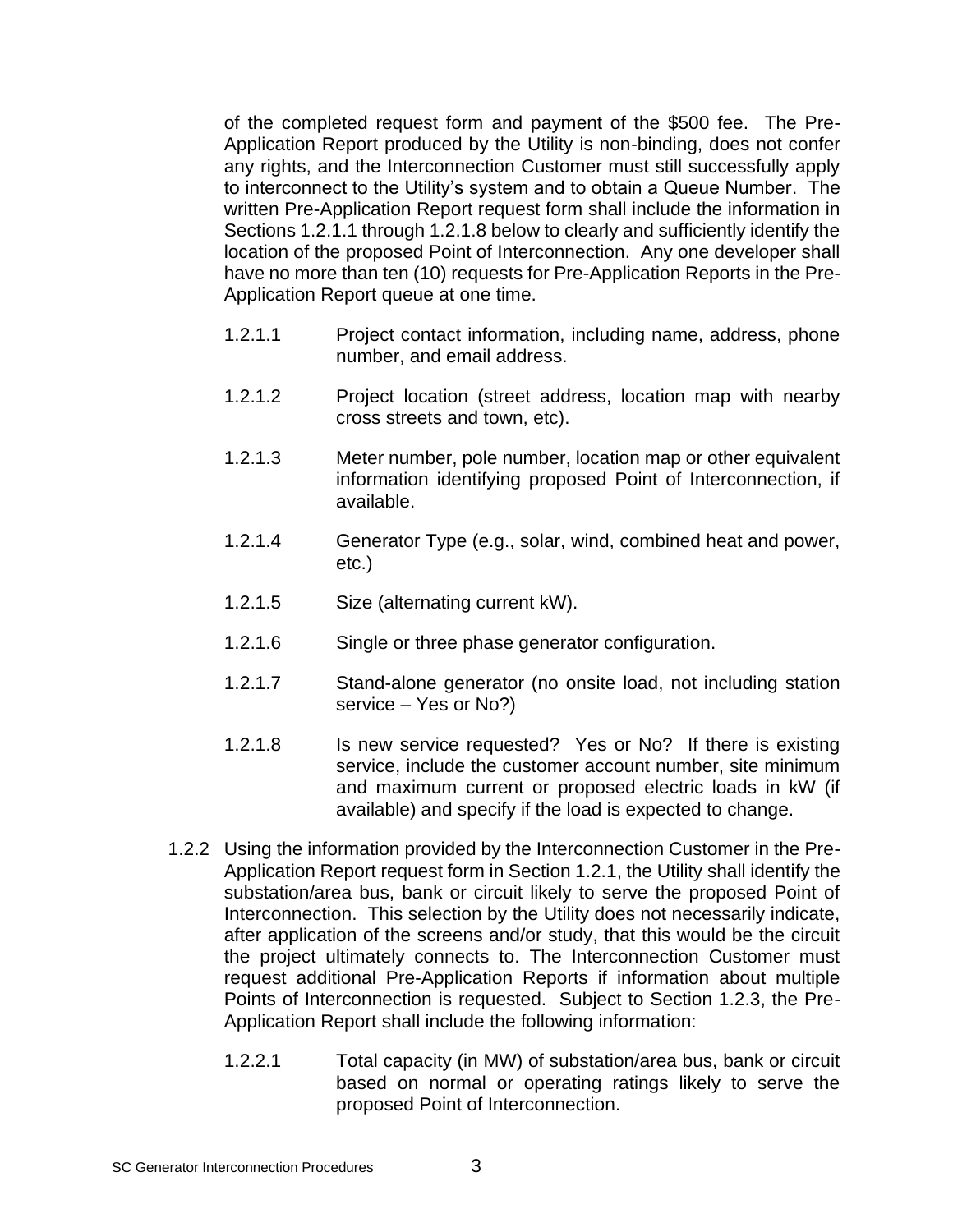- 1.2.2.2 Existing aggregate generation capacity (in MW) interconnected to a substation/area bus, bank or circuit (i.e., amount of generation online) likely to serve the proposed Point of Interconnection.
- 1.2.2.3 Aggregate queued generation capacity (in MW) for a substation/area bus, bank or circuit (i.e., amount of generation in the queue) likely to serve the proposed Point of Interconnection.
- 1.2.2.4 Substation nominal distribution voltage and/or transmission nominal voltage if applicable.
- 1.2.2.5 Nominal distribution circuit voltage at the proposed Point of Interconnection.
- 1.2.2.6 Approximate circuit distance between the proposed Point of Interconnection and the substation.
- 1.2.2.7 Relevant line section(s) actual or estimated peak load and minimum load data, including daytime minimum load and absolute minimum load, when available.
- 1.2.2.8 Number and rating of protective devices and number and type (standard, bi-directional) of voltage regulating devices between the proposed Point of Interconnection and the substation/area. Identify whether the substation has a load tap changer.
- 1.2.2.9 Number of phases available at the proposed Point of Interconnection. If a single phase, distance from the threephase circuit.
- 1.2.2.10 Limiting conductor ratings from the proposed Point of Interconnection to the distribution substation.
- 1.2.2.11 Whether the Point of Interconnection is located on a spot network, grid network, or radial supply.
- 1.2.2.12 Based on the proposed Point of Interconnection, existing or known constraints such as, but not limited to, electrical dependencies at that location, short circuit interrupting capacity issues, power quality or stability issues on the circuit, capacity constraints, or secondary networks.
- 1.2.2.13 Other information regarding an Affected System the Utility deems relevant to the Interconnection Customer.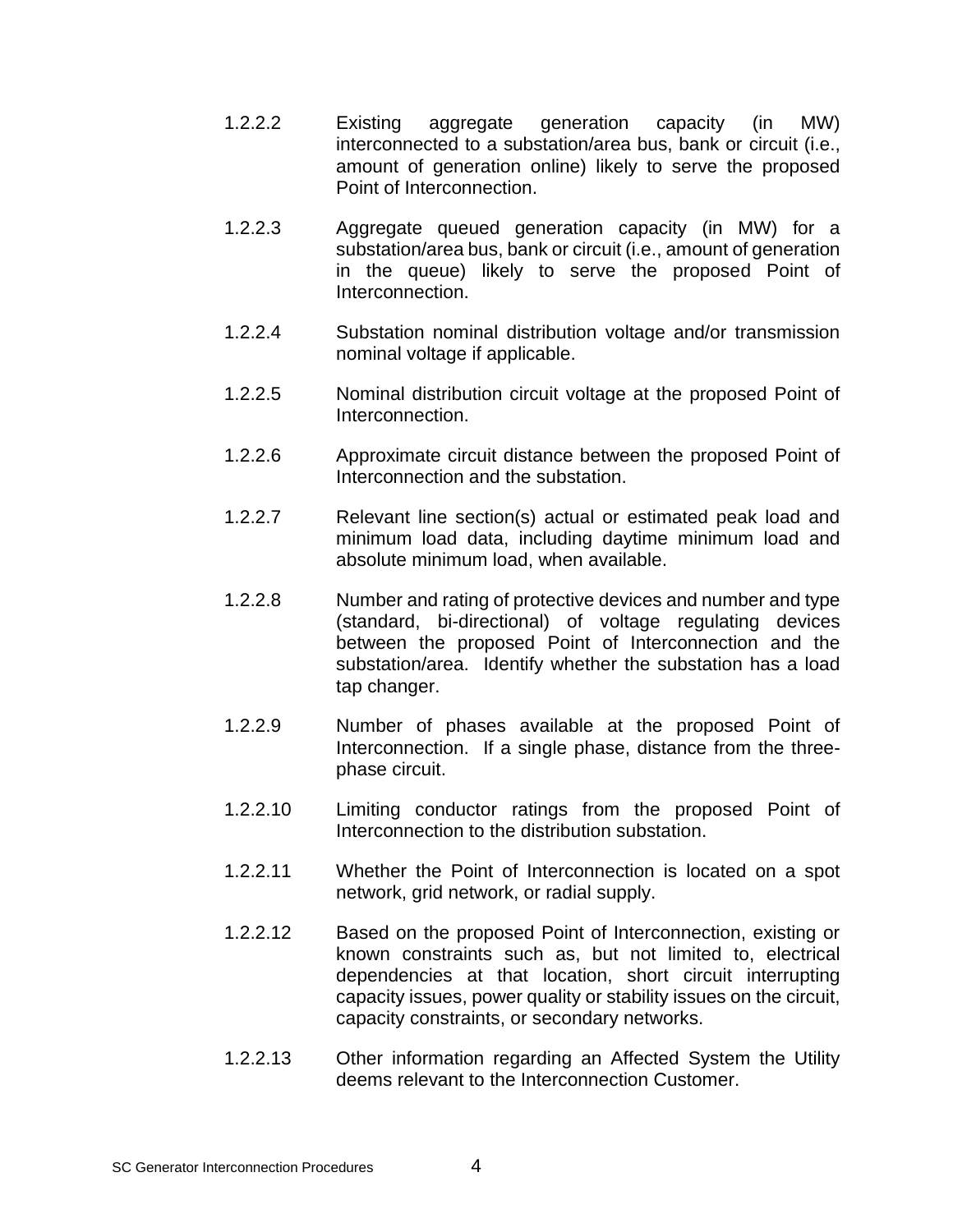1.2.3 The Pre-Application Report need only include existing data. A Pre-Application Report request does not obligate the Utility to conduct a study or other analysis of the proposed generator in the event that data is not readily available. If the Utility cannot complete all or some of the Pre-Application Report due to lack of available data, the Utility shall provide the Interconnection Customer with a Pre-Application Report that includes the data that is readily available. Notwithstanding any of the provisions of this section, the Utility shall, in good faith, include data in the Pre-Application Report that represents the best available information at the time of reporting. Further, the total capacity provided in Section 1.2.2.1 does not indicate that an interconnection of aggregate generation up to this level may be completed without impacts since there are many variables studied as part of the interconnection review process, and data provided in the Pre-Application Report may become outdated at the time of the submission of the complete Interconnection Request.

#### 1.3 Interconnection Request

1.3.1 The Interconnection Customer shall submit its Interconnection Request to the Utility, and the Utility shall notify the Interconnection Customer confirming receipt of the Interconnection Request within three (3) Business Days of receiving the Interconnection Request.

The Interconnection Request Application Form shall be date- and timestamped upon receipt of the following:

- 1.3.1.1 A substantially complete Interconnection Request Application Form contained in Attachment 3 submitted by a valid legal entity registered with the South Carolina Secretary of State, and signed by the Interconnection Customer.
- 1.3.1.2 The applicable fee or Interconnection Request deposit. The applicable fee is specified in the Interconnection Request Application Form and applies to a certified inverter-based Generating Facility no larger than 20 kW reviewed under Section 2 and to any certified Generating Facility no larger than the capacity specified in Section 3.1 to be evaluated under the Section 3 Fast Track Process.

For all Generating Facilities that do not qualify for the 20 kW Inverter Process or the Fast Track Process, or fail the Fast Track screens and are to be evaluated under the Section 4 Study Process, an Interconnection Request deposit is required in addition to any fee previously paid.

Where a Utility is administering a Section 4 serial Study Process pursuant to Section 1.6 and Section 4.3, the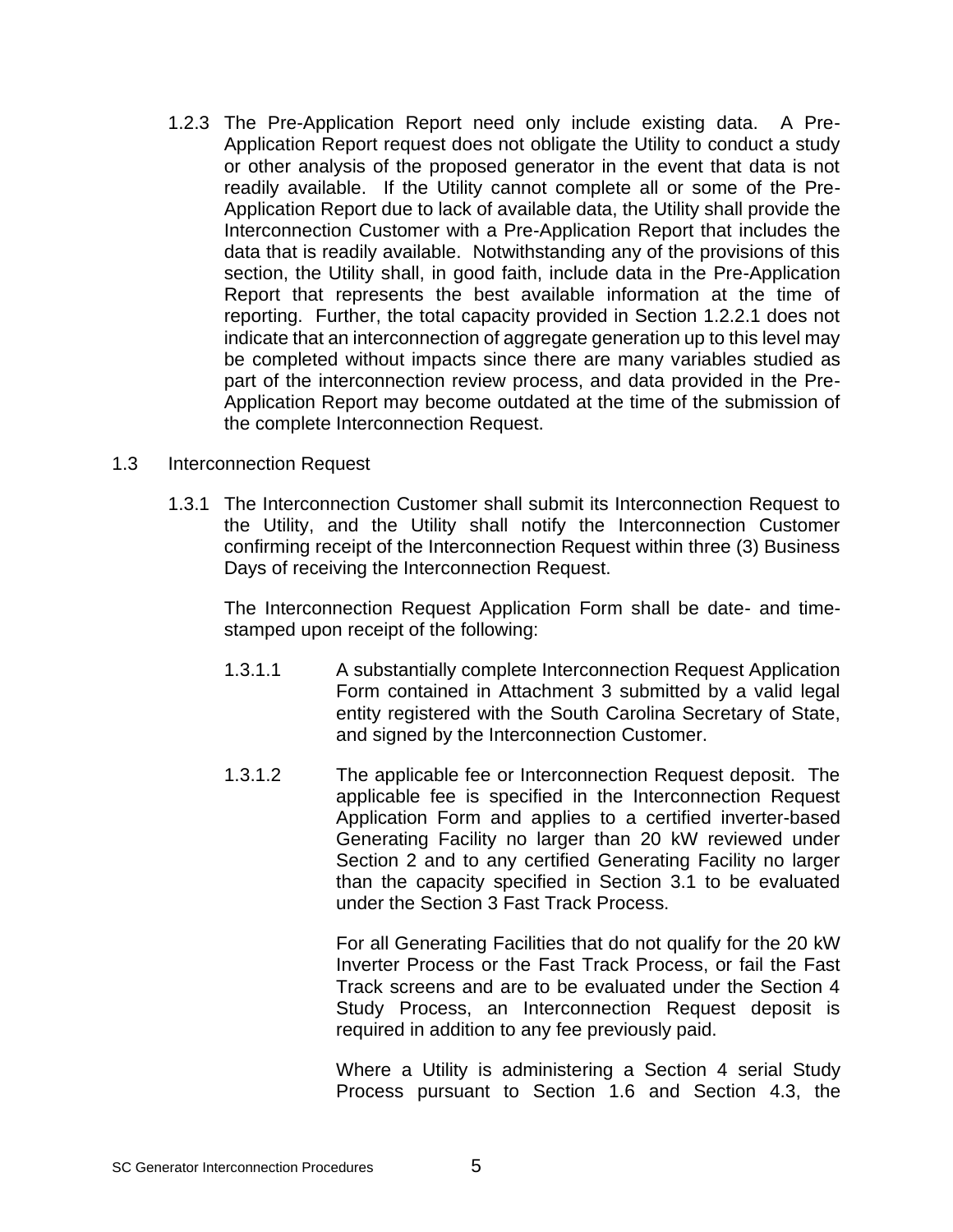Interconnection Request deposit shall equal \$10,000 plus \$1 per kWac of capacity specified in the Interconnection Request Application Form.

Where the Commission has authorized a Utility to administer a Cluster Study process pursuant to Section 4.1.1, the Interconnection Request deposit shall be prescribed in the Utility's Appendix prescribing the terms and conditions for Interconnection Customers participating in the Cluster Study process.

The Interconnection Request deposit is intended to cover the Utility's reasonably anticipated costs for conducting the System Impact Study and the Facilities Study. In addition, such deposit shall be applicable towards the Utility's cost of administering a Commission-authorized Cluster Study process, as well as any Upgrades and Interconnection Facilities under a future Interconnection Agreement (if applicable).

- 1.3.1.3 Demonstration of site control as defined in Section 1.5.
- 1.3.1.4 A site plan indicating the location of the project, the property lines and the desired Point of Interconnection.
- 1.3.1.5 An electrical one-line diagram for the Generating Facility.
- 1.3.1.6 Inverter specification sheets for the Interconnection Customer's equipment that will be utilized, if applicable.

Where the Commission has authorized a Utility to administer a Cluster Study process pursuant to Section 4.1.1, the Utility's Appendix for administering the Cluster Study process shall describe any additional requirements relating to the processing and Clustering of Interconnection Requests and eligibility for the Cluster Study process.

- 1.3.2 The original date- and time-stamp applied to the Interconnection Request Application Form shall be accepted as the qualifying date- and time-stamp for the purposes of establishing Queue Position and any timetable in these procedures.
- 1.3.3 The Utility shall notify the Interconnection Customer within ten (10) Business Days of the receipt of the Interconnection Request Application Form as to whether the Form and initial supporting documentation specified in Sections 1.3.1.1 through 1.3.1.6 are complete or incomplete. An Interconnection Request will be deemed complete upon submission of the listed information in Section 1.3.1 to the Utility, along with any supplemental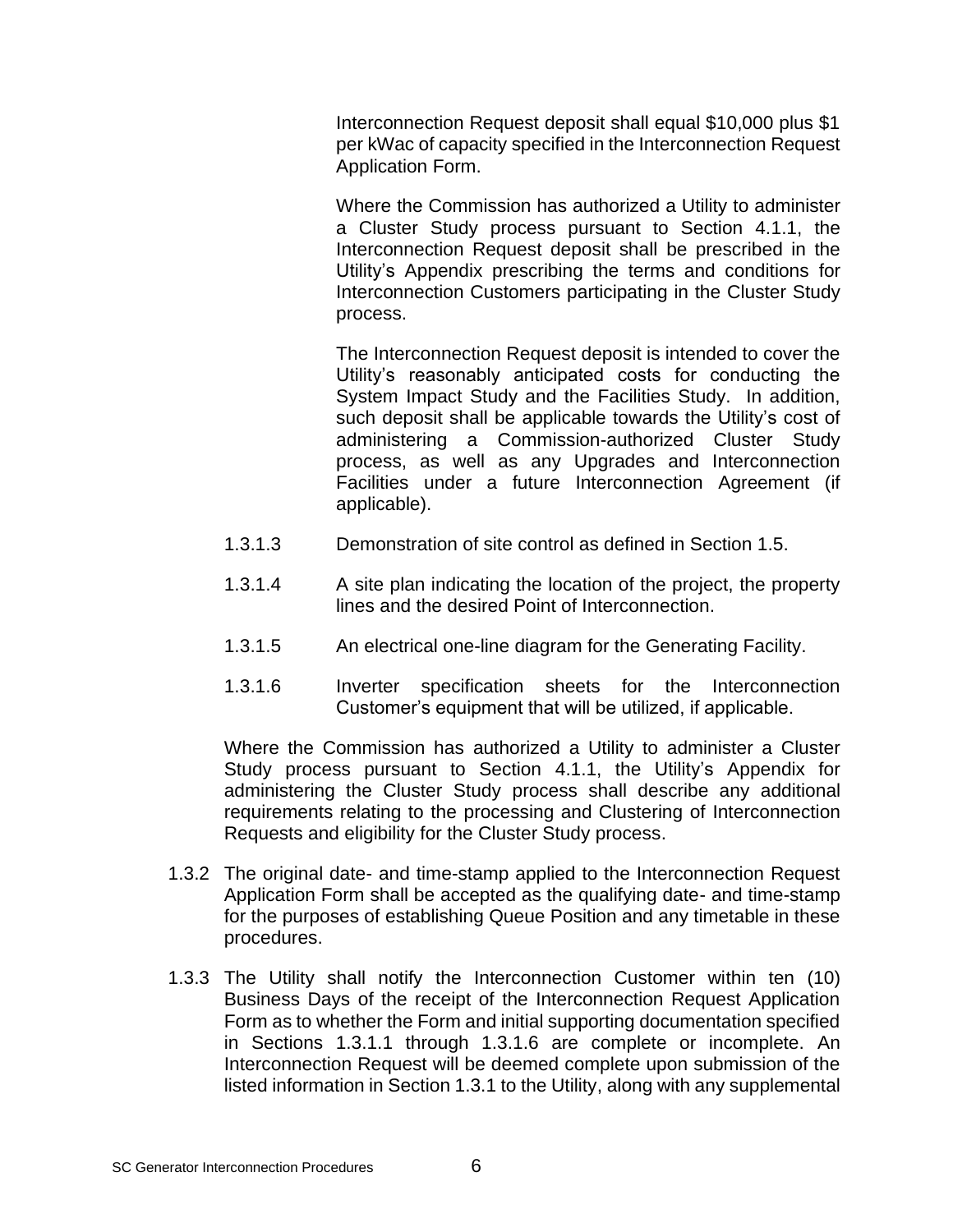information required by a Utility's Appendix, where the Utility is authorized to administer a Cluster Study process.

- 1.3.4 If the Interconnection Request Application Form and/or the initial supporting documentation is incomplete, the Utility shall provide, along with notice that the information is incomplete, a written list detailing all information that must be provided. The Interconnection Customer will have ten (10) Business Days after receipt of the notice to submit the listed information. If the Interconnection Customer does not provide the listed information or a request for an extension of time, not to exceed ten (10) additional Business Days, within the deadline, the Interconnection Request will be deemed withdrawn.
- 1.3.5 Where the Commission has authorized a Utility to administer a Cluster Study process, the Utility may request additional technical information from the Interconnection Customer as the Utility may reasonably determine necessary consistent with Good Utility Practice to complete the Cluster Study.
- 1.4 Modification of the Interconnection Request

To the extent Interconnection Customer proposes to modify any information provided in the Interconnection Request deemed complete by the Utility, the Interconnection Customer shall submit any such modifications to the Utility in writing. If the Utility determines that the proposed modification(s) constitutes a Material Modification, the Utility shall notify the Interconnection Customer in writing within ten (10) Business Days that the modification is a Material Modification and the Interconnection Request shall be withdrawn from the queue unless the Interconnection Customer withdraws the proposed Material Modification within 15 Calendar Days of receipt of the Utility's written notification. If the modification is determined by the Utility not to be a Material Modification, then the Utility shall notify the Interconnection Customer in writing that the modification has been accepted and that the Interconnection Customer shall retain its Queue Number. Any dispute as to the Utility's determination that a modification constitutes a Material Modification shall proceed in accordance with Section 6.2 below.

1.5 Site Control

Documentation of site control shall be submitted to the utility with the Interconnection Request using the sample Site Control Verification Form included in the Interconnection Request in Attachment 4.

Site control may be demonstrated through:

1. Ownership of, a leasehold interest in, or a right to develop a site for the purpose of constructing the Generating Facility;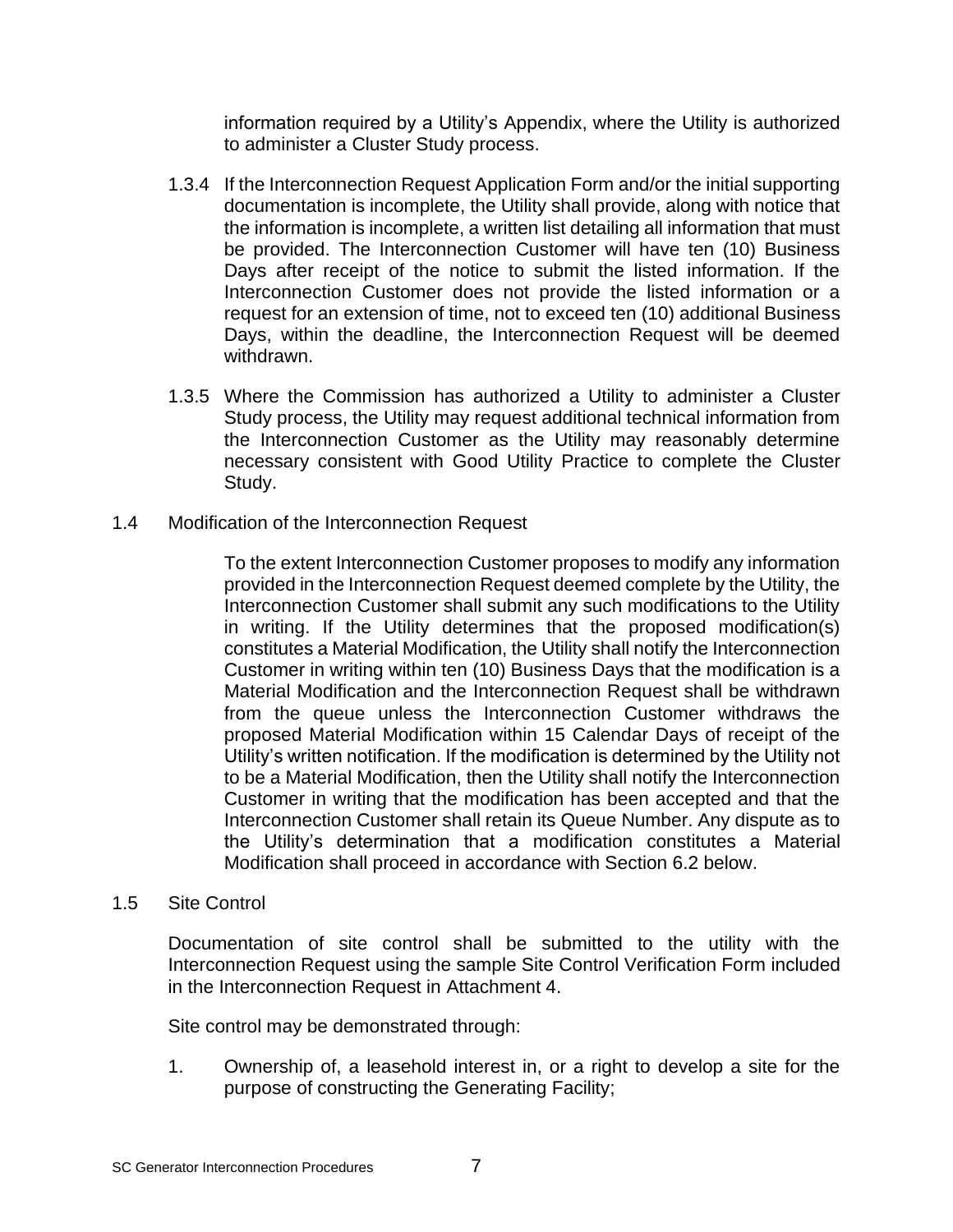- 2. An exclusive option to purchase or acquire a leasehold site for such purpose; or
- 3. An exclusivity or other business relationship between the Interconnection Customer and the entity having the right to sell, lease, or grant the Interconnection Customer the right to possess or occupy a site for such purpose.

Should the Interconnection Customer's site control lapse at any point in time prior to interconnection and such lapse is brought to the attention of Utility, the Utility shall notify the Interconnection Customer in writing of the alleged lapse in site control. The Interconnection Customer shall have ten (10) Business Days from the posted date on the notice from the Utility to cure and submit documentation of re-established site control, where failure to cure the lapse will result in the Interconnection Request being deemed withdrawn.

- 1.6 Queue Number and Queue Position
	- 1.6.1 The Utility shall assign each Interconnection Request a Queue Number pursuant to Section 1.3.2. Where a Utility is studying each Interconnection Request under the Section 4 serial Study Process, the Queue Number of each Interconnection Request shall be used to determine the cost responsibility for the Upgrades necessary to accommodate the interconnection.

Where the Commission has authorized a Utility to administer a Cluster Study Process, all Interconnection Requests studied in a single Cluster shall be considered equally queued but Clusters initiated earlier in time shall be considered to have an earlier Queue Position than Clusters initiated later. The Queue Position of an Interconnection Request shall have no bearing on the allocation of the cost of the common Upgrades identified in the applicable Cluster Study (such costs will be allocated among Interconnection Requests in accordance with Utility's Appendix, as approved by the Commission, to administer a Cluster Study process).

- 1.6.2 Subject to the provisions of Sections 1.3, 1.4, and 1.5, Generating Facilities shall retain the Queue Number assigned to their initial Interconnection Request throughout the review process, including where moving through the processes covered by Sections 2, 3, and 4.
- 1.7 Interconnection Requests Submitted and Interconnection Agreements Executed Prior to the Effective Date of these Procedures

Other than as set forth in Section 1.1.3 and Section 1.8 for Utilities authorized by the Commission to administer a Cluster Study process, nothing in this Standard affects an Interconnection Customer's Queue Position assigned before the effective date of this Standard. The Utility shall complete work pursuant to any interconnection study agreement executed prior the effective date of this Standard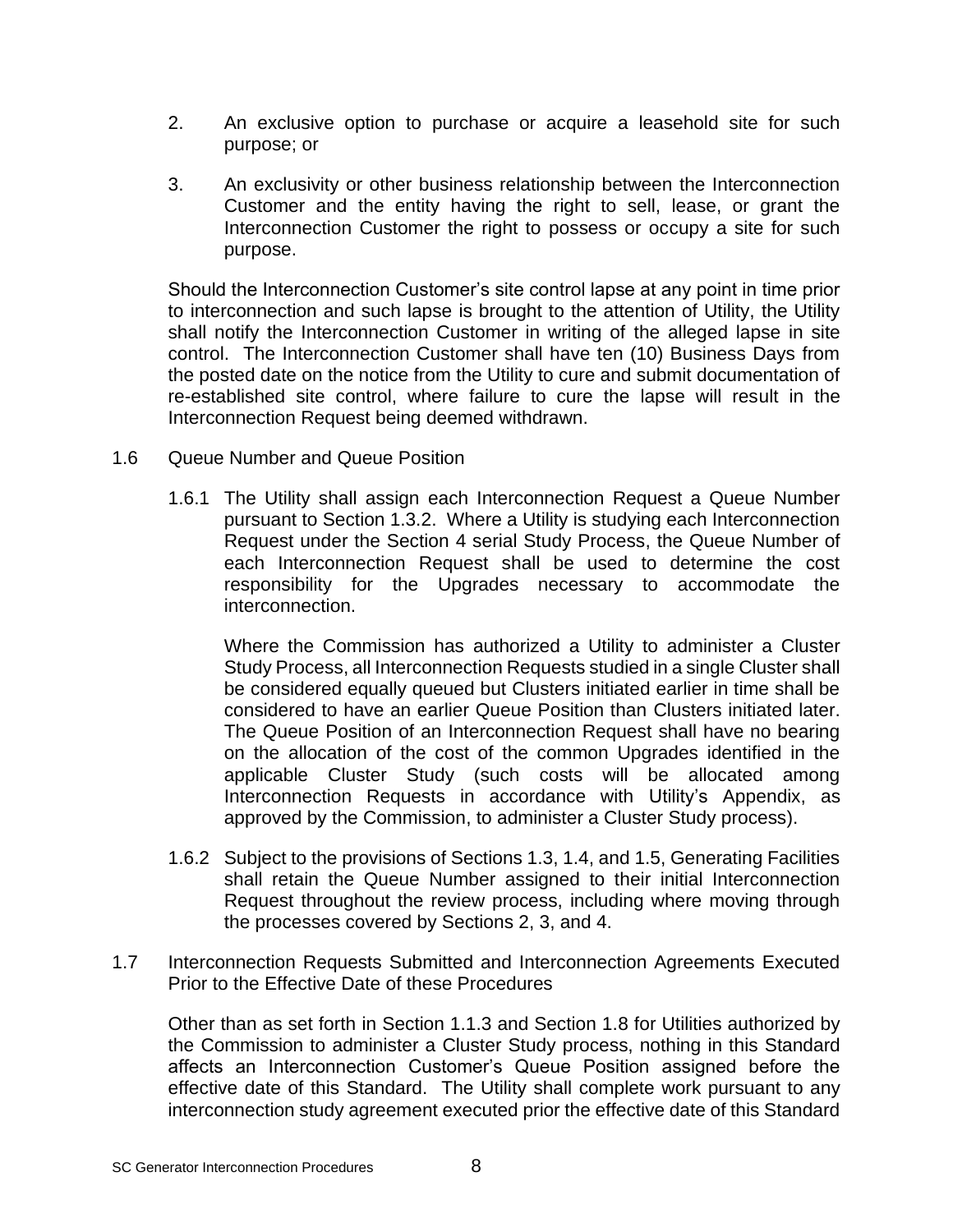in accordance with the terms and conditions of that interconnection study agreement. Any new studies or other additional work requested by an Interconnection Customer after the effective date of this Standard will be completed pursuant to this Standard and Commission-authorized Cluster Study process, if applicable. The Interconnection Customer shall comply with the Section 1.3.1 requirements for a completed Interconnection Request under this Standard prior to the Utility completing a new study or additional work. Proposed modifications to any Interconnection Request will be reviewed under Section 1.4. The Utility and the Interconnection Customer shall also be bound by the terms and conditions of any Interconnection Agreement executed by both Parties prior to the effective date of this Standard, except that Section 1.4 shall govern any modification to the Generating Facility.

1.8 Where the Commission has authorized a Utility to administer a Cluster Study process, as memorialized in Section 4.1.1, any Interconnection Customer that has received a Queue Number but has not executed an Interconnection Agreement with the Utility prior to the effective date of this Standard may request in writing after receiving notice from the Utility to be studied under transition procedures prescribed in the Utility's Appendix for transitioning to the Commission-approved Cluster Study process or shall be withdrawn from the queue.

# **Section 2. Optional 20 kW Inverter Process for Certified Inverter-Based Generating Facilities No Larger than 20 kW**

2.1 Applicability

The 20 kW Inverter Process is available to an Interconnection Customer proposing to interconnect its inverter-based Generating Facility with the Utility's System if the Generating Facility is no larger than 20 kW and if the Interconnection Customer's proposed Generating Facility meets the codes, standards, and certification requirements of Attachments 5 and 6 of these procedures, or the Utility has reviewed the design or tested the proposed Generating Facility and is satisfied that it is safe to operate.

The Utility shall reserve circuit capacities specifically designated for Generating Facilities that meet the criteria for inclusion in the 20 kW Inverter Process. These projects will be streamlined and not require a study process, unless it is deemed necessary by the Utility. Once a reserved circuit phase capacity is exceeded, any subsequent Generator Interconnection Requests on that circuit will follow the defined Section 3 Fast Track Process. The table below lists the circuit voltage levels and the associated reserved capacities.

| Reserved Circuit Capacities for 20 kW and Less |                                    |  |  |  |
|------------------------------------------------|------------------------------------|--|--|--|
| Line-Line Voltage                              | <b>Reserved Capacity Per Phase</b> |  |  |  |
| $<$ 10 kV                                      | 1150 kW                            |  |  |  |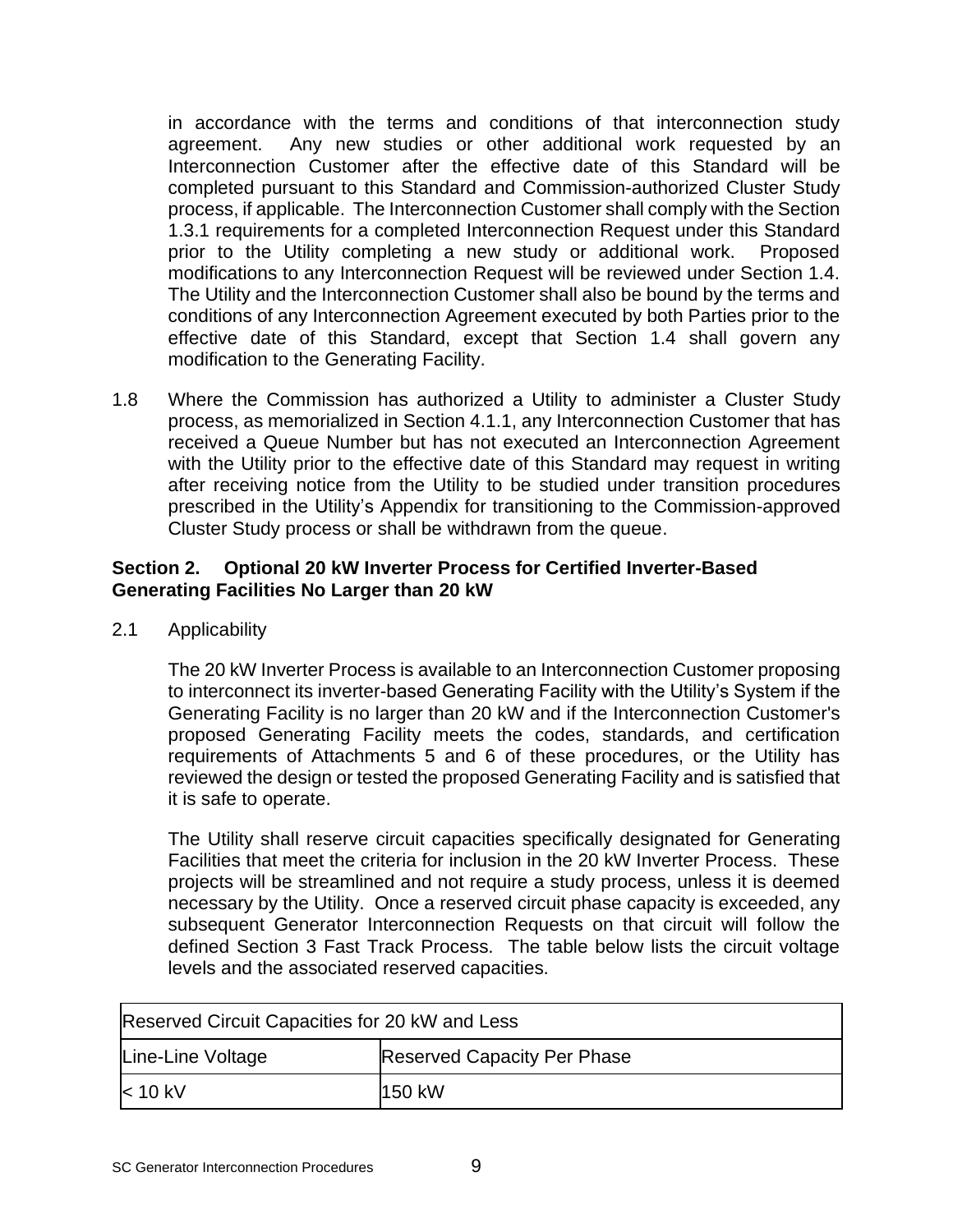| $≥ 10$ kV and < 15 kV    | 450 kW |
|--------------------------|--------|
| $\geq$ 15 kV and < 25 kV | 500 kW |

may require the Interconnection Customer to install a manual load- break disconnect switch or safety switch as a clear visible indication of switch position between the Utility System and the Interconnection Customer. When the installation of the switch is not otherwise required (e.g. National Electric Code, state or local building code) and is deemed necessary by the Utility for certified, inverter-based generators no larger than 10 kW, the Utility shall reimburse the Interconnection Customer for the reasonable cost of installing a switch that meets the Utility's specifications (see also Section 6.16).

2.2 Interconnection Request

The Interconnection Customer shall complete the Interconnection Request Application Form for a certified inverter-based Generating Facility no larger than 20 kW in the form provided in Attachment 7 and submit it to the Utility, together with the non-refundable processing fee specified in the Interconnection Request Application Form and the documentation required pursuant to Section 1.3.1.

- 2.2.1 The Utility shall verify that the Generating Facility can be interconnected safely and reliably using the reserved circuit capacities presented in Section 2.1 or if aggregate 20 kW and under projects exceed the reserved capacity per phase, then by applying the screens contained in the Fast Track Process. (See Section 3.2.1.) The Utility has 15 Business Days to complete this process. Unless the Utility determines and demonstrates that the Generating Facility cannot be interconnected safely and reliably, the Utility shall approve the Interconnection Request upon fulfillment of all requirements in Section 1.3 and return the Interconnection Request Application Form to the Interconnection Customer.
	- 2.2.1.1 If the proposed interconnection passes the screens but the Utility determines that minor Utility construction is required to interconnect the Generating Facility to the Utility's system, the Interconnection Request shall be approved and the Utility will provide the Interconnection Customer a non-binding good faith estimate of the cost of interconnection along with the Interconnection Request Application Form within 15 Business Days after the determination.
	- 2.2.1.2 If the proposed interconnection passes the screens, but the costs of interconnection including Upgrades and Interconnection Facilities cannot be determined without further study or review, the Utility will notify the Interconnection Customer within 15 Business Days of receiving the complete Interconnection Request that the Utility will need to complete a Facilities Study under Section 4.4 to determine the necessary costs of interconnection.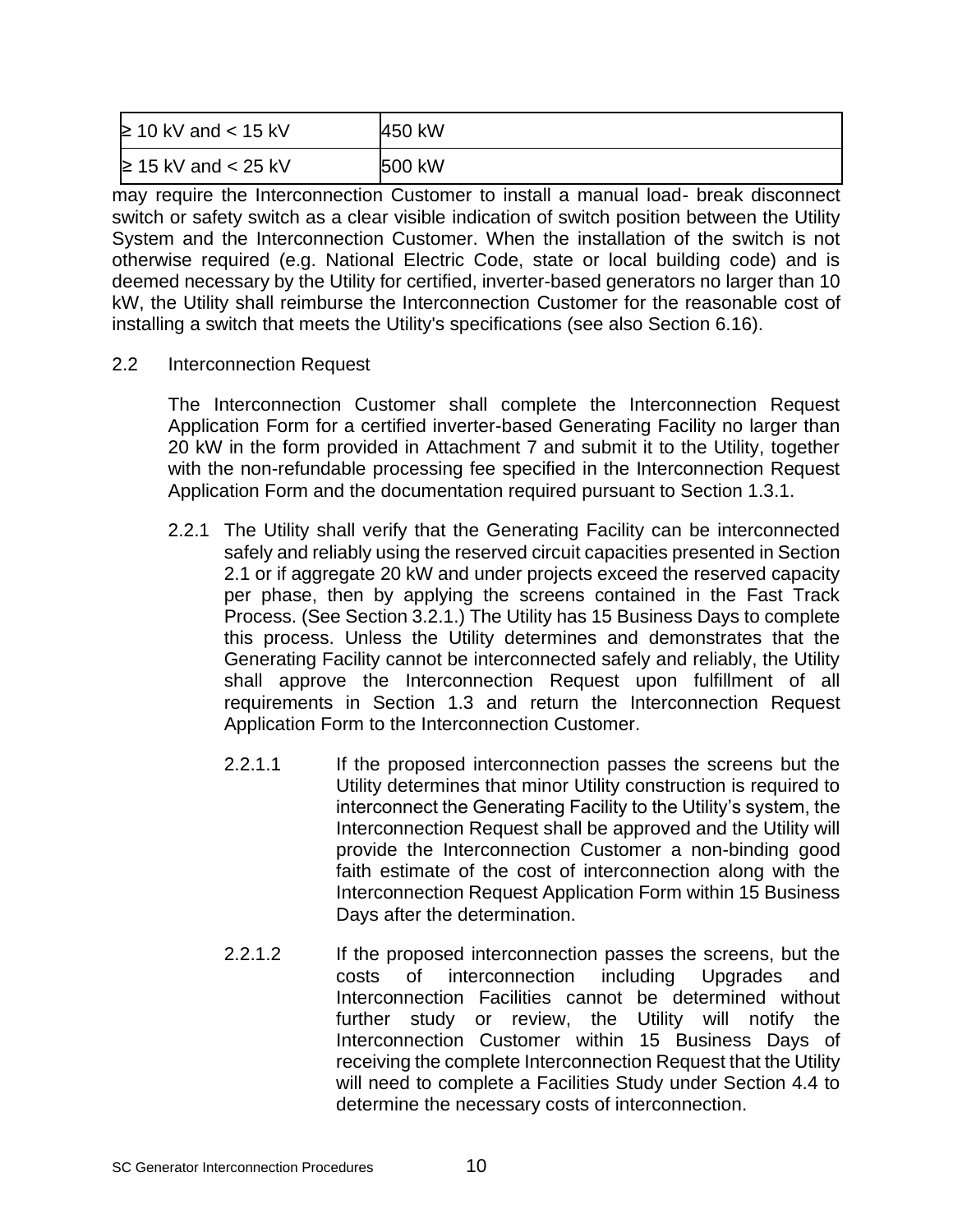- 2.2.2 Screens failure: Despite the failure of one or more screens, the Utility, at its sole option, may approve the interconnection provided such approval is consistent with safety, reliability, and power quality standards. If the Utility cannot determine that the Generating Facility may be interconnected consistent with safety, reliability, and power quality standards, the Utility shall provide the Interconnection Customer with detailed information on the reasons for failure in writing within 15 Business Days of receiving the complete Interconnection Request. In addition, the Utility shall offer to continue evaluating the Interconnection Request under the Section 4 Study Process.
- 2.3 Certificate of Completion
	- 2.3.1 After installation of the Generating Facility, the Interconnection Customer shall submit the Certificate of Completion in the form provided in Attachment 7 to the Utility.
	- 2.3.2 The Utility may inspect the Generating Facility for compliance with Commission standards to assure safety and reliability of the interconnected Generator including a witness test. The Utility is obligated to complete this witness test within ten (10) Business Days of the receipt of the Certificate of Completion. If the Utility does not inspect within ten (10) Business Days or by mutual agreement of the Parties, the witness test is deemed waived. If the witness test is not satisfactory, the Utility has the right to disconnect the Generating Facility, and the Interconnection Customer has no right to operate in parallel with the Utility until the witness test deficiencies have been corrected.
	- 2.3.3 Prior to parallel operation, the Utility shall notify the Interconnection Customer in writing that interconnection and energization of the Generating Facility is authorized and will schedule an appropriate metering replacement if necessary within ten (10) Business Days from successful completion, or waiver, of the witness test. Interconnection Customer is not authorized to energize the Generating Facility until this notice is received. Interconnection and parallel operation of the Generating Facility is subject to the Terms and Conditions stated in Attachment 7 of these procedures.
- 2.4 Contact Information

The Interconnection Customer must provide its contact information. If another entity is responsible for interfacing with the Utility, that contact information must also be provided on the Interconnection Request Application Form.

2.5 Ownership and Lessor Information

The Interconnection Customer shall provide the legal name(s) of the owner(s) of the Generating Facility on the Attachment 7 Interconnection Request. If the Generating Facility is leased to the Interconnection Customer pursuant to the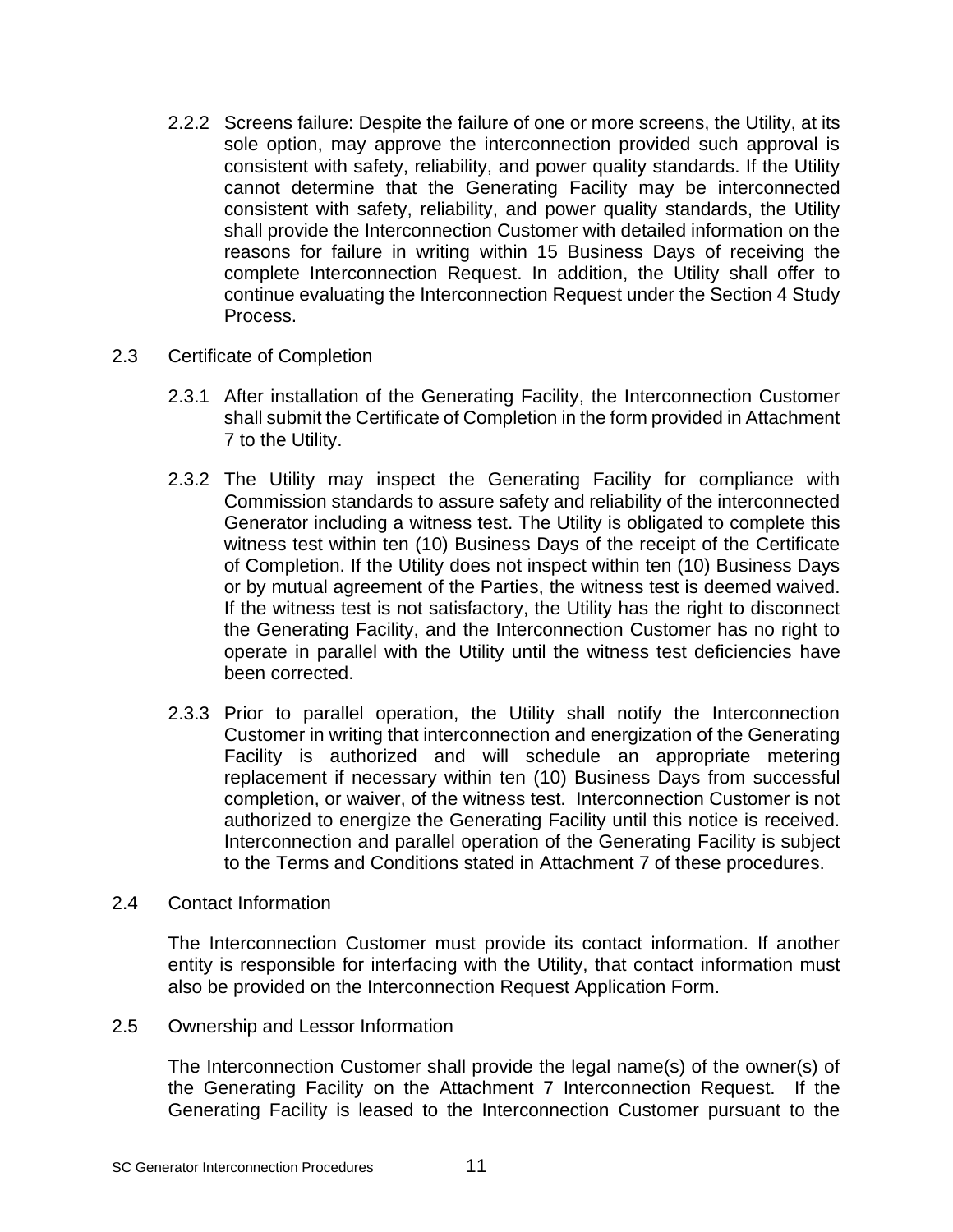leasing program authorized under S.C. Code § 58-27-2600, et seq., the Interconnection Customer shall provide the lessor's name and certificate number issued by the Office of Regulatory Staff.

#### 2.6 UL 1741 Listed

The Underwriters' Laboratories (UL) 1741 standard (Inverters, Converters, Controllers and Interconnection System Equipment for Use With Distributed Energy Resources) addresses the electrical interconnection design of various forms of generating equipment. Many manufacturers submit their equipment to a nationally recognized testing laboratory that verifies compliance with UL 1741. This "listing" is then marked on the equipment and supporting documentation.

# **Section 3. Optional Fast Track Process for Certified Generating Facilities**

# 3.1 Applicability

The Fast Track Process is available to an Interconnection Customer proposing to interconnect its Generating Facility with the Utility's System if the Generating Facility's capacity does not exceed the size limits identified in the table below. Generating Facilities below these limits are eligible for Fast Track review. However, Fast Track eligibility is distinct from the Fast Track Process itself, and eligibility does not imply or indicate that a Generating Facility will pass the Fast Track screens in Section 3.2 below.

All Generating Facilities requesting interconnection with a Distribution Secondary Area Network System are ineligible for the Fast Track Process regardless of size. These type interconnection requests will be reviewed under the Section 4 Study Process due to the highly technical nature of the Area Network grid setup.

Fast Track eligibility is determined based upon the generator type, the size of the generator, voltage of the line and the location of and the type of line at the Point of Interconnection. All Generating Facilities connecting to lines greater or equal to 25 kilovolt (kV) are ineligible for the Fast Track Process regardless of size. Only certified inverter-based systems are eligible for the Fast Track Process and the size limit varies according to the voltage of the line at the proposed Point of Interconnection. Certified inverter-based Generating Facilities located within 2.5 electrical circuit miles of a substation and on a mainline (as defined in the table below) are eligible for the Fast Track Process under the higher thresholds set forth in the table below. In addition to the size threshold, the Interconnection Customer's proposed Generating Facility must meets the codes, standards, and certification requirements of Attachments 5 and 6 of these procedures, or the Utility has to have reviewed the design or tested the proposed Generating Facility and be satisfied that it is safe to operate.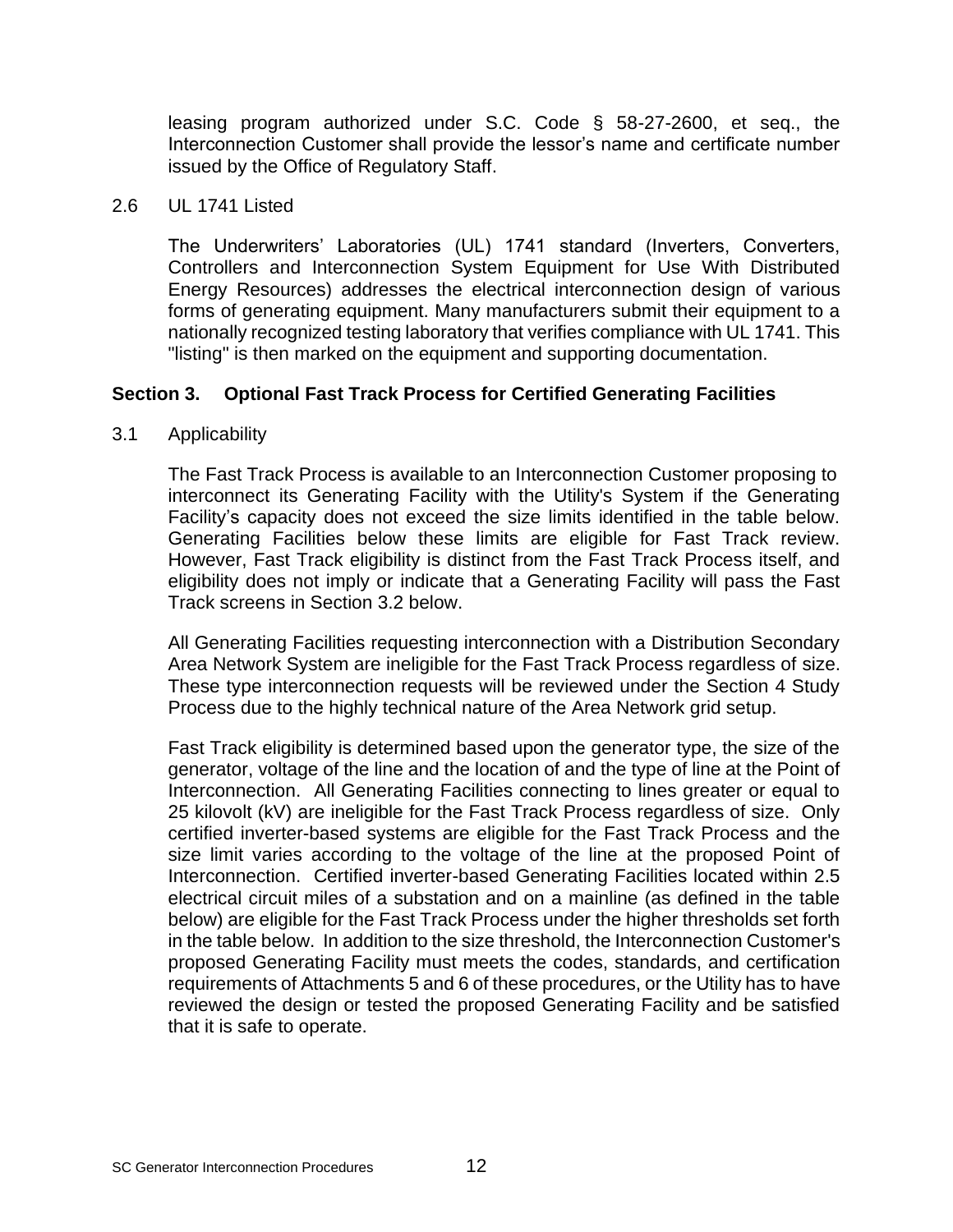| <b>Fast Track Eligibility for Inverter-Based Systems<sup>1</sup></b> |                                                         |                                                                                                                                        |  |  |  |
|----------------------------------------------------------------------|---------------------------------------------------------|----------------------------------------------------------------------------------------------------------------------------------------|--|--|--|
| Line Voltage                                                         | <b>Fast Track Eligibility</b><br>Regardless of Location | Fast Track Eligibility on a<br>Mainline <sup>2</sup> and $\leq$ 2.5 Electrical<br><b>Circuit Miles from</b><br>Substation <sup>3</sup> |  |  |  |
| $< 5$ kV                                                             | 100 kW<br>≤                                             | 500 kW<br>≤                                                                                                                            |  |  |  |
| $\geq$ 5 kV and < 25 kV                                              | - 1 MW<br>≤                                             | $\leq$ 2 MW                                                                                                                            |  |  |  |
| $\geq$ 25 kV                                                         | Not eligible                                            | Not eligible                                                                                                                           |  |  |  |

<sup>1</sup>Must be an UL certified inverter.

<sup>2</sup> For purposes of this table, a mainline is the three-phase backbone of a circuit. It will typically constitute lines with wire sizes of 4/0 American wire gauge, 336.4 kcmil, 397.5 kcmil, 477 kcmil and 795 kcmil. <sup>3</sup>An Interconnection Customer can determine this information about its proposed interconnection location in advance by requesting a pre-application report pursuant to section 1.2.

#### 3.2 Initial Review

Within 20 Business Days after the Utility notifies the Interconnection Customer ithas received a complete Interconnection Request pursuant to Section 1.3, the Utility shall perform an initial review using the screens set forth below, shall notify the Interconnection Customer of the results, and include with the notification copies of the analysis and data underlying the Utility's determinations under the screens.

# 3.2.1 Screens

- 3.2.1.1 The proposed Generating Facility's Point of Interconnection must be on a portion of the Utility's Distribution System.
- 3.2.1.2 For interconnection of a proposed Generating Facility to a radial distribution circuit, the aggregated generation, including the proposed Generating Facility, on the circuit shall not exceed 15% of the line section annual peak load as most recently measured at the substation. A line section is that portion of a Utility's System connected to a customer bounded by automatic sectionalizing devices or the end of the distribution line.
- 3.2.1.3 For interconnection of a proposed Generating Facility to the load side of spot network protectors, the proposed Generating Facility must utilize an inverter-based equipment package and, together with the aggregated other inverter-based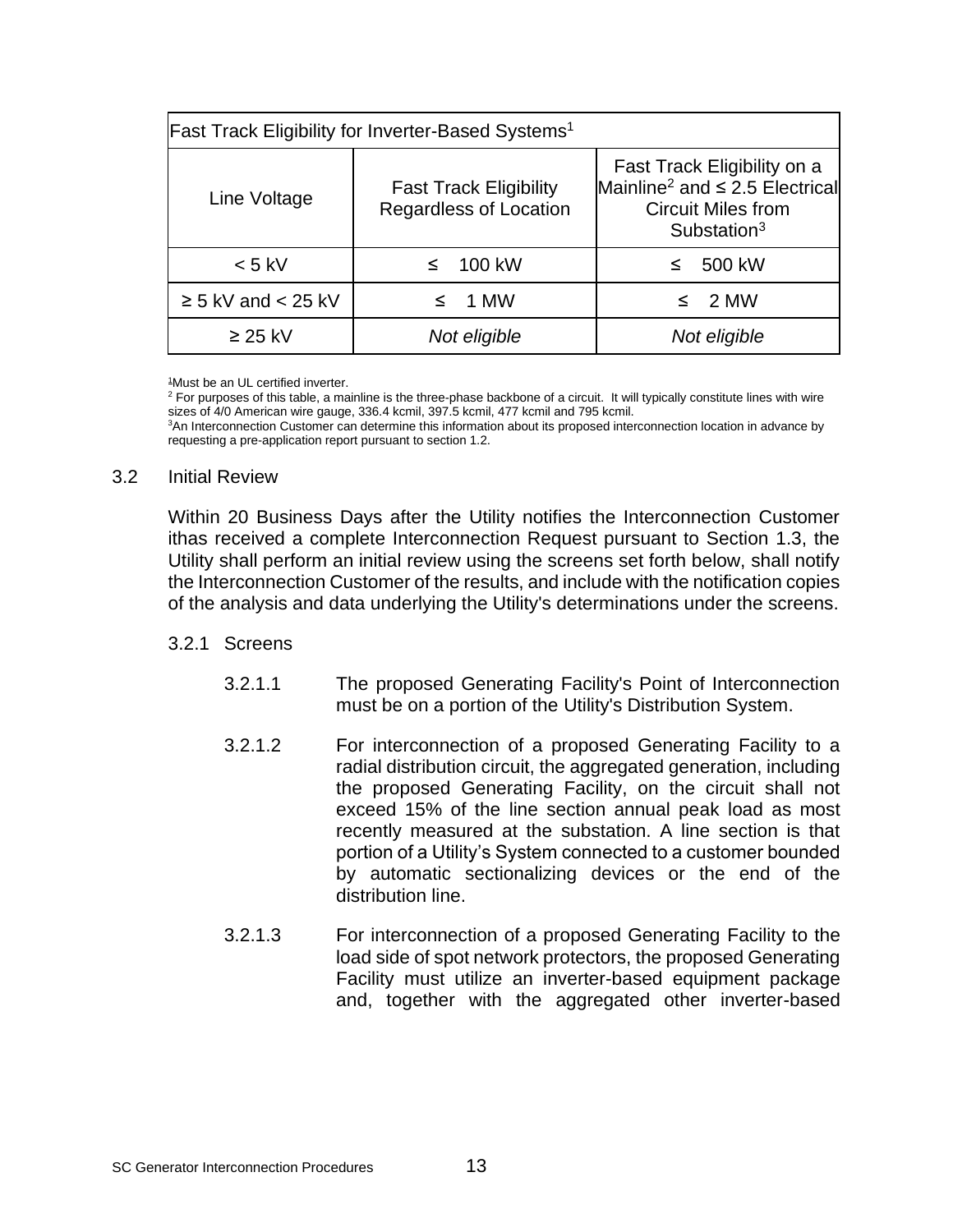generation, shall not exceed the smaller of 5% of a spot network's maximum load or 50 kW.<sup>1</sup>

- 3.2.1.4 The proposed Generating Facility, in aggregation with other generation on the distribution circuit, shall not contribute more than 10% to the distribution circuit's maximum fault current at the point on the high voltage (primary) level nearest the proposed point of change of ownership.
- 3.2.1.5 The proposed Generating Facility, in aggregate with other generation on the distribution circuit, shall not cause any distribution protective devices and equipment (including, but not limited to, substation breakers, fuse cutouts, and line reclosers), or Interconnection Customer equipment on the system to exceed 87.5% of the short circuit interrupting capability; nor shall the interconnection be proposed for a circuit that already exceeds 87.5% of the short circuit interrupting capability.
- 3.2.1.6 Using the table below, determine the type of interconnection to a primary distribution line. This screen includes a review of the type of electrical service to be provided to the Interconnection Customer, including line configuration and the transformer connection for the purpose of limiting the potential for creating over-voltages on the Utility's System due to a loss of ground during the operating time of any anti-islanding function.

| <b>Primary Distribution</b><br><b>Line Type</b> | Type of Interconnection to<br><b>Primary Distribution Line</b>            | <b>Result/Criteria</b> |
|-------------------------------------------------|---------------------------------------------------------------------------|------------------------|
| Three-phase, three wire                         | 3-phase or single phase,<br>phase-to-phase                                | Pass Screen            |
| Three-phase, four wire                          | Effectively-grounded three-<br>phase or single phase, line-<br>to-neutral | Pass Screen            |

3.2.1.7 If the proposed Generating Facility is to be interconnected on a single-phase shared secondary, the aggregate Generating Facility capacity on the shared secondary, including the proposed Generating Facility, shall not exceed 65% of the transformer nameplate rating.

<sup>1</sup>A spot network is a type of distribution system found within modern commercial buildings to provide high reliability of service to a single customer. (Standard Handbook for Electrical Engineers, 11th edition, Donald Fink, McGraw Hill Book Company.)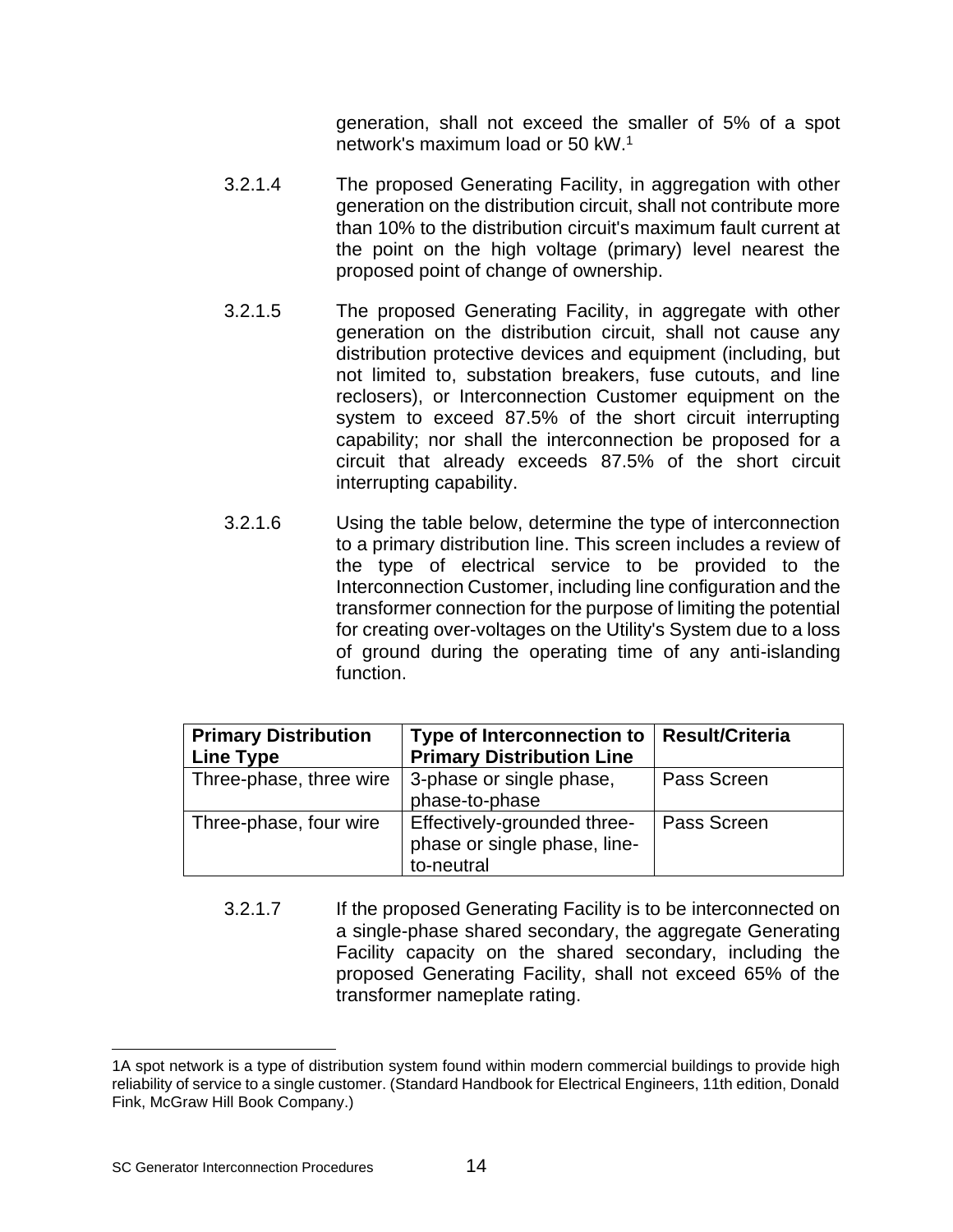- 3.2.1.8 If the proposed Generating Facility is single-phase and is to be interconnected on a center tap neutral of a 240 volt service, its addition shall not create an imbalance between the two sides of the 240 volt service of more than 20% of the nameplate rating of the service transformer.
- 3.2.1.9 The Generating Facility, in aggregate with other generation interconnected to the transmission side of a substation transformer feeding the circuit where the Generating Facility proposes to interconnect shall not exceed 10 MW in an area where there are known, or posted, transient stability limitations to generating units located in the general electrical vicinity (e.g., three or four transmission busses from the point of interconnection).

#### 3.2.2 Screen Results

- 3.2.2.1 If the proposed interconnection passes the screens and requires no construction by the Utility on its own System, the Interconnection Request shall be approved and the Utility will provide the Interconnection Customer an executable Interconnection Agreement within ten (10) Business Days after notifying the Interconnection Customer of the determination in Section 3.2.
- 3.2.2.2 If the proposed interconnection passes the screens and the Utility is able to determine without further study or review that only minor Utility construction is required to interconnect the Generating Facility to the Utility's system, the Interconnection Request shall be approved and the Utility will provide the Interconnection Customer a non-binding good faith estimate of the cost of interconnection along with an executable Interconnection Agreement within 15 Business Days after notifying the Interconnection Customer of the determination in Section 3.2.
- 3.2.2.3 If the proposed interconnection passes the screens, but the costs of interconnection including System Upgrades and Interconnection Facilities cannot be determined without further study or review, the Utility will notify the Interconnection Customer when it provides its determination in Section 3.2 that the Utility will need to complete a Facilities Study under Section 4.4 to determine the necessary costs of interconnection.
- 3.2.2.4 If the proposed interconnection fails the screens, but the Utility determines that the Generating Facility may nevertheless be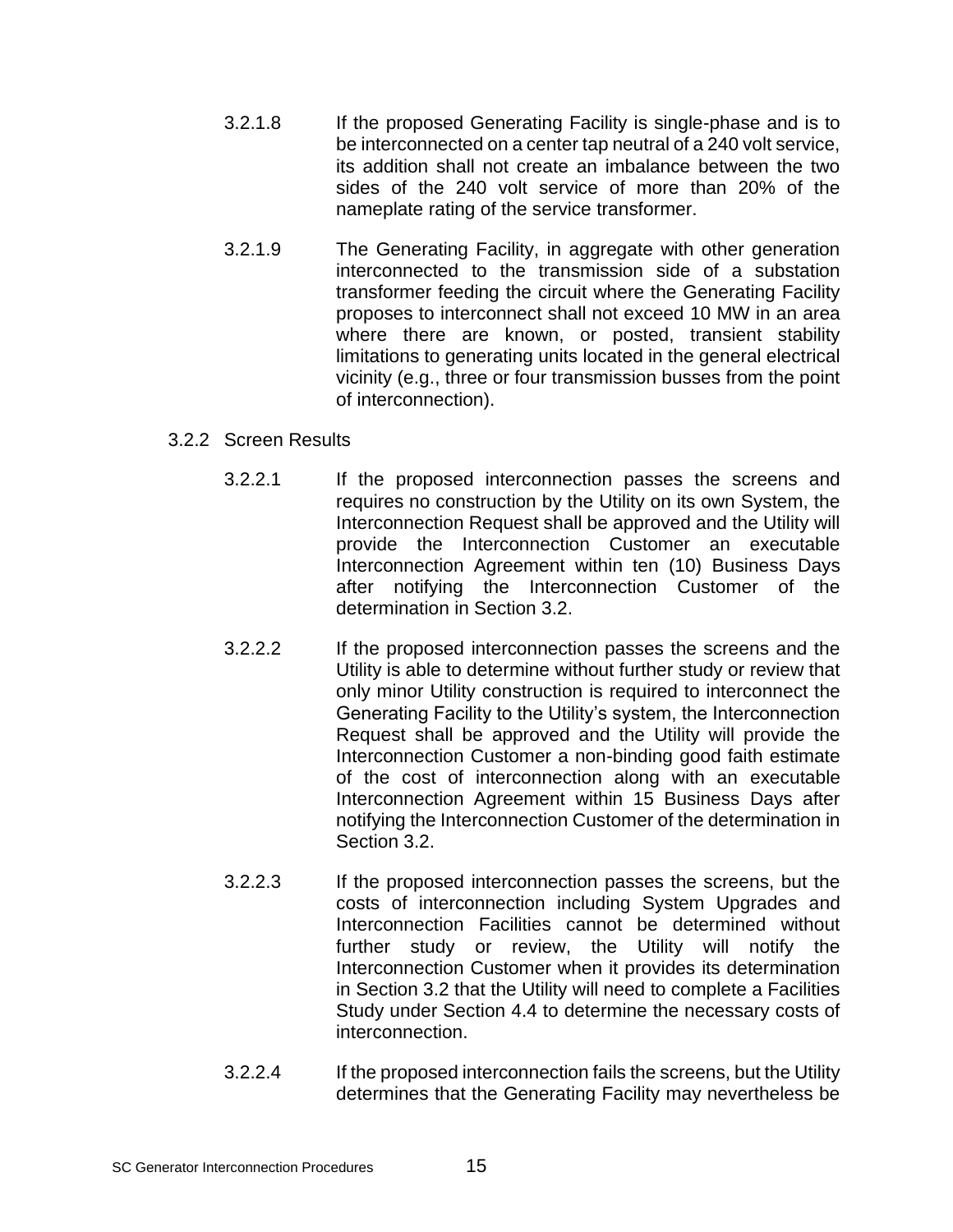interconnected consistent with safety, reliability, and power quality standards, and requires no construction by the Utility on its own System, the Utility shall provide the Interconnection Customer an executable Interconnection Agreement within ten (10) Business Days after the determination.

- 3.2.2.5 If the proposed interconnection fails the screens, but the Utility determines that the Generating Facility may nevertheless be interconnected consistent with safety, reliability, and power quality standards and the Utility is able to determine without further study or review that only minor Utility construction is required to interconnect with the Generating Facility, the Interconnection Request shall be approved and the Utility will provide the Interconnection Customer a non-binding good faith estimate of the cost of interconnection along with an executable Interconnection Agreement within 15 Business Days after the determination.
- 3.2.2.6 If the proposed interconnection fails the screens, and the Utility does not or cannot determine from the initial review that the Generating Facility may nevertheless be interconnected consistent with safety, reliability, and power quality standards unless the Interconnection Customer is willing to consider minor modifications or further study, the Utility shall provide the Interconnection Customer with the opportunity to attend a customer options meeting as described in Section 3.3 below.
- 3.3 Customer Options Meeting

If the Utility determines the Interconnection Request cannot be approved without (1) minor modifications at minimal cost, (2) additional studies or actions, or (3) incurring significant cost to address safety, reliability, or power quality problems, the Utility shall notify the Interconnection Customer of that determination within five (5) Business Days after the determination, and provide copies of all data and analyses underlying its conclusion. Within ten (10) Business Days of the Utility's determination in Section 3.2, the Utility shall offer to convene a customer options meeting to review possible Interconnection Customer facility modifications or the screen analysis and related results, to determine what further steps are needed to permit the Generating Facility to be connected safely and reliably. At the time of notification of the Utility's determination, or at the customer options meeting, the Utility shall:

3.3.1 Offer to perform a supplemental review under Section 3.4 if the Utility concludes that supplemental review might determine that the Generating Facility could continue to qualify for interconnection pursuant to the Fast Track Process, and provide a non-binding good faith estimate of the costs of such review. The Utility's cost estimate will be based upon a rate per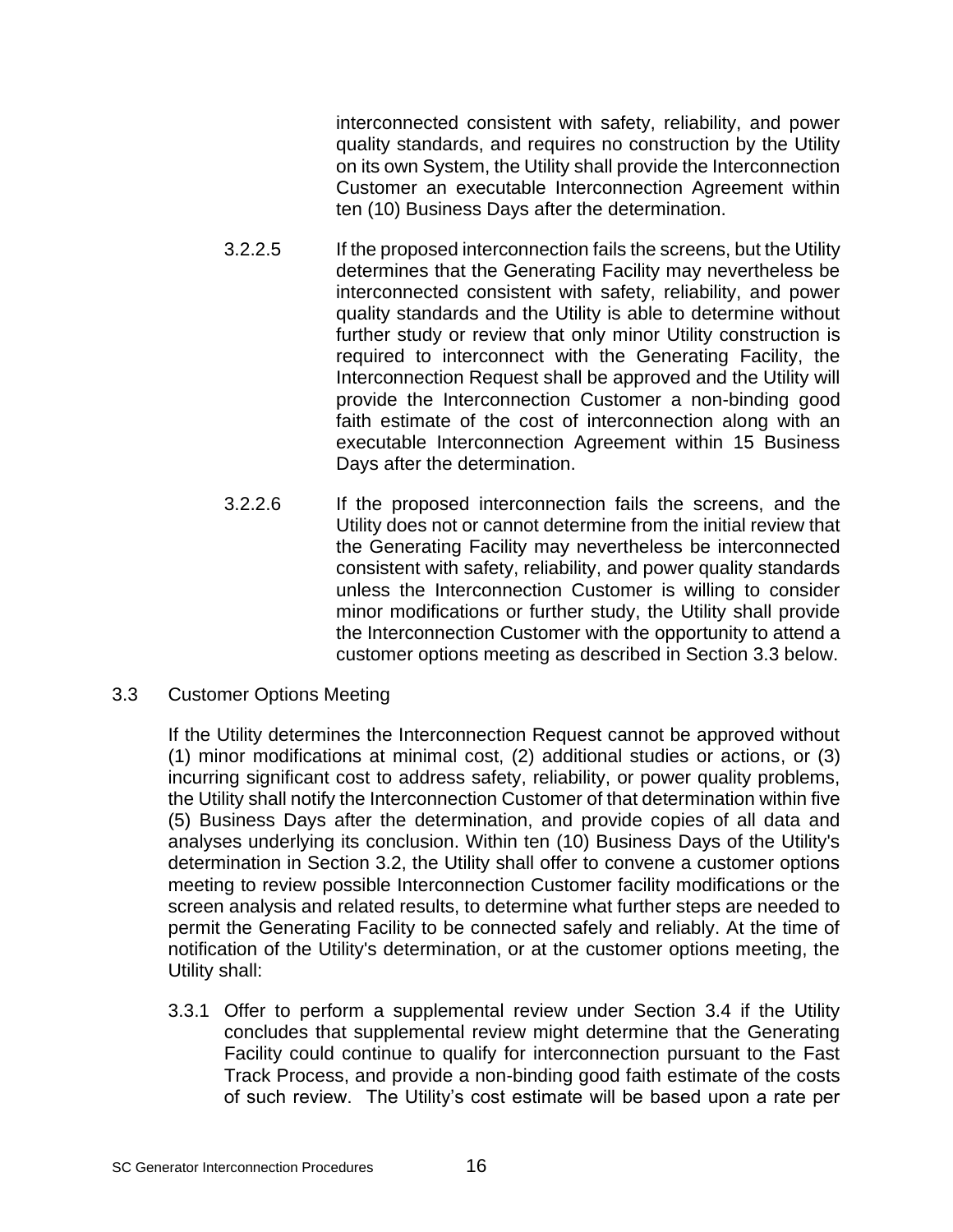hour of \$150 applied to the time, not to exceed 30 hours, that the Utility estimates will be required for Utility personnel to complete the supplemental review. The Interconnection Customer shall have ten (10) Business Days to accept the Utility's offer to perform a Supplemental Review and post any deposit requirement for the Supplemental Review or the Interconnection Request shall be deemed to be withdrawn ; or

- 3.3.2 Offer to continue evaluating the Interconnection Request under the Section 4 Study Process if the Utility determines that the time required to complete supplemental review would exceed 30 hours. The Interconnection Customer shall have ten (10) Business Days to agree in writing to its Interconnection Request continuing to be evaluated under the Section 4 Study Process, and post any deposit requirement for the Study Process, or the Interconnection Request shall be deemed to be withdrawn.
- 3.4 Supplemental Review

If the Interconnection Customer agrees to a supplemental review, the Interconnection Customer shall agree in writing within 15 Business Days of the offer, and submit a deposit for the estimated costs or the request shall be deemed to be withdrawn. The Interconnection Customer shall be responsible for the Utility's actual costs for conducting the supplemental review. The Interconnection Customer must pay any review costs that exceed the deposit within 20 Business Days of receipt of the invoice or resolution of any dispute. If the deposit exceeds the invoiced costs, the Utility will return such excess within 20 Business Days of the invoice without interest.

- 3.4.1 Within ten (10) Business Days following receipt of the deposit for a supplemental review, the Utility will determine if the Generating Facility can be interconnected safely and reliably.
	- 3.4.1.1 If so, the Utility shall forward an executable Interconnection Agreement to the Interconnection Customer within ten (10) Business Days.
	- 3.4.1.2 If so, and Interconnection Customer facility modifications are required to allow the Generating Facility to be interconnected consistent with safety, reliability, and power quality standards under these procedures, the Utility shall forward an executable Interconnection Agreement to the Interconnection Customer within fifteen (15) Business Days after confirmation that the Interconnection Customer has agreed to make the necessary modifications at the Interconnection Customer's cost.
	- 3.4.1.3 If so, and minor modifications to the Utility's System are required to allow the Generating Facility to be interconnected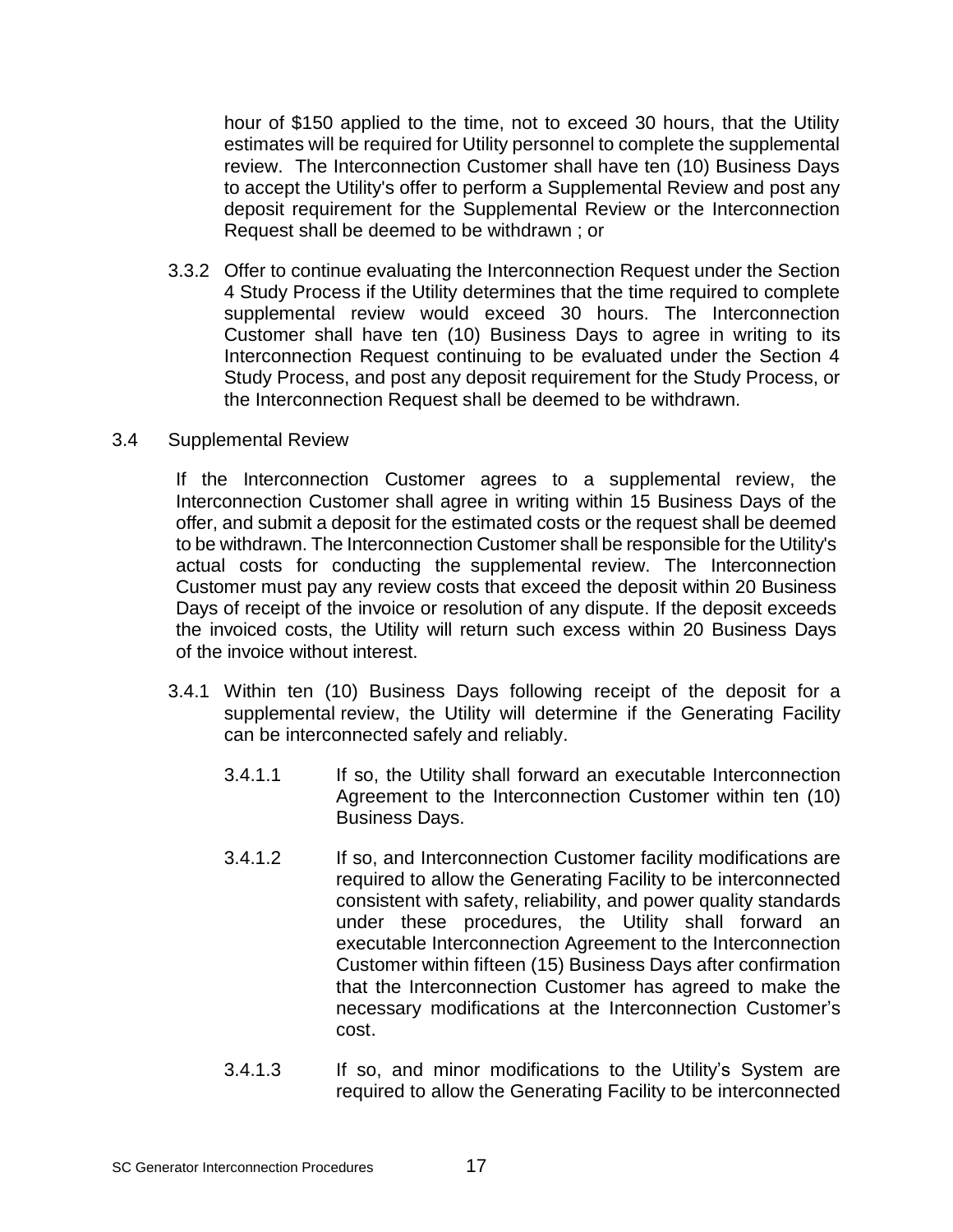consistent with safety, reliability, and power quality standards under these procedures, the Utility shall forward an executable Interconnection Agreement to the Interconnection Customer within ten (10) Business Days that requires the Interconnection Customer to pay the costs of such System modifications prior to interconnection.

3.4.1.4 If not, the Interconnection Request will continue to be evaluated under the Section 4 Study Process, provided the Interconnection Customer indicates it wants to proceed and submits the required deposit within 15 Business Days.

# **Section 4. Study Process**

# 4.1 Applicability

The Study Process shall be used by an Interconnection Customer proposing to interconnect its Generating Facility with the Utility's System if the Generating Facility exceeds the size limits for the Section 3 Fast Track Process, is not certified, or is certified but did not pass the Fast Track Process or the 20 kW Inverter Process. The Interconnection Customer may be required to submit additional documentation, as may be requested by the Utility in writing, during the Study Process.

# 4.1.1 Applicability of Alternative Cluster Study Process

For Duke Energy Carolinas, LLC and Duke Energy Progress, LLC, the Commission has authorized an alternative Cluster Study process, attached hereto at Appendix Duke CS, which shall supersede and control over any conflicting provisions of these Procedures. Duke Energy Carolinas, LLC and Duke Energy Progress, LLC shall maintain the applicable Appendix Duke CS on their websites. Interconnection Customers may obtain additional information from the Utility regarding applicability of the Cluster Study process through the process established in Section 1.1.4.

# 4.2 Scoping Meeting

4.2.1 A scoping meeting will be held within ten (10) Business Days after the Interconnection Request is deemed complete, or as otherwise mutually agreed to by the Parties. The Utility and the Interconnection Customer will bring to the meeting personnel, including system engineers and other resources as may be reasonably required to accomplish the purpose of the meeting. The scoping meeting may be omitted by mutual agreement in writing.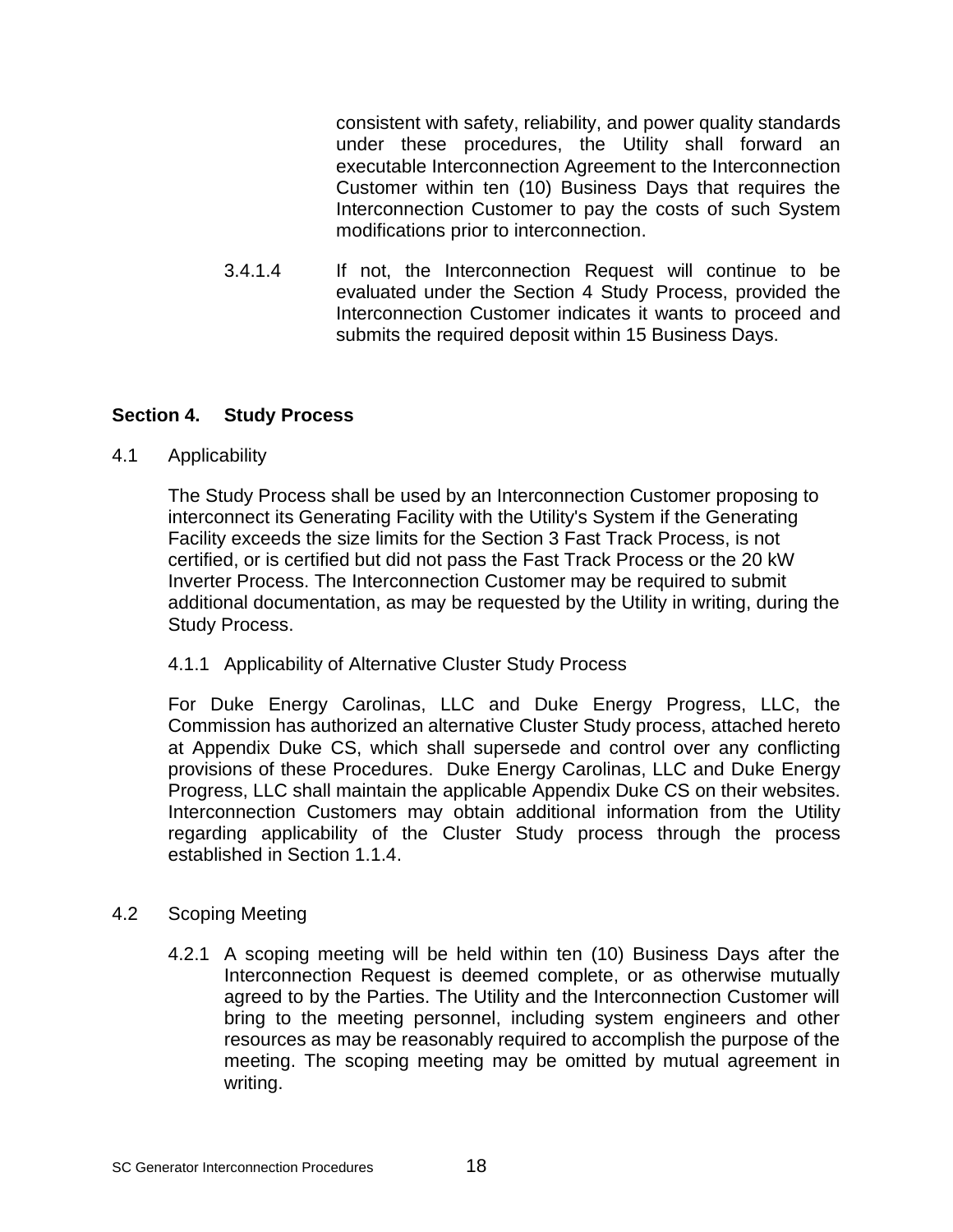- 4.2.2 The purpose of the scoping meeting is to discuss the Interconnection Request and review existing studies relevant to the Interconnection Request. The Parties shall further discuss whether the Utility should perform a System Impact Study, a Facilities Study, or proceed directly to an Interconnection Agreement.
- 4.2.3 If the Utility, after consultation with the Interconnection Customer, determines that the project should proceed to a System Impact Study or Facilities Study, the Utility shall provide the Interconnection Customer, no later than ten (10) Business Days after the scoping meeting, either a System Impact Study Agreement (Attachment 8) or a Facilities Study Agreement (Attachment 9), as appropriate, including an outline of the scope of the study or studies and a nonbinding good faith estimate of the cost to perform the study or studies, which cost shall be subtracted from the deposit outlined in Section 1.3.1.2.
- 4.2.4 If the Parties agree not to perform a System Impact Study or Facilities Study, but to proceed directly to an Interconnection Agreement, the Parties shall proceed to the Construction Planning Meeting as called for in Section
- 4.3 System Impact Study
	- 4.3.1 In order to retain its Queue Position, the Interconnection Customer must return a System Impact Study Agreement signed by the Interconnection Customer within fifteen (15) Business Days of receiving an executable System Impact Study Agreement.
	- 4.3.2 The scope of and cost responsibilities for a System Impact Study are described in the System Impact Study Agreement. The time allotted for completion of the System Impact Study shall be as set forth in the System Impact Study Agreement.
	- 4.3.3 The System Impact Study shall identify and detail the electric system impacts that would result if the proposed Generating Facility were interconnected without project modifications or electric system modifications, or to study potential impacts, including, but not limited to, those identified in the scoping meeting. The System Impact Study shall evaluate the impact of the proposed interconnection on the reliability of the electric system, including the distribution and transmission systems, if required.
	- 4.3.4 The System Impact Study report will provide the preliminary estimated Interconnection Facilities charge, which is a preliminary non-binding indication of the cost and length of time that would be necessary to provide the Interconnection Facilities.
	- 4.3.5 After receipt of the System Impact Study report, the Interconnection Customer shall inform the Utility in writing within 30 Business Days if it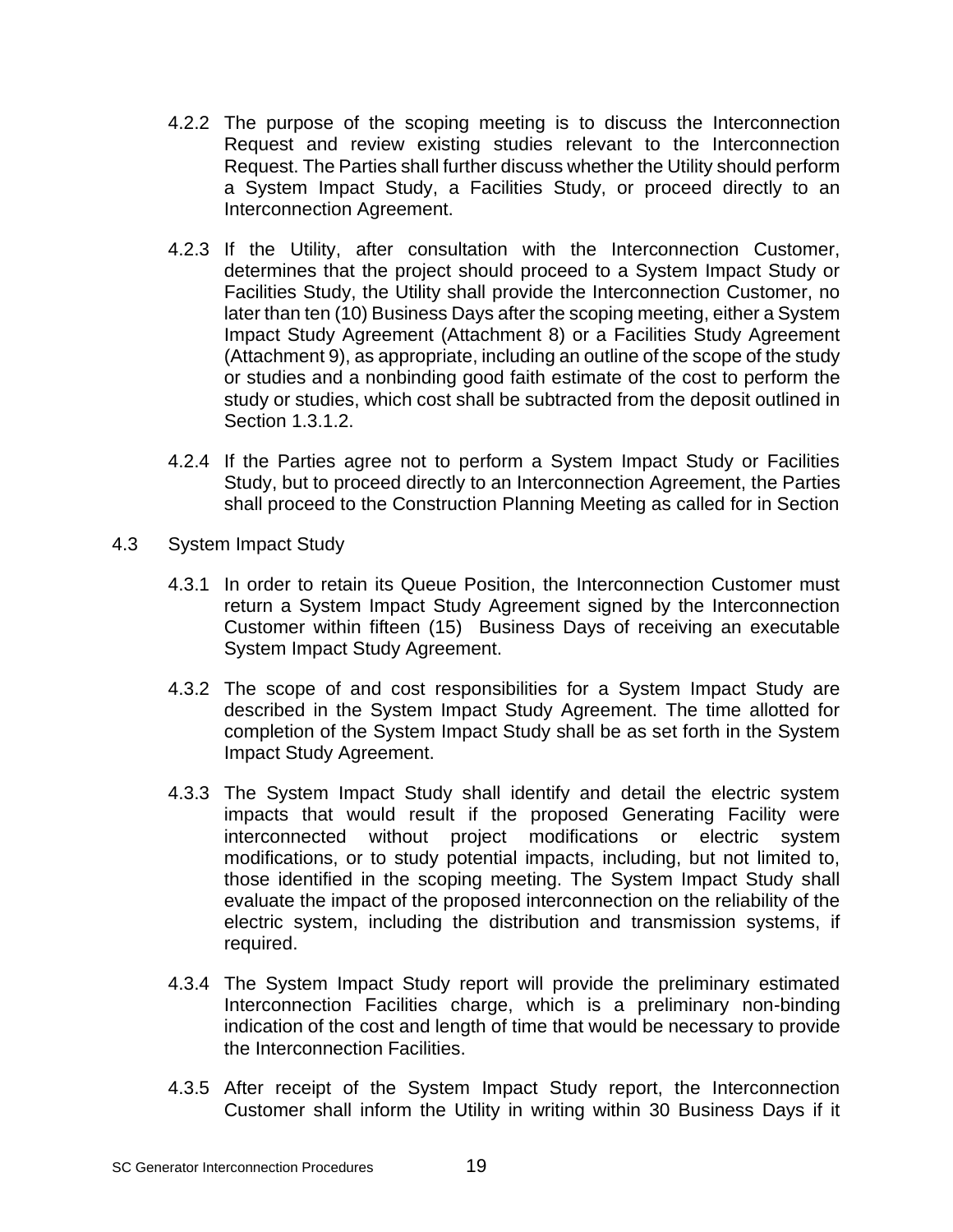wishes to withdraw the Interconnection Request and to request an accounting of any remaining deposit amount pursuant to Section 6.3.

- 4.3.6 At the time the System Impact Study Report is provided to the Interconnection Customer, the Utility shall also deliver an executable Facilities Study Agreement to the Interconnection Customer. After receipt of the System Impact Study report and Facilities Study Agreement, when the Interconnection Customer is ready to proceed with the design and construction of the Upgrades and Interconnection Facilities, the Interconnection Customer shall return the signed Facilities Study Agreement to the Utility in accordance with Section 4.4.1 below.
- 4.4 Facilities Study
	- 4.4.1 Where a Utility administers a serial System Impact Study process under Section 4.3 above, the Interconnection Customer must request a Facilities Study by returning the signed Facilities Study Agreement within 30 Business Days of receiving an executable Facilities Study Agreement. Failure to return the signed Facilities Study Agreement within the foregoing applicable time period will result in the Interconnection Request being deemed withdrawn.
	- 4.4.2 The scope of and cost responsibilities for the Facilities Study are described in the Facilities Study Agreement. The time allotted for completion of the Facilities Study is described in the Facilities Study Agreement.
	- 4.4.3 The Facilities Study report shall specify and estimate the cost of the equipment, engineering, procurement and construction work (including overheads) needed to implement the System Impact Studies and to allow the Generating Facility to be interconnected and operated safely and reliably.
	- 4.4.4 The Utility shall design any required Interconnection Facilities and/or Upgrades under the Facilities Study Agreement. The Utility may contract with consultants to perform activities required under the Facilities Study Agreement. The Interconnection Customer and the Utility may agree to allow the Interconnection Customer to separately arrange for the design of some of the Interconnection Facilities. In such cases, facilities design will be reviewed and/or modified prior to acceptance by the Utility, under the provisions of the Facilities Study Agreement. If the Parties agree to separately arrange for design and construction, and provided that critical infrastructure security and confidentiality requirements can be met, the Utility shall make sufficient information available to the Interconnection Customer in accordance with confidentiality and critical infrastructure requirements to permit the Interconnection Customer to obtain an independent design and cost estimate for any necessary facilities.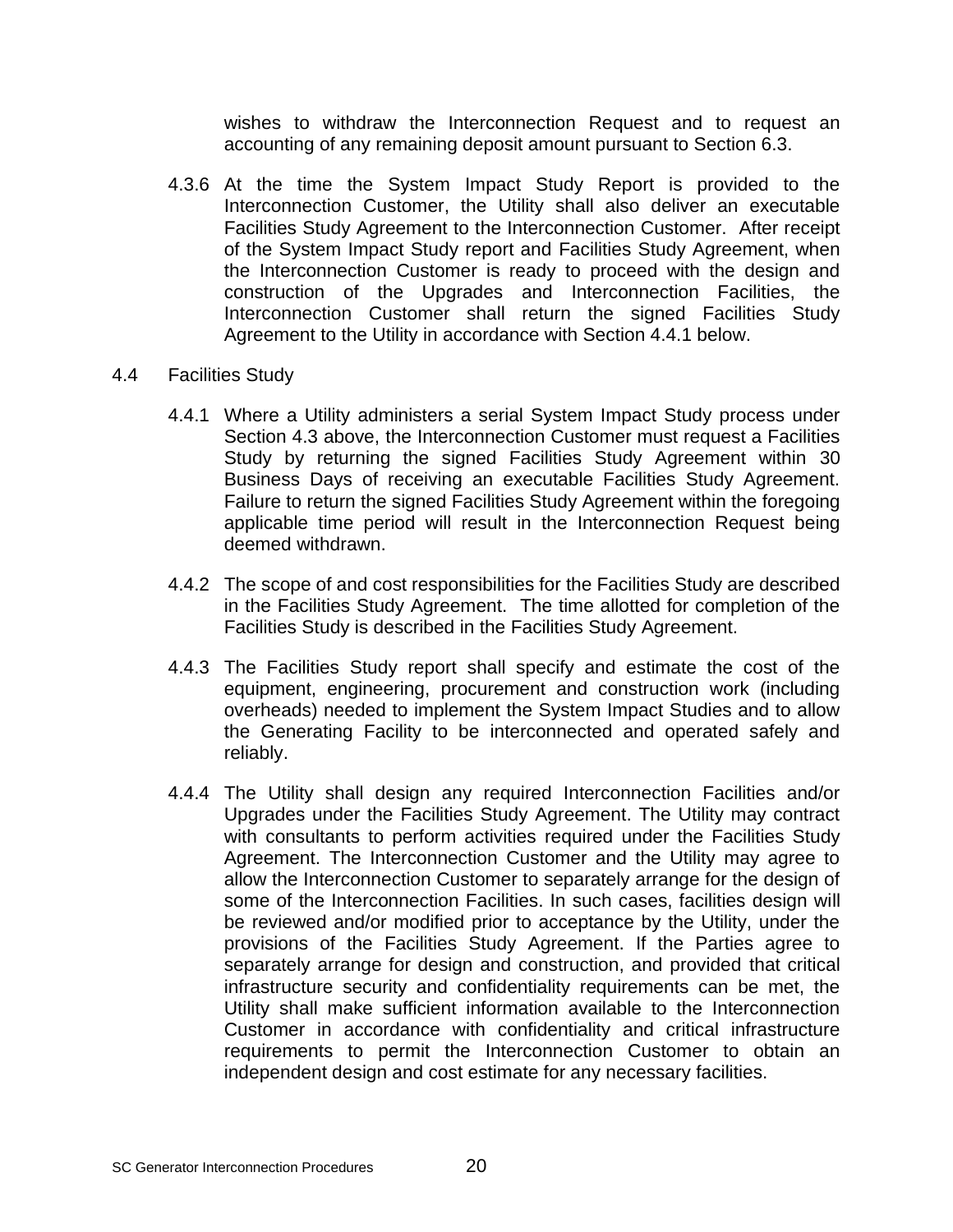# **Section 5. Interconnection Agreement and Scheduling**

- 5.1 Construction Planning Meeting
	- 5.1.1 Within ten (10) Business Days of receipt of the Facility Study report, the Interconnection Customer shall request a Construction Planning Meeting, where failure to comply shall result in the Interconnection Request being deemed withdrawn. The Construction Planning Meeting request shall be in writing and shall include the Interconnection Customer's reasonably requested date for completion of the construction of the Upgrades and Interconnection Facilities.
	- 5.1.2 The Construction Planning Meeting shall be scheduled within ten (10) Business Days of the Section 5.1.1 request from the Interconnection Customer, or as otherwise mutually agreed to by the parties.
	- 5.1.3 The purpose of the Construction Planning Meeting is to identify the tasks for each party and discuss and determine the milestones for the construction of the Upgrades and Interconnection Facilities. Agreed upon milestones shall be specific as to scope of action, responsible party, and date of deliverable and shall be recorded in the Interconnection Agreement (see Appendix 4 to Attachment 10) to be developed by the utility and provided to Interconnection Customer pursuant to Section 5.2.1 below.
- 5.2 Interconnection Agreement
	- 5.2.1 Within fifteen (15) Business Days of the Construction Planning Meeting, the Utility shall provide an executable Interconnection Agreement containing the detailed estimated Upgrade charges, detailed estimated Interconnection Facility charge, Appendix 4 (Construction Milestone and payment schedule listing tasks, dates and the party responsible for completing each task), and other appropriate information, requirements, and charges.
	- 5.2.2 Within ten (10) Business Days of receiving the Interconnection Agreement, the Interconnection Customer must execute and return the Interconnection Agreement, where failure to comply results in the Interconnection Request being deemed withdrawn.
	- 5.2.3 After the Parties execute the Interconnection Agreement, the Utility shall return a copy of the Interconnection Agreement to the Interconnection Customer and interconnection of the Generating Facility shall proceed
	- 5.2.4 The Interconnection Agreement shall specify milestones for payment and financial security that are required prior to the start of design, equipment procurement and construction of Upgrades and Interconnection Facilities. Payment and Financial Security must be received by close of business forty-five (45) Business Days after the date the Interconnection Agreement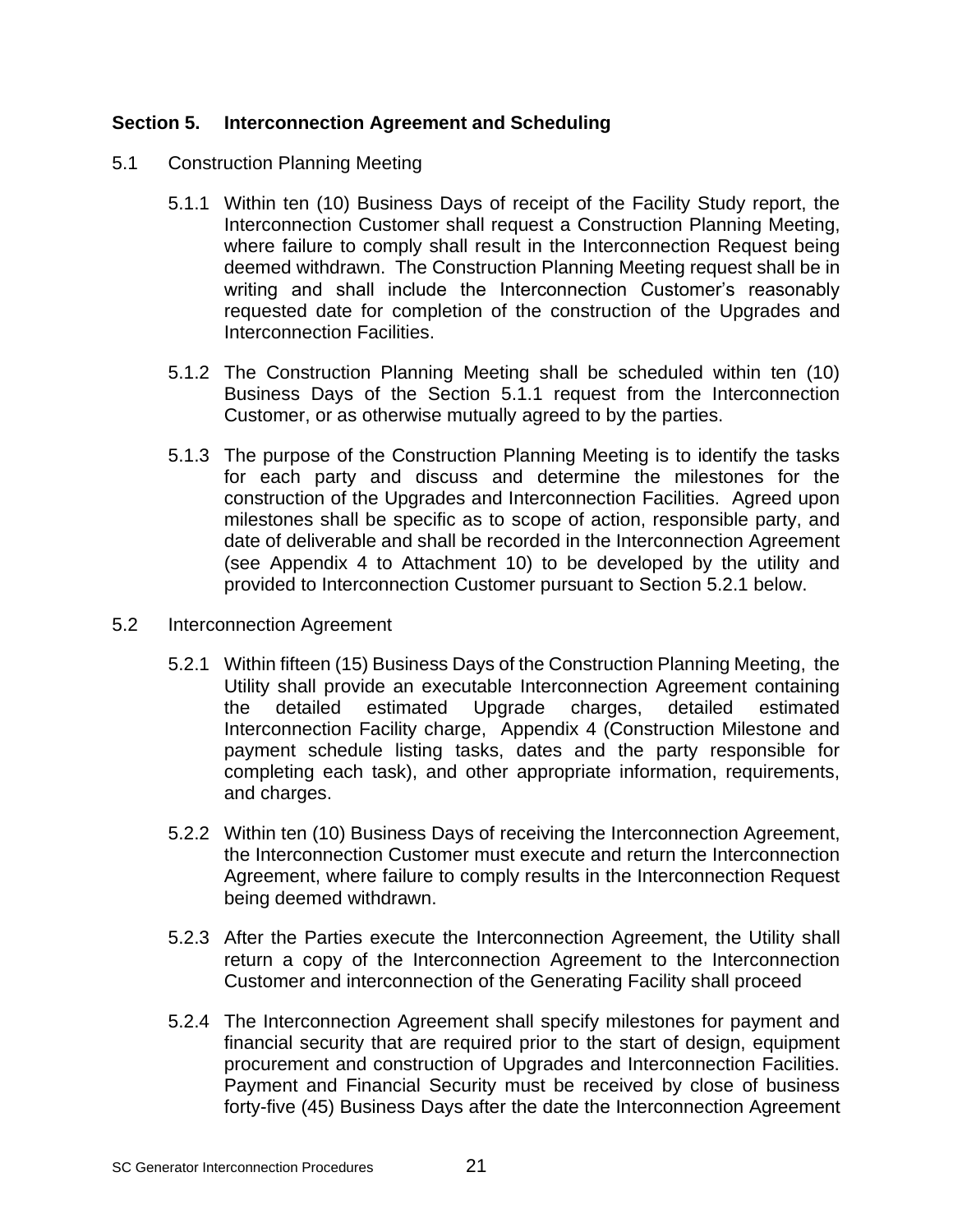is signed by the Interconnection Customer, where failure to comply results in the Interconnection Request being deemed withdrawn.

# **Section 6. Provisions that Apply to All Interconnection Requests**

6.1 Reasonable Efforts

The Utility shall make reasonable efforts to meet all time frames provided in these procedures unless the Utility and the Interconnection Customer agree to a different schedule. If the Utility cannot meet a deadline provided herein, it shall notify the Interconnection Customer, explain the reason for the failure to meet the deadline, and provide an estimated time by which it will complete the applicable interconnection procedure in the process.

#### 6.2 Disputes

- 6.2.1 The Parties agree to attempt to resolve all disputes arising out of the interconnection process according to the provisions of this section.
- 6.2.2 In the event of a dispute, either Party shall provide the other Party with a written notice of dispute. Such notice shall describe in detail the nature of the dispute.
- 6.2.3 If the dispute has not been resolved within ten (10) Business Days after receipt of the notice, either Party may contact the Office of Regulatory Staff for assistance in informally resolving the dispute. If the Parties are unable to informally resolve the dispute, either Party may then file a formal complaint with the Commission.
- 6.2.4 Each Party agrees to conduct all negotiations in good faith.
- 6.2.5 Where the Commission has authorized a Utility to administer a Cluster Study process under Section 4.1.1, the Utility's Appendix may provide additional provisions regarding how pending disputes affect the Cluster Study process.
- 6.3 Withdrawal of An Interconnection Request
	- 6.3.1 An Interconnection Customer may withdraw an Interconnection Request at any time prior to executing an Interconnection Agreement by providing the Utility with a written request for withdrawal. An Interconnection Customer that applies under the Section 2.0 Optional 20 kW Process may withdraw an Interconnection Request by providing the Utility with a written request for withdrawal in lieu of providing the Attachment 7 Certificate of Completion.
	- 6.3.2 An Interconnection Request shall be deemed withdrawn if the Interconnection Customer fails to meet its obligations specified in the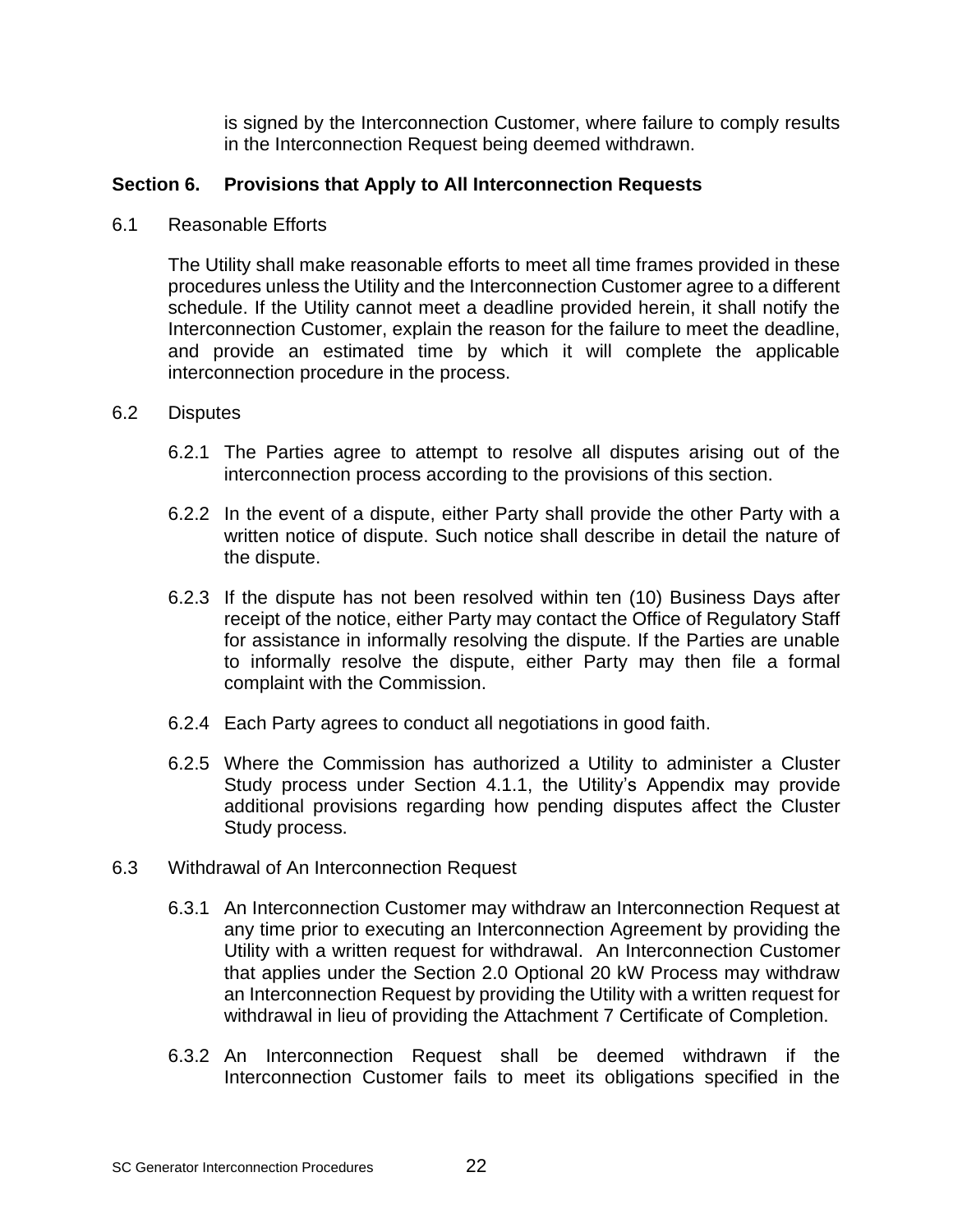Interconnection Procedures, System Impact Study Agreement or Facility Study Agreement or to take advantage of any express opportunity to cure.

- 6.3.3 Within 60 Business Days of any voluntary or deemed withdrawal of the Interconnection Request, the Utility will provide the Interconnection Customer with a final accounting report of any difference between (1) the Interconnection Customer's cost responsibility for the actual cost of such work performed, and (2) the Interconnection Customer's Section 1.3 Interconnection Request deposit submitted to the Utility to pay for such work. If the Interconnection Customer's cost responsibility exceeds its previous aggregate payments, the Utility shall invoice the Interconnection Customer for the amount due and the Interconnection Customer shall make payment to the Utility within 20 Business Days. If the Interconnection Customer's previous aggregate payments exceed its cost responsibility under this Agreement, the Utility shall refund to the Interconnection Customer an amount equal to the difference within 20 Business Days of the final accounting report.
- 6.4 Interconnection Metering

Any metering necessitated by the use of the Generating Facility shall be installed at the Interconnection Customer's expense in accordance with all applicable regulatory requirements or the Utility's specifications.

- 6.5 Commissioning
	- 6.5.1 Commissioning tests of the Interconnection Customer's installed equipment shall be performed pursuant to applicable codes and standards. If the Interconnection Customer is not proceeding under Section 2.3.2, the Utility must be given at least ten (10) Business Days written notice, or as otherwise mutually agreed to by the Parties, of the tests and may be present to witness the commissioning tests.
- 6.6 Confidentiality
	- 6.6.1 Confidential Information shall mean any confidential and/or proprietary information provided by one Party to the other Party that is clearly marked or otherwise designated "Confidential." For purposes of these procedures all design, operating specifications, and metering data provided by the Interconnection Customer shall be deemed Confidential Information regardless of whether it is clearly marked or otherwise designated as such.
	- 6.6.2 Confidential Information does not include information previously in the public domain, required to be publicly submitted or divulged by Governmental Authorities (after notice to the other Party and after exhausting any opportunity to oppose such publication or release), or necessary to be divulged in an action to enforce these procedures. Each Party receiving Confidential Information shall hold such information in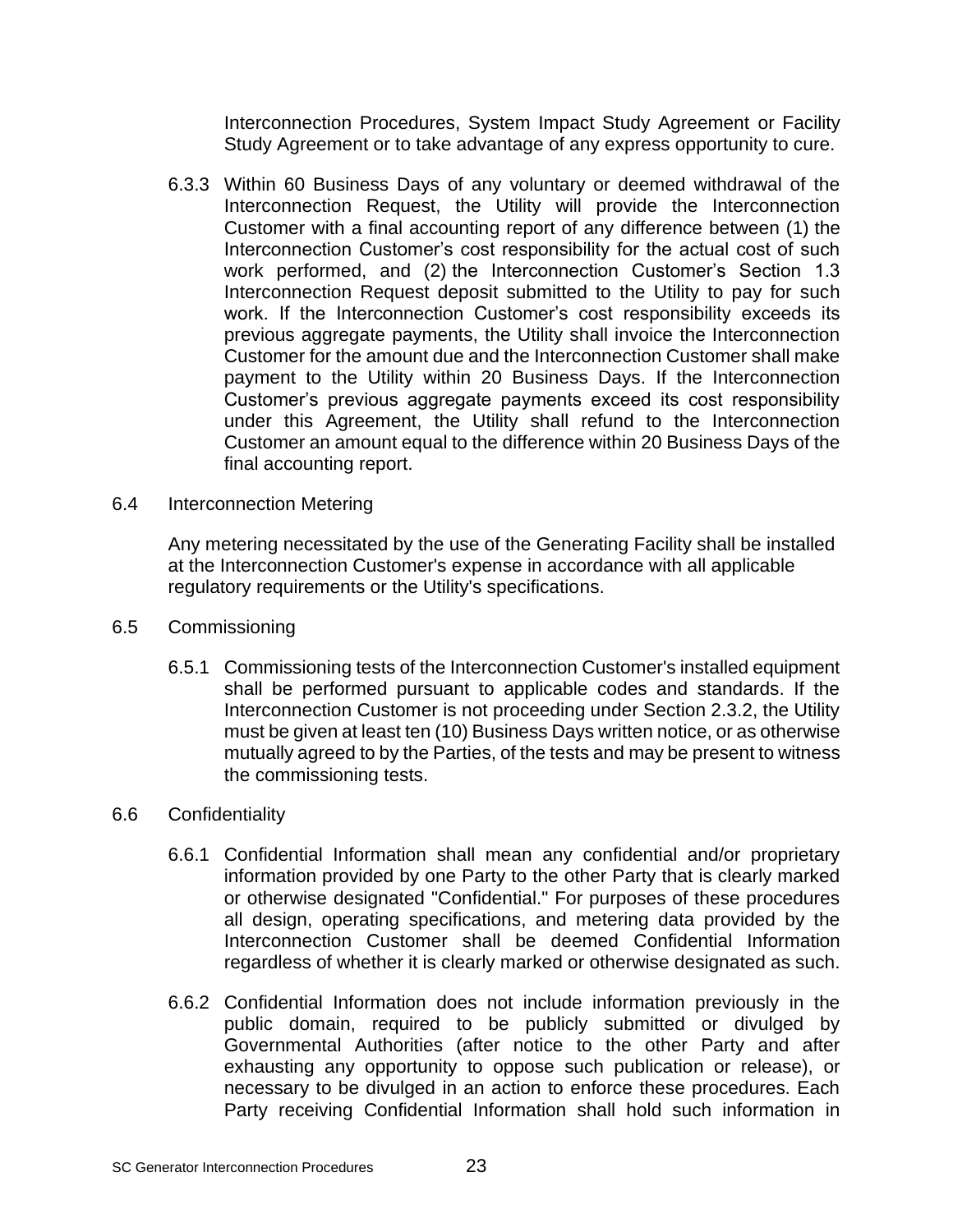confidence and shall not disclose it to any third party nor to the public without the prior written authorization from the Party providing that information, except to fulfill obligations under these procedures, or to fulfill legal or regulatory requirements.

- 6.6.2.1 Each Party shall employ at least the same standard of care to protect Confidential Information obtained from the other Party as it employs to protect its own Confidential Information.
- 6.6.2.2 Each Party is entitled to equitable relief, by injunction or otherwise, to enforce its rights under this provision to prevent the release of Confidential Information without bond or proof of damages, and may seek other remedies available at law or in equity for breach of this provision.
- 6.6.3 If information is requested by the Commission from one of the Parties that is otherwise required to be maintained in confidence pursuant to these procedures, the Party shall provide the requested information to the Commission within the time provided for in the request for information. In providing the information to the Commission, the Party may request that the information be treated as confidential and non-public in accordance with South Carolina law and that the information be withheld from public disclosure.

### 6.7 Comparability

The Utility shall receive, process, and analyze all Interconnection Requests received under these procedures in a timely manner, as set forth in these procedures. The Utility shall use the same reasonable efforts in processing and analyzing Interconnection Requests from all Interconnection Customers, whether the Generating Facility is owned or operated by the Utility, its subsidiaries or affiliates, or others.

#### 6.8 Record Retention

The Utility shall maintain for three (3) years records, subject to audit, of all Interconnection Requests received under these procedures, the times required to complete Interconnection Request approvals and disapprovals, and justification for the actions taken on the Interconnection Requests.

# 6.9 Coordination with Affected Systems

The Utility shall coordinate the conduct of any studies required to determine the impact of the Interconnection Request on Affected Systems with Affected System operators and, if possible, include those results (if available) in its applicable studies within the time frame specified in these procedures. The Utility will make reasonable efforts to include such Affected System operators in all meetings held with the Interconnection Customer as required by these procedures. The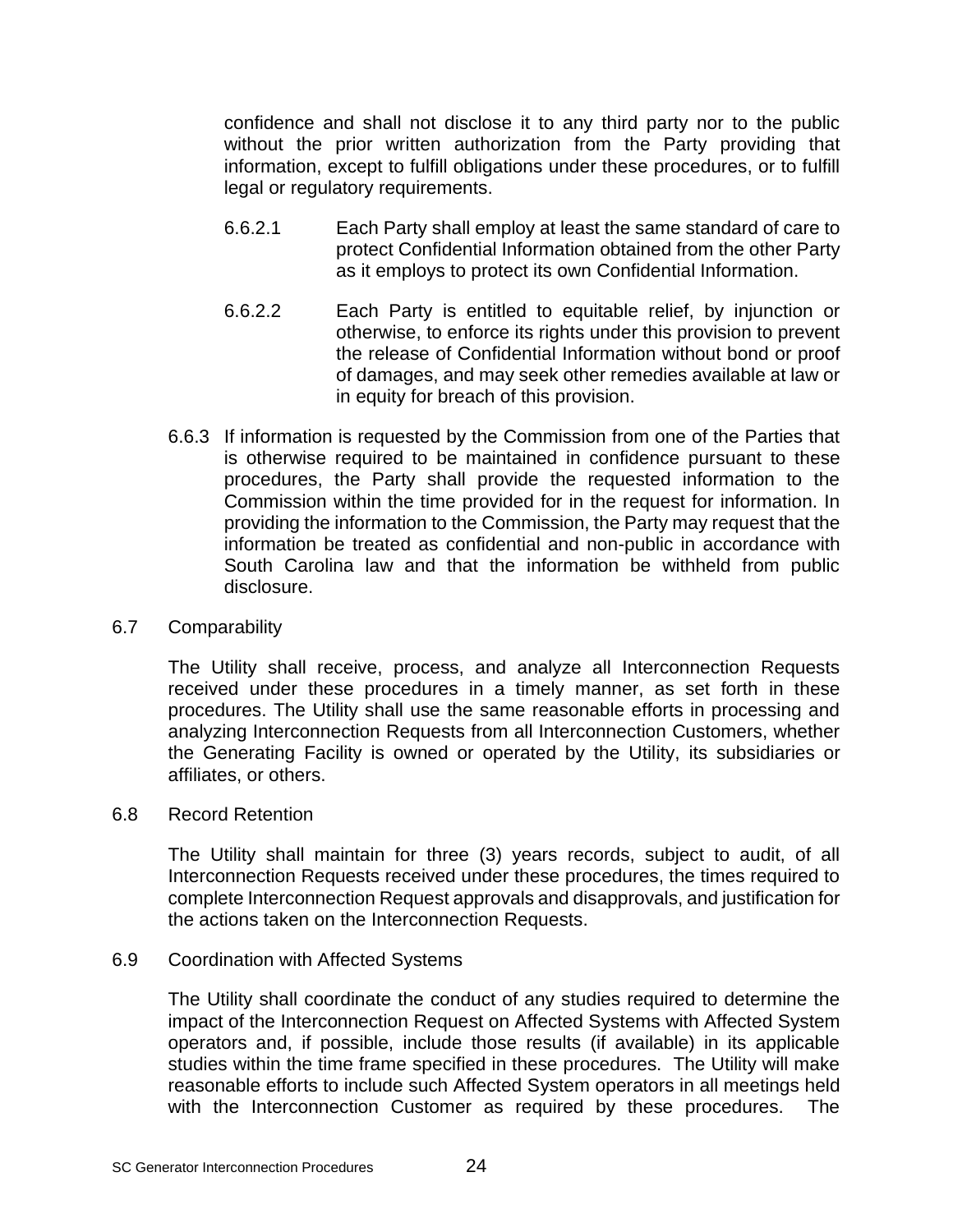Interconnection Customer will cooperate with the Utility in all matters related to the conduct of studies and the determination of modifications to Affected Systems. A Utility which may be an Affected System shall cooperate with the Utility with whom interconnection has been requested in all matters related to the conduct of studies and the determination of modifications to Affected Systems.

- 6.10 Capacity of the Generating Facility
	- 6.10.1 If the Interconnection Request is for a Generating Facility that includes multiple energy production devices at a site for which the Interconnection Customer seeks a single Point of Interconnection, the Interconnection Request shall be evaluated on the basis of the aggregate capacity of the multiple devices, unless otherwise agreed to by the Utility and the Interconnection Customer.
	- 6.10.2 The Interconnection Request shall be evaluated using the maximum rated capacity AC of the Generating Facility, unless otherwise agreed to by the Utility and the Interconnection Customer.
- 6.11 Sale of a Generation Facility
	- 6.11.1 The Interconnection Customer shall notify the Utility of the pending sale of a proposed Generation Facility in writing. The Interconnection Customer shall provide the Utility with information regarding whether the sale is a change of ownership of the Generation Facility to a new legal entity, or a change of control of the existing legal entity.

The interconnection Customer shall promptly notify the Utility of the final date of sale and transfer date of ownership in writing. The purchaser of the Generation Facility shall confirm to the Utility the final date of sale and transfer date of ownership in writing, and submit an Interconnection Request requesting transfer of control or change of ownership together with the change of ownership fee listed in Attachment 3.

- 6.11.2 Existing Interconnection Agreements are non-transferable. If the Generation Facility is sold to a new legal entity, a new Interconnection Agreement must be executed by the new legal entity prior to the interconnection or for the continued interconnection of the Generating Facility to the Utility's system. The Utility shall not withhold or delay the execution of an Interconnection Agreement with the new owner provided the Generation facility or proposed Generation facility complies with requirements of 6.11.1.
- 6.11.3 The technical requirements in the Interconnection Agreement shall be grandfathered for subsequent owners as long as (1) the Generating Facility's maximum rated capacity has not been changed; (2) the Generating Facility has not been modified so as to change its electrical characteristics; and (3) the Interconnection Facilities has not been modified.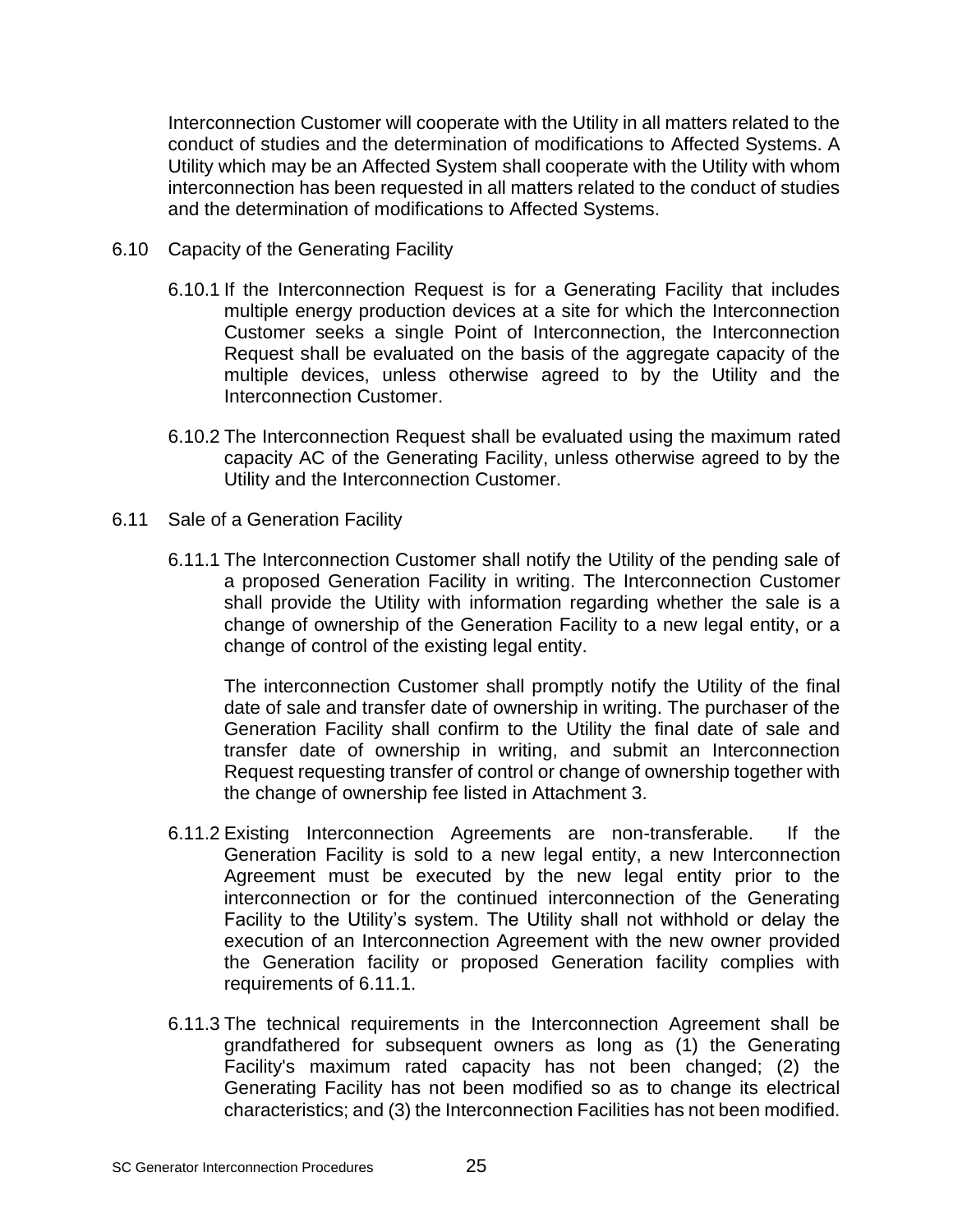#### 6.12 Insurance

The Interconnection Customer shall obtain and retain, for as long as the Generating Facility is interconnected with the Utility's System, liability insurance which protects the Interconnection Customer from claims for bodily injury and/or property damage. The amount of such insurance shall be sufficient to insure against all reasonably foreseeable direct liabilities given the size and nature of the generating equipment being interconnected, the interconnection itself, and the characteristics of the system to which the interconnection is made. This insurance shall be primary for all purposes. The Interconnection Customer shall provide certificates evidencing this coverage as required by the Utility. Such insurance shall be obtained from an insurance provider authorized to do business in South Carolina. The Utility reserves the right to refuse to establish or continue the interconnection of the Generating Facility with the Utility's System, if such insurance is not in effect.

- 6.12.1 For an Interconnection Customer that is a residential customer of the Utility proposing to interconnect a Generating Facility no larger than 250 kW, the required coverage shall be a standard homeowner's insurance policy with liability coverage in the amount of at least \$100,000 per occurrence.
- 6.12.2 For an Interconnection Customer that is a non-residential customer of the Utility proposing to interconnect a Generating Facility no larger than 250 kW, the required coverage shall be comprehensive general liability insurance with coverage in the amount of at least \$300,000 per occurrence.
- 6.12.3 For an Interconnection Customer that is a non-residential customer of the Utility proposing to interconnect a Generating Facility greater than 250 kW, the required coverage shall be comprehensive general liability insurance with coverage in the amount of at least \$1,000,000 per occurrence.
- 6.12.4 An Interconnection Customer of sufficient credit-worthiness may propose to provide this insurance via a self-insurance program if it has a self-insurance program established in accordance with commercially acceptable risk management practices, and such a proposal shall not be unreasonably rejected.
- 6.13 Certification Codes and Standards

Attachment 5 specifies codes and standards the Generating Facility must comply with.

6.14 Certification of Generator Equipment Packages

Attachment 6 specifies the certification requirements for the Generating Facility.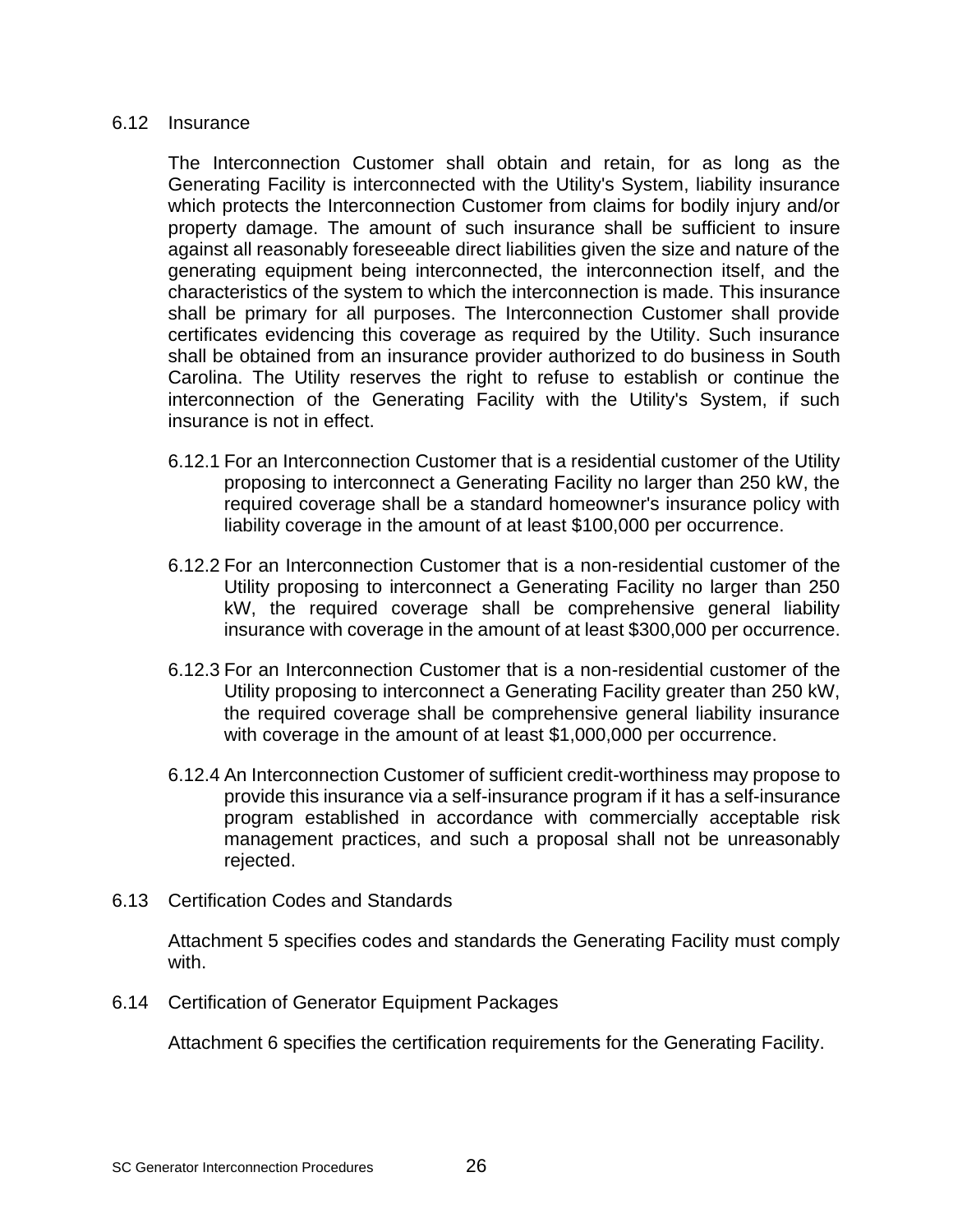# **Glossary of Terms**

**20 kW Inverter Process** – The procedure for evaluating an Interconnection Request for a certified inverter-based Generating Facility no larger than 20 kW that uses the Section 2 screens. The application process uses an all-in-one document that includes a simplified Interconnection Request Application Form, simplified procedures, and a brief set of Terms and Conditions. (See Attachment 7.)

**Affected System** – An electric system other than the Utility's System that may be affected by the proposed interconnection. The owner of an Affected System might be a Party to the Interconnection Agreement or other study agreements needed to interconnect the Generating Facility.

**Appendix Duke CS** – Supplemental Utility-specific procedures, standards and requirements applicable to Duke Energy Carolinas, LLC and Duke Energy Progress, LLC that have been approved by the Commission and may deviate from otherwise generally applicable provisions of the South Carolina Generator Interconnection Procedures, for purposes of implementing Cluster Studies.

**Applicable Laws and Regulations** – All duly promulgated applicable federal, state and local laws, regulations, rules, ordinances, codes, decrees, judgments, directives, or judicial or administrative orders, permits and other duly authorized actions of any Governmental Authority.

**Auxiliary Load** – The term "Auxiliary Load" shall mean power used to operate auxiliary equipment in the facility necessary for power generation (such as pumps, blowers, fuel preparation machinery, exciters, etc.).

**Business Day** – Monday through Friday, excluding State Holidays.

**Cluster** – A group of Interconnection Requests (one or more) that are studied together for the purpose of conducting the Interconnection Studies.

**Cluster Study** – An Interconnection Study evaluating one or more Interconnection Requests.

**Clustering** – The process whereby a group of Interconnection Requests is studied together, instead of serially, for the purpose of conducting the System Impact Study.

**Commission** – The Public Service Commission of South Carolina.

**Default** – The failure of a breaching Party to cure its breach under the Interconnection Agreement.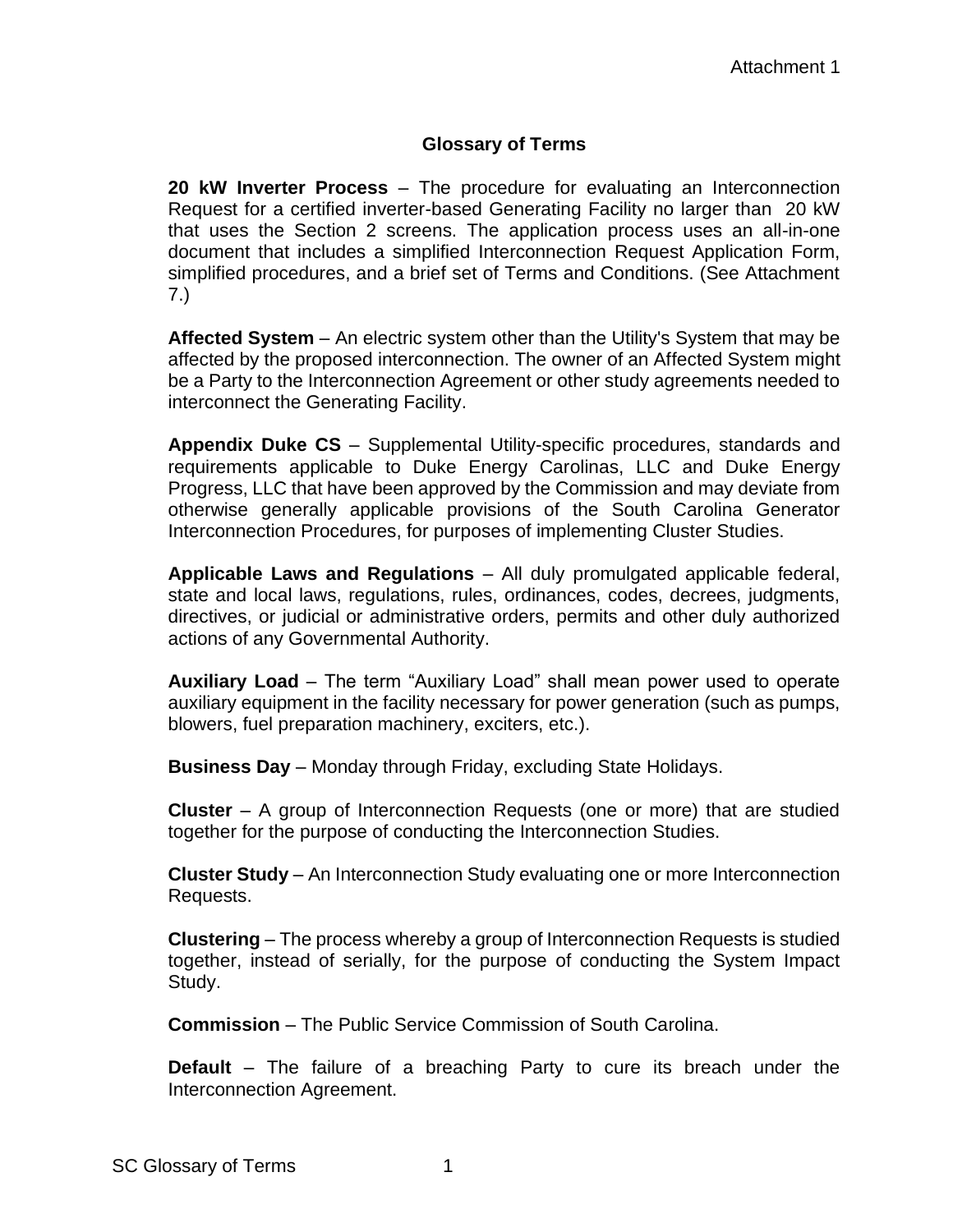**Distribution System** – The Utility's facilities and equipment used to transmit electricity to ultimate usage points such as homes and industries from nearby generators or from interchanges with higher voltage transmission networks which transport bulk power over longer distances. The voltage levels at which Distribution Systems operate differ among areas.

**Distribution Upgrades** – The additions, modifications, and upgrades to the Utility's Distribution System at or beyond the Point of Interconnection to facilitate interconnection of the Generating Facility and render the service necessary to allow the Generating Facility to operate in parallel with the Utility and to inject electricity onto the Utility's System. Distribution Upgrades do not include Interconnection Facilities.

**Emergency Condition** – The term "Emergency Condition" shall mean a condition or situation: (1) that in the judgment of the Party making the claim is imminently likely to endanger life or property; or (2) that, in the case of the Utility, is imminently likely (as determined in a non-discriminatory manner) to cause a material adverse effect on the security of, or damage to the Utility's System, the Utility's Interconnection Facilities or the systems of others to which the Utility's System is directly connected; or (3) that, in the case of the Interconnection Customer, is imminently likely (as determined in a non-discriminatory manner) to cause a material adverse effect on the security of, or damage to, the Generating Facility or the Interconnection Customer's Interconnection Facilities.

**Fast Track Process** – The procedure for evaluating an Interconnection Request for a certified Generating Facility that meets the eligibility requirements of Section 3.1.

**FERC** – The Federal Energy Regulatory Commission.

**Generating Facility** – The Interconnection Customer's device for the production and/or storage for later injection of electricity identified in the Interconnection Request, but shall not include the Interconnection Customer's Interconnection Facilities.

**Good Utility Practice** – Any of the practices, methods and acts engaged in or approved by a significant portion of the electric industry during the relevant time period, or any of the practices, methods and acts which, in the exercise of reasonable judgment in light of the facts known at the time the decision was made, could have been expected to accomplish the desired result at a reasonable cost consistent with good business practices, reliability, safety and expedition. Good Utility Practice is not intended to be limited to the optimum practice, method, or act to the exclusion of all others, but rather to be acceptable practices, methods, or acts generally accepted in the region.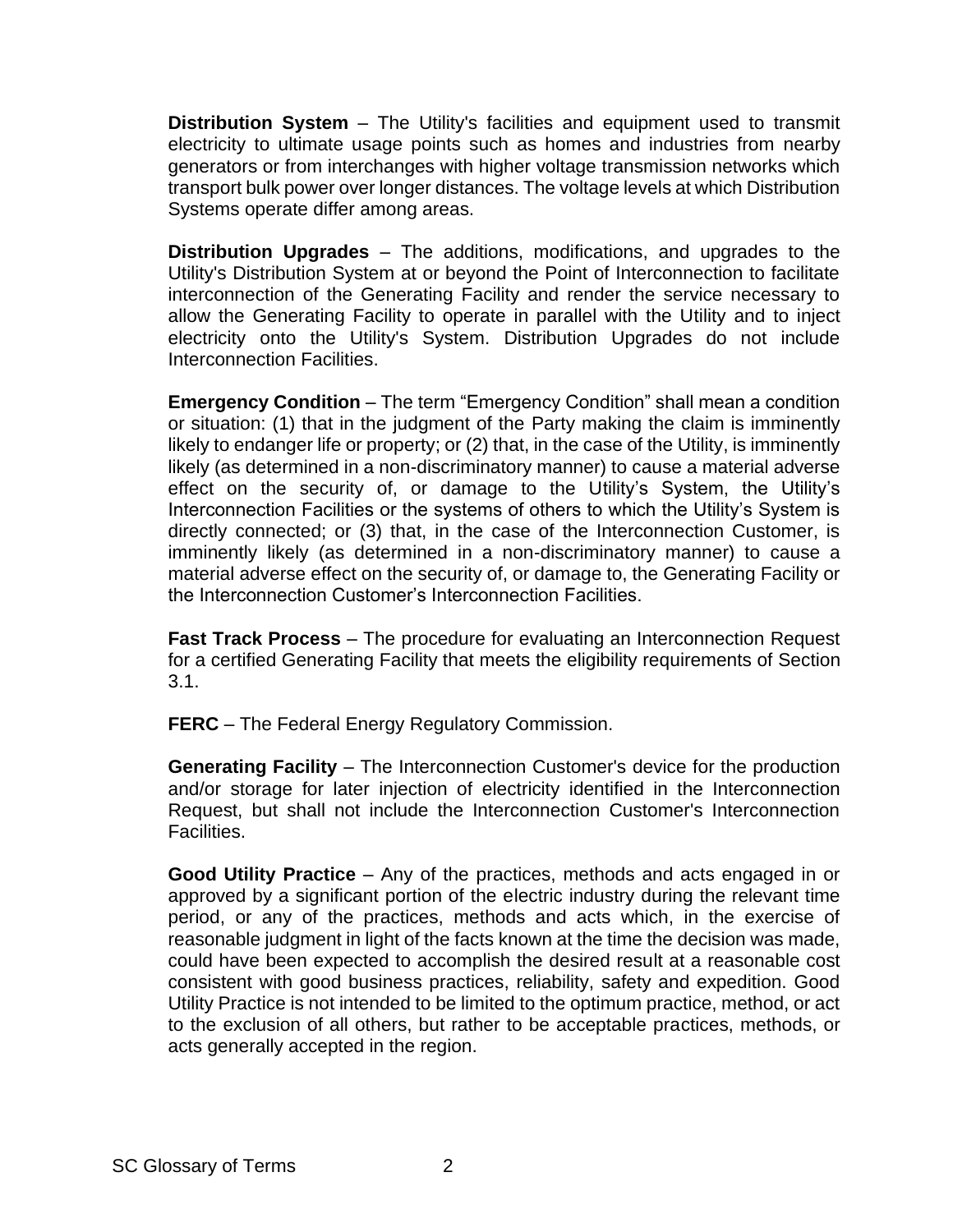**Governmental Authority** – Any federal, state, local or other governmental regulatory or administrative agency, court, commission, department, board, or other governmental subdivision, legislature, rulemaking board, tribunal, or other governmental authority having jurisdiction over the Parties, their respective facilities, or the respective services they provide, and exercising or entitled to exercise any administrative, executive, police, or taxing authority or power; provided, however, that such term does not include the Interconnection Customer, the Utility, or any affiliate thereof.

**Interconnection Agreement** – Means the South Carolina Generator Interconnection Agreement (See Attachment 10).

**In-Service Date** – The date upon which the construction of the Utility's facilities is completed and the facilities are capable of being placed into service.

**Interconnection Customer** – Any valid legal entity, including the Utility, that proposes to interconnect its Generating Facility with the Utility's System.

**Interconnection Facilities** – Collectively, the Utility's Interconnection Facilities and the Interconnection Customer's Interconnection Facilities. Collectively, Interconnection Facilities include all facilities and equipment between the Generating Facility and the Point of Interconnection, including any modification, additions or upgrades that are necessary to physically and electrically interconnect the Generating Facility to the Utility's System. Interconnection Facilities are sole use facilities and shall not include Upgrades. Where a Utility administers a Cluster Study Process pursuant to Section 4.1.1, Interconnection Facilities may be shared by more than one Generating Facility in a Cluster.

**Interconnection Facilities Delivery Date** – The Interconnection Facilities Delivery Date shall be the date upon which the Utility's Interconnection Facilities are first made operational for the purposes of receiving power from the Interconnection Customer.

**Interconnection Request** – The Interconnection Customer's request, in accordance with these procedures, to interconnect a new Generating Facility, or to increase the capacity of, or make a Material Modification to, an existing Generating Facility that is interconnected with the Utility's System.

**Material Modification** – A modification to machine data or equipment configuration or to the interconnection site of the Generating Facility that has a material impact on the cost, timing or design of any Interconnection Facilities or Upgrades. Material Modifications include project revisions proposed at any time after receiving notification by the Utility of a complete Interconnection Request pursuant to Section 1.3.3 that 1) alters the size or output characteristics of the Generating Facility from its Utility-approved Interconnection Request submission; 2) may adversely impact other Interconnection Requests with higher Queue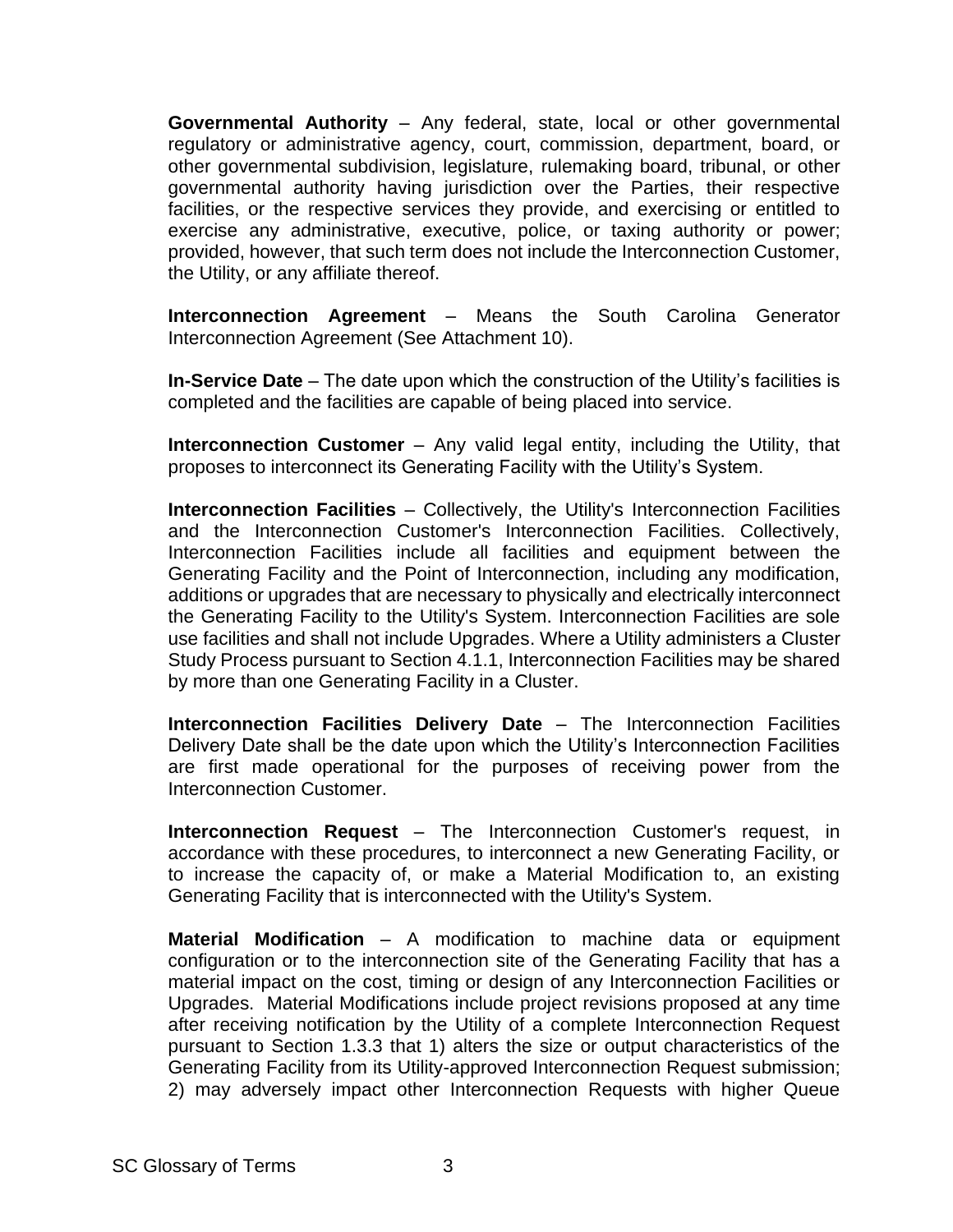Numbers, or may adversely impact another Interconnection Customer who is part of the same Cluster where the Utility is administering a Cluster Study process .

Indicia of a Material Modification, include, but are not limited to:

- A change in Point of Interconnection (POI) to a new location, unless the change in a POI is on the same circuit less than two (2) poles away from the original location, and the new POI is within the same protection zone as the original location;
- A change or replacement of generating equipment such as generator(s), inverter(s), transformers, relaying, controls, etc. that is not a direct substitution in size, ratings, impedances, efficiencies or capabilities of the equipment specified in the original or preceding Interconnection Request;
- A change from certified to non-certified devices ("certified" means certified by an OSHA recognized Nationally Recognized Test Laboratory (NRTL), to relevant UL and IEEE standards, authorized to perform tests to such standards);
- A change of transformer connection(s) or grounding from that originally proposed;
- A change to certified inverters with different specifications or different inverter control specifications or set-up than originally proposed;
- An increase of the AC output of a Generating Facility; or
- A change reducing the AC output of the generating facility by more than 10%.

The following are not indicia of a Material Modification:

- A change in ownership of a Generating Facility; the new owner, however, will be required to execute a new Interconnection Agreement and study agreement(s) for any study which has not been completed and the report issued by the Utility.
- A change or replacement of generating equipment such as generator(s), inverter(s), solar panel(s), transformers, relaying, controls, etc. that is a direct substitution in size, ratings, impedances, efficiencies or capabilities of the equipment specified in the original or preceding Interconnection Request;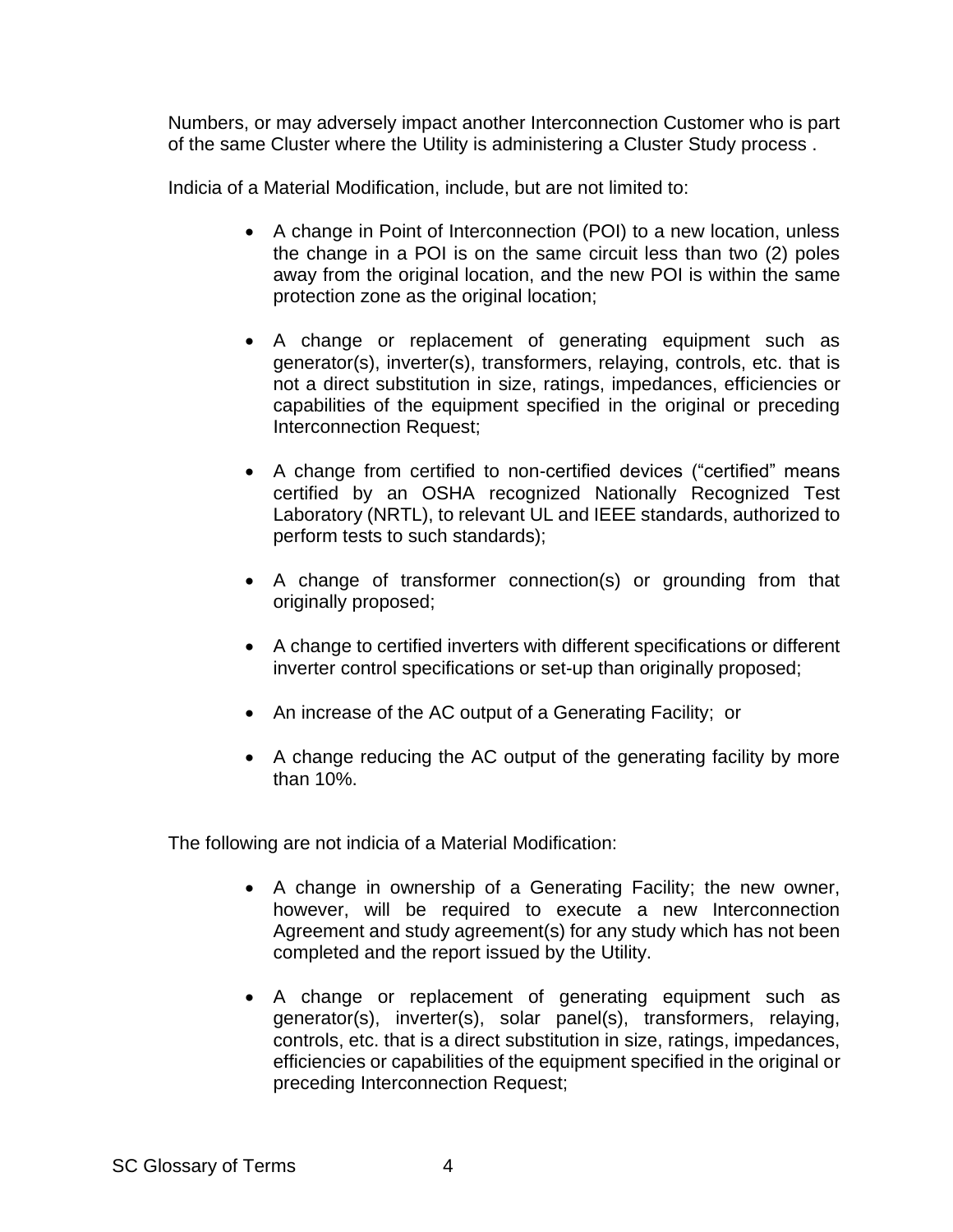- An increase in the DC/AC ratio that does not increase the maximum AC output capability of the generating facility;
- A decrease in the DC/AC ratio that does not reduce the AC output capability of the generating facility by more than 10%.

**Maximum Physical Export Capability Requested** – The term shall mean the maximum continuous electrical output of the Generating Facility at any time at a power factor of approximately unity as measured at the Point of Interconnection and the maximum kW delivered to the Utility during any metering period.

**Month** – The term "Month" means the period intervening between readings for the purpose of routine billing, such readings usually being taken once per month.

**Nameplate Capacity** – The term "Nameplate Capacity" shall mean the manufacturer's nameplate rated output capability of the generator, based on alternating current (AC). For multi-unit generator facilities, the "Nameplate Capacity" of the facility shall be the sum of the individual manufacturer's nameplate rated output capabilities of the generators. For inverter-based Generating Facilities, the maximum rated capacity or "Nameplate Capacity" shall be the sum of the inverters maximum rated capacity AC in megawatts.

**Net Capacity** – The term "Net Capacity" shall mean the Nameplate Capacity of the Interconnection Customer's generating facilities, less the portion of that capacity needed to serve the Generating Facility's Auxiliary Load.

**Net Power** – The term "Net Power" shall mean the total amount of electric power produced by the Interconnection Customer's Generating Facility less the portion of that power used to supply the Generating Facility's Auxiliary Load.

**Network Resource Interconnection Service** – An Interconnection Service that allows the Interconnection Customer to integrate its Generating Facility with the Transmission Provider's System (1) in a manner comparable to that in which the Transmission Provider integrates its generating facilities to serve native load customers; or (2) in an RTO or ISO with market based congestion management, in the same manner as Network Resources. Network Resource Interconnection Service in and of itself does not convey transmission service.

**Network Upgrades** – Additions, modifications, and upgrades to the Utility's Transmission System required to accommodate the interconnection of the Generating Facility to the Utility's System. Network Upgrades do not include Distribution Upgrades.

**NERC** – The North American Electric Reliability Corporation or its successor organization.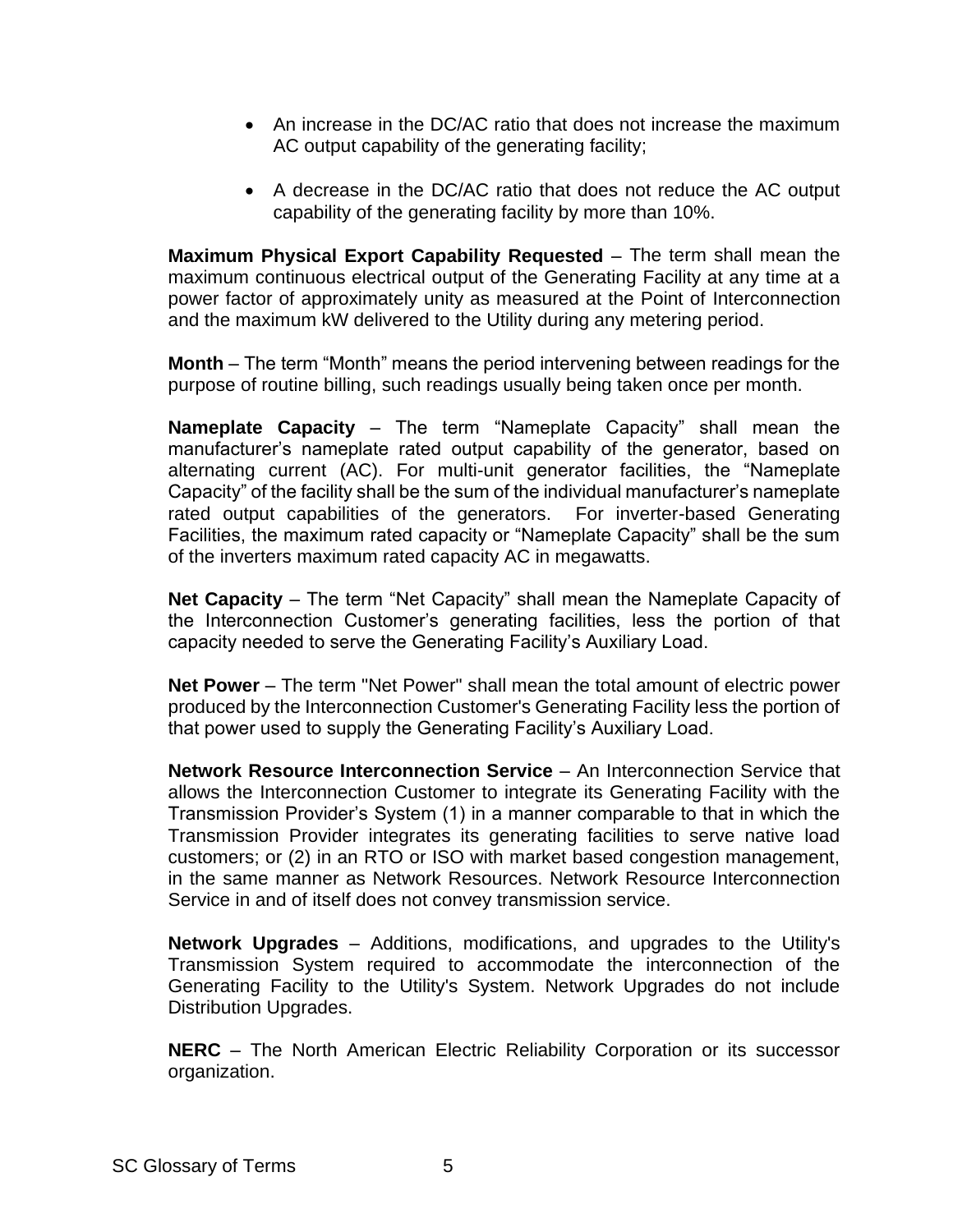**Office of Regulatory Staff** – The Office of Regulatory Staff of South Carolina.

**Operating Requirements** – Any operating and technical requirements that may be applicable due to Regional Reliability Organization, Independent System Operator, control area, or the Utility's requirements, including those set forth in the Interconnection Agreement.

**Party or Parties** – The Utility, Interconnection Customer, and possibly the owner of an Affected System, or any combination of the above.

**Point of Interconnection** – The point where the Interconnection Facilities connect with the Utility's System.

**Queue Number** – The number assigned by the Utility that establishes an Interconnection Customer's Interconnection Request's position in the study queue relative to all other valid Interconnection Requests. A lower Queue Number will be studied prior to a higher Queue Number. The Queue Number of each Interconnection Request shall be used to determine the cost responsibility for the Upgrades necessary to accommodate the interconnection.

**Queue Position** – The order of a valid Interconnection Request, relative to all other pending valid Interconnection Requests, based on Queue Number.

**Reasonable Efforts** – With respect to an action required to be attempted or taken by a Party under the Interconnection Agreement, efforts that are timely and consistent with Good Utility Practice and are otherwise substantially equivalent to those a Party would use to protect its own interests.

**South Carolina Generator Interconnection Procedures** – The term "South Carolina Generator Interconnection Procedures" shall refer to the South Carolina Generator Interconnection Procedures, Forms, and Agreements for State-Jurisdictional Generator Interconnections as approved by the Public Service Commission of South Carolina.

**Standard** – The interconnection procedures, forms and agreements approved by the Commission for interconnection of Generating Facilities to Utility Systems in South Carolina.

**Study Process** – The procedure for evaluating an Interconnection Request that includes the Section 4 scoping meeting, system impact study, and facilities study. The Study process may be a serial Study Process or a Cluster Study process, as applicable.

**System** – The facilities owned, controlled or operated by the Utility that are used to provide electric service in South Carolina.

**Utility** – The entity that owns, controls, or operates facilities used for providing electric service in South Carolina.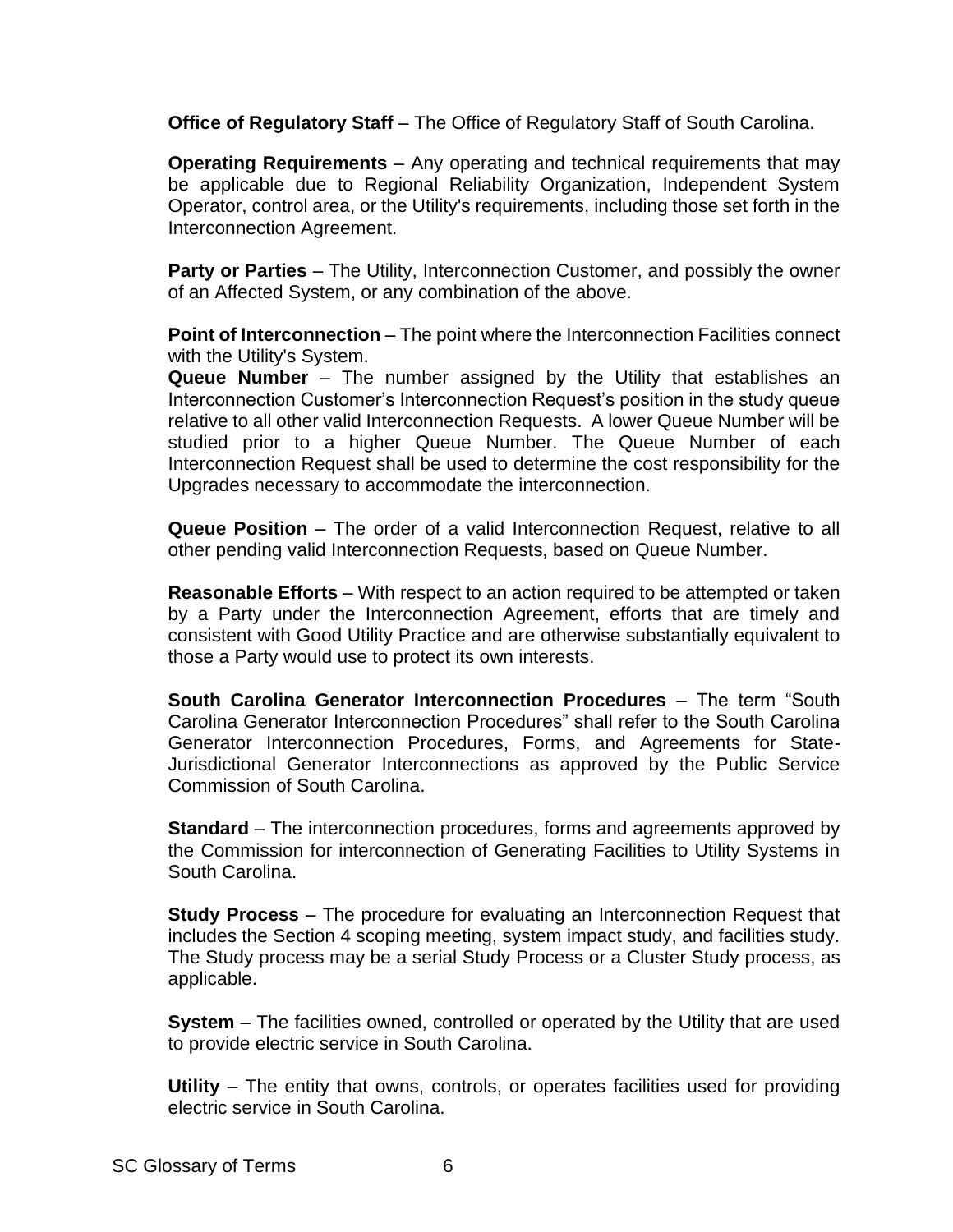**Transmission System** – The facilities owned, controlled or operated by the Utility that are used to transmit electricity in South Carolina.

**Upgrades** – The required additions and modifications to the Utility's System at or beyond the Point of Interconnection. Upgrades may be Network Upgrades or Distribution Upgrades, and "System Upgrades" include both Network Upgrades or Distribution Upgrades. Upgrades do not include Interconnection Facilities.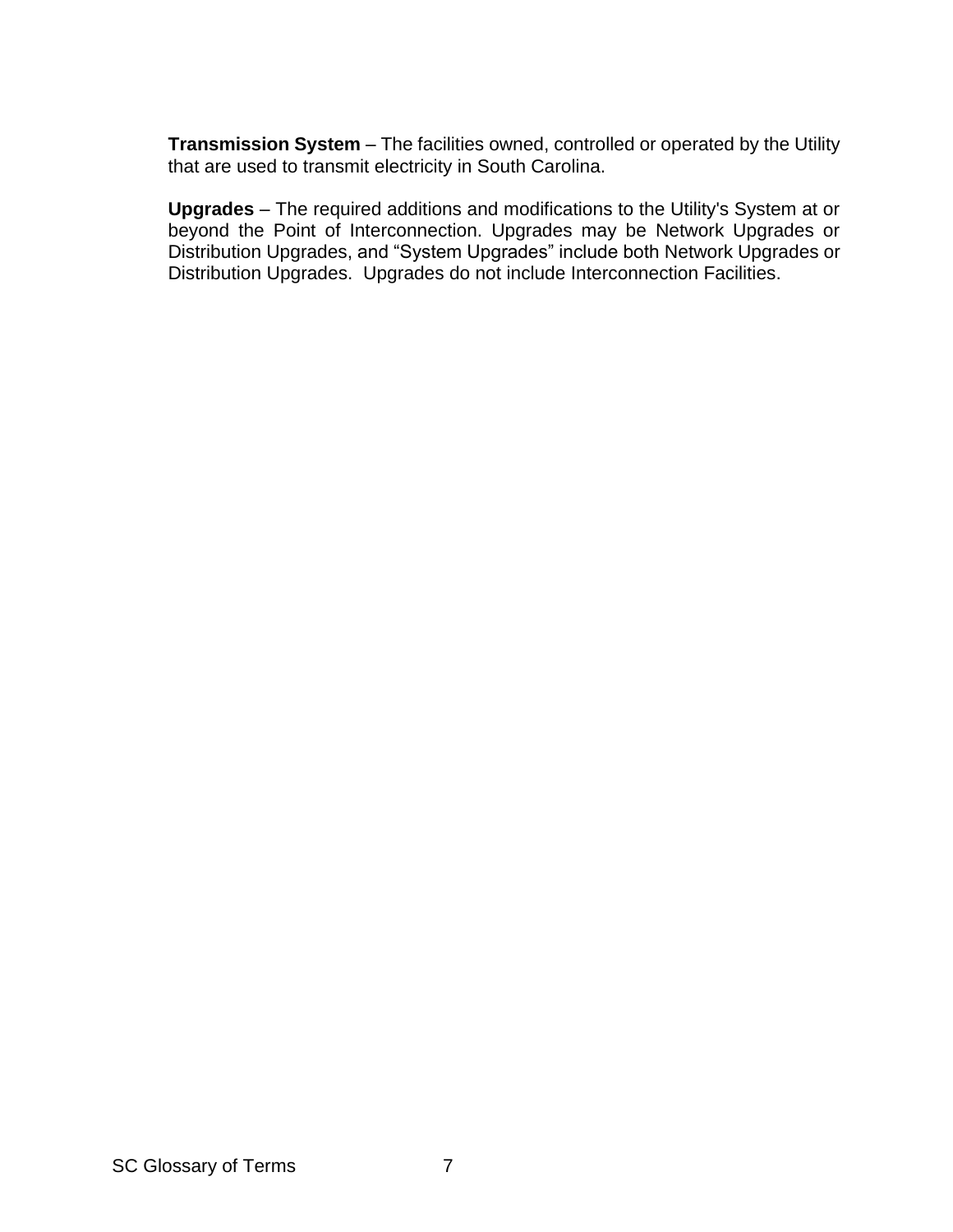# **Generating Facility Pre-Application Request Form**

Preamble and Instructions

An Interconnection Customer who requests a Pre-Application Report must submit this Pre-Application Request by hand delivery, mail, e-mail, or fax to the Utility along with the non-refundable fee of \$500.

DISCLAIMER: Be aware that the Pre-Application Report is simply a snapshot in time and is nonbinding. System conditions can and do change frequently.

□□Check here if payment is enclosed. Fee is required for application to be considered complete.

Date:  $\Box$ Interconnecting Customer Name (print): Contact Person: Mailing Address: City: \_\_\_\_\_\_\_\_\_\_\_\_\_\_\_\_\_\_\_\_\_\_\_\_\_\_\_\_\_\_\_\_ State: \_\_\_\_\_\_\_\_\_\_\_\_\_\_ Zip Code: \_\_\_\_\_\_\_\_\_\_ Telephone (Daytime): E-Mail Address: Alternative Contact Information (e.g., system installation contractor or coordinating company) Name (print): Role: Contact Person: Mailing Address: City: \_\_\_\_\_\_\_\_\_\_\_\_\_\_\_\_\_\_\_\_\_\_\_\_\_\_\_\_\_\_\_\_ State: \_\_\_\_\_\_\_\_\_\_\_\_\_\_ Zip Code: \_\_\_\_\_\_\_\_\_\_ Telephone (Daytime): E-Mail Address: Facility Information: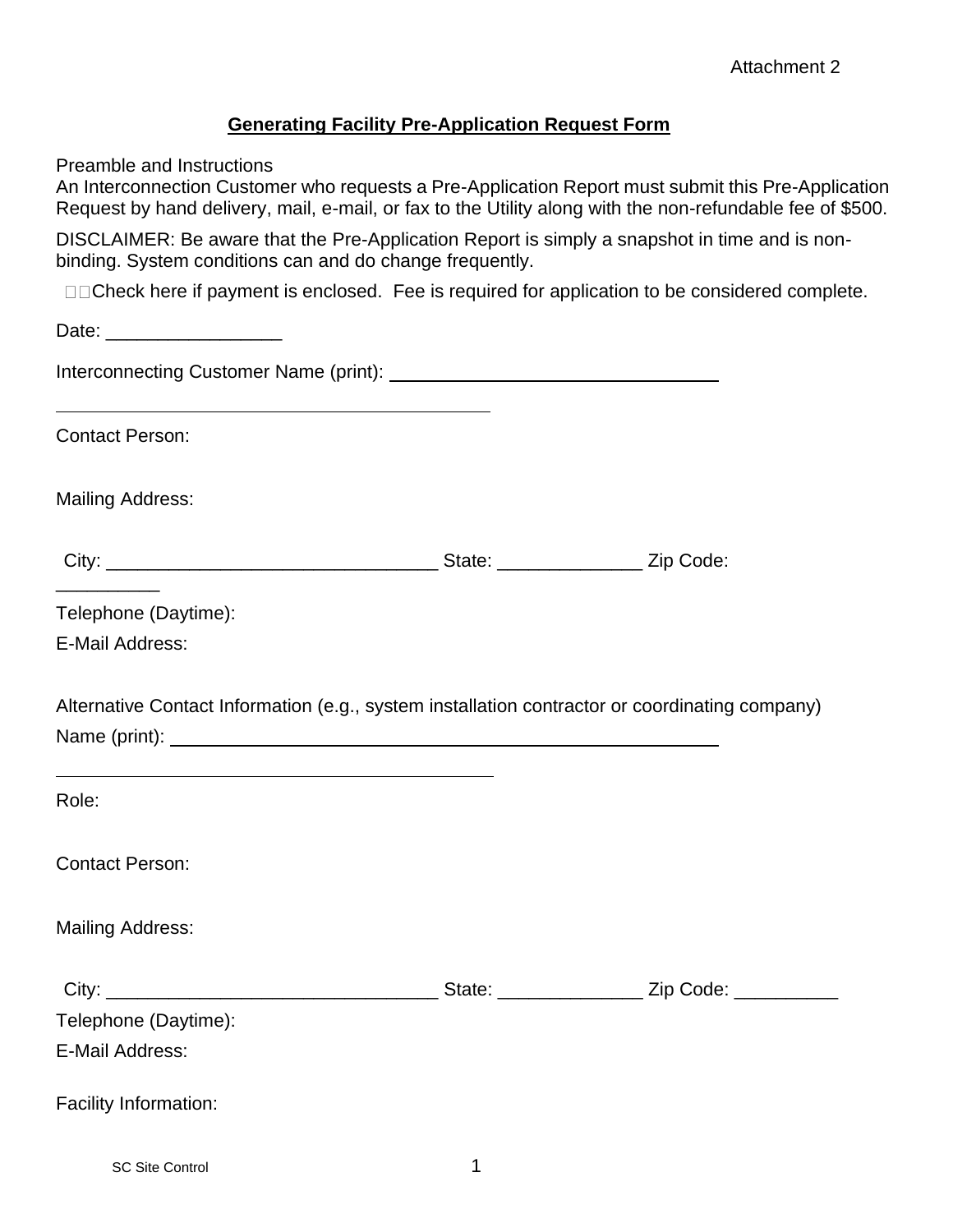# 1) Proposed Facility Location

Address (or cross-roads):

| City: | <u> 1980 - Jan Barbara, martin da basar da basar da basar da basar da basar da basar da basar da basar da basar</u> | State: <u>Zip Code: ______</u> |
|-------|---------------------------------------------------------------------------------------------------------------------|--------------------------------|
|       | $\Box$ Site Map provided (Google, MapQuest, etc.)                                                                   |                                |
|       | $\Box$ Grid Coordinates - Latitude:                                                                                 | Longitude: _______________     |
|       | $\Box$ Pole or Tower number if available:                                                                           |                                |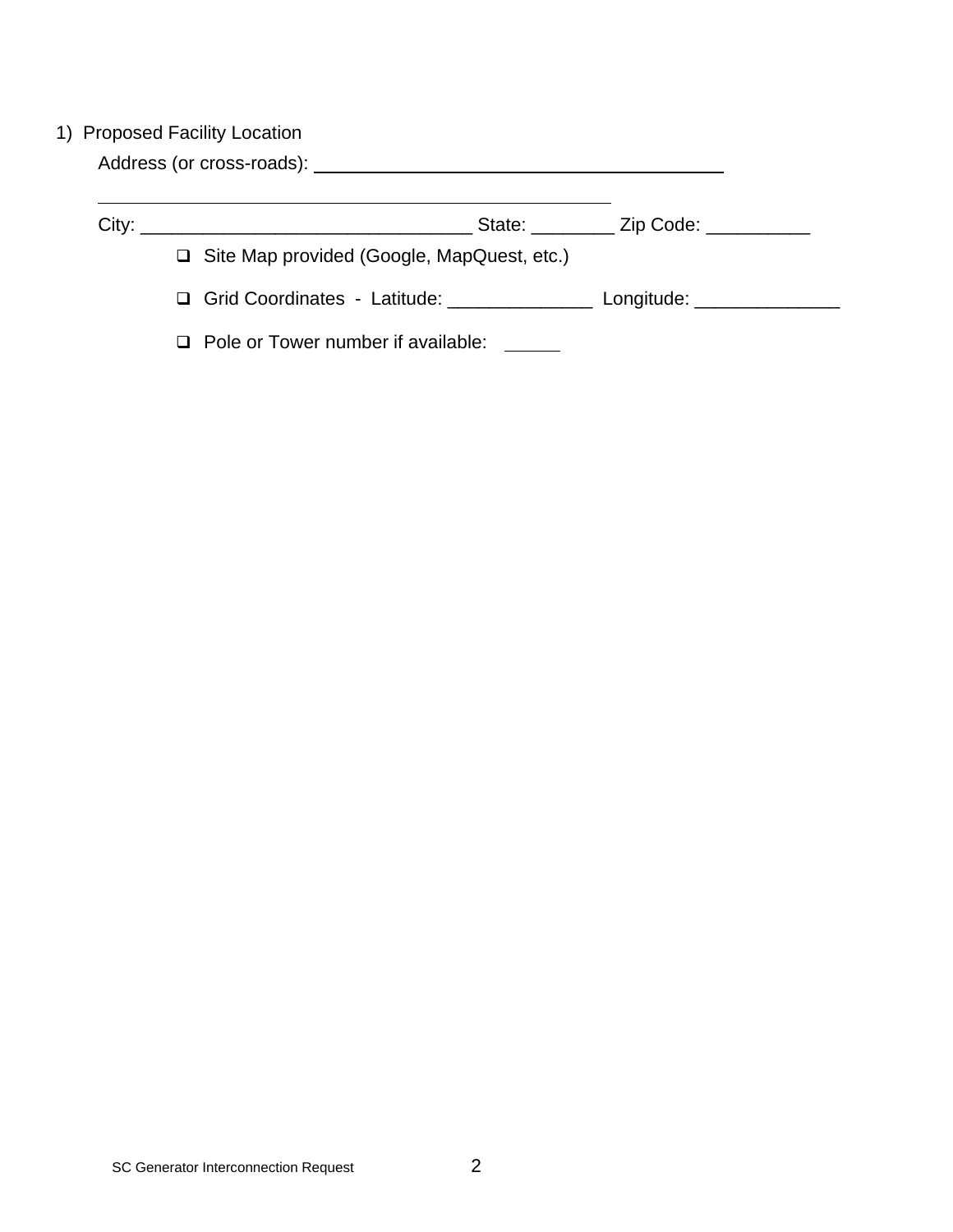# 2) Primary Energy Source

### **Choose one:**

| Renewable                      | <b>Non-Renewable</b>             |
|--------------------------------|----------------------------------|
| 1. Solar – Photovoltaic        | 17. Fossil Fuel - Diesel         |
| 2. Solar – thermal             | 18. Fossil Fuel - Natural Gas    |
| 3. Biomass – landfill gas      | (not waste)                      |
| 4. Biomass – manure digester   | 19. Fossil Fuel - Oil            |
| gas                            | 20. Fossil Fuel - Coal           |
| 5. Biomass – directed biogas   | 21. Fossil Fuel – Other (specify |
| 6. Biomass – solid waste       | below)                           |
| 7. Biomass – sewage digester   | 22. Other (specify below)        |
| gas                            |                                  |
| 8. Biomass - wood              |                                  |
| 9. Biomass – other (specify    |                                  |
| below)                         |                                  |
| 10. Hydro power – run of river |                                  |
| 11. Hydro power - storage      |                                  |
| 12. Hydro power – tidal        |                                  |
| 13. Hydro power – wave         |                                  |
| <b>14. Wind</b>                |                                  |
| 15. Geothermal                 |                                  |
| 16. Other (specify below)      |                                  |

# 3) Prime Mover

# **Choose one:**

| 1. Photovoltaic (PV)    | 5. Steam Turbine                      |
|-------------------------|---------------------------------------|
| 2. Fuel Cell            | 6. Micro-turbine                      |
| 3. Reciprocating Engine | 7. Other, including Combined Heat and |
| 4. Gas Turbine          | Power (specify below)                 |

# 4) Type of Generator

# **Choose one:**

| 1. Inverter-based Machine          |  |
|------------------------------------|--|
| 2. Rotating Machine                |  |
| 3. Rotating Machine with Inverters |  |

- 5) Size: kWAC
- 6) Generator Configuration:
	- $\square$  Single-phase  $\square$  Three Phase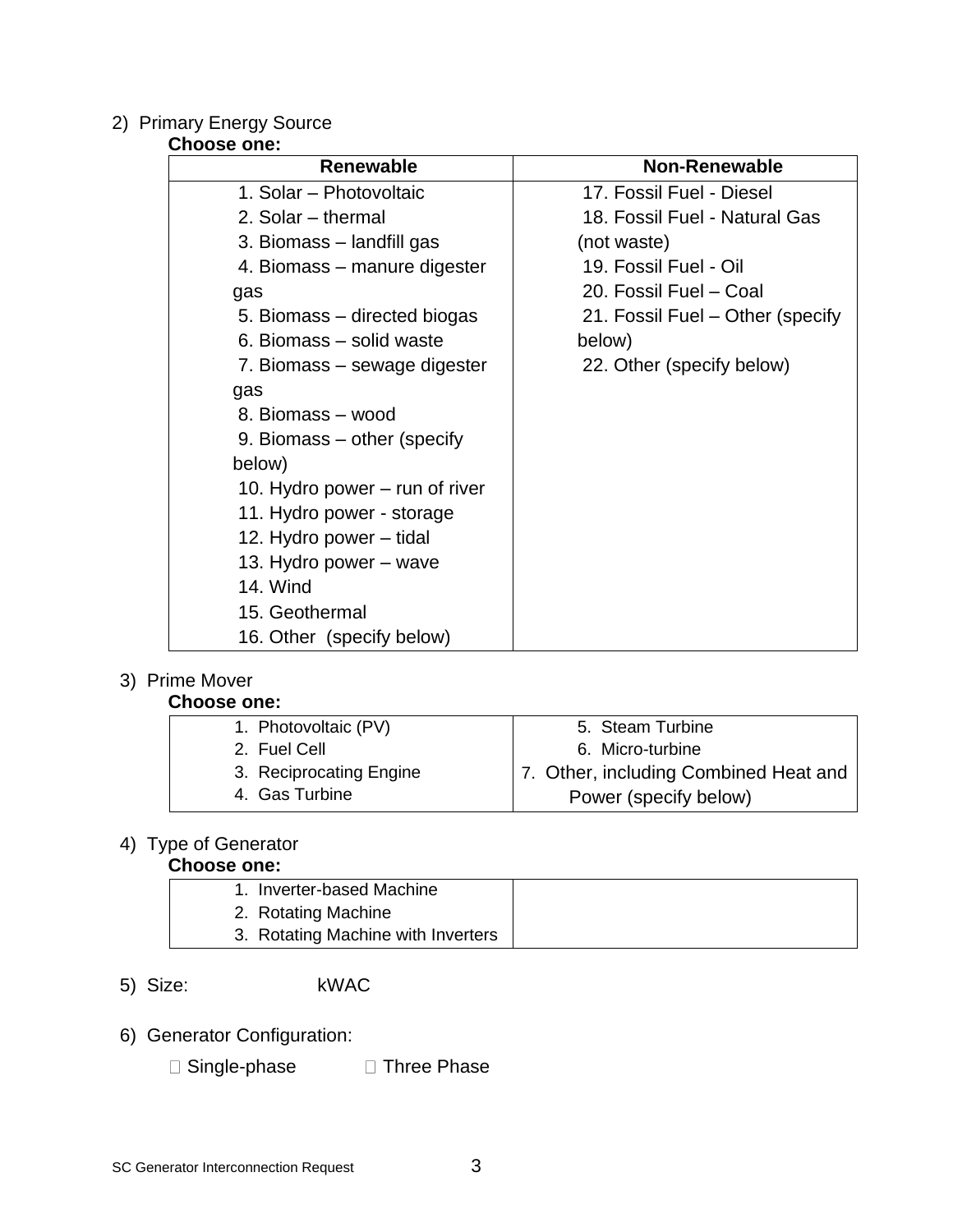7) Interconnection Configuration

- □ New Generation
	- □ Stand-alone
	- □ Addition to existing commercial or industrial customer's delivery

Customer's Electric Utility account number: \_\_\_\_\_\_\_\_\_\_\_\_\_\_\_\_\_\_\_

Customer's Electric meter number: \_\_\_\_\_\_\_\_\_\_\_\_\_\_\_\_\_

Is Customer's kW load going to increase or decrease?

\_\_\_\_\_\_\_\_\_\_\_\_\_\_\_\_\_\_\_\_\_\_\_\_\_\_\_\_\_\_\_\_\_\_\_\_\_\_

No

□ Yes, Details

Proposed Point of Interconnection on Customer-side of Utility meter

\_\_\_\_\_\_\_\_\_\_\_\_\_\_\_\_\_\_\_\_\_\_\_\_\_\_\_\_\_\_\_\_\_\_\_\_\_\_\_\_\_\_\_\_\_\_\_\_\_\_\_\_\_

\*\*\*OR\*\*\*

\_\_\_\_\_

 $\Box$  Addition to existing generation

❑ Stand-alone

 $\Box$  Addition to existing commercial or industrial customer's delivery

Customer's Electric Utility account number: \_\_\_\_\_\_\_\_\_\_\_\_\_\_\_\_\_\_\_

Customer's Electric meter number:

Is Customer's kW load going to increase or decrease?

 $\Box$  No

Yes, Details

Type of Existing Generation: \_\_\_\_\_\_\_\_\_\_\_\_\_\_\_\_\_\_\_\_\_\_\_\_\_\_\_\_\_\_

Size of Existing Generation: \_\_\_\_\_\_\_\_\_\_\_\_\_ kWAC

\_\_\_\_\_\_\_\_\_\_\_\_\_\_\_\_\_\_\_\_\_\_\_\_\_\_\_\_\_\_\_\_\_\_\_\_\_\_\_\_\_\_\_\_\_\_\_\_\_\_\_\_\_\_\_\_\_\_\_\_\_\_\_\_\_\_\_\_\_ \_\_\_\_\_\_\_\_\_\_\_\_\_\_\_\_\_\_\_\_\_\_\_\_\_\_\_\_\_\_\_\_\_\_\_\_\_\_\_\_\_\_\_\_\_\_\_\_\_\_\_\_\_\_\_\_\_\_\_\_\_\_\_\_\_\_\_\_\_ \_\_\_\_\_\_\_\_\_\_\_\_\_\_\_\_\_\_\_\_\_\_\_\_\_\_\_\_\_\_\_\_\_\_\_\_\_\_\_\_\_\_\_\_\_\_\_\_\_\_\_\_\_\_\_\_\_\_\_\_\_\_\_\_\_\_\_\_\_ \_\_\_\_\_\_\_\_\_\_\_\_\_\_\_\_\_\_\_\_\_\_\_\_\_\_\_\_\_\_\_\_\_\_\_\_\_\_\_\_\_\_\_\_\_\_\_\_\_\_\_\_\_\_\_\_\_\_\_\_\_\_\_\_\_\_\_\_\_

\_\_\_\_\_\_\_\_\_\_\_\_\_\_\_\_\_\_\_\_\_\_\_\_\_\_\_\_\_\_\_\_\_\_\_\_\_\_

Proposed Point of Interconnection on Customer-side of Utility meter

\_\_\_\_\_\_\_\_\_\_\_\_\_\_\_\_\_\_\_\_\_\_\_\_\_\_\_\_\_\_\_\_\_\_\_\_\_\_\_\_\_\_\_\_\_\_\_\_\_\_\_\_\_

Additional Comments

 $\overline{\phantom{a}}$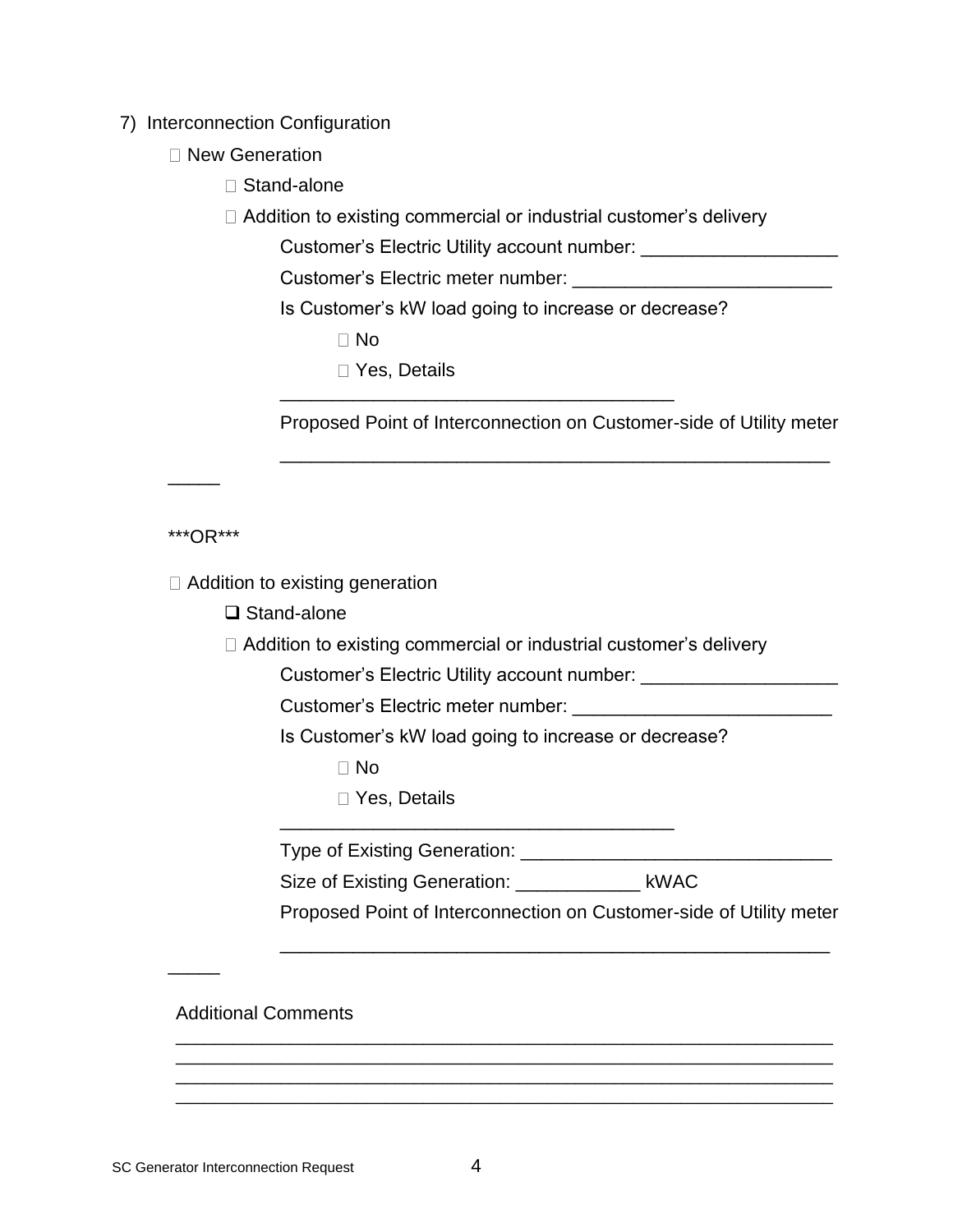# **SOUTH CAROLINA INTERCONNECTION REQUEST APPLICATION FORM**

An Interconnection Request Application Form is considered complete when it provides all applicable and correct information required below.

# **Preamble and Instructions**

An Interconnection Customer who requests a Public Service Commission of South Carolina jurisdictional interconnection must submit this Interconnection Request Application Form by hand delivery, mail, e-mail, or fax to the Utility. Your Utility may also allow you to complete your Interconnection Request Application Form by electronic enrollment on its website.

Request for: Fast Track Process \_\_\_\_ \_\_\_\_\_\_\_\_\_\_\_\_\_\_\_\_\_\_\_\_\_\_\_\_\_\_\_ Study Process \_\_\_\_ (All Generating Facilities larger than 2 MW must use the Study Process.)

# **Processing Fee or Deposit**

Fast Track Process – Non-Refundable Processing Fees

- $-$  If the Generating Facility is 20 kW or smaller, the fee is \$100.
- $-$  If the Generating Facility is larger than 20 kW but not larger than 100 kW, the fee is \$250.
- $-$  If the Generating Facility is larger than 100 kW but not larger than 2 MW, the fee is \$500.

# Serial Study Process – Deposit

If the Interconnection Request is submitted under the Section 4 Study Process, whether a new submission or an Interconnection Request that did not pass the Fast Track Process, the Interconnection Customer shall submit to the Utility an Interconnection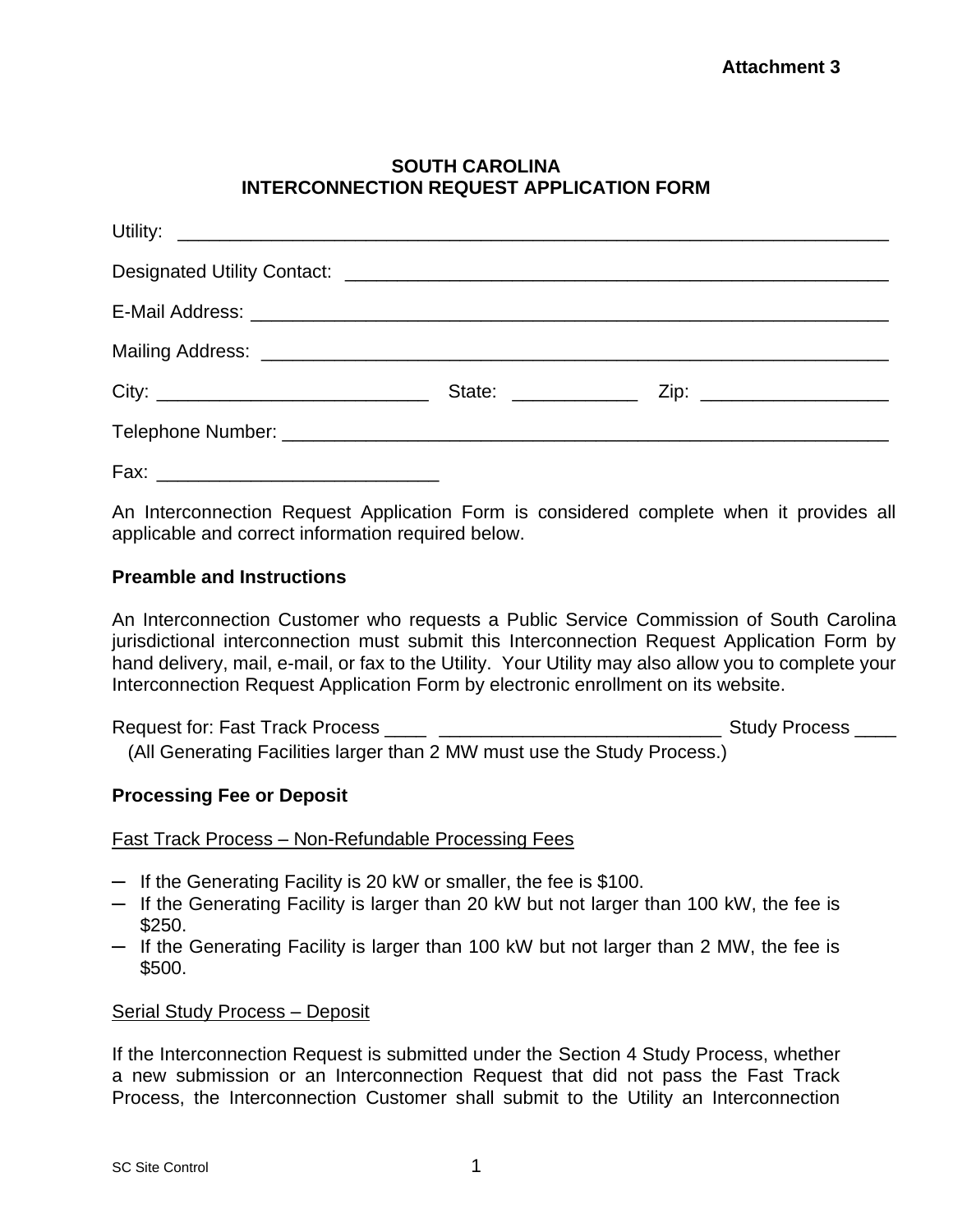Facilities Deposit Charge of \$10,000 plus \$1 per kWAC inclusive of a \$1000 fee to administer the Interconnection Request study process.

#### Cluster Study Process – Deposit

Notwithstanding, where the Commission has aurthorized a Utility to administer a Cluster Study process pursuant to Section 4.4.1, the Interconnection Request deposit shall be prescribed in the Utility's approved Appendix for administering the Cluster Study process.

#### Change in Ownership – Non-Refundable Processing Fee

‒ If the Interconnection Request is submitted solely due to a transfer of ownership or change of control of the Generating Facility, the fee is \$50.

#### **Interconnection Customer Information**

Legal Name of the Interconnection Customer (or, if an individual, individual's name)

| County: __________________________________   |                                                                                     |
|----------------------------------------------|-------------------------------------------------------------------------------------|
|                                              | Telephone (Day): _________________ (Evening): __________________________________    |
| Fax:                                         |                                                                                     |
| Facility Location (if different from above): |                                                                                     |
|                                              | Latitude: <u>Latitude:</u> (decimal format, to at least 4 places)                   |
|                                              | Longitude: (decimal format, to at least 4 places)                                   |
|                                              |                                                                                     |
|                                              |                                                                                     |
| County: ______________________________       |                                                                                     |
| Generating Facility will interconnect,       | For installations at locations with existing electric service to which the proposed |

Provide the Existing Account Number: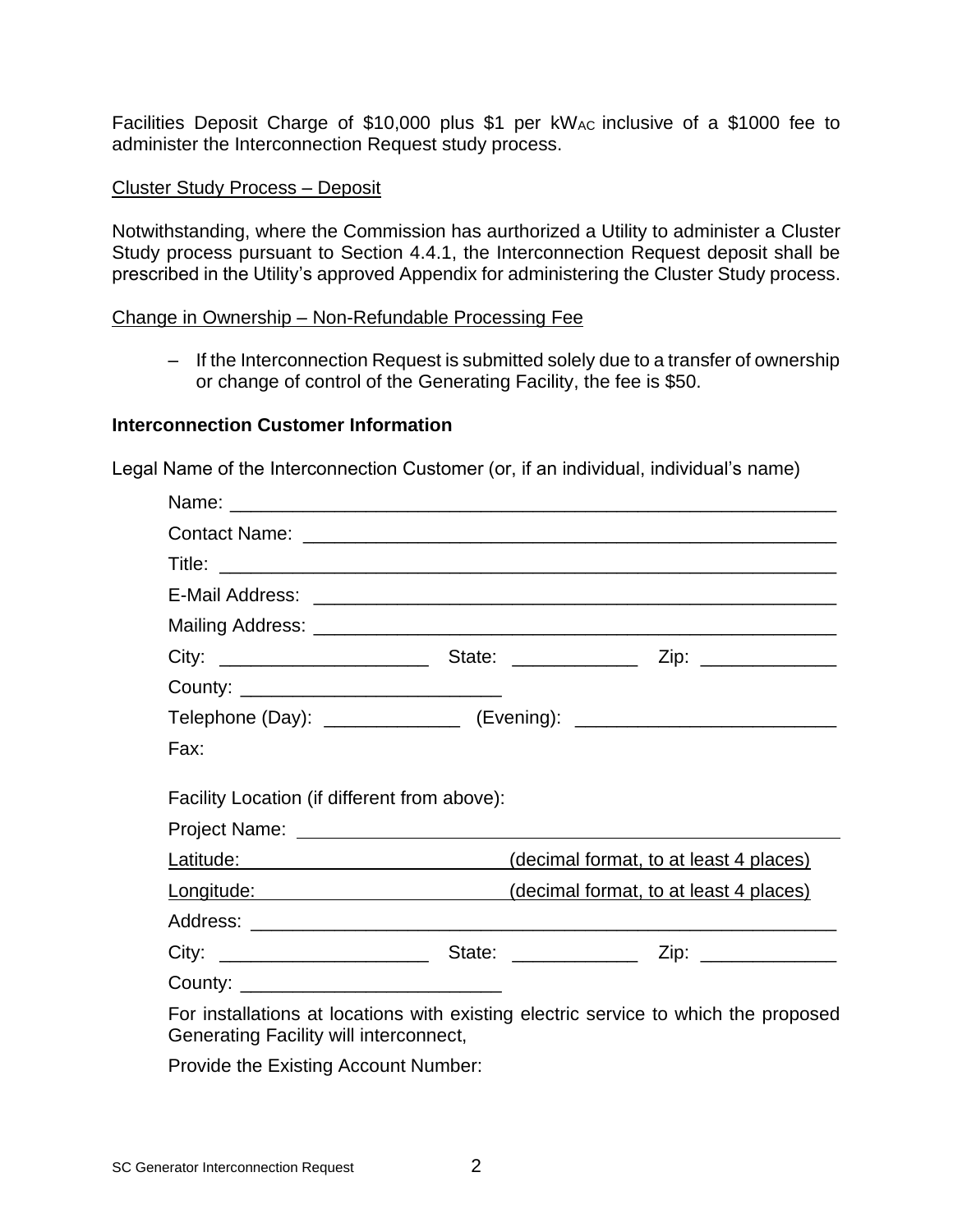Controlling Entity Information (business in charge of project, if different from the Interconnection Customer)

| Office of Regulatory Staff Certificate Number (if applicable): _________________                                        |                                                                          |  |  |  |  |  |  |
|-------------------------------------------------------------------------------------------------------------------------|--------------------------------------------------------------------------|--|--|--|--|--|--|
|                                                                                                                         |                                                                          |  |  |  |  |  |  |
|                                                                                                                         |                                                                          |  |  |  |  |  |  |
|                                                                                                                         |                                                                          |  |  |  |  |  |  |
| Telephone (Day): _________________ (Evening): __________________________________                                        |                                                                          |  |  |  |  |  |  |
|                                                                                                                         |                                                                          |  |  |  |  |  |  |
| Application is for: _______ New Generating Facility                                                                     |                                                                          |  |  |  |  |  |  |
| Capacity Change to a Proposed or Existing Generating                                                                    |                                                                          |  |  |  |  |  |  |
| Facility                                                                                                                |                                                                          |  |  |  |  |  |  |
| Change of Ownership of a Proposed or Existing<br>Generating Facility to a new legal entity                              |                                                                          |  |  |  |  |  |  |
| Change of Control of a Proposed or Existing Generating Facility of the existing<br>legal entity.                        |                                                                          |  |  |  |  |  |  |
| If capacity addition to existing Generating Facility, please describe:                                                  |                                                                          |  |  |  |  |  |  |
| Will the Generating Facility be used for any of the following?                                                          |                                                                          |  |  |  |  |  |  |
| Net Metering?                                                                                                           | <b>Yes</b><br>No                                                         |  |  |  |  |  |  |
| To Supply Power to the Interconnection Customer?  Yes ______ No _____                                                   |                                                                          |  |  |  |  |  |  |
| To Supply Power to the Utility?                                                                                         | No                                                                       |  |  |  |  |  |  |
| To Supply Power to Others?                                                                                              | Yes<br>No<br>$\mathcal{L}^{\text{max}}$ , and $\mathcal{L}^{\text{max}}$ |  |  |  |  |  |  |
| (If yes, discuss with the Utility whether the interconnection is covered by the<br><b>SC Interconnection Standard.)</b> |                                                                          |  |  |  |  |  |  |
|                                                                                                                         |                                                                          |  |  |  |  |  |  |
|                                                                                                                         |                                                                          |  |  |  |  |  |  |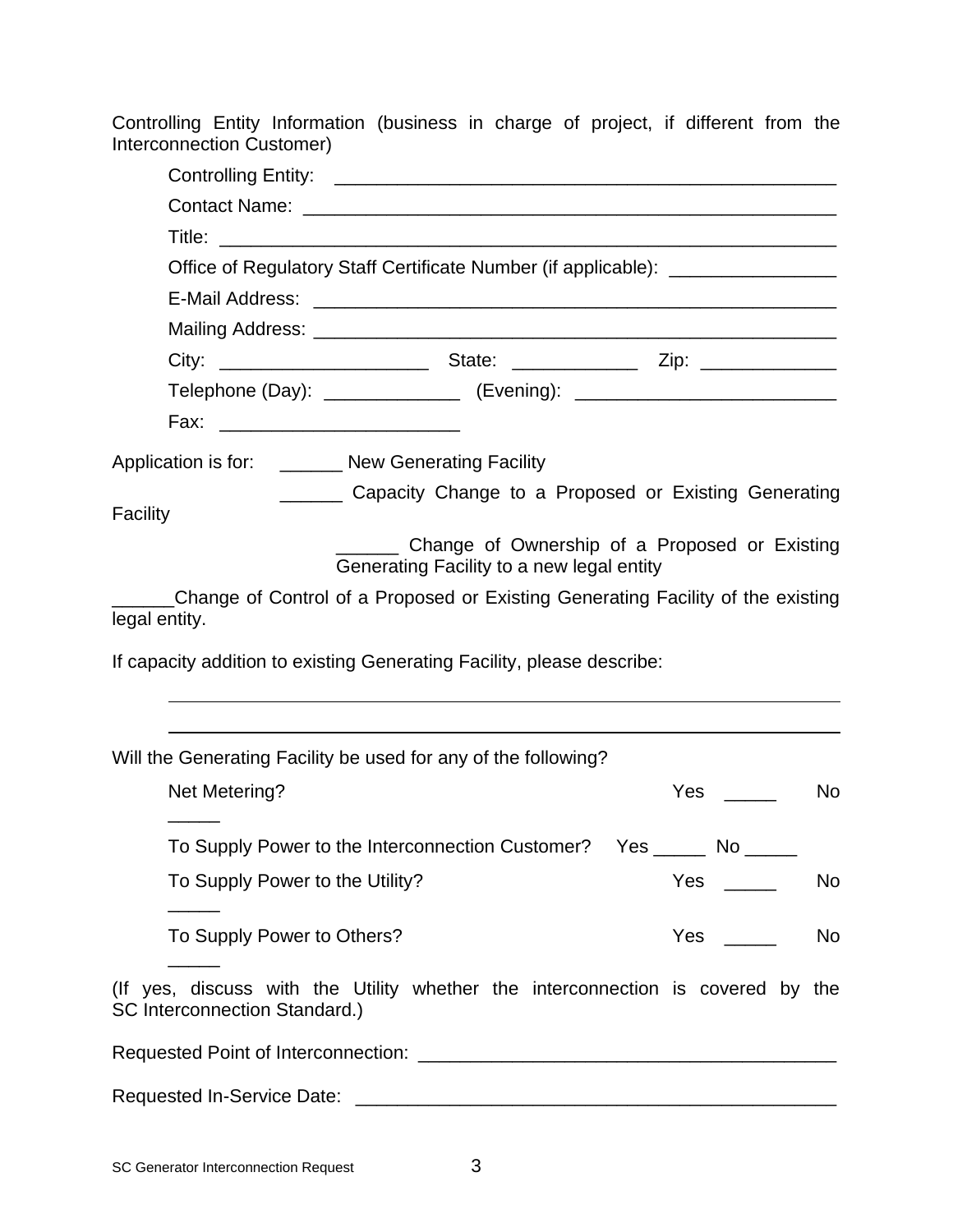For installations at locations with existing electric service to which the proposed Generating Facility will interconnect, provide:

Local Electric Service Provider\*: \_\_\_\_\_\_\_\_\_\_\_\_\_\_\_\_\_\_\_\_\_\_\_\_\_\_\_\_\_\_\_\_\_\_\_\_\_\_\_\_\_\_

Existing Account Number :

[\*To be provided by the Interconnection Customer if the local electric service provider is different from the Utility]

| City: ___________________________                                                | State: _____________ | Zip: ______________ |
|----------------------------------------------------------------------------------|----------------------|---------------------|
| Telephone (Day): ________________ (Evening): ___________________________________ |                      |                     |
| Fax:                                                                             |                      |                     |

# **Generating Facility Information**

Data apply only to the Generating Facility, not the Interconnection Facilities.

Data applies only to the Generating Facility, not the Interconnection Facilities.

Prime Mover:Photovoltaic (PV) \_\_\_\_ Fuel Cell \_\_\_ Reciprocating Engine \_\_\_

Gas Turbine \_\_\_ Steam Turbine \_\_\_ Micro-turbine

**Other** 

\_\_\_\_\_\_\_\_\_\_\_\_\_\_\_\_\_\_\_\_\_\_\_\_\_\_\_\_\_\_\_\_\_\_\_\_\_\_\_\_\_\_\_\_\_\_\_

Energy Source: Renewable Non-Renewable ❑ Solar – Photovoltaic ❑ Solar – thermal  $\Box$  Biomass – landfill gas ❑ Biomass – manure digester gas ❑ Biomass – directed biogas ❑ Biomass – solid waste ❑ Biomass – sewage digester gas ❑ Biomass – wood  $\Box$  Biomass – other (specify below) ❑ Fossil Fuel - Diesel ❑ Fossil Fuel - Natural Gas (not waste) ❑ Fossil Fuel - Oil ❑ Fossil Fuel – Coal  $\Box$  Fossil Fuel – Other (specify below) ❑ Other (specify below)

- $\Box$  Hydro power run of river
- SC Generator Interconnection Request 4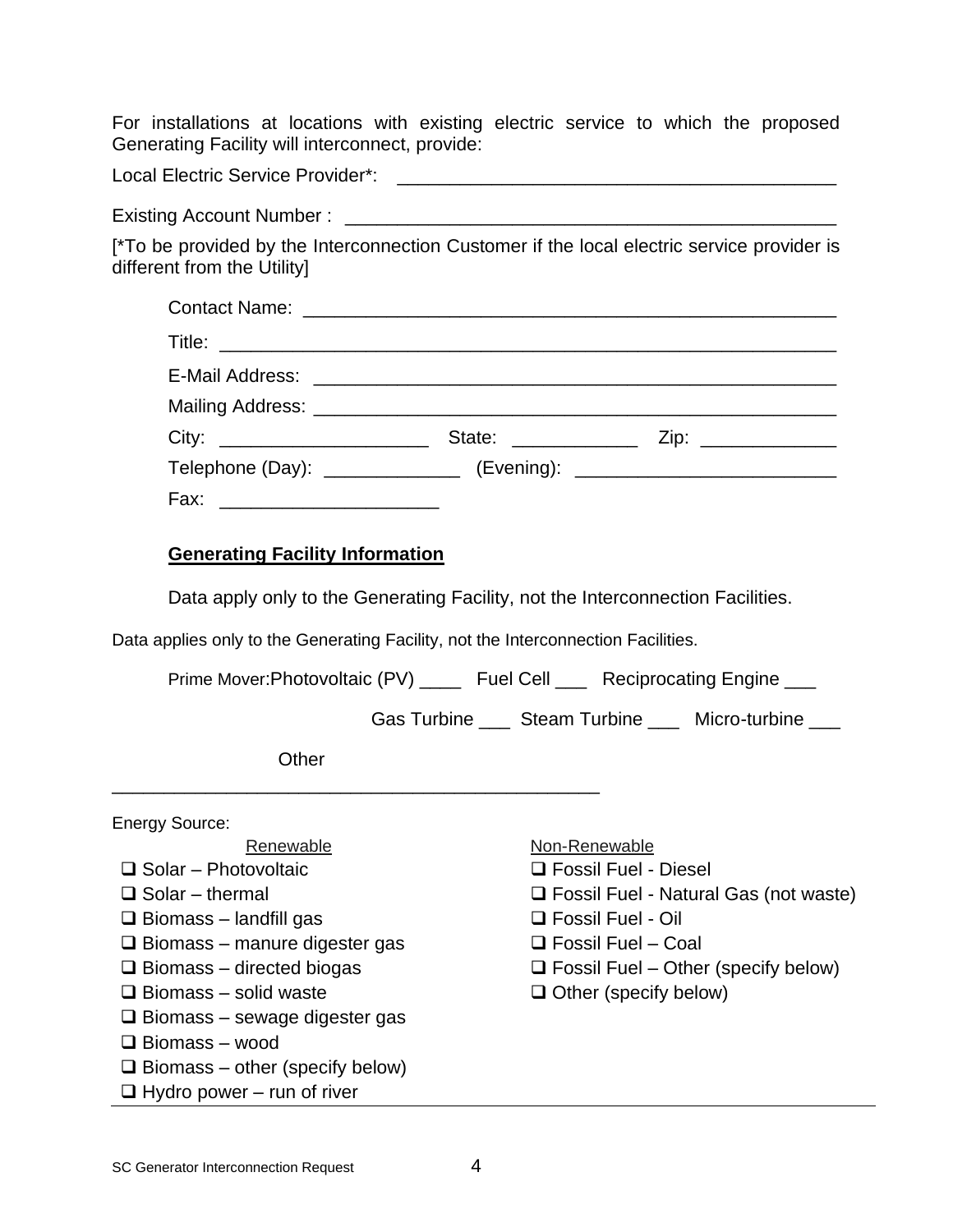| □ Hydro power - storage    |  |  |
|----------------------------|--|--|
| $\Box$ Hydro power – tidal |  |  |
| $\Box$ Hydro power – wave  |  |  |
| $\Box$ Wind                |  |  |
| $\Box$ Geothermal          |  |  |
|                            |  |  |

❑ Other (specify below)

| Type of Generator: Synchronous <b>by a linguility and intervalse of Contract Contract Contract Contract Contract Contract Contract Contract Contract Contract Contract Contract Contract Contract Contract Contract Contract Con</b>                                                                                     |  |  |  |  |
|--------------------------------------------------------------------------------------------------------------------------------------------------------------------------------------------------------------------------------------------------------------------------------------------------------------------------|--|--|--|--|
| Total Generator Nameplate Rating: kW <sub>AC</sub> ________ KwDC _______ kVAR ________<br>Interconnection Customer or Customer-Site Load: _________ kWAC (if none, so<br>state)                                                                                                                                          |  |  |  |  |
| Interconnection Customer Generator Auxiliary Load: __________ kWAC                                                                                                                                                                                                                                                       |  |  |  |  |
| Typical Reactive Load (if known): ________ kVAR                                                                                                                                                                                                                                                                          |  |  |  |  |
| Maximum Physical Export Capability Requested: __________ kWAC<br>(The maximum continuous electrical output of the Generating Facility at any time<br>at a power factor of approximately unity as measured at the Point of<br>Interconnection and the maximum kW delivered to the Utility during any<br>metering period.) |  |  |  |  |

List components of the Generating Facility equipment package that are currently certified:

| Number | <b>Equipment Type</b> | <b>Certifying Entity</b> |
|--------|-----------------------|--------------------------|
| 1.     |                       |                          |
| 2.     |                       |                          |
| 3.     |                       |                          |
| 4.     |                       |                          |
| 5.     |                       |                          |

# **Battery Information**

Manufacturer, Model & Quantity (for each type):

AC/DC Coupled: ❑ AC ❑ DC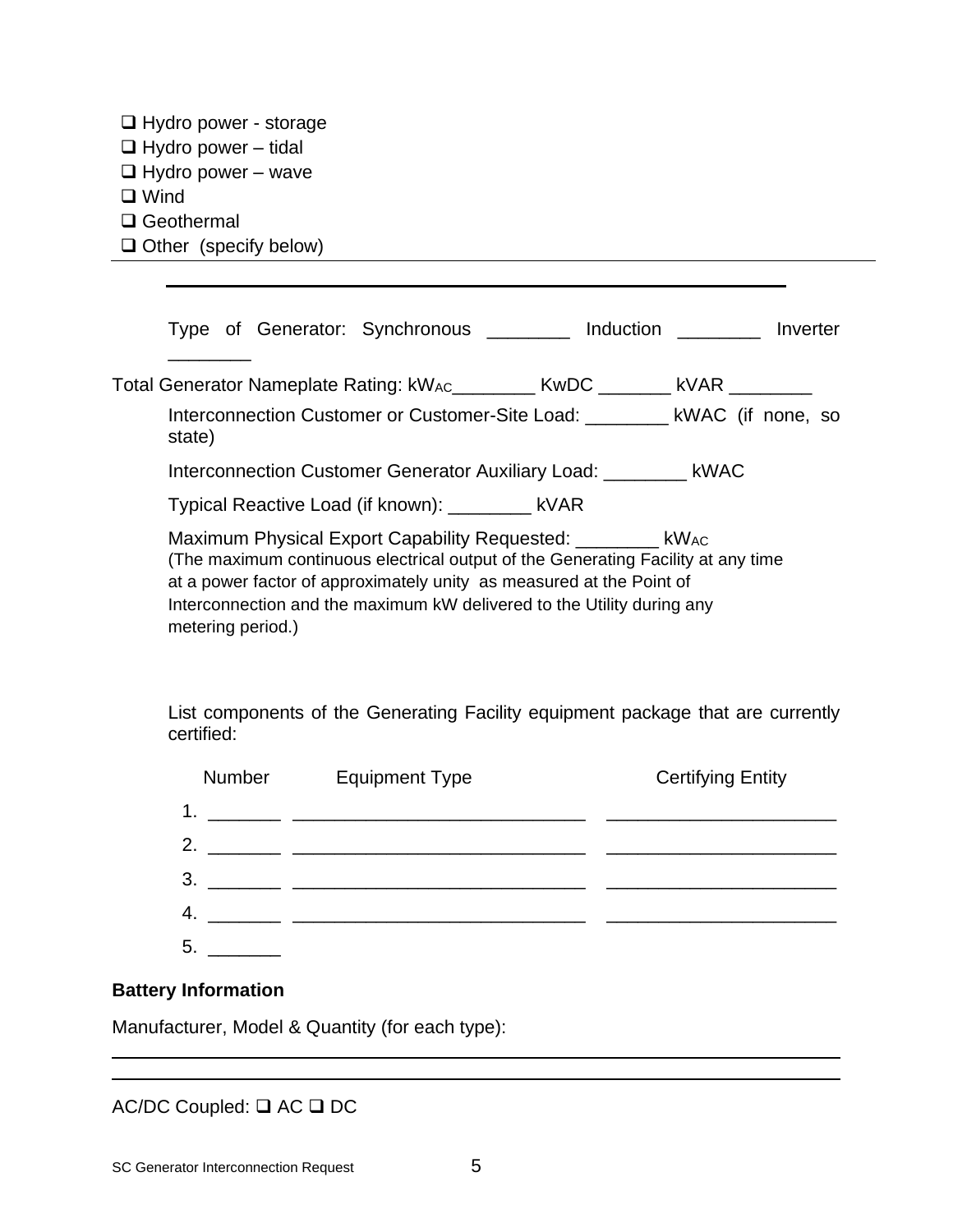DC-DC Converter Model (if used):

| Total Battery Capacity in kWAC: Value of the Capacity of the Capacity of the Capacity of Total Annual Capacity                                                                                                                 |                                                                                          |
|--------------------------------------------------------------------------------------------------------------------------------------------------------------------------------------------------------------------------------|------------------------------------------------------------------------------------------|
| Total Battery Capacity in kWDC: University of the Capacity of the Control of the Capacity of the Control of the Control of the Control of the Control of the Control of the Control of the Control of the Control of the Contr |                                                                                          |
| Rated Battery Capacity in MWh: Network Capacity And The Capacity of the Muslim Capacity of the Capacity of the                                                                                                                 |                                                                                          |
| Hours to discharge at Max: _________________ Max Ramp Rate MW/s: _______________                                                                                                                                               |                                                                                          |
|                                                                                                                                                                                                                                | Rated Discharging Power MW: ______________ Rate to Charge: _____________________         |
|                                                                                                                                                                                                                                |                                                                                          |
| Max Discharging Duration at Rated Power (hrs): _________________________________                                                                                                                                               |                                                                                          |
| <b>Battery Operation</b>                                                                                                                                                                                                       |                                                                                          |
| for programming the BESS controller – e.g. peak-load serving, flattening solar facility                                                                                                                                        | Control Narrative (generally describe intended operation and output characteristics used |
|                                                                                                                                                                                                                                |                                                                                          |

Modes of operation (check all that apply):

❑ Continuous Charge ❑ Frequency Response ❑ Islanding ❑ Dispatch

Reactive Capability Mvar (provide curve if available): \_\_\_\_\_\_\_\_\_\_\_\_\_\_\_\_\_\_\_\_\_\_\_\_\_

Rated Life Span (cycles):  $\blacksquare$ 

Please attach 8760 projections for total facility output with storage

# **Generator (or solar panel information)**

Manufacturer, Model Name, & Quantity: **Manufacturer**, Model Name, & Quantity:

Nameplate Output Power Rating in kWAC: \_\_\_\_\_\_\_\_\_ Summer \_\_\_\_\_\_\_\_\_\_\_ Winter

\_\_\_\_\_\_\_\_\_\_\_\_\_\_\_\_\_\_\_\_\_\_\_\_\_\_\_\_\_\_\_\_\_\_\_\_\_\_\_\_\_\_\_\_\_\_\_\_\_\_\_\_\_\_\_\_\_\_\_\_\_\_\_

Nameplate Output Power Rating in kVA:\_\_\_\_\_\_\_\_\_\_\_ Summer \_\_\_\_\_\_\_\_\_\_\_\_ Winter

Individual Generator Rated Power Factor: Leading \_\_\_\_\_\_\_\_\_\_ Lagging \_\_\_\_

For wind projects provide the following information:

Total Number of Generators in wind farm to be interconnected pursuant to this Interconnection Request (if applicable):

Elevation: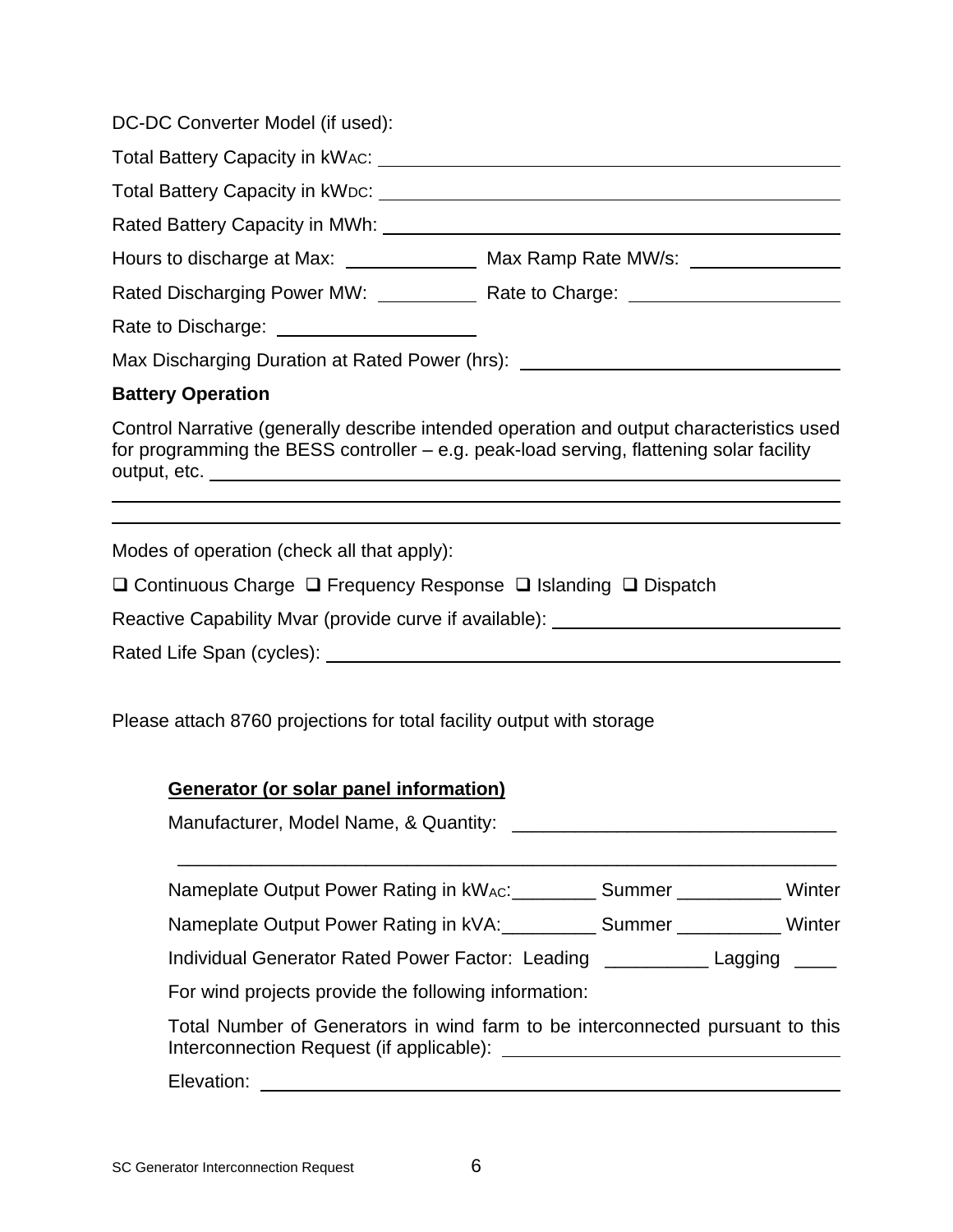Inverter Manufacturer, Model Name, & Quantity (if used):

Note: The utility may request a completed Power Systems Load Flow data sheet be supplied as a supplement to the Interconnection Request.

For solar projects provide the following information:

Latitude: \_\_\_\_\_\_\_\_\_\_ Degrees \_\_\_\_\_\_ Minutes North

Longitude: \_\_\_\_\_\_\_\_ Degrees \_\_\_\_\_\_ Minutes West

Orientation: \_\_\_\_\_\_ Degrees (Due South=180°)

Fixed Tilt Array Single Axis Tracking Array Double Axis Tracking Array

Fixed Tilt Angle: \_\_\_\_\_\_\_\_ Degrees

**Impedance Diagram** - If interconnecting to the Utility System at a voltage of 44 kV or greater, provide an Impedance Diagram. An Impedance Diagram may be required by the Utility for proposed interconnections at lower interconnection voltages. The Impedance Diagram shall provide, or be accompanied by a list that shall provide, the collector system impedance of the generation plant. The collector system impedance data shall include equivalent impedances for all components, starting with the inverter transformer(s) up to the utility level Generator Step-Up transformer.

# **Collector System Impedances (For PV Plants)**

Collector system voltage =  $kV$ 

For each line/cable section (different size or length) indicated in the one-line diagram, the following impedance data needs to be provided in an attached Excel spreadsheet.

 $Length =$  feet

For Transmission-Connected Projects:

- $R =$  \_\_\_\_\_\_\_\_ ohm or  $\qquad \qquad$  pu on 100 MVA and collector kV base (positive sequence)
- $X =$  \_\_\_\_\_\_\_ ohm or \_\_\_\_\_\_\_ pu on 100 MVA and collector kV base (positive sequence)
- $C =$  \_\_\_\_\_\_\_ µF or B = \_\_\_\_\_\_ pu on 100 MVA and collector kV base (positive sequence)

Alternatively, check here if Customer wants Duke Energy to use typical values for collector system impedances: ❑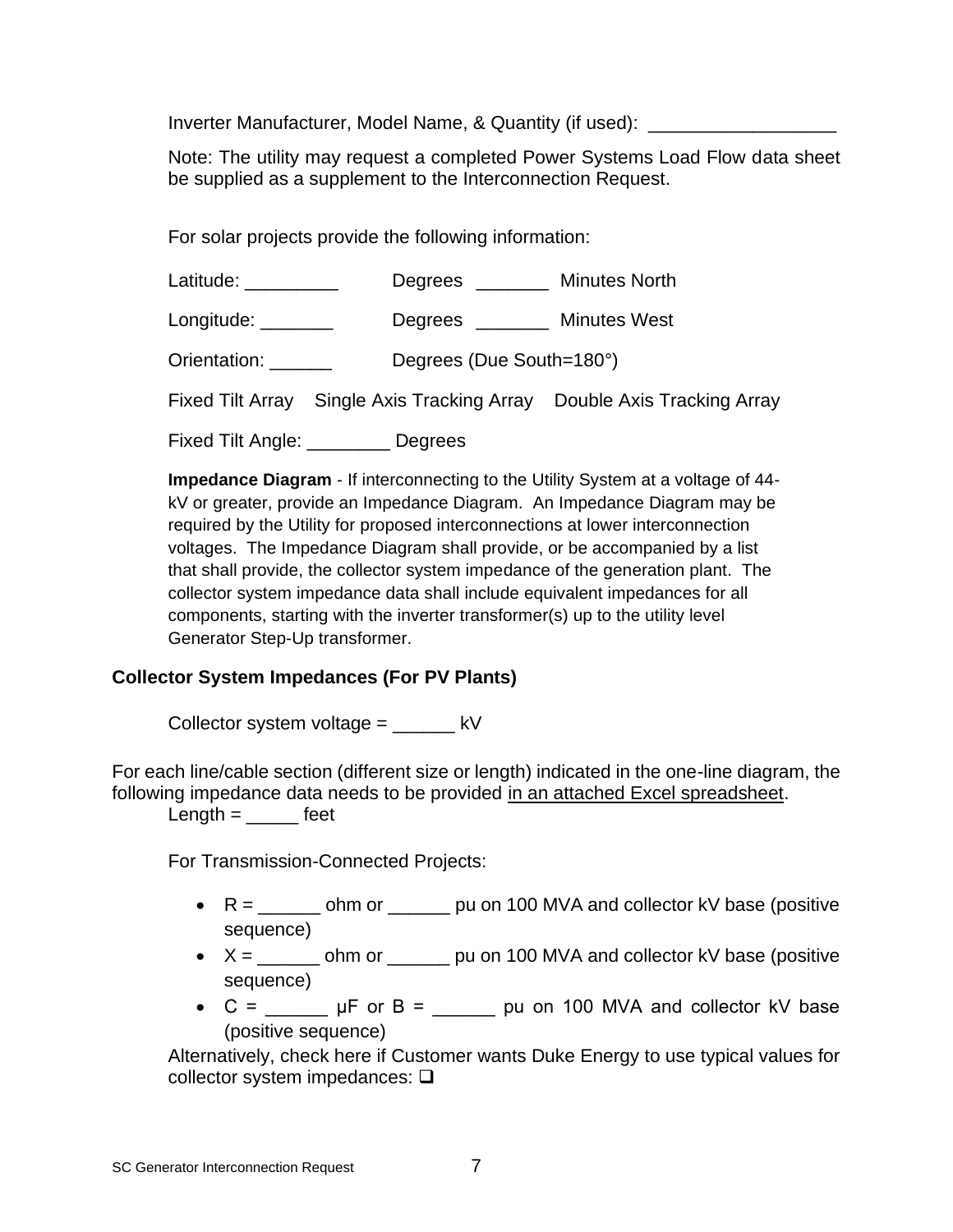For Distribution-connected projects >=1MW:

- R1 = \_\_\_\_\_\_ ohms/mile (Positive Sequence Resistance)
- R0 = \_\_\_\_\_ ohms/mile (Zero Sequence Resistance)
- $X1 =$  ohms/mile (Positive Sequence Inductive Reactance)
- $X0 =$  ohms/mile (Zero Sequence Inductive Reactance)
- B1 = \_\_\_\_\_ µS/mile (Positive Sequence Capacitive Susceptance)
- B0 =  $\mu$ S/mile (Zero Sequence Capacitive Susceptance)

# **Interconnection Transmission Line (For Transmission Projects Only)**

(from station transformer to POI)

- Line Voltage  $=$   $\qquad$  kV
- Length  $=$  \_\_\_\_\_\_ feet
- R = \_\_\_\_\_\_ohm or \_\_\_\_\_\_ pu on 100 MVA and line kV base (positive sequence)
- X = \_\_\_\_\_\_ohm or \_\_\_\_\_\_ pu on 100 MVA and line kV base (positive sequence)
- $C =$  \_\_\_\_\_\_\_\_ µF or B = \_\_\_\_\_\_ pu on 100 MVA and line kV base (positive sequence)

**Load Flow Data Sheet** - If interconnecting to the Utility System at a voltage of 44-kV or greater, provide a completed Power Systems Load Flow data sheet. A Load Flow data sheet may be required by the Utility for proposed interconnections at lower interconnection voltages.

**Excitation and Governor System Data for Synchronous Generators** - If interconnecting to the Utility System at a voltage of 44-kV or greater, provide appropriate IEEE model block diagram of excitation system, governor system and power system stabilizer (PSS) in accordance with the regional reliability council criteria. A PSS may be required at lower interconnection voltages. A copy of the manufacturer's block diagram may not be substituted.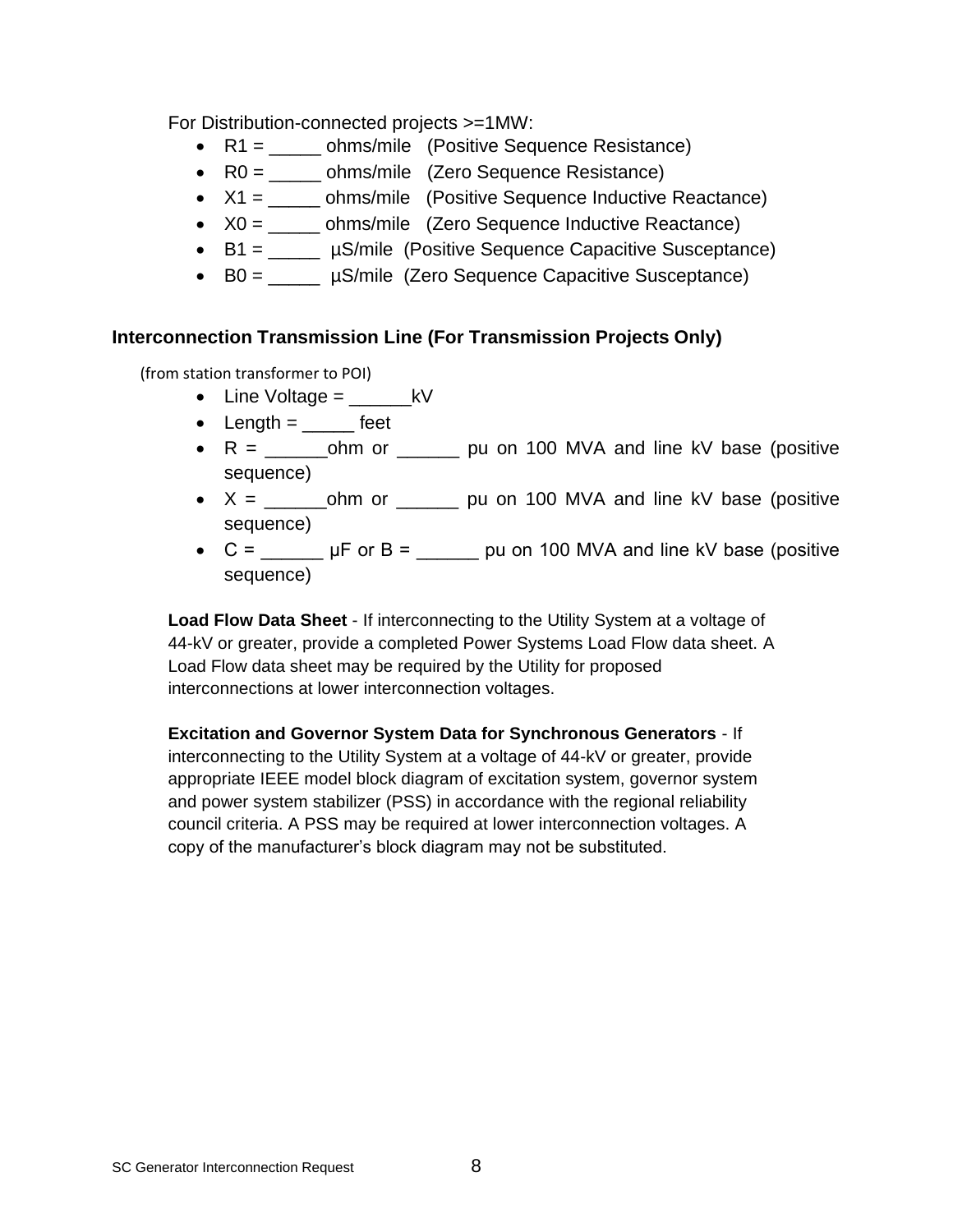# **Generating Facility Characteristic Data (for inverter-based machines)**

|  | Max design fault contribution current: |  | Instantaneous | or RMS |
|--|----------------------------------------|--|---------------|--------|
|  |                                        |  |               |        |

Harmonics Characteristics: \_\_\_\_\_\_\_\_\_\_\_\_\_\_\_\_\_\_\_\_\_\_\_\_\_\_\_\_\_\_\_\_\_\_\_\_\_\_\_\_\_\_

Start-up requirements: \_\_\_\_\_\_\_\_\_\_\_\_\_\_\_\_\_\_\_\_\_\_\_\_\_\_\_\_\_\_\_\_\_\_\_\_\_\_\_\_\_\_\_\_\_

# **Inverter Short-Circuit Model Data**

Model and parameter data required for short-circuit analysis is specific to each PV inverter make and model. All data to be provided in per-unit ohms, on the equivalent inverter MVA base.

Values below are valid for initial 2 to 6 cycles:

| Short-Circuit Equivalent Pos. Seq. Resistance (R1):         | p.u. |
|-------------------------------------------------------------|------|
| Short-Circuit Equivalent Pos. Seq. Reactance (XL1):         | p.u. |
| Short-Circuit Equivalent Neg. Seq. Resistance (R2):         | p.u. |
| Short-Circuit Equivalent Neg. Seq. Reactance (XL2):         | p.u. |
| Short-Circuit Equivalent Zero Seq. Resistance (R0):         | p.u. |
| Short-Circuit Equivalent Zero Seq. Reactance (XL0):         | p.u. |
| Special notes regarding short-circuit modeling assumptions: |      |

# **Plant Reactive Power**

Describe which devices (e.g. inverters, capacitors, SVC) will supply reactive power (Mvar) to allow the plant to meet the power factor requirement at the Point of Interconnection (transmission HV bus) when the plant is simultaneously injecting full requested MW. All reactive power devices must be automatically controlled.

In addition to the inverters, if a plant reactive power device is part of the plant design, the following data needs to be provided:

• Shunt capacitors: \_\_\_\_\_(count), \_\_\_\_\_\_Mvar each, \_\_\_\_\_\_\_\_\_ Mvar total

\_\_\_\_\_\_\_\_\_\_\_\_\_\_\_\_\_\_\_\_\_\_\_\_\_\_\_\_\_\_\_\_\_\_\_\_\_\_\_\_\_\_\_\_\_\_\_\_\_\_\_\_\_\_\_\_\_\_\_\_\_\_\_

• Shunt reactors: \_\_\_\_\_(count), \_\_\_\_\_\_Mvar each, \_\_\_\_\_\_\_\_ Mvar total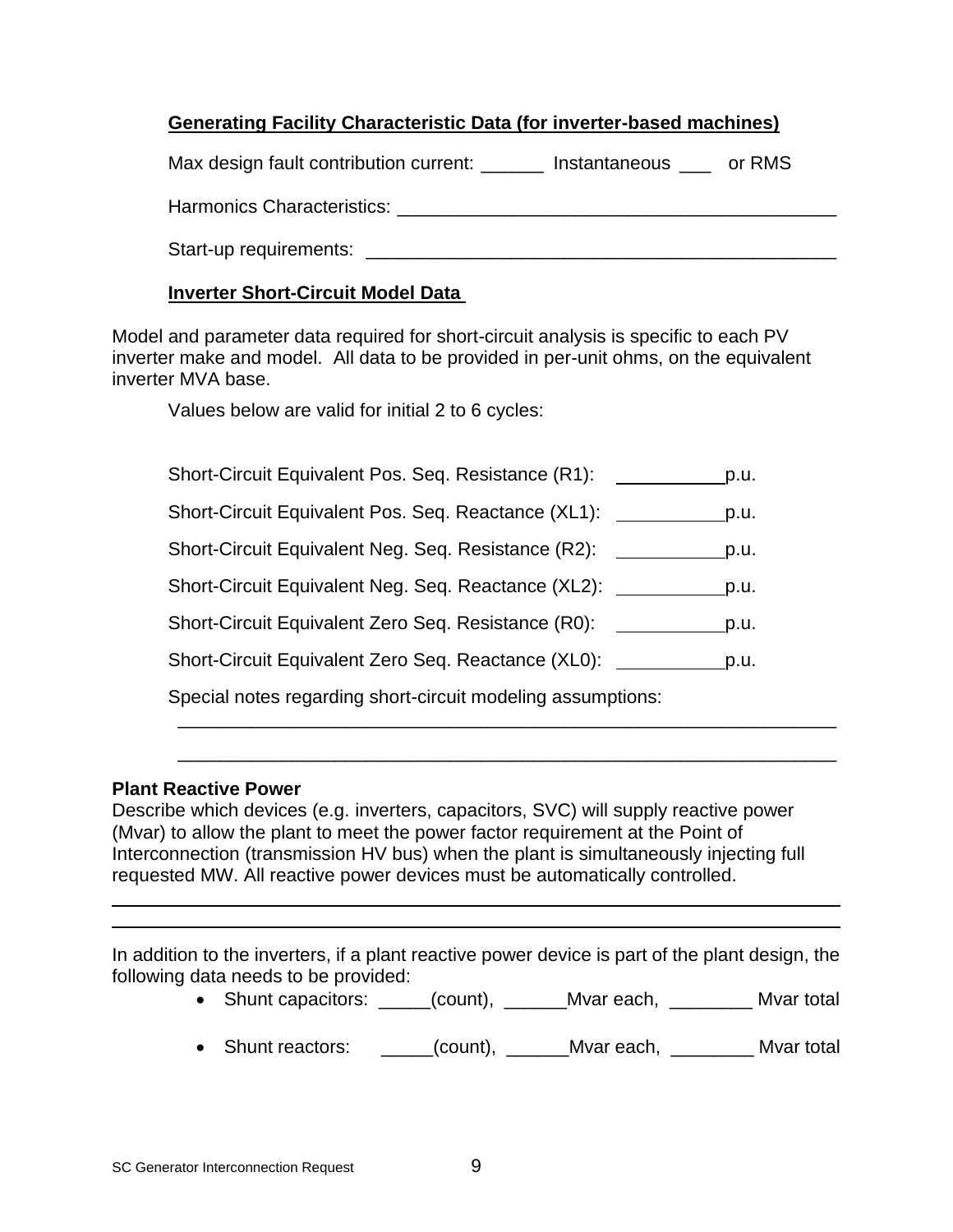- Dynamic reactive control device type, (SVC, STATCOM):
	- o Control range \_\_\_\_\_\_\_\_\_\_\_\_ Mvar (capacitive), \_\_\_\_\_\_\_\_\_\_\_ Mvar ( inductive)
	- o Control mode (e.g., voltage, power factor, reactive power):
	- o Regulation set point \_\_\_\_\_\_\_\_\_\_\_\_\_\_\_\_\_\_\_\_\_\_\_\_\_\_\_\_\_\_\_\_(kV, power factor, or Mvar)
	- o Describe the overall reactive power control strategy:
	- o Completed PSS/E data sheets and model for the dynamic reactive control device need to be provided.

# **Generating Facility Characteristic Data (for rotating machines)**

RPM Frequency: \_\_\_\_\_\_\_\_\_\_\_\_\_\_\_\_

\_\_\_\_\_\_\_\_\_\_\_\_\_\_\_\_\_\_\_\_\_\_\_\_

\_\_\_\_\_\_\_\_\_\_\_\_\_\_\_\_\_\_\_\_

(\*) Neutral Grounding Resistor (if applicable): \_\_\_\_\_\_\_\_\_\_\_\_

### **Synchronous Generators:**

| Direct Axis Synchronous Reactance, Xd: _____    | P.U. |
|-------------------------------------------------|------|
| Direct Axis Transient Reactance, Xd:            | P.U. |
| Direct Axis Subtransient Reactance, Xd:         | P.U. |
| Negative Sequence Reactance, X <sub>2</sub> :   | P.U. |
| Zero Sequence Reactance, X <sub>0</sub> : _____ | P.U. |
| KVA Base:                                       |      |
| Field Volts:                                    |      |
| Field Amperes:                                  |      |
|                                                 |      |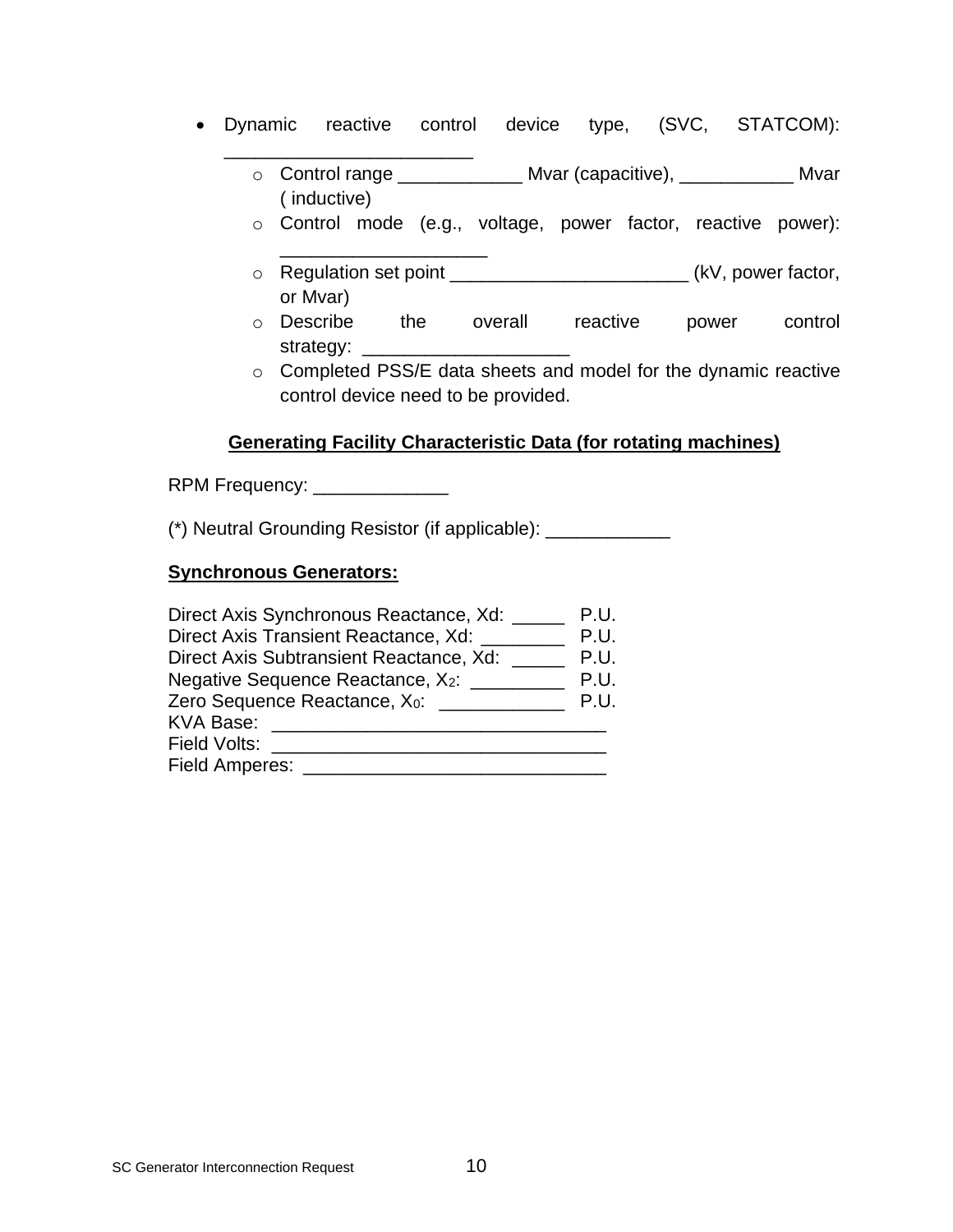# **Induction Generators:**

Note: Please contact the Utility prior to submitting the Interconnection Request to determine if the specified information above is required.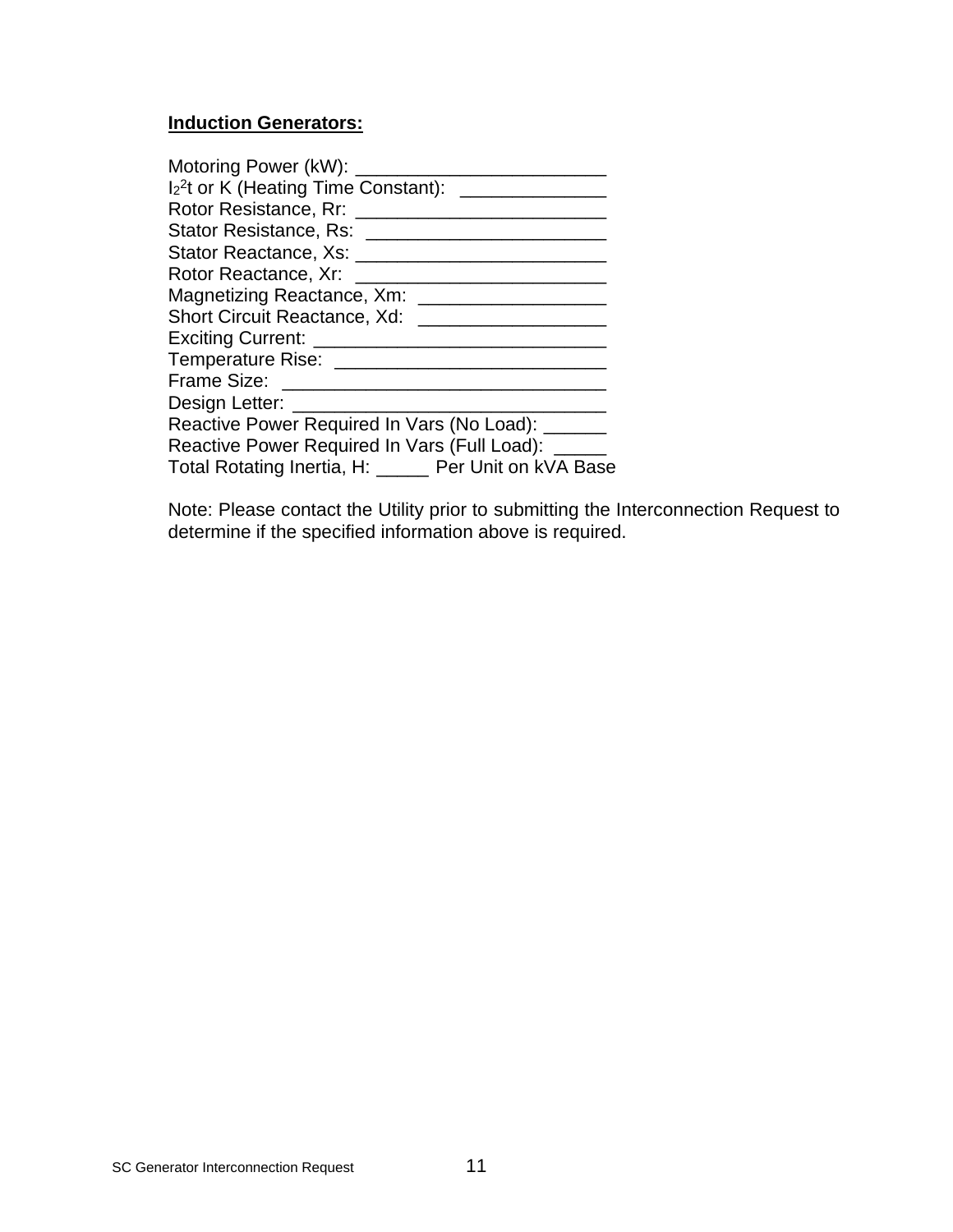# **Interconnection Facilities Information**

Will more than one transformer be used between the generator and the point of common coupling?

Yes \_ No \_ (If yes, copy this section and provide the information for each transformer used. This information must match the single-line drawing and transformer specification sheets. For identical transformers, one set of data may be provided.)

Will the transformer be provided by the Interconnection Customer? Yes No

# **Transformer Data (if applicable, for Interconnection Customer-owned transformer):**

Is the transformer: Single phase \_\_\_ Three phase \_\_\_ Size: \_\_\_\_\_\_\_\_\_ kVA

# If Two Winding:

- a) Rating (ONAN/ONAF/ONAF):  $/$  /  $/$  MVA
- b) Nominal Voltage for each winding (High/Low): \_\_\_\_\_ / \_\_\_\_\_ kV
- c) Winding Connections (High/Low): [Delta or Wye](grounded) or Wye(ungrounded) / [ Delta or Wye](grounded) or Wye(ungrounded)]

\* Transmission: High side should be delta for tap station or wye for switching station with network breakers.

Distribution: High side should be wye-grounded.

- d) Available tap positions: \_\_\_\_\_/ \_\_\_\_\_/ \_\_\_\_\_/ \_\_\_\_\_/ \_\_\_\_\_ kV or \_\_\_\_\_ % \_\_\_\_\_ # of taps.
- e) Positive sequence impedance  $Z_1$ :  $\underline{\hspace{1cm}}$  %,  $\underline{\hspace{1cm}}$  X/R on self-cooled (ONAN) MVA rating above.
- f) Zero sequence impedance  $Z_0$ :  $\underline{\hspace{1cm}}$  %,  $\underline{\hspace{1cm}}$  X/R on self-cooled (ONAN) MVA rating above.
- g) For pad mounted transformer, construction: 3 / 4 / 5 -legged

For Distribution-connected sites >=1MW for each xfrmr in SLD please include:

- a) Eddy Current (No Load) Losses (kW):
- b) Copper Losses at Full Rated Load (kW):
- c) Magnetizing (No Load) Current at 100% Voltage (% nominal Current):
- d) Knee Voltage (% nominal Voltage):\_\_\_\_\_
- e) Air-Core Reactance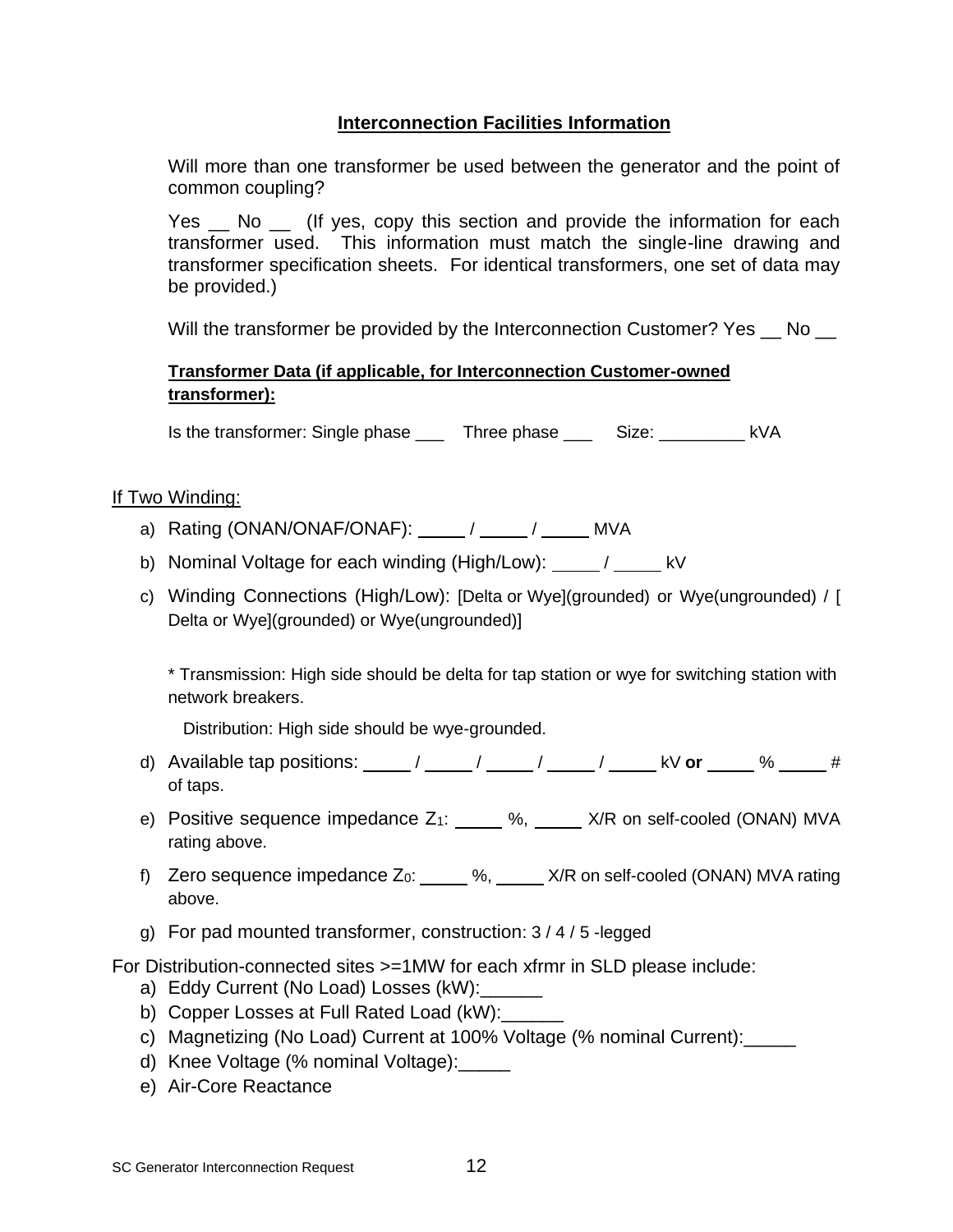- o Ohms:\_\_\_\_\_
- o per unit:\_\_\_\_\_(on transformer ONAN MVA base and nominal primary voltage)
- f) Manufacturer Estimated Maximum RMS Inrush Current (Primary Side Amps):\_\_\_\_\_\_\_

If Three Winding:

Please attach diagram and mark to reference this form)

|                                                                                           | <b>H</b> Winding Data        | X Winding Data                  | <b>Y Winding Data</b>        |
|-------------------------------------------------------------------------------------------|------------------------------|---------------------------------|------------------------------|
| Full load ratings<br>(i.e.<br>ONAN/ONAF/ONAF)                                             | <b>MVA</b>                   | <b>MVA</b>                      | <b>MVA</b>                   |
| Rated voltage base                                                                        | kV<br>Delta or Wye connected | kV kV<br>Delta or Wye connected | kV<br>Delta or Wye connected |
| Tap positions available                                                                   | $\sqrt{2}$ kV                | / / kV                          | / / kV                       |
| <b>Present Tap Setting</b><br>(if applicable)                                             | kV                           | kV                              | kV                           |
| Neutral solidly<br>grounded? (or) Neutral<br><b>Grounding Resistor (if</b><br>applicable) | Ohms                         | Ohms                            | Ohms                         |
| <b>BIL</b> rating                                                                         | kV                           | kV                              | k٧                           |

Three Winding Impedance Data:

Please attach diagram and mark to reference this form)

|                                             | <b>H-X Winding Data</b> | H-Y Winding Data | X-Y Winding Data |  |
|---------------------------------------------|-------------------------|------------------|------------------|--|
| Transformer base for<br>impedances provided | MVA                     | MVA              | MVA              |  |
| Positive sequence impedance                 | X/R                     | X/R              | %                |  |
| Z <sub>1</sub>                              | %                       | %                | X/R              |  |
| Zero sequence impedance Z <sub>0</sub>      | X/R                     | X/R              | $\%$             |  |
|                                             | %                       | %                | X/R              |  |

# **Transformer Fuse Data (if applicable, for Interconnection Customer-owned fuse):**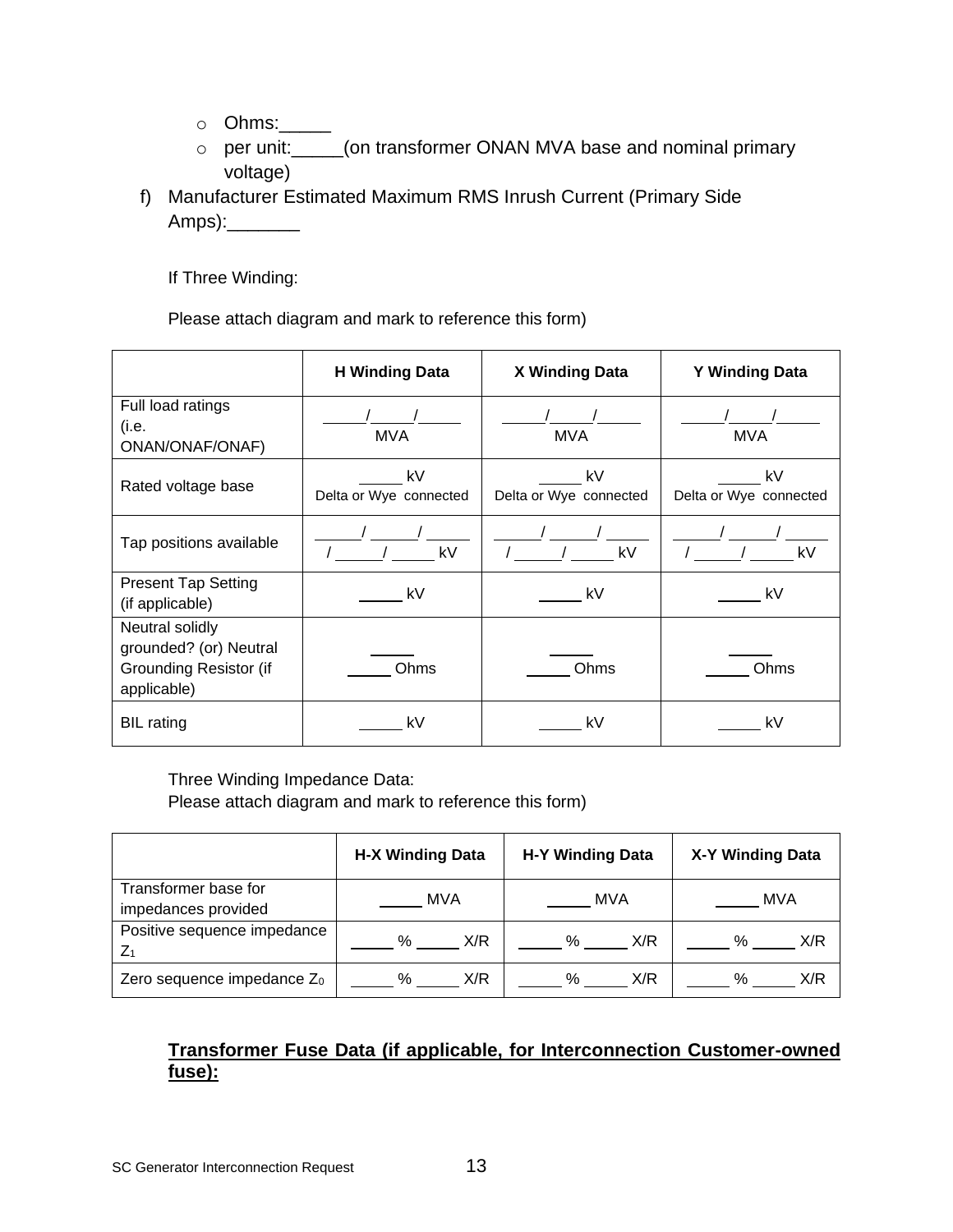(Attach copy of fuse manufacturer's Minimum Melt and Total Clearing Time-Current Curves)

Manufacturer: \_\_\_\_\_\_\_\_\_\_\_\_\_\_\_\_\_ Type: \_\_\_\_\_\_\_\_\_\_\_ Size: \_\_\_\_\_ Speed: \_\_

# **Interconnecting Circuit Breaker (if applicable):**

| Manufacturer:       | I vpe:                      |                      |  |
|---------------------|-----------------------------|----------------------|--|
| Load Rating (Amps): | Interrupting Rating (Amps): | Trip Speed (Cycles): |  |

\_\_\_\_\_\_\_\_\_\_\_\_\_\_\_\_\_\_\_\_\_\_\_\_\_\_\_\_\_\_\_\_\_\_\_\_\_\_\_\_\_\_\_\_\_\_\_\_\_\_\_\_\_\_\_\_\_\_\_\_\_\_\_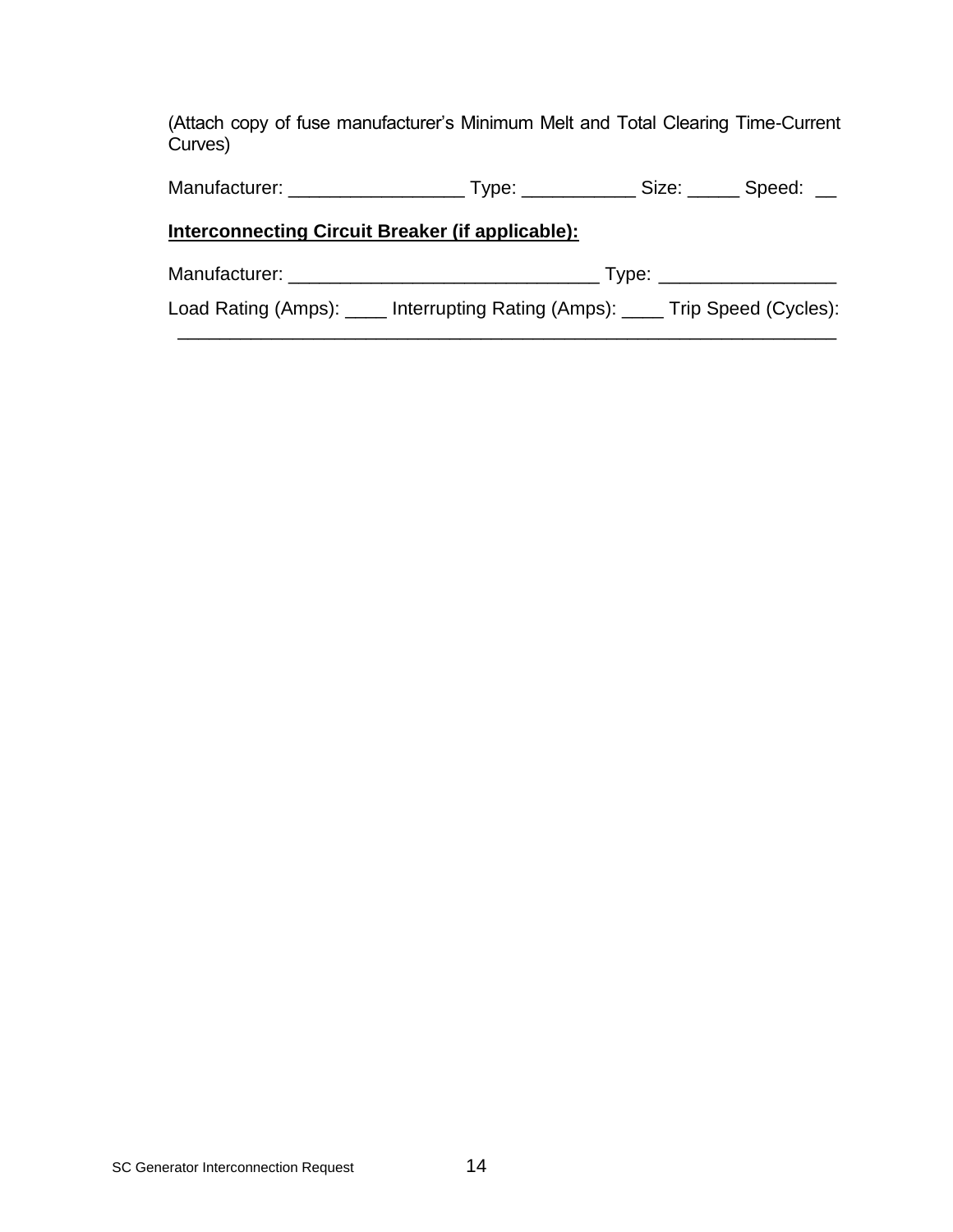# **Interconnection Protective Relays (if applicable):**

# **If Microprocessor-Controlled:**

List of Functions and Adjustable Setpoints for the protective equipment or software:

|    | <b>Setpoint Function</b>                                                                                             | <b>Minimum</b> | Maximum |
|----|----------------------------------------------------------------------------------------------------------------------|----------------|---------|
| 1. | <u> 1989 - Johann John Stone, markin film yn y brenin y brenin y brenin y brenin y brenin y brenin y brenin y br</u> |                |         |
| 2. | <u> 1990 - Johann John Stoff, fransk politik (d. 1980)</u>                                                           |                |         |
| 3. |                                                                                                                      |                |         |
| 4. |                                                                                                                      |                |         |
| 5. | <u> 1980 - John Stein, Amerikaansk politiker (</u> † 1920)                                                           |                |         |
| 6. | <u> 1980 - John Stein, Amerikaansk politiker († 1908)</u>                                                            |                |         |

### **If Discrete Components:**

(Enclose Copy of any Proposed Time-Overcurrent Coordination Curves)

| Manufacturer<br>Setting                                                                                                | Type: | Style/Catalog No. Proposed |  |
|------------------------------------------------------------------------------------------------------------------------|-------|----------------------------|--|
|                                                                                                                        |       |                            |  |
| <u> 2000 - Jan Sarah Barat, mengantang pada saat pada 2000 mengantang pada saat pada saat pada saat pada saat pada</u> |       |                            |  |
|                                                                                                                        |       |                            |  |
|                                                                                                                        |       |                            |  |
|                                                                                                                        |       |                            |  |
| <b>Current Transformer Data (if applicable):</b>                                                                       |       |                            |  |
| (Enclose Copy of Manufacturer's Excitation and Ratio Correction Curves)                                                |       |                            |  |
|                                                                                                                        |       |                            |  |
| Type: _________________________ Accuracy Class: ______ Proposed Ratio Connection                                       |       |                            |  |

| Manufacturer: |                        |                                   |
|---------------|------------------------|-----------------------------------|
| Type:         | <b>Accuracy Class:</b> | <b>Proposed Ratio Connection:</b> |

Manufacturer: \_\_\_\_\_\_\_\_\_\_\_\_\_\_\_\_\_\_\_\_\_\_\_\_\_\_\_\_\_\_\_\_\_\_\_\_\_\_\_\_\_\_\_\_\_\_\_\_\_\_\_\_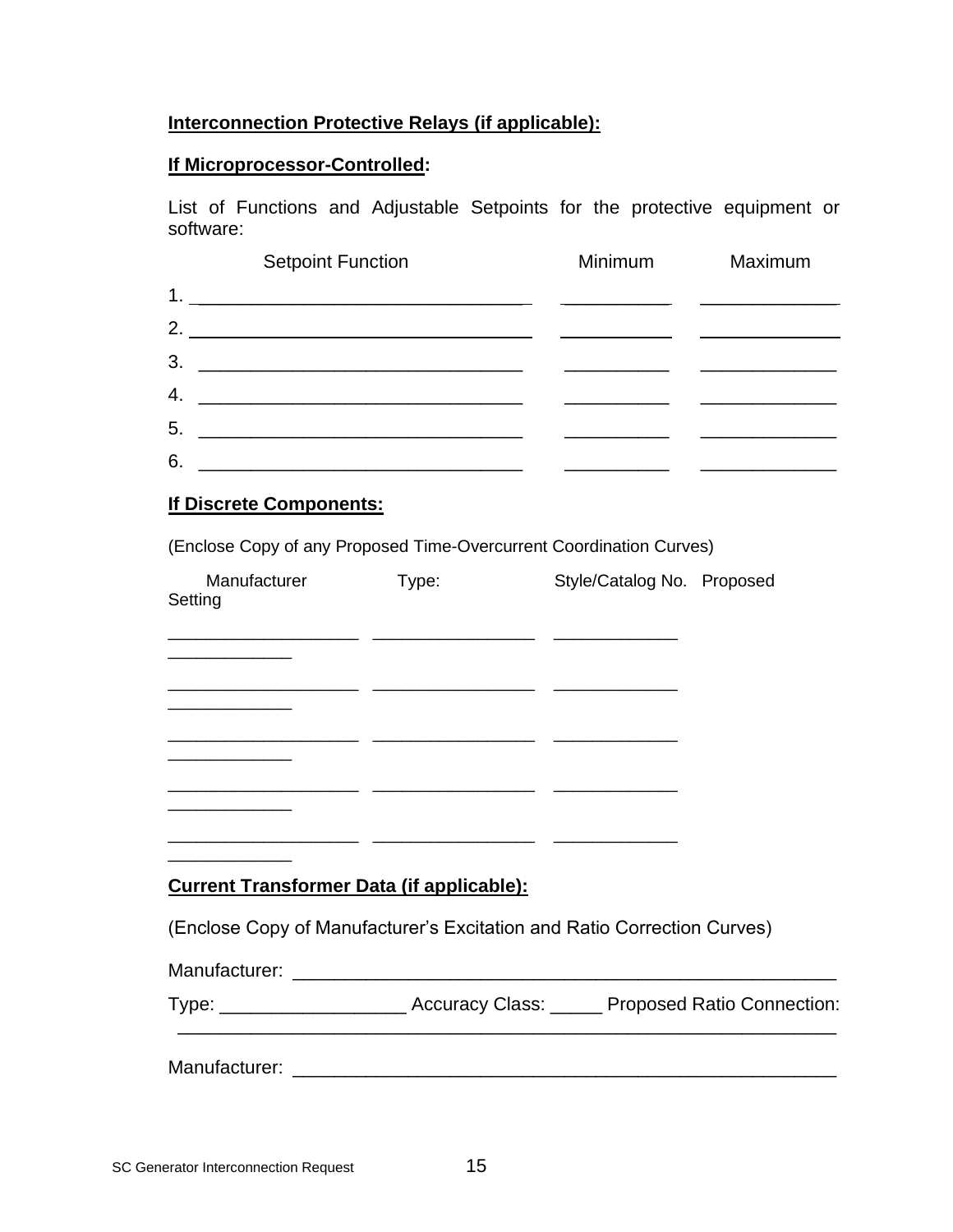|  |                                                                                    | Type: ___________________________Accuracy Class: _______ Proposed Ratio Connection: |
|--|------------------------------------------------------------------------------------|-------------------------------------------------------------------------------------|
|  | Potential Transformer Data (if applicable):                                        |                                                                                     |
|  |                                                                                    |                                                                                     |
|  |                                                                                    | Type: ___________________________Accuracy Class: _______ Proposed Ratio Connection: |
|  |                                                                                    |                                                                                     |
|  | Type: __________________________Accuracy Class: _______ Proposed Ratio Connection: |                                                                                     |
|  | <b>General Information</b>                                                         |                                                                                     |

### 1. One-line diagram

Enclose site electrical one-line diagram showing the configuration of all Generating Facility equipment, current and potential circuits, and protection and control schemes.

- $\Box$  The one-line diagram should include the project owner's name, project name, project address, model numbers and nameplate sizes of equipment, including number and nameplate electrical size information for solar panels, inverters, wind turbines, disconnect switches, latitude and longitude of the project location, and tilt angle and orientation of the photovoltaic array for solar projects.
- $\Box$  The diagram should also depict the metering arrangement required whether installed on the customer side of an existing meter ("net metering/billing") or directly connected to the grid through a new or separate delivery point requiring a separate meter.
- $\Box$  List of adjustable set points for the protective equipment or software should be included on the electrical one-line drawing.
- $\Box$  This one-line diagram must be signed and stamped by a licensed Professional Engineer if the Generating Facility is larger than 50 kW.
- □ Is One-Line Diagram Enclosed? Yes \_\_\_ No \_\_\_

#### 2. Site Plan

 $\Box$  Enclose copy of any site documentation that indicates the precise physical location of the proposed Generating Facility (e.g., Latitude and Longitude Coordinatese and USGS topographic map, or other diagram or documentation) and the proposed Point of Interconnection.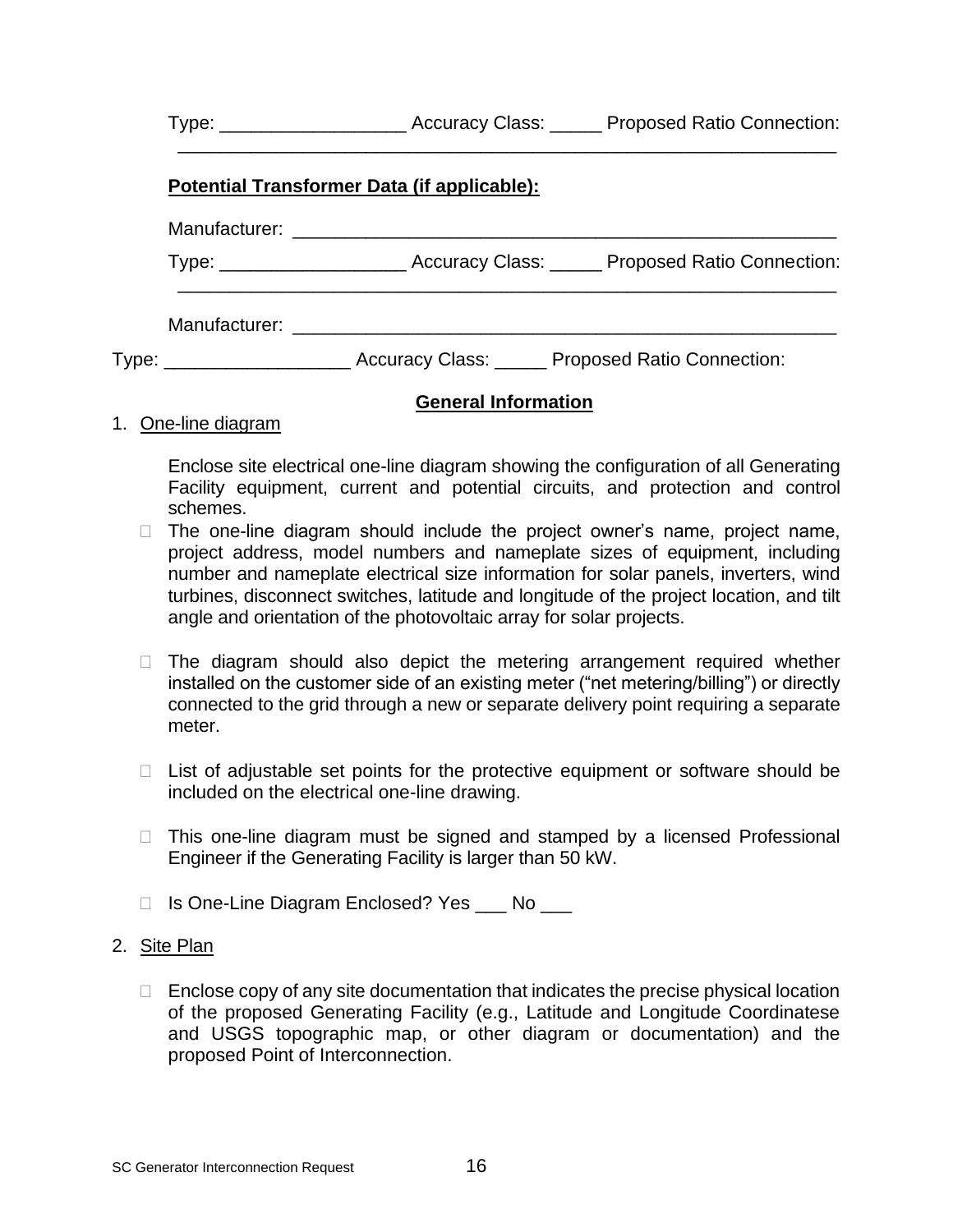- $\Box$  Proposed location of protective interface equipment on property (include address if different from the Interconnection Customer's address)
- □ Is Site Plan Enclosed? Yes No
- □ Is Site Control Verification Form Enclosed? Yes \_\_\_ No \_\_\_

#### 3. Equipment Specifications

Include equipment specification information (product literature) for the solar panels and inverter(s) that provides technical information and certification information for the equipment to be installed with the application.

\_\_\_\_\_\_\_\_\_\_\_\_\_\_\_\_\_\_\_\_\_\_\_\_\_\_\_\_\_\_\_\_\_\_\_\_\_\_\_\_\_\_\_\_\_\_\_\_\_\_\_\_\_\_\_\_\_\_\_\_\_

- □ Are Equipment Specifications Enclosed? Yes \_\_\_ No \_\_\_
- 4. Protection and Control Schemes
	- $\Box$  Enclose copy of any site documentation that describes and details the operation of the protection and control schemes.
	- □ Is Available Documentation Enclosed? Yes \_\_\_ No \_\_\_
	- $\Box$  Enclose copies of schematic drawings for all protection and control circuits, relay current circuits, relay potential circuits, and alarm/monitoring circuits (if applicable).

Are Schematic Drawings Enclosed? Yes \_\_\_ No \_\_\_

### **Applicant Signature**

I hereby certify that, to the best of my knowledge, all the information provided in this Interconnection Request Application Form is true and correct.

For Interconnection Customer:

| Signature                              | Date: |
|----------------------------------------|-------|
| (Authorized Agent of the Legal Entity) |       |

| <b>Print Name</b> |  |
|-------------------|--|
|-------------------|--|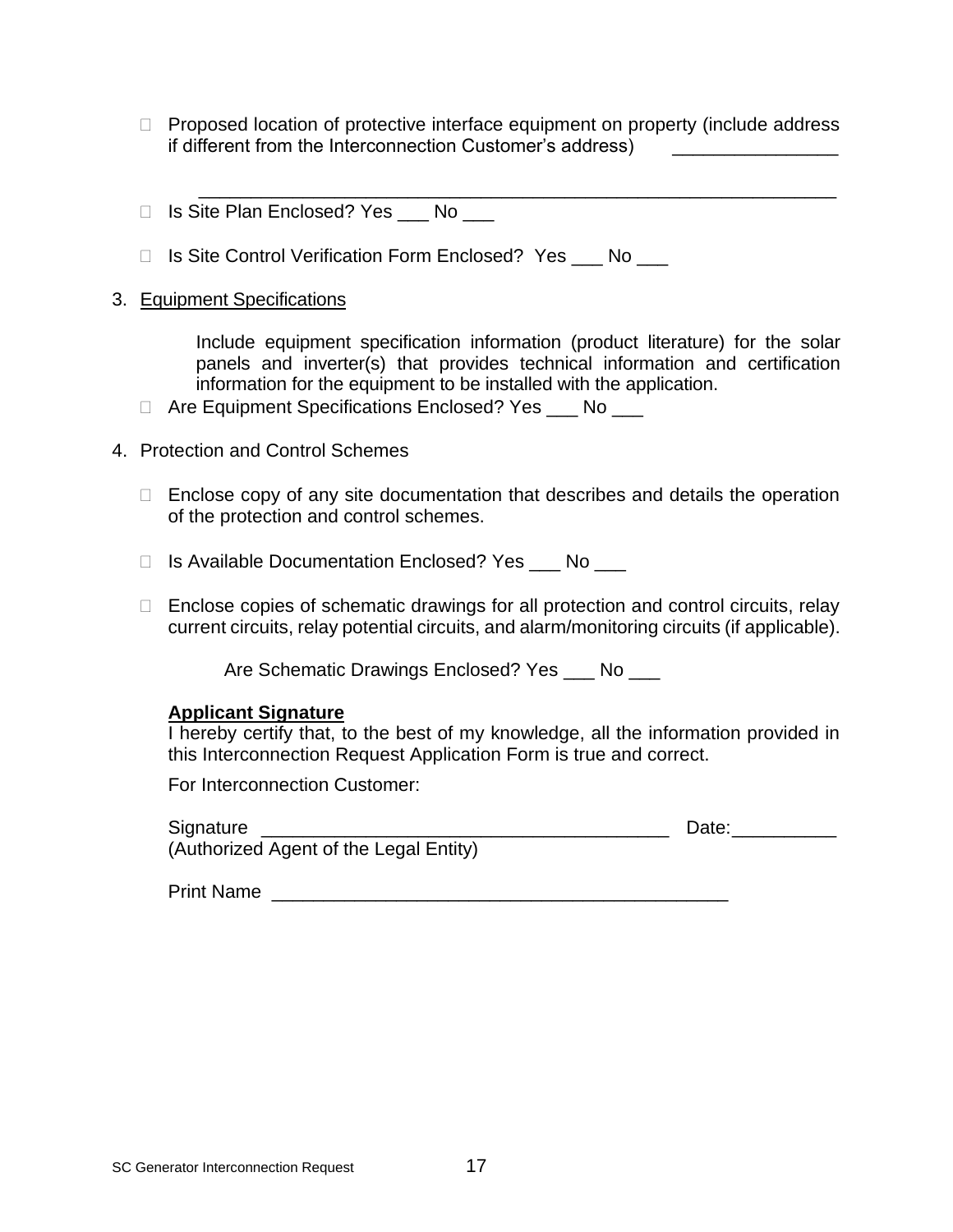### **SAMPLE SITE CONTROL VERIFICATIONFORM**

| In the Matter of the Application of )          |             |                |
|------------------------------------------------|-------------|----------------|
| [Developer Name] for an<br><b>VERIFICATION</b> | <b>SITE</b> | <b>CONTROL</b> |
| <b>Interconnection Agreement</b>               |             |                |
| with [Utility Name]                            |             |                |

I, [Authorized Signatory Name], [Title] of [Developer Name], under penalty of perjury, hereby certify that, [Developer Name] or its affiliate has executed a written contract with the landowner(s) noted below, concerning the property described below. I further certify that our written contract with the landowner(s) specifies the agreed rental rate or purchase price for the property, as applicable, and allows [Developer Name] or its affiliates to construct and operate a renewable energy power generation facility on the property described below.

This verification is provided to [Utility Name] in support of our application for an Interconnection Agreement.

| Landowner |       |                                 |                     |  | Name(s):                                                     |
|-----------|-------|---------------------------------|---------------------|--|--------------------------------------------------------------|
| Land      | Owner |                                 | Contact information |  | (Phone or e-mail):                                           |
|           |       |                                 |                     |  |                                                              |
|           |       | County: _______________________ |                     |  |                                                              |
|           |       |                                 |                     |  |                                                              |
|           |       |                                 |                     |  | Number of Acres under Contract (state range, if applicable): |
|           |       |                                 |                     |  |                                                              |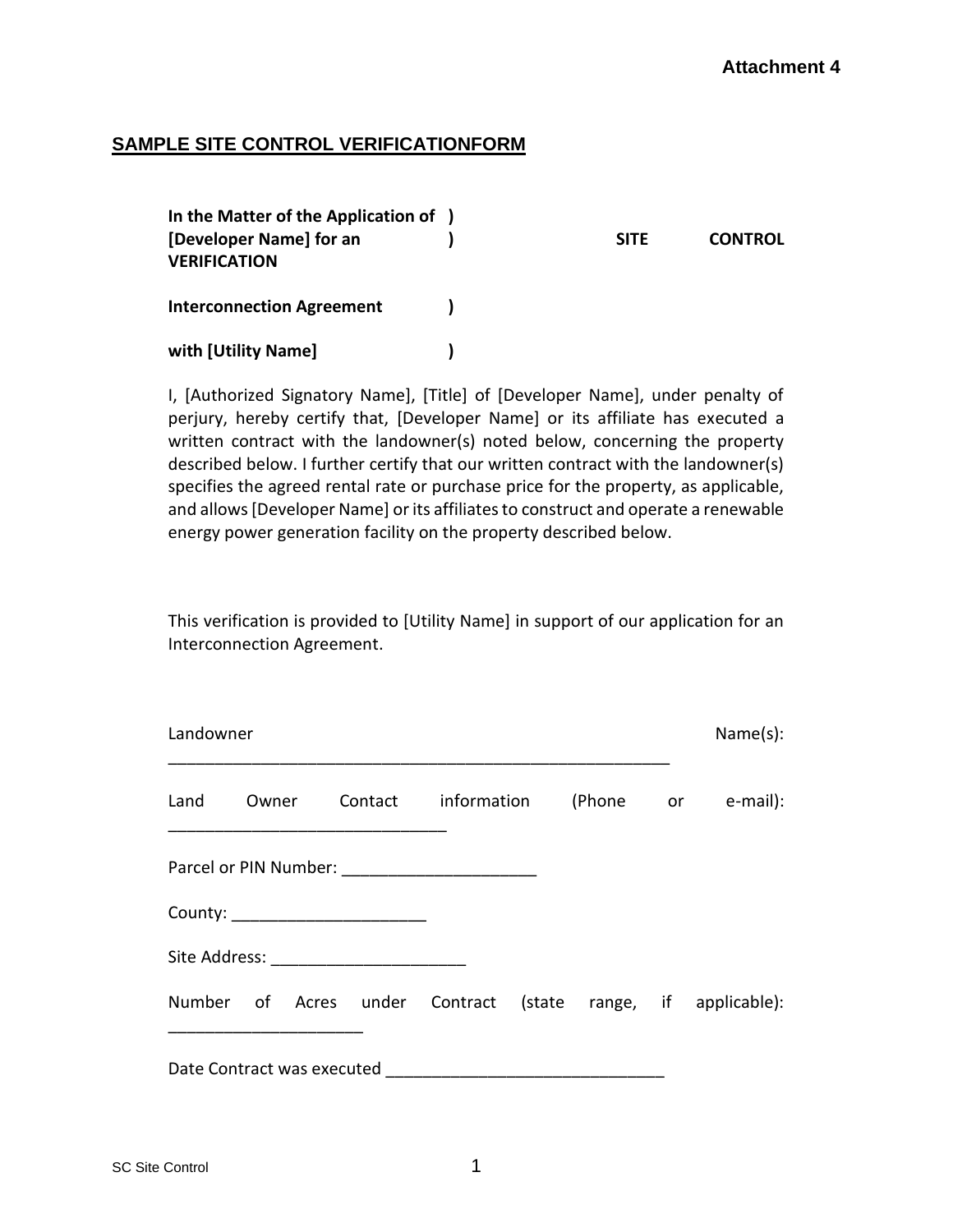Term of Contract \_\_\_\_\_\_\_\_\_\_\_\_\_\_\_\_\_\_\_\_\_\_\_\_\_\_\_

 $[signature]$ 

[Authorized Signatory Name]

[Authorized Signatory Name], being first duly sworn, says that [he/she] has read the foregoing verification, and knows the contents thereof to be true to [his/her] actual knowledge.

Sworn and subscribed to before me this \_\_\_ day of \_\_\_\_\_\_\_\_\_\_, 201\_.

\_\_\_\_\_\_\_\_\_\_\_\_\_\_\_\_[signature]\_\_\_

[Authorized Signatory Name]

[Title], [Developer Name]

\_\_\_\_\_\_\_\_\_\_\_[Signature of Notary Public]\_\_\_\_\_\_\_\_

Notary Public

Name of Notary Public [typewritten or printed]

\_\_\_\_\_\_\_\_\_\_\_\_\_\_\_\_\_\_\_\_\_\_\_\_\_\_\_\_\_\_\_\_\_\_\_

My Commission expires\_\_\_\_\_\_\_\_\_\_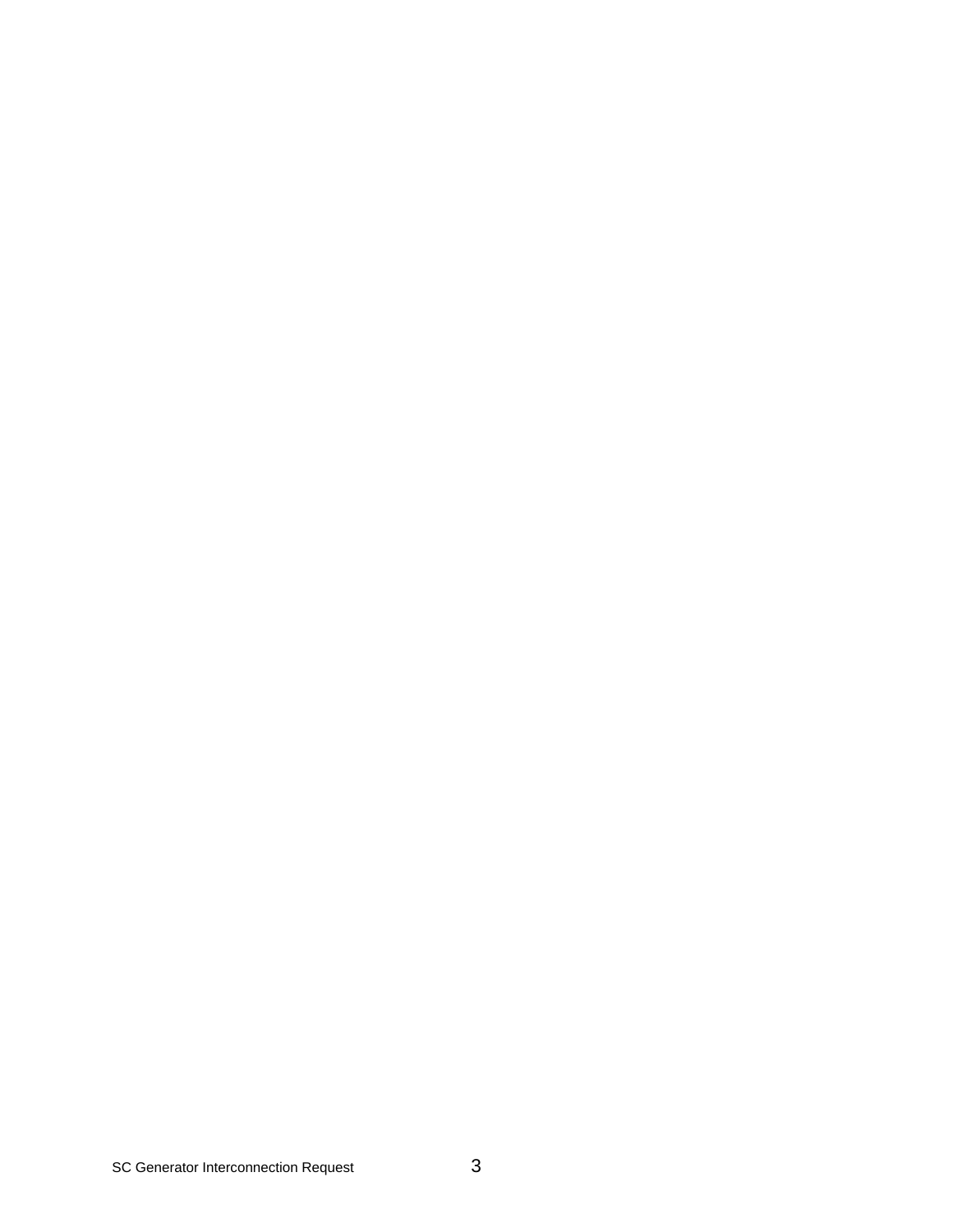#### **Certification Codes and Standards**

- ANSI C84.1-1995 Electric Power Systems and Equipment Voltage Ratings (60 Hertz)
- IEEE 1547, Standard for Interconnecting Distributed Resources with Electric Power Systems (including use of IEEE 1547.1 testing protocols to establish conformity)
- IEEE Std 100-2000, IEEE Standard Dictionary of Electrical and Electronic Terms
- IEEE Std 519-1992, IEEE Recommended Practices and Requirements for Harmonic Control in Electrical Power Systems
- IEEE Std C37.108-1989 (R2002), IEEE Guide for the Protection of Network Transformers
- IEEE Std C37.90.1-1989 (R1994), IEEE Standard Surge Withstand Capability (SWC) Tests for Protective Relays and Relay Systems
- IEEE Std C37.90.2 (1995), IEEE Standard Withstand Capability of Relay Systems to Radiated Electromagnetic Interference from Transceivers
- IEEE Std C57.12.44-2000, IEEE Standard Requirements for Secondary Network **Protectors**
- IEEE Std C62.41.2-2002, IEEE Recommended Practice on Characterization of Surges in Low Voltage (1000V and Less) AC Power Circuits
- IEEE Std C62.45-1992 (R2002), IEEE Recommended Practice on Surge Testing for Equipment Connected to Low-Voltage (1000V and Less) AC Power **Circuits**
- NEMA MG 1-1998, Motors and Small Resources, Revision 3
- NEMA MG 1-2003 (Rev 2004), Motors and Generators, Revision 1
- NFPA 70 (2002), National Electrical Code
- UL 1741, Inverters, Converters, Controllers and Interconnection System Equipment for Use With Distributed Energy Resources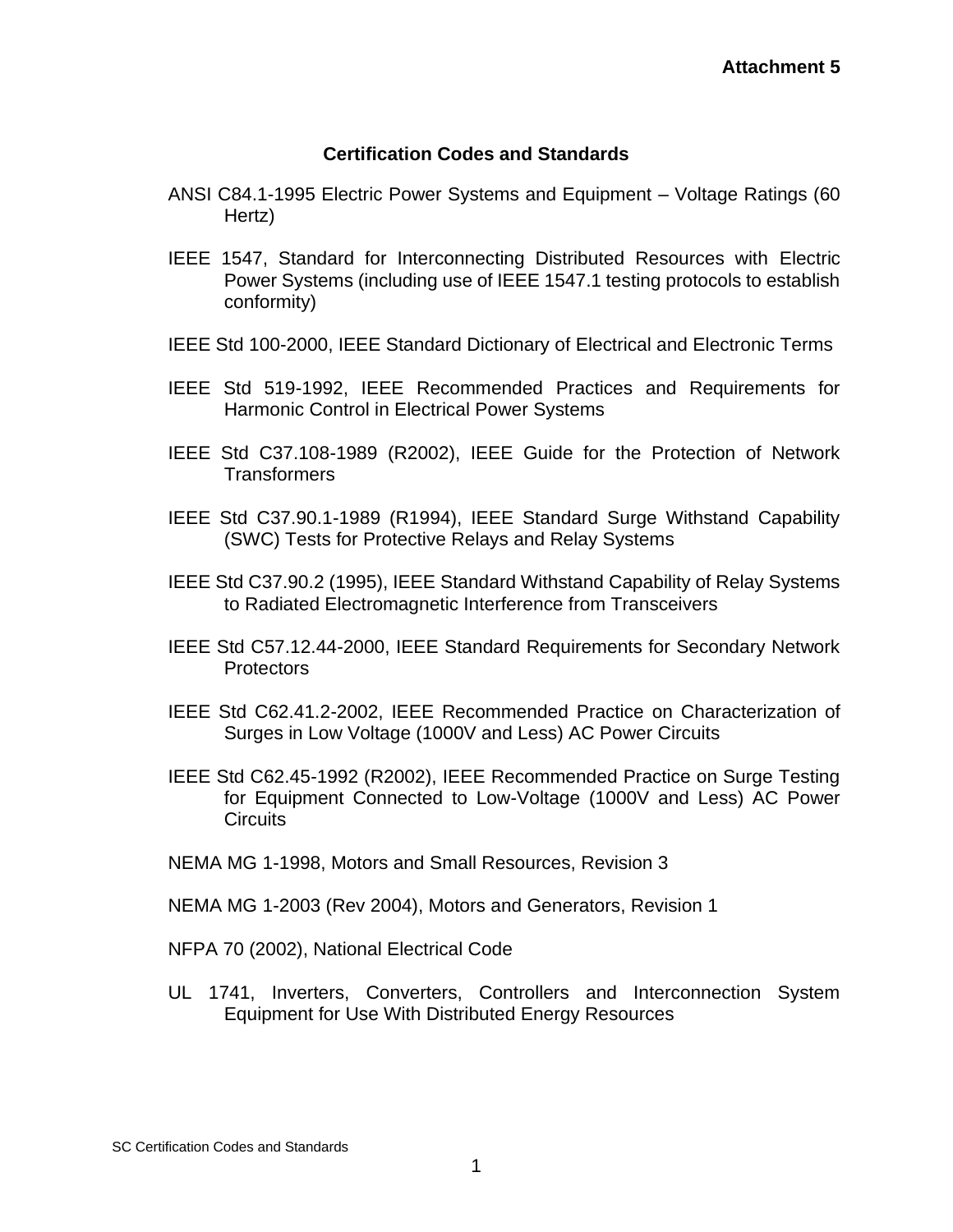# **Certification of Generator Equipment Packages**

- 1.0 Generating Facility equipment proposed for use separately or packaged with other equipment in an interconnection system shall be considered certified for interconnected operation if (1) it has been tested in accordance with industry standards for continuous utility interactive operation in compliance with the appropriate codes and standards referenced below by any Nationally Recognized Testing Laboratory (NRTL) recognized by the United States Occupational Safety and Health Administration to test and certify interconnection equipment pursuant to the relevant codes and standards listed in Attachment 5 of the South Carolina Generator Interconnection Procedures, (2) it has been labeled and is publicly listed by such NRTL at the time of the Interconnection Request, and (3) such NRTL makes readily available for verification all test standards and procedures it utilized in performing such equipment certification, and, with consumer approval, the test data itself. The NRTL may make such information available on its website and by encouraging such information to be included in the manufacturer's literature accompanying the equipment.
- 2.0 The Interconnection Customer must verify that the intended use of the equipment falls within the use or uses for which the equipment was tested, labeled, and listed by the NRTL.
- 3.0 Certified equipment shall not require further type-test review, testing, or additional equipment to meet the requirements of this interconnection procedure; however, nothing herein shall preclude the need for an on-site commissioning test by the Parties to the interconnection nor follow-up production testing by the NRTL.
- 4.0 If the certified equipment package includes only interface components (switchgear, inverters, or other interface devices), then an Interconnection Customer must show that the generator or other electric source being utilized with the equipment package is compatible with the equipment package and is consistent with the testing and listing specified for this type of interconnection equipment.
- 5.0 Provided the generator or electric source, when combined with the equipment package, is within the range of capabilities for which it was tested by the NRTL, and does not violate the interface components' labeling and listing performed by the NRTL, no further design review, testing or additional equipment on the Interconnection Customer's side of the point of common coupling shall be required to meet the requirements of the South Carolina Generator Interconnection Procedures.
- 6.0 An equipment package does not include equipment provided by the Utility.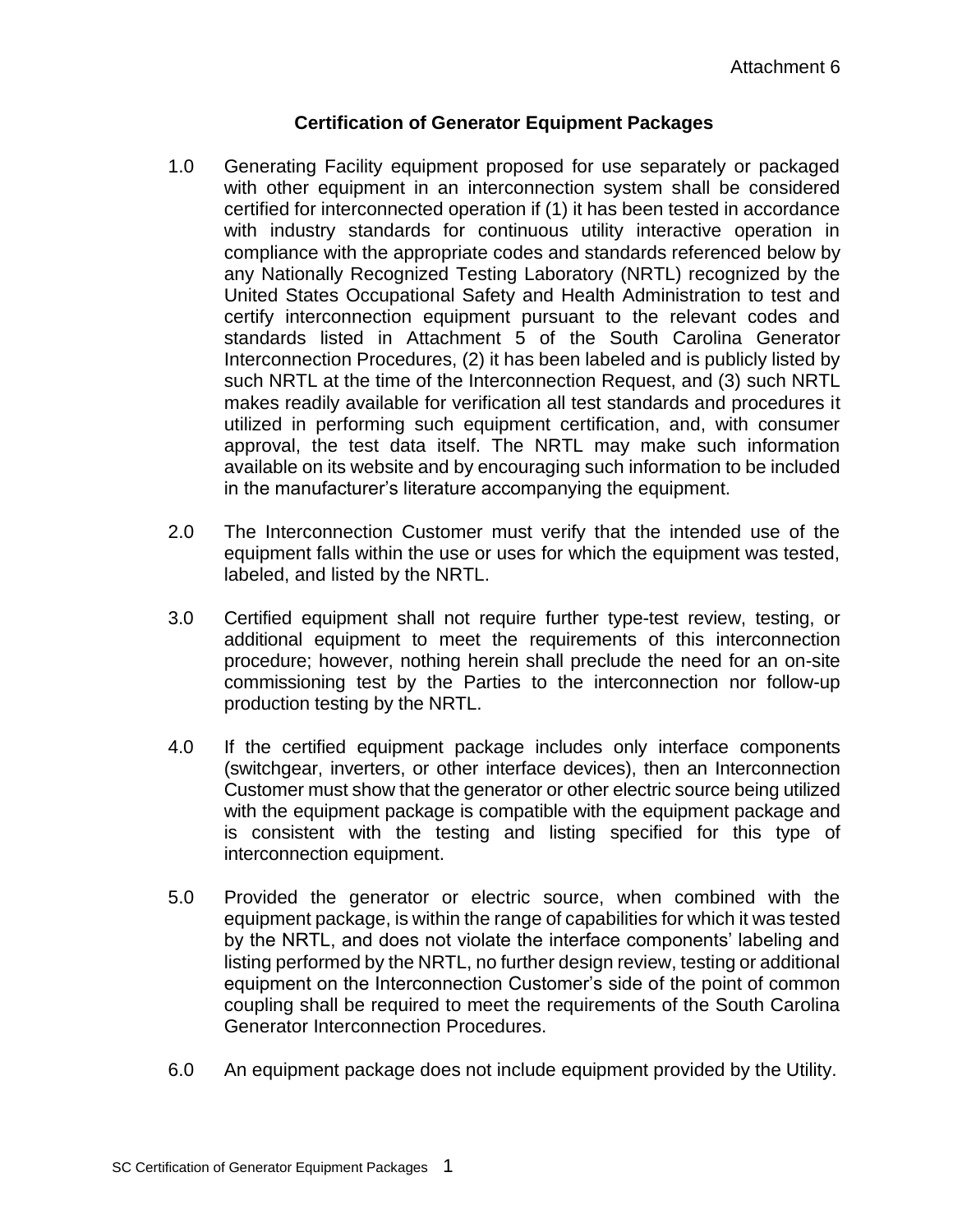### **Interconnection Request Application Form for Interconnecting a Certified Inverter-Based Generating Facility No Larger than 20 kW**

This Interconnection Request Application Form is considered complete when it provides all applicable and correct information required below. Additional information to evaluate the Interconnection Request may be required.

#### Processing Fee

A non-refundable processing fee of \$100 must accompany this Interconnection Request Application Form.

If the Interconnection Request is submitted solely due to a transfer of ownership of the Generating Facility, the fee is \$50.

#### Interconnection Customer -

| Alternative Contact Information/Owner/Lessor (if different from Interconnection<br>Customer) |  |
|----------------------------------------------------------------------------------------------|--|
|                                                                                              |  |
|                                                                                              |  |
|                                                                                              |  |
|                                                                                              |  |
|                                                                                              |  |
|                                                                                              |  |
|                                                                                              |  |
| Office of Regulatory Staff Certificate Number (if applicable): _________________             |  |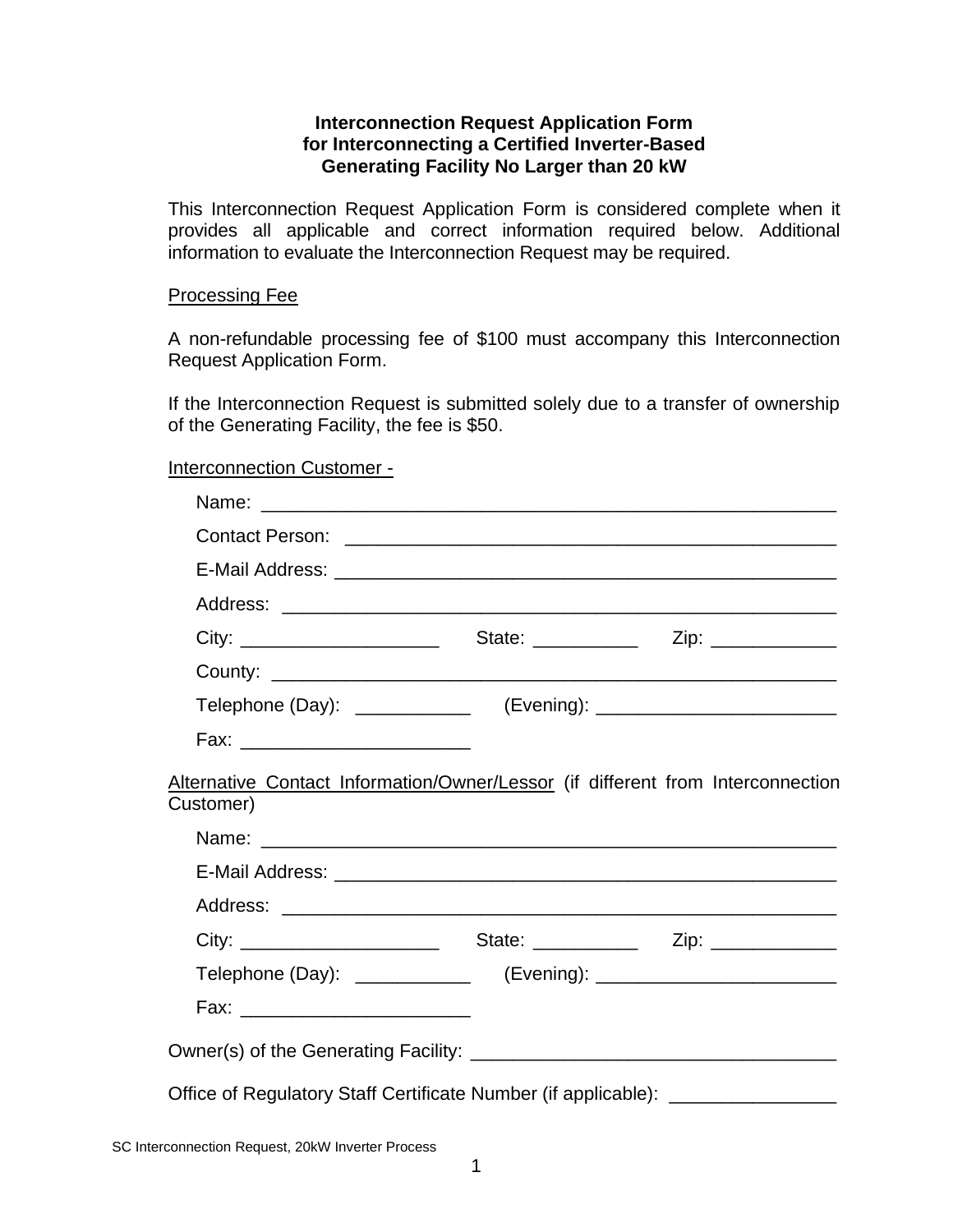# Generating Facility Information

| Facility Location (if different from above):                                     |                                                                 |  |                    |
|----------------------------------------------------------------------------------|-----------------------------------------------------------------|--|--------------------|
|                                                                                  |                                                                 |  |                    |
|                                                                                  |                                                                 |  |                    |
|                                                                                  |                                                                 |  |                    |
|                                                                                  |                                                                 |  |                    |
|                                                                                  |                                                                 |  |                    |
|                                                                                  |                                                                 |  |                    |
| Nameplate Rating: _________ (kW) ________ (kVA) ________(AC Volts)               |                                                                 |  |                    |
| Prime Mover: Photovoltaic Reciprocating Engine Fuel Cell                         |                                                                 |  |                    |
|                                                                                  |                                                                 |  | Turbin<br>Other    |
| Energy Source: Solar Wind Hydro Diesel                                           |                                                                 |  | <b>Natural Gas</b> |
|                                                                                  |                                                                 |  |                    |
| Is the equipment UL 1741 Listed? Yes _____ No ____                               | If Yes, attach manufacturer's cut-sheet showing UL 1741 listing |  |                    |
| Estimated Installation Date: ______________Estimated In-Service Date: __________ |                                                                 |  |                    |

The 20 kW Inverter Process is available only for inverter-based Generating Facilities no larger than 20 kW that meet the codes, standards, and certification requirements of Attachments 5 and 6 of the South Carolina Generator Interconnection Procedures, or the Utility has reviewed the design or tested the proposed Generating Facility and is satisfied that it is safe to operate.

SC Interconnection Request, 20kW Inverter Process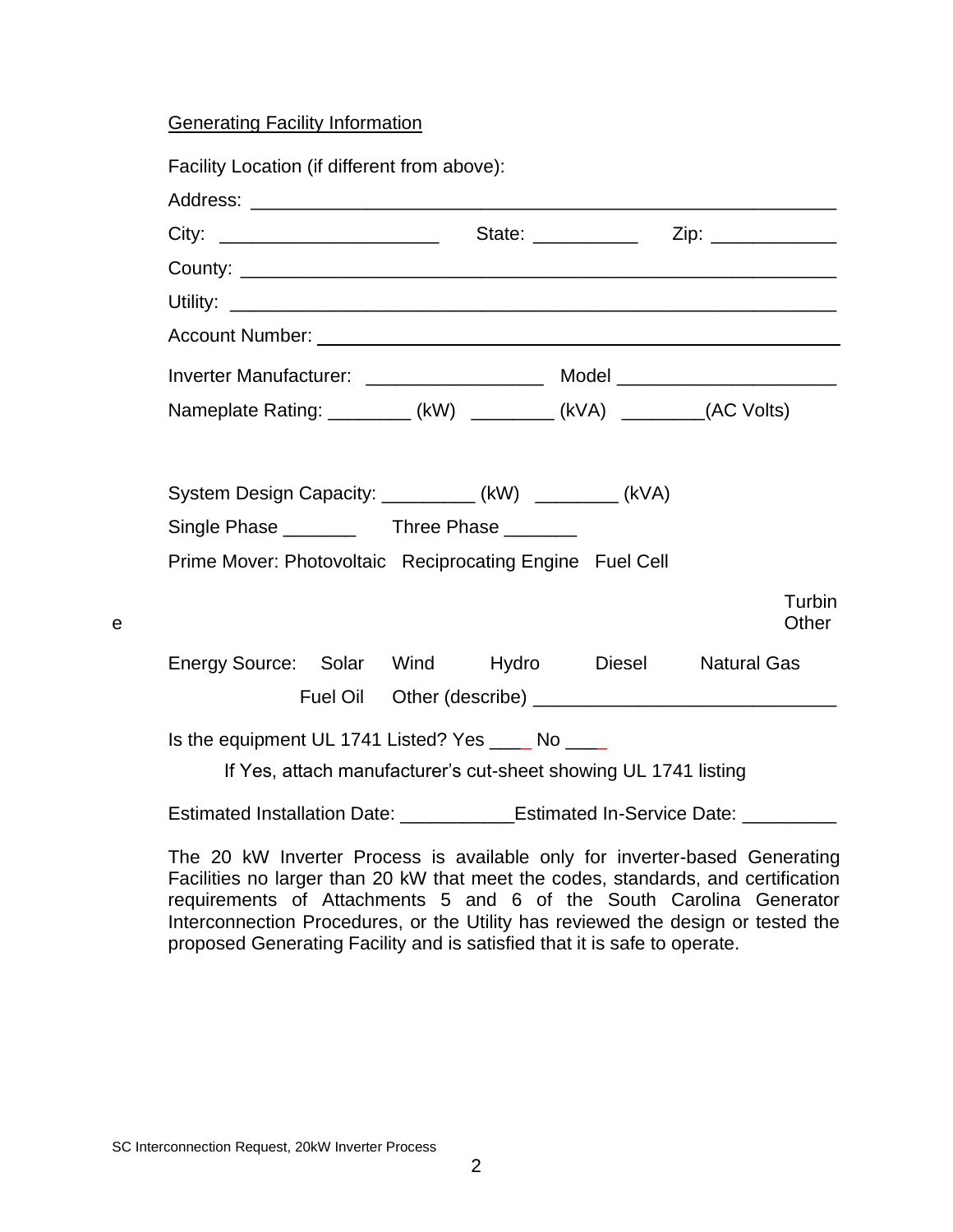List components of the Generating Facility equipment package that are currently certified:

| <b>Number</b>                                                                                                                | <b>Equipment Type</b>                                                                                                | <b>Certifying Entity</b> |
|------------------------------------------------------------------------------------------------------------------------------|----------------------------------------------------------------------------------------------------------------------|--------------------------|
| 1.                                                                                                                           |                                                                                                                      |                          |
| 2.                                                                                                                           |                                                                                                                      |                          |
| 3.                                                                                                                           | <u> 1980 - Jan Barbara, martin a shekara 1980 - An tsa a tsa a tsa a tsa a tsa a tsa a tsa a tsa a tsa a tsa a t</u> |                          |
| 4.                                                                                                                           |                                                                                                                      |                          |
| 5.<br><u> 1986 - Andrea State Barbara, presentant a la provincia de la provincia de la provincia de la provincia de la p</u> |                                                                                                                      |                          |

#### Interconnection Customer Signature

I hereby certify that, to the best of my knowledge, the information provided in this Interconnection Request Application Form is true. I agree to abide by the Terms and Conditions for Interconnecting a Certified Inverter-Based Generating Facility No Larger than 20 kW and return the Certificate of Completion when the Generating Facility has been installed.

Signed:  $\Box$ 

Title: \_\_\_\_\_\_\_\_\_\_\_\_\_\_\_\_\_\_\_\_\_\_\_\_\_\_\_\_\_\_\_\_\_\_\_\_\_ Date: \_\_\_\_\_\_\_\_\_\_\_\_\_

# Contingent Approval to Interconnect the Generating Facility (For Utility use only)

Interconnection of the Generating Facility is approved contingent upon the Terms and Conditions for Interconnecting a Certified Inverter-Based Generating Facility No Larger than 20 kW and return of the Certificate of Completion.

|                                                                           | Date: _______________ |
|---------------------------------------------------------------------------|-----------------------|
| Interconnection Request ID number: [19] The Connection Request ID number: |                       |
| Utility waives inspection/witness test? Yes _____ No _____                |                       |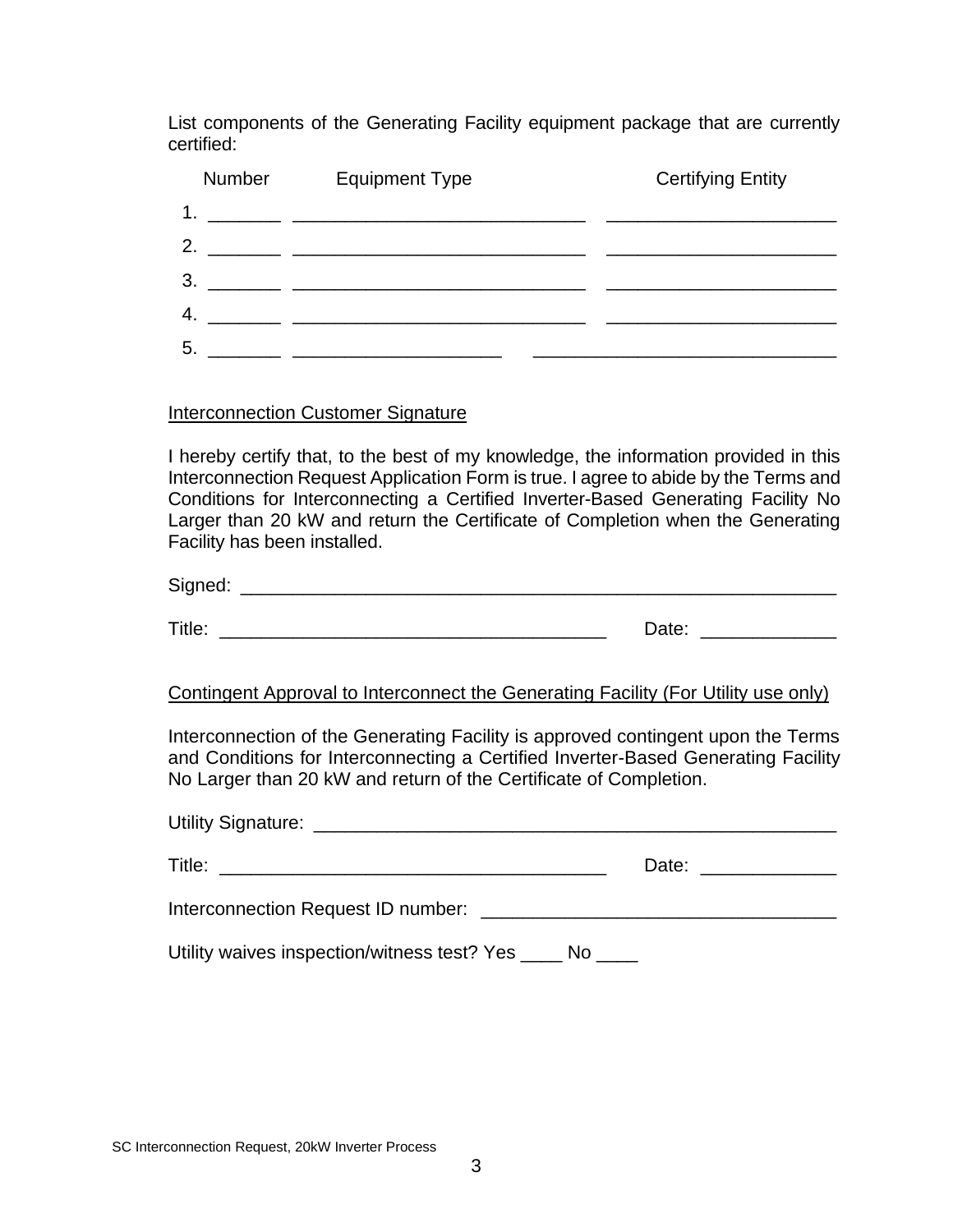# **Certificate of Completion for Interconnecting a Certified Inverter-Based Generating Facility No Larger than 20 kW**

Is the Generating Facility owner-installed? Yes \_\_\_\_ No \_\_\_\_

Interconnection Customer

| Location of the Generating Facility (if different from above)        |  |
|----------------------------------------------------------------------|--|
|                                                                      |  |
|                                                                      |  |
| County: _____________________                                        |  |
| Electrician                                                          |  |
|                                                                      |  |
|                                                                      |  |
|                                                                      |  |
|                                                                      |  |
|                                                                      |  |
|                                                                      |  |
|                                                                      |  |
|                                                                      |  |
| Date Approval to Install Generating Facility granted by the Utility: |  |
| Interconnection Request ID Number:                                   |  |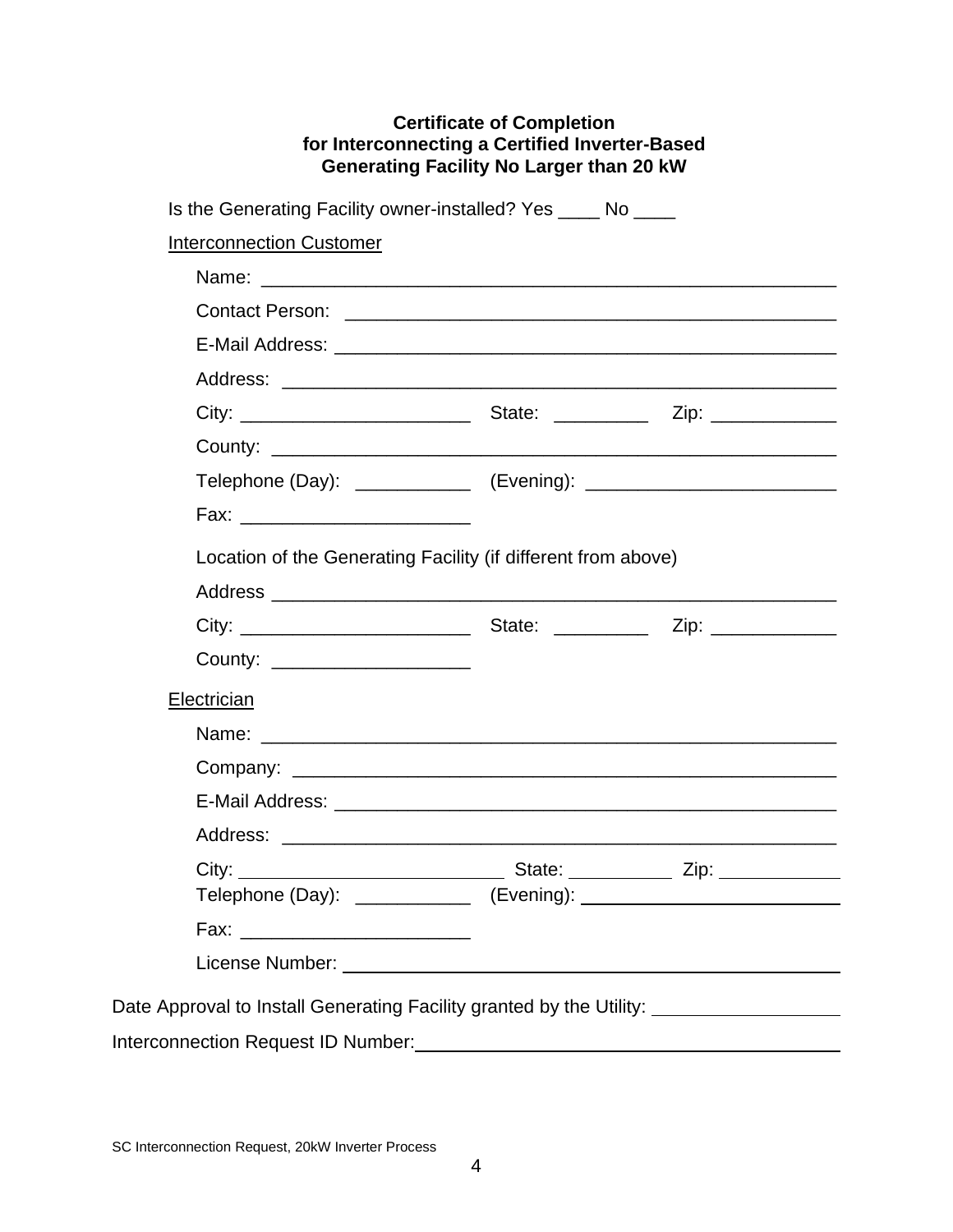Inspection:

| The Generating Facility has been installed and inspected in compliance with the |  |  |
|---------------------------------------------------------------------------------|--|--|
| local building/electrical code of                                               |  |  |

Signed (Local electrical wiring inspector, or attach signed electrical inspection):

| Signature: |  |
|------------|--|
|------------|--|

Print Name: <u>Date:</u> Executive Date: **Date:**  $\Box$ 

As a condition of interconnection, you are required to send/email/fax a copy of this form along with a copy of the signed electrical permit to (insert Utility information below):

|                                     | State: <u>www.community.com</u> | Zip: ______________ |  |
|-------------------------------------|---------------------------------|---------------------|--|
| Fax: ______________________________ |                                 |                     |  |

#### Approval to Energize the Generating Facility (For Utility use only)

Energizing the Generating Facility is approved contingent upon the Terms and Conditions for Interconnecting a Certified Inverter-Based Generating Facility No Larger than 20 kW.

| <b>Utility Signature:</b> |  |
|---------------------------|--|
|                           |  |

| . | ----- |
|---|-------|
|---|-------|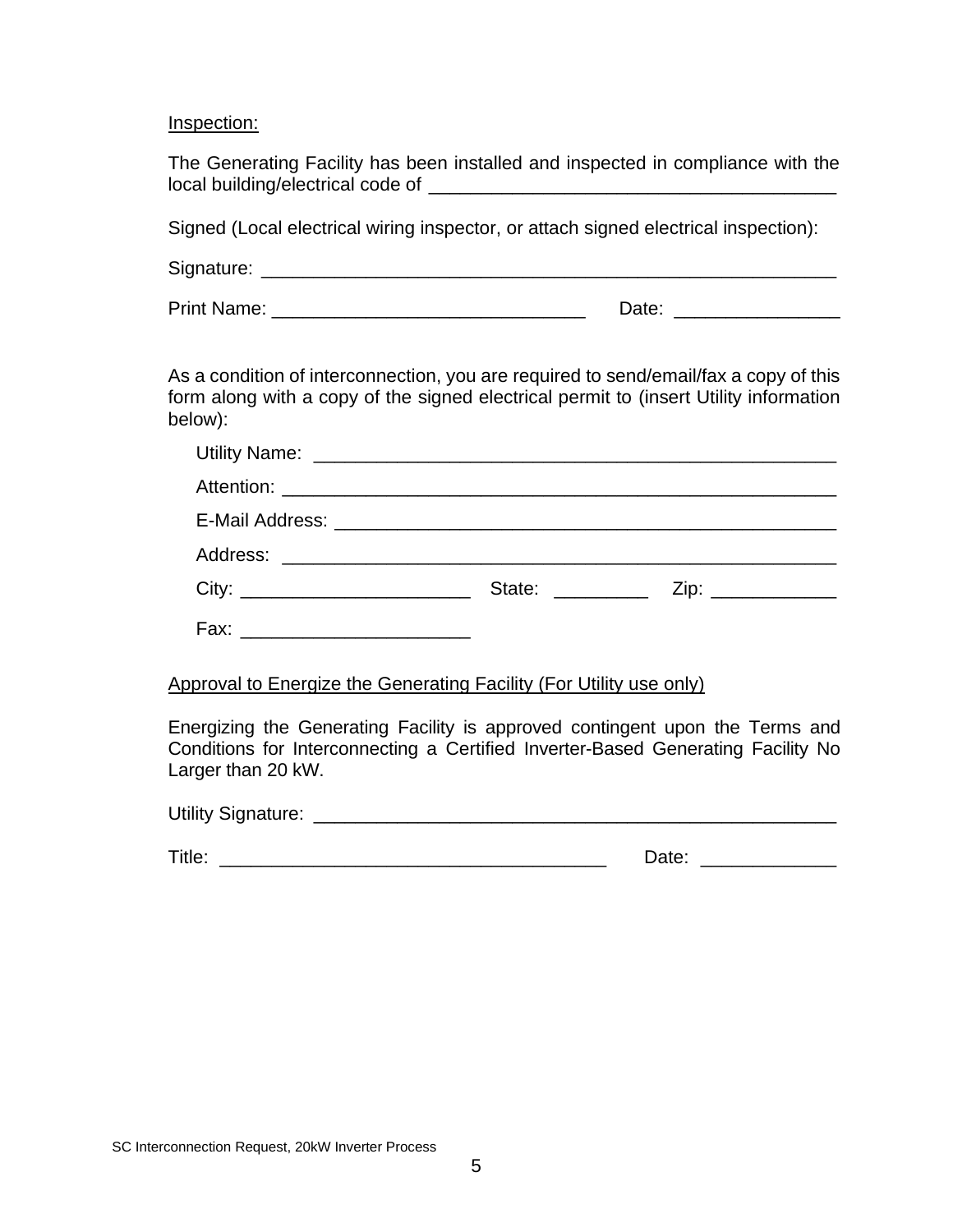### **Terms and Conditions for Interconnecting a Certified Inverter-Based Generating Facility No Larger than 20 kW**

#### 1.0 Construction of the Facility

The Interconnection Customer (Customer) may proceed to construct (including operational testing not to exceed two hours) the Generating Facility when the Utility approves the Interconnection Request and returns it to the Customer.

The Customer shall install a manual load-break disconnect switch or safety switch as a clear visible indication of switch position between the Utility System and the Interconnection Customer. The switch shall be installed immediately adjacent to the utility's meter, unless otherwise agreed to and approved by the Utility.

### 2.0 Interconnection and Operation

The Customer may interconnect the Generating Facility with the Utility's System and operate in parallel with the Utility's System once all of the following have occurred:

- 2.1 Upon completing construction, the Customer will cause the Generating Facility to be inspected or otherwise certified by the appropriate local electrical wiring inspector with jurisdiction, and
- 2.2 The Customer returns the Certificate of Completion to the Utility, and
- 2.3 The Utility has either:
	- 2.3.1 Completed its inspection of the Generating Facility to ensure that all equipment has been appropriately installed and that all electrical connections have been made in accordance with applicable codes. All inspections must be conducted by the Utility, at its own expense, within ten Business Days after receipt of the Certificate of Completion and shall take place at a time agreeable to the Parties. The Utility shall provide a written statement that the Generating Facility has passed inspection or shall notify the Customer of what steps it must take to pass inspection as soon as practicable after the inspection takes place; or
	- 2.3.2 If the Utility does not schedule an inspection of the Generating Facility within ten Business Days after receiving the Certificate of Completion, the witness test is deemed waived (unless the Parties agree otherwise); or
	- 2.3.3 The Utility waives the right to inspect the Generating Facility.

SC Interconnection Request, 20kW Inverter Process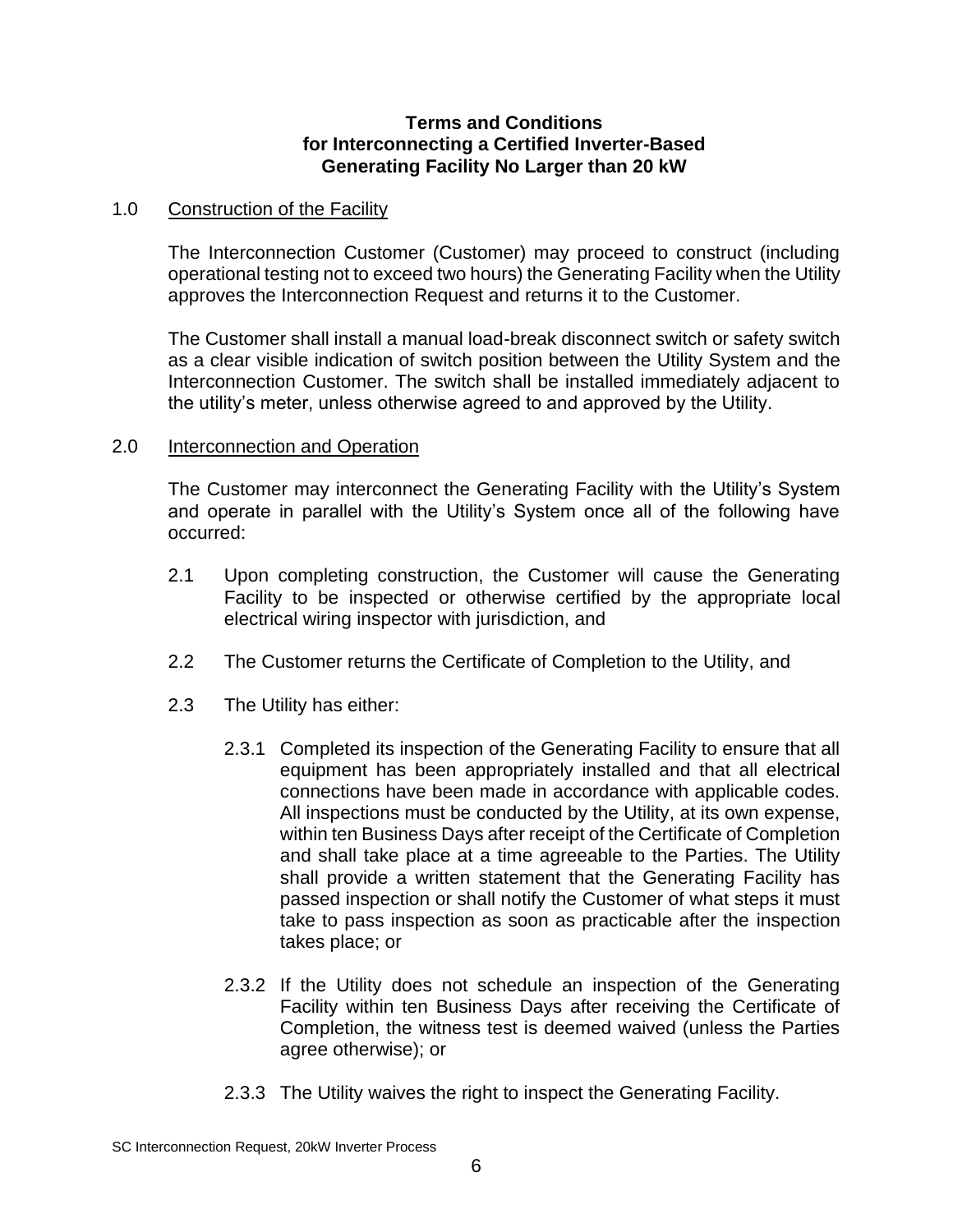- 2.4 The Utility has the right to disconnect the Generating Facility in the event of improper installation or failure to return the Certificate of Completion.
- 2.5 Revenue quality metering equipment must be installed and tested in accordance with applicable American National Standards Institute (ANSI) standards and all applicable regulatory requirements.

### 3.0 Safe Operations and Maintenance

The Customer shall be fully responsible to operate, maintain, and repair the Generating Facility as required to ensure that it complies at all times with the interconnection standards to which it has been certified.

### 4.0 Access

The Utility shall have access to the disconnect switch (if a disconnect switch is required) and metering equipment of the Generating Facility at all times. The Utility shall provide reasonable notice to the Customer, when possible, prior to using its right of access.

#### 5.0 Disconnection

The Utility may temporarily disconnect the Generating Facility upon the following conditions:

- 5.1 For scheduled outages upon reasonable notice.
- 5.2 For unscheduled outages or emergency conditions.
- 5.3 For maintenance work where generator creates a possible hazard for utility workers.
- 5.3 If the Generating Facility does not operate in a manner consistent with these Terms and Conditions.
- 5.4 The Utility shall inform the Customer in advance of any scheduled disconnection, or as soon as is reasonable after an unscheduled disconnection.

# 6.0 Indemnification

The Parties shall at all times indemnify, defend, and save the other Party harmless from, any and all damages, losses, claims, including claims and actions relating to injury to or death of any person or damage to property, demand, suits, recoveries, costs and expenses, court costs, attorney fees, and all other obligations by or to third parties, arising out of or resulting from the other Party's action or inactions of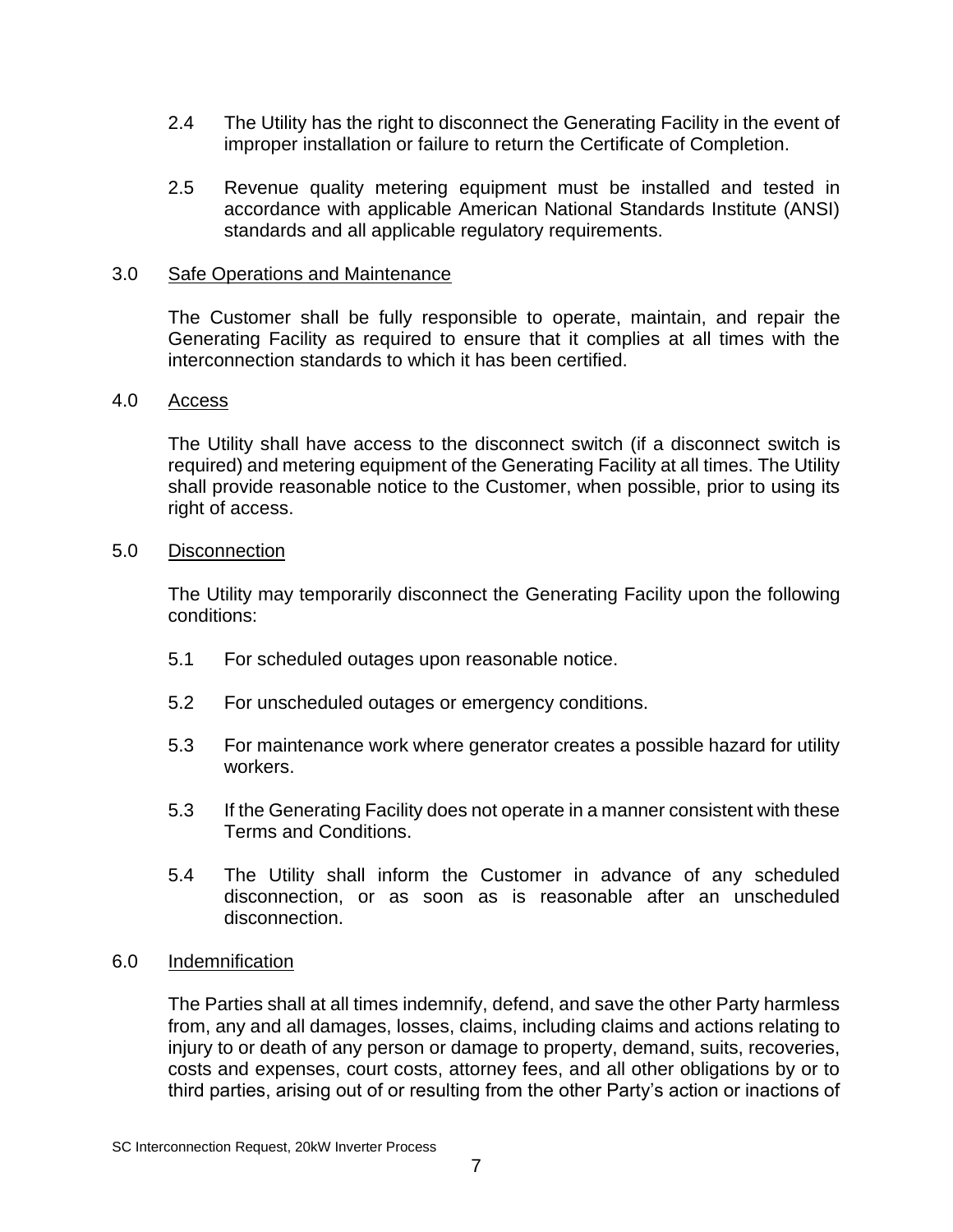its obligations hereunder on behalf of the indemnifying Party, except in cases of gross negligence or intentional wrongdoing by the indemnified Party.

### 7.0 Insurance

All insurance policies must be maintained with insurers authorized to do business in South Carolina. The Interconnection Customer shall provide certificates evidencing the required coverage as required by the Utility. The Parties agree to the following insurance requirements:

- 7.1 If the Customer is a residential customer of the Utility, the required coverage shall be a standard homeowner's insurance policy with liability coverage in the amount of at least \$100,000 per occurrence.
- 7.2 For an Interconnection Customer that is a non-residential customer of the Utility proposing to interconnect a Generating Facility no larger than 20 kW, the required coverage shall be comprehensive general liability insurance with coverage in the amount of at least \$300,000 per occurrence.
- 7.3 The Customer may provide this insurance via a self-insurance program if it has a self-insurance program established in accordance with commercially acceptable risk management practices.

#### 8.0 Limitation of Liability

Each Party's liability to the other Party for any loss, cost, claim, injury, or expense, including reasonable attorney's fees, relating to or arising from any act or omission hereunder, shall be limited to the amount of direct damage actually incurred. In no event shall either Party be liable to the other Party for any indirect, special, incidental, consequential, or punitive damages of any kind.

#### 9.0 Termination

The agreement to interconnect and operate in parallel may be terminated under the following conditions:

# 9.1 By the Customer

By providing written notice to the Utility and physically and permanently disconnecting the Generating Facility.

9.2 By the Utility

If the Generating Facility fails to operate for any consecutive 12-month period or the Customer fails to remedy a violation of these Terms and Conditions.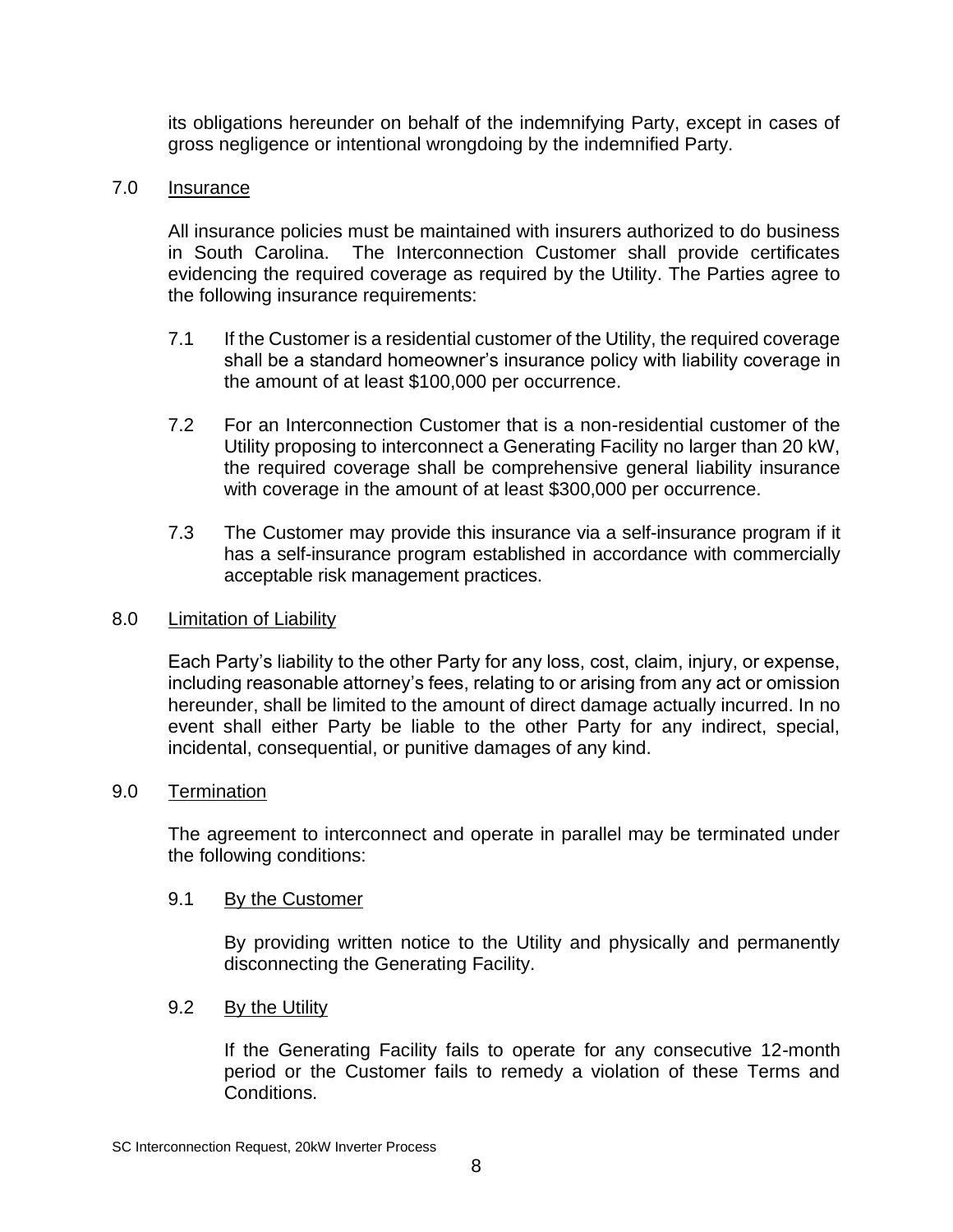### 9.3 Permanent Disconnection

In the event this Agreement is terminated, the Utility shall have the right to disconnect its facilities or direct the Customer to disconnect its Generating Facility.

### 9.4 Survival Rights

This Agreement shall continue in effect after termination to the extent necessary to allow or require either Party to fulfill rights or obligations that arose under the Agreement.

#### 10.0 Assignment/Transfer of Ownership of the Facility

- 10.1 This Agreement shall not survive the transfer of ownership of the Generating Facility to a new owner.
- 10.2 The new owner must complete and submit a new Interconnection Request agreeing to abide by these Terms and Conditions for interconnection and parallel operations within 20 Business Days of the transfer of ownership. The Utility shall acknowledge receipt and return a signed copy of the Interconnection Request Application Form within ten Business Days.
- 10.3 The Utility shall not study or inspect the Generating Facility unless the new owner's Interconnection Request Application Form indicates that a Material Modification has occurred or is proposed.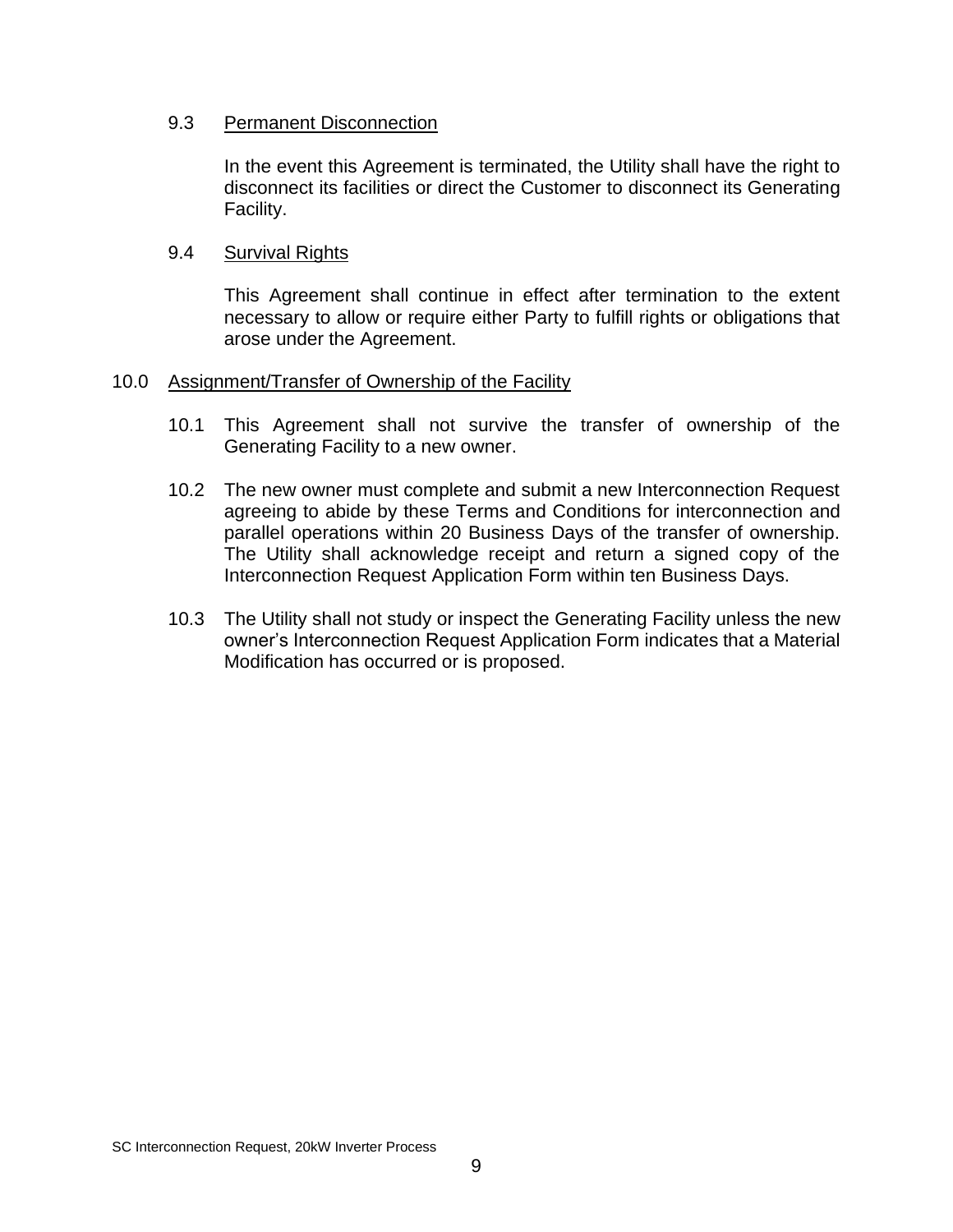### **System Impact Study Agreement**

## **[Applicable to Section 4.3 Serial Study Process]**

| THIS AGREEMENT ("Agreement") is made and entered into this                                          |          |       |     |      |           | day of                                       |
|-----------------------------------------------------------------------------------------------------|----------|-------|-----|------|-----------|----------------------------------------------|
|                                                                                                     | 20       |       | b٧  |      | and       | between                                      |
|                                                                                                     |          |       |     |      |           | a                                            |
|                                                                                                     |          |       |     |      |           | organized and existing under the laws of the |
| State of                                                                                            |          |       |     |      |           | ("Interconnection                            |
| Customer,") and                                                                                     |          |       |     |      |           |                                              |
|                                                                                                     | existing | under | the | laws | the<br>of | of<br><b>State</b>                           |
|                                                                                                     |          |       |     |      |           | ("Utility"). The Interconnection             |
| Customer and the Utility each may be referred to as a "Party," or collectively as the<br>"Parties." |          |       |     |      |           |                                              |

## **RECITALS**

**WHEREAS,** the Interconnection Customer is proposing to develop a Generating Facility or generating capacity addition to an existing Generating Facility consistent with the Interconnection Request completed by the Interconnection Customer, Dated **Dated Example 2** and received by the Utility on  $\_$ ; and

**WHEREAS,** the Interconnection Customer desires to interconnect the Generating Facility with the Utility's System; and

**WHEREAS,** the Interconnection Customer has requested the Utility to perform a system impact study to assess the impact of interconnecting the Generating Facility with the Utility's System, and of any Affected Systems;

**NOW, THEREFORE,** in consideration of and subject to the mutual covenants contained herein the Parties agree as follows:

- 1.0 When used in this Agreement, with initial capitalization, the terms specified shall have the meanings indicated or the meanings specified in the South Carolina Generator Interconnection Procedures.
- 2.0 The Interconnection Customer elects and the Utility shall cause to be performed a System Impact Study consistent with the South Carolina Generator Interconnection Procedures.
- 3.0 The scope of the System Impact Study shall be subject to the assumptions set forth in Appendix A to this Agreement.
- 4.0 A System Impact Study will be based upon the technical information provided by Interconnection Customer in the Interconnection Request. The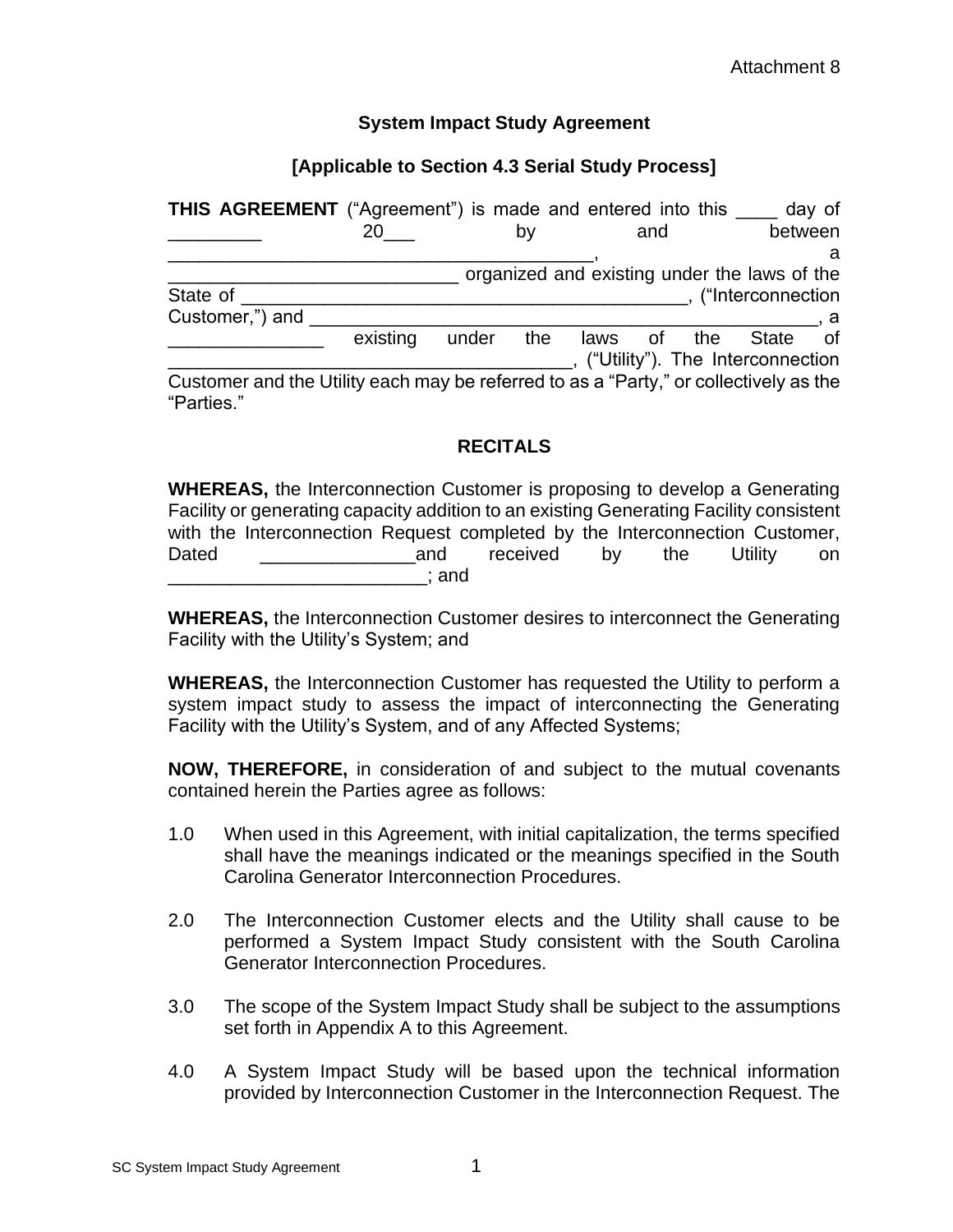Utility reserves the right to request additional technical information from the Interconnection Customer as may reasonably become necessary consistent with Good Utility Practice during the course of the System Impact Study.

- 5.0 In performing the study, the Utility shall rely, to the extent reasonably practicable, on existing studies of recent vintage. The Interconnection Customer shall not be charged for such existing studies; however, the Interconnection Customer shall be responsible for charges associated with any new study or modifications to existing studies that are reasonably necessary to perform the feasibility study.
- 6.0 The System Impact Study report shall provide the following analyses for the purpose of identifying any potential adverse system impacts that would result from the interconnection of the Generating Facility as proposed:
	- 6.1.Initial identification of any circuit breaker short circuit capability limits exceeded as a result of the interconnection;
	- 6.2.Initial identification of any thermal overload or voltage limit violations resulting from the interconnection;
	- 6.3.Initial review of grounding requirements and electric system protection.
- 7.0 The System Impact Study shall model the impact of the Generating Facility regardless of purpose in order to avoid the further expense and interruption of operation for reexamination of feasibility and impacts if the Interconnection Customer later changes the purpose for which the Generating Facility is being installed.
- 8.0 The study shall include the feasibility of any interconnection at a proposed project site where there could be multiple potential Points of Interconnection, as requested by the Interconnection Customer and at the Interconnection Customer's cost.
- 9.0 A System Impact Study shall consist of a short circuit analysis, a stability analysis, a power flow analysis, voltage drop and flicker studies, protection and set point coordination studies, and grounding reviews, as necessary.
- 10.0 The System Impact Study will also include an analysis of distribution and transmission impacts as may be necessary to understand the impact of the proposed Generation Facility on electric system operation.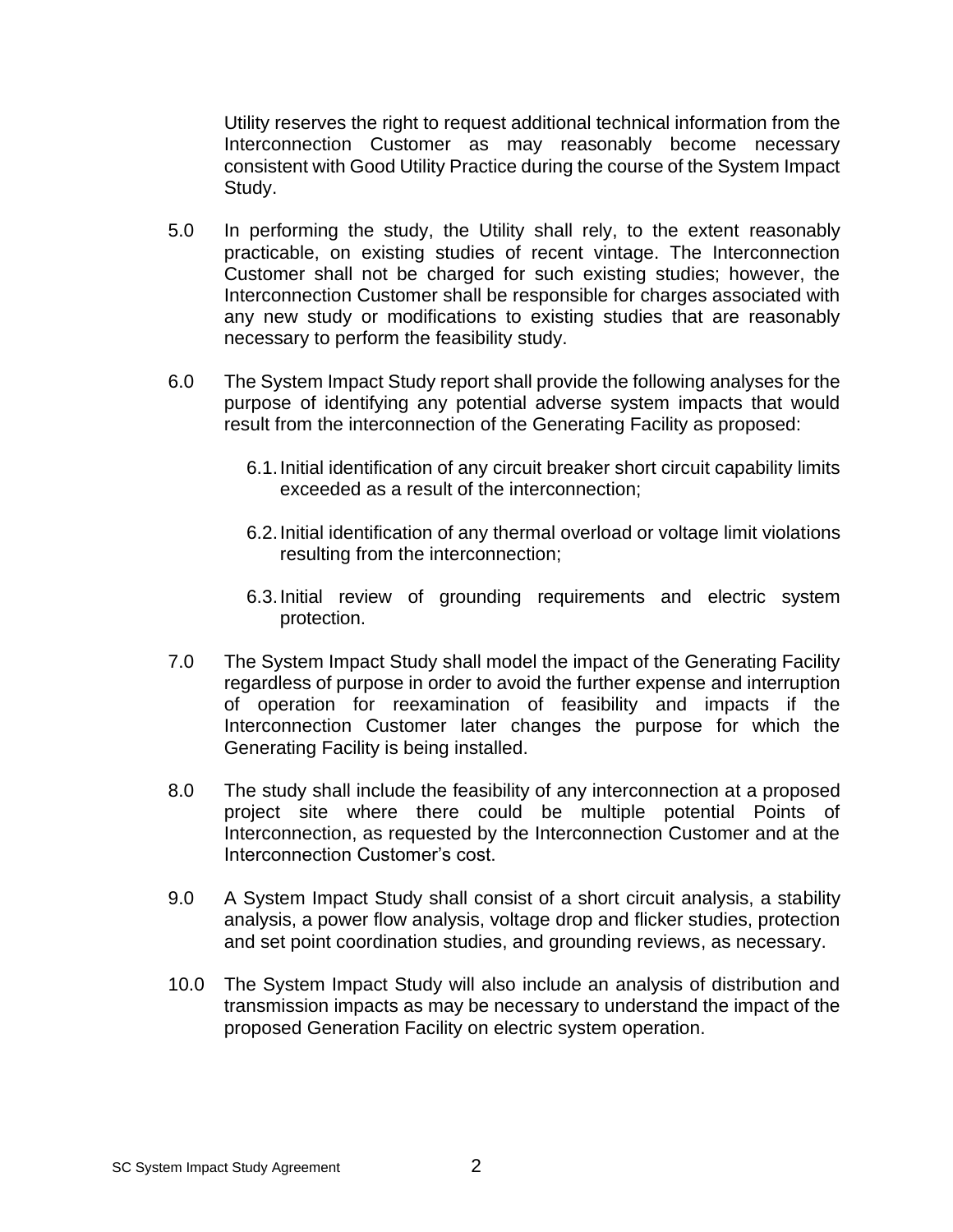- 11.0 A System Impact Study shall state the assumptions upon which it is based, state the results of the analyses, and provide the requirement or potential impediments to providing the requested interconnection service.
- 12.0 The System Impact Study will provide the Upgrade Charge, which is a preliminary indication of the cost and length of time that would be necessary to correct any System problems identified in those analyses and implement the interconnection
- 13.0 The System Impact Study will provide the Interconnection Facilities charge, which is a preliminary indication of the cost and length of time that would be necessary to provide the Interconnection Facilities.
- 14.0 A distribution System Impact Study shall incorporate a distribution load flow study, an analysis of equipment interrupting ratings, protection coordination study, voltage drop and flicker studies, protection and set point coordination studies, grounding reviews, and the impact on electric system operation, as necessary.
- 15.0 Affected Systems may participate in the preparation of a System Impact Study, with a division of costs among such entities as they may agree. All Affected Systems shall be afforded an opportunity to review and comment upon a System Impact Study that covers potential adverse system impacts on their electric systems, and the Utility has 20 additional Business Days to complete a system impact study requiring review by Affected Systems.
- 16.0 If the Utility uses a queuing procedure for sorting or prioritizing projects and their associated cost responsibilities for any required Network Upgrades, the System Impact Study shall consider all generating facilities and any identified Upgrades associated with such higher queued interconnection that, on the date the system impact study is commenced –
	- 16.1. Are directly interconnected with the Utility's electric system; or
	- 16.2. Are interconnected with Affected Systems and may have an impact on the proposed interconnection; and
	- 16.3. Have a pending Interconnection Request to interconnect with the Utility's electric system with a lower Queue Number.
- 17.0 The System Impact Study shall be completed within a total of 65 Business Days if Transmission System impacts are studied, and 50 Business Days if Distribution System impacts are studied, but in any case, shall not take longer than a total of 65 Business Days unless the study involves Affected Systems. The period of time for the Utility to complete the System Impact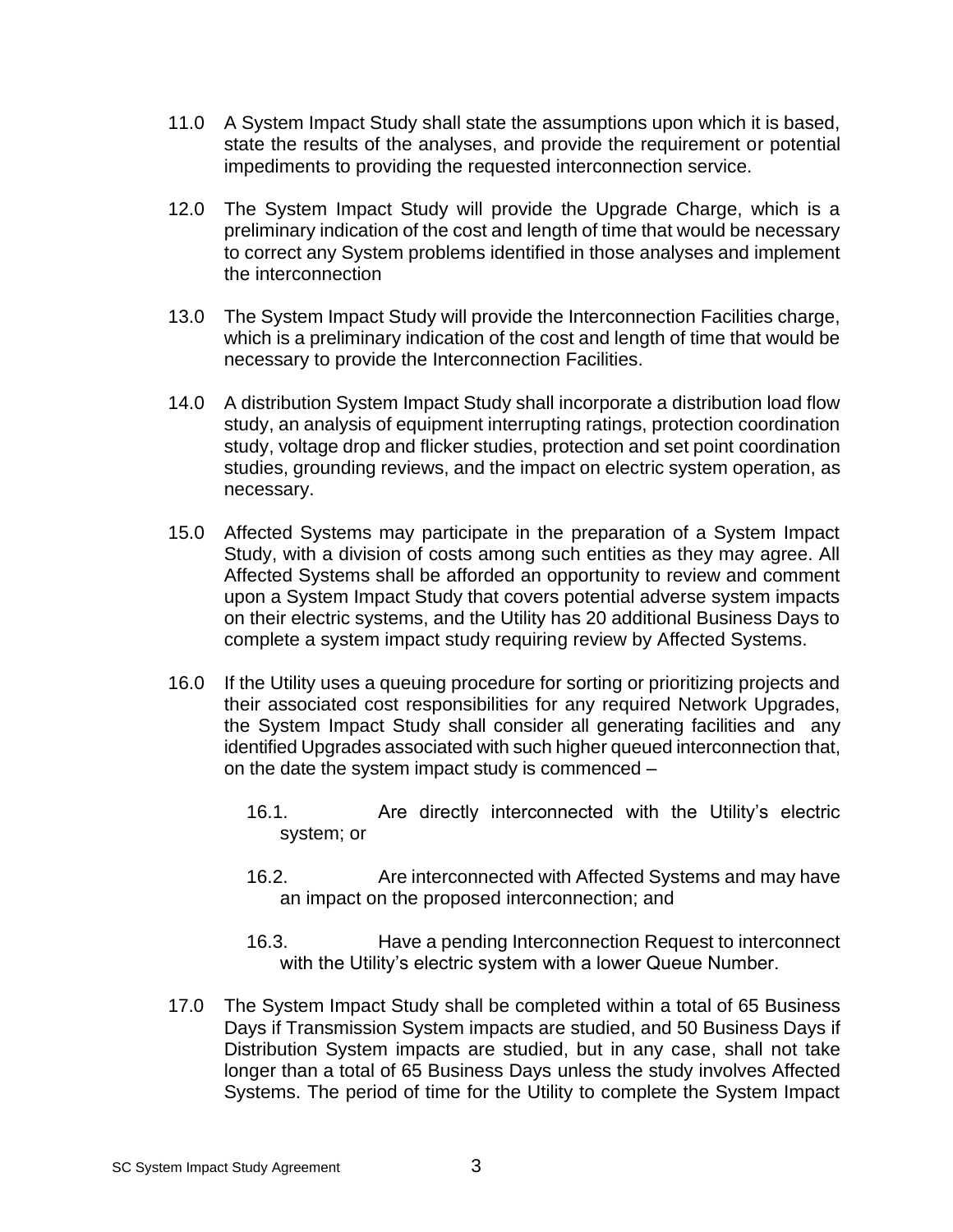Study shall be tolled during any period that the Utility has requested information in writing from the Interconnection Customer necessary to complete the Study and such request is outstanding.

- 18.0 Any study fees shall be based on the Utility's actual costs and will be deducted from the Interconnection Facilities study deposit made by the Interconnection Customer at the time of the Interconnection Request.
- 19.0 The Interconnection Customer must pay any study costs that exceed the Interconnection Request Deposit without interest within 20 Business Days of receipt of invoice. If the Interconnection Facilities study deposit exceeds the invoiced fees and the Interconnection Customer withdraws the Interconnection Request, the Utility shall refund such excess in accordance with Section 6.3.3 of the Standard.

#### 20.0 Governing Law, Regulatory Authority, and Rules

The validity, interpretation and enforcement of this Agreement and each of its provisions shall be governed by the laws of the State of South Carolina, without regard to its conflicts of law principles. This Agreement is subject to all Applicable Laws and Regulations. Each Party expressly reserves the right to seek changes in, appeal, or otherwise contest any laws, orders, or regulations of a Governmental Authority.

#### 21.0 Amendment

The Parties may amend this Agreement by a written instrument duly executed by both Parties.

#### 22.0 No Third-Party Beneficiaries

This Agreement is not intended to and does not create rights, remedies, or benefits of any character whatsoever in favor of any persons, corporations, associations, or entities other than the Parties, and the obligations herein assumed are solely for the use and benefit of the Parties, their successors in interest and where permitted, their assigns.

#### 23.0 Waiver

- 23.1. The failure of a Party to this Agreement to insist, on any occasion, upon strict performance of any provision of this Agreement will not be considered a waiver of any obligation, right, or duty of, or imposed upon, such Party.
- 23.2. Any waiver at any time by either Party of its rights with respect to this Agreement shall not be deemed a continuing waiver or a waiver with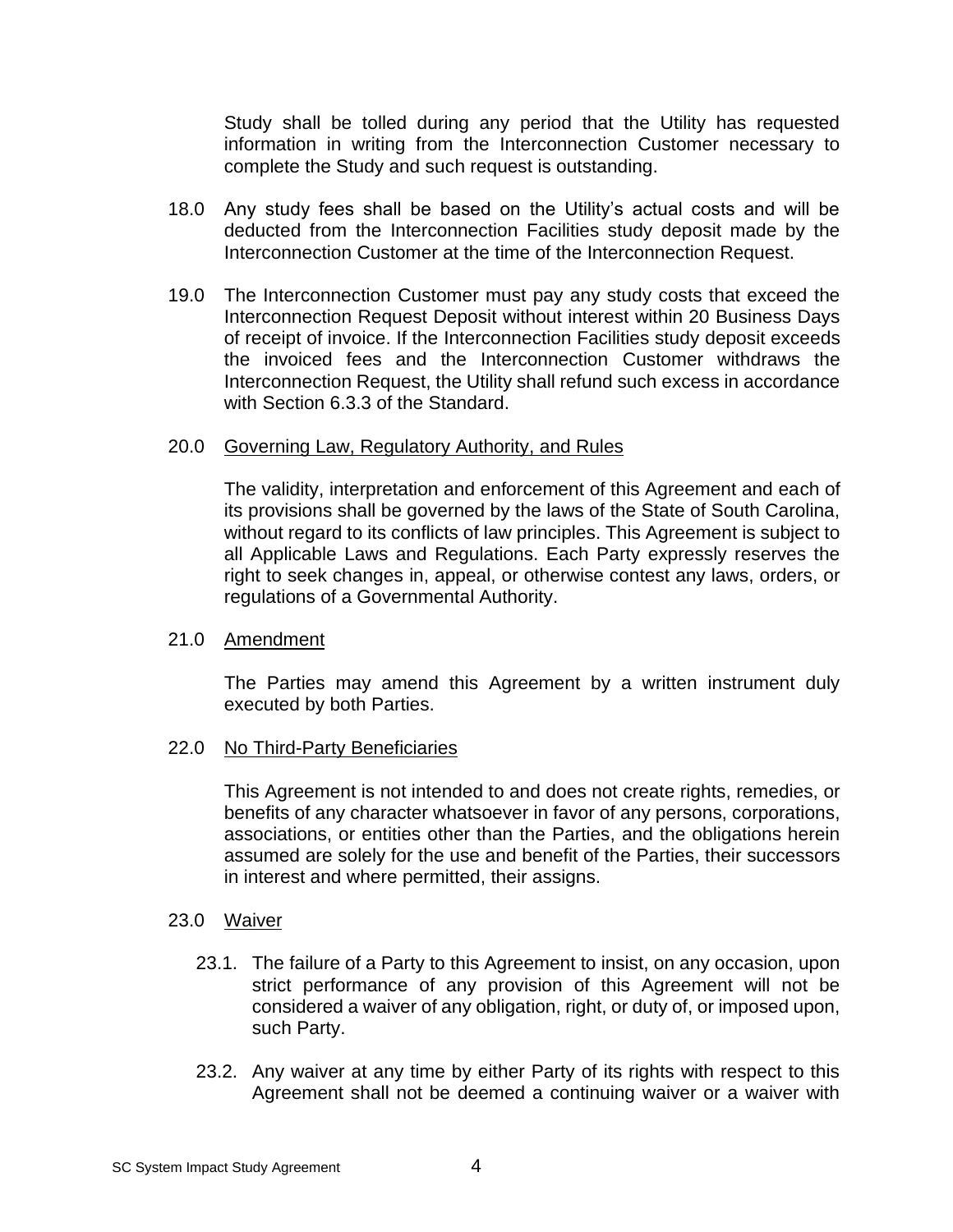respect to any other failure to comply with any other obligation, right, duty of this Agreement. Termination or default of this Agreement for any reason by Interconnection Customer shall not constitute a waiver of the Interconnection Customer's legal rights to obtain an interconnection from the Utility. Any waiver of this Agreement shall, if requested, be provided in writing.

#### 24.0 Multiple Counterparts

This Agreement may be executed in two or more counterparts, each of which is deemed an original but all constitute one and the same instrument.

#### 25.0 No Partnership

This Agreement shall not be interpreted or construed to create an association, joint venture, agency relationship, or partnership between the Parties or to impose any partnership obligation or partnership liability upon either Party. Neither Party shall have any right, power or authority to enter into any agreement or undertaking for, or act on behalf of, or to act as or be an agent or representative of, or to otherwise bind, the other Party.

#### 26.0 Severability

If any provision or portion of this Agreement shall for any reason be held or adjudged to be invalid or illegal or unenforceable by any court of competent jurisdiction or other Governmental Authority, (1) such portion or provision shall be deemed separate and independent, (2) the Parties shall negotiate in good faith to restore insofar as practicable the benefits to each Party that were affected by such ruling, and (3) the remainder of this Agreement shall remain in full force and effect.

#### 27.0 Subcontractors

Nothing in this Agreement shall prevent a Party from utilizing the services of any subcontractor as it deems appropriate to perform its obligations under this Agreement; provided, however, that each Party shall require its subcontractors to comply with all applicable terms and conditions of this Agreement in providing such services and each Party shall remain primarily liable to the other Party for the performance of such subcontractor.

27.1. The creation of any subcontract relationship shall not relieve the hiring Party of any of its obligations under this Agreement. The hiring Party shall be fully responsible to the other Party for the acts or omissions of any subcontractor the hiring Party hires as if no subcontract had been made; provided, however, that in no event shall the Utility be liable for the actions or inactions of the Interconnection Customer or its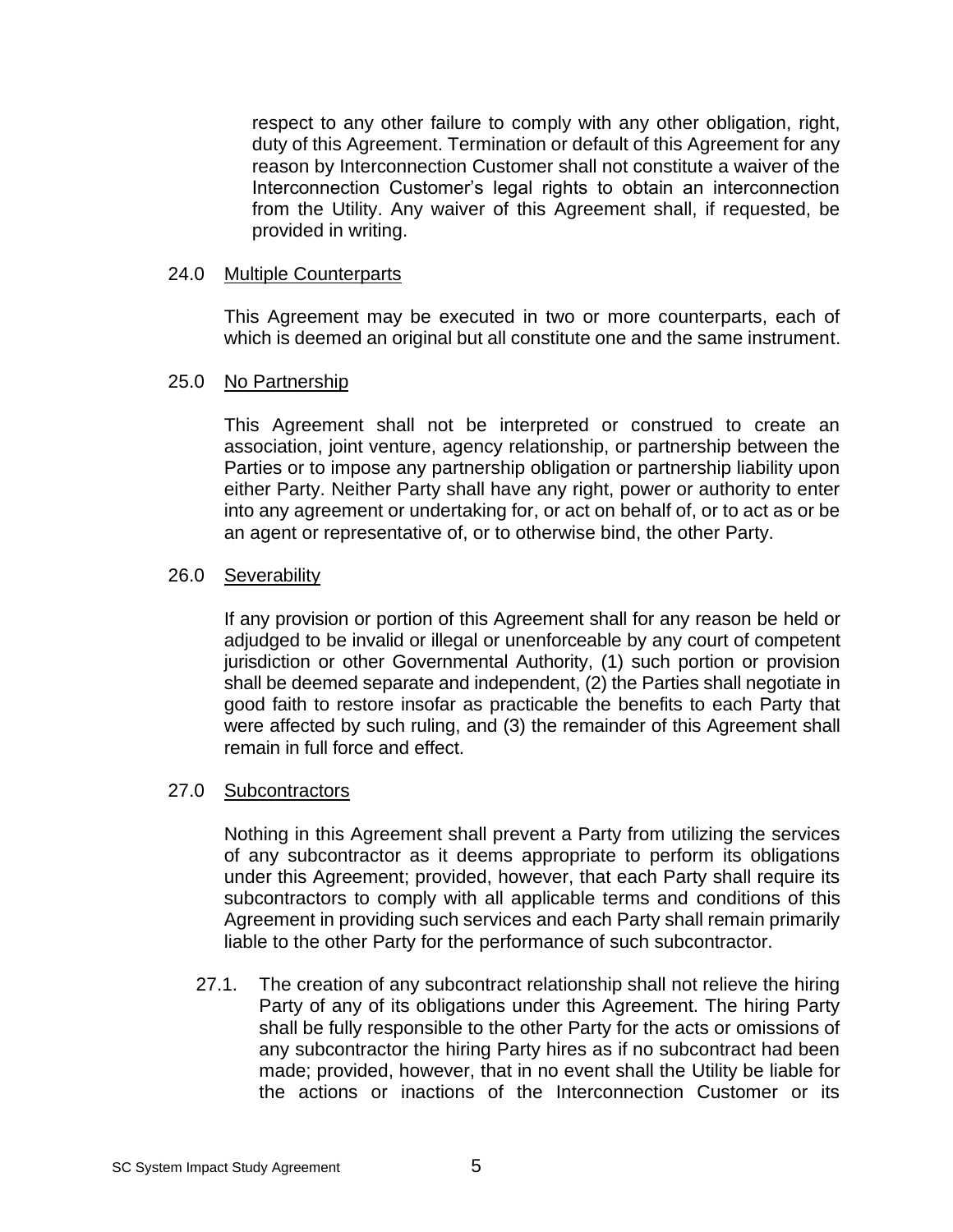subcontractors with respect to obligations of the Interconnection Customer under this Agreement. Any applicable obligation imposed by this Agreement upon the hiring Party shall be equally binding upon, and shall be construed as having application to, any subcontractor of such Party.

27.2. The obligations under this article will not be limited in any way by any limitation of subcontractor's insurance.

#### 28.0 Reservation of Rights

The Utility shall have the right to make a unilateral filing with the Commission to modify this Agreement with respect to any rates, terms and conditions, charges, or classifications of service, and the Interconnection Customer shall have the right to make a unilateral filing with the Commission to modify this Agreement; provided that each Party shall have the right to protest any such filing by the other Party and to participate fully in any proceeding before the Commission in which such modifications may be considered. Nothing in this Agreement shall limit the rights of the Parties except to the extent that the Parties otherwise agree as provided herein.

**IN WITNESS WHEREOF,** the Parties have caused this Agreement to be duly executed by their duly authorized officers or agents on the day and year first above written.

| [Insert name of Utility] | [Insert name of Interconnection Customer] |
|--------------------------|-------------------------------------------|
|                          |                                           |
| Name (Printed):          | Name (Printed):                           |
|                          | Title                                     |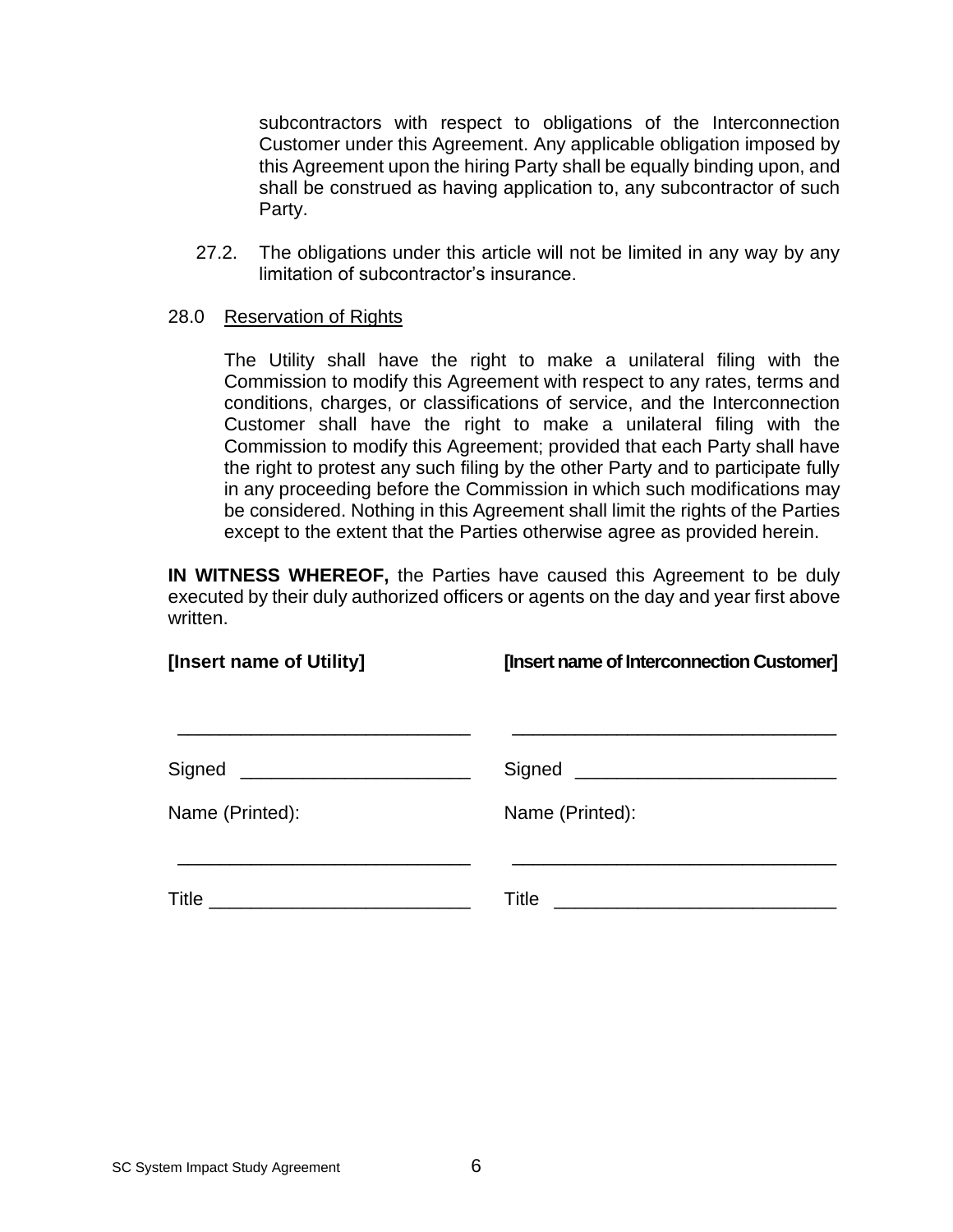## **Assumptions Used in Conducting the System Impact Study**

The System Impact Study shall be based upon the Interconnection Request, subject to any modifications in accordance with the Interconnection Procedures, and the following assumptions:

1) Designation of Point of Interconnection and configuration to be studied.

2) Designation of alternative Points of Interconnection and configuration.

1) and 2) are to be completed by the Interconnection Customer. Other assumptions (listed below) are to be provided by the Interconnection Customer and the Utility.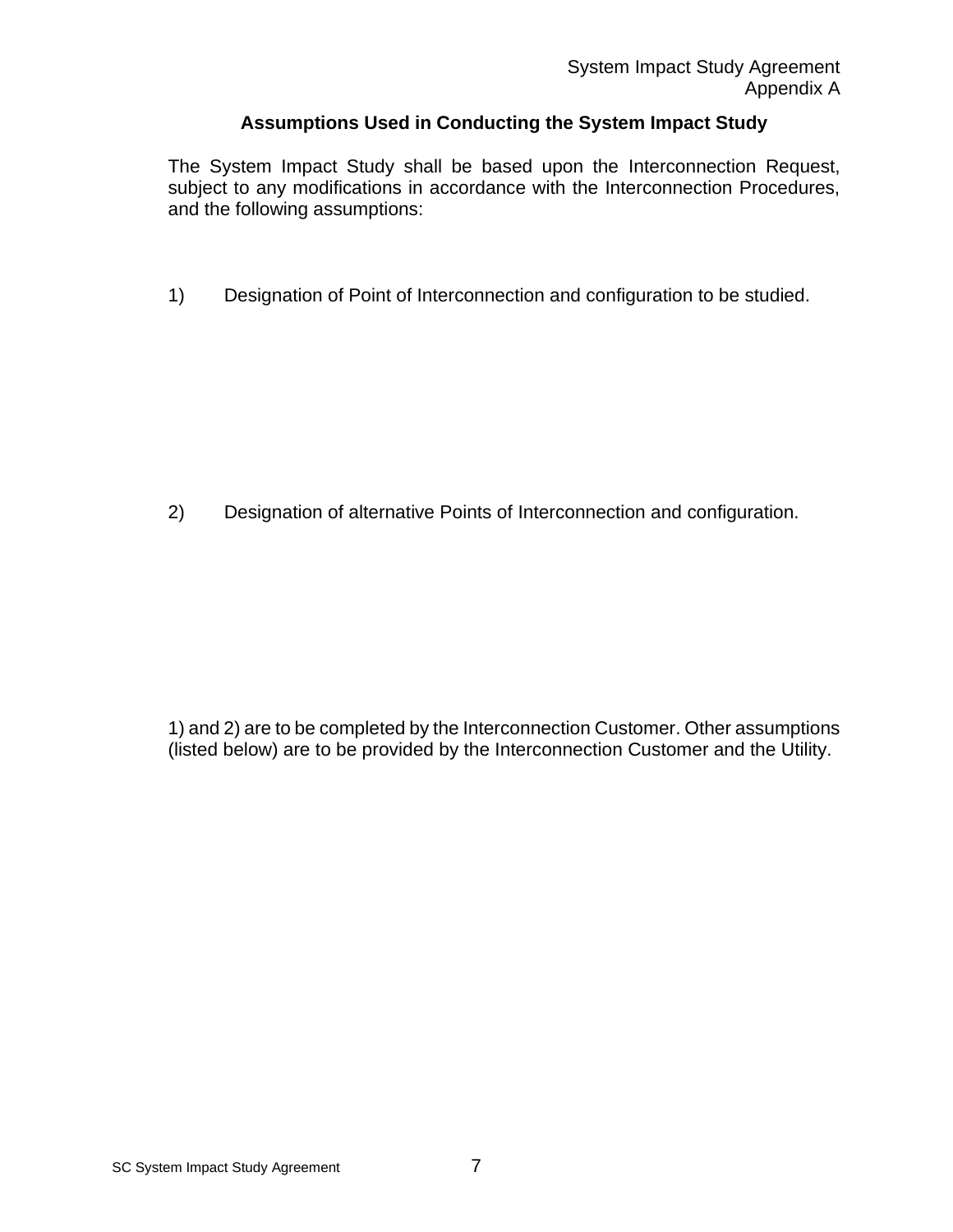#### **Facilities Study Agreement**

| <b>THIS AGREEMENT</b> ("Agreement") is made and entered into this                                   | 20 by and between |  |  |                                              | day of |
|-----------------------------------------------------------------------------------------------------|-------------------|--|--|----------------------------------------------|--------|
| a                                                                                                   |                   |  |  | organized and existing under the laws of the |        |
| State of                                                                                            |                   |  |  | , ("Interconnection                          |        |
| Customer,") and                                                                                     |                   |  |  |                                              |        |
|                                                                                                     | existing          |  |  | under the laws of the State of               |        |
|                                                                                                     |                   |  |  | ("Utility"). The Interconnection             |        |
| Customer and the Utility each may be referred to as a "Party," or collectively as the<br>"Parties." |                   |  |  |                                              |        |

## **RECITALS**

| <b>WHEREAS, the Interconnection Customer is proposing to develop a Generating</b> |                                                                                                                |     |                                               |  |  |  |  |
|-----------------------------------------------------------------------------------|----------------------------------------------------------------------------------------------------------------|-----|-----------------------------------------------|--|--|--|--|
|                                                                                   | Facility or generating capacity addition to an existing Generating Facility consistent                         |     |                                               |  |  |  |  |
|                                                                                   | with the Interconnection Request Application Form completed by the                                             |     |                                               |  |  |  |  |
|                                                                                   |                                                                                                                |     |                                               |  |  |  |  |
|                                                                                   |                                                                                                                |     | ; and the single-line drawing provided by the |  |  |  |  |
|                                                                                   | Interconnection Customer, dated                                                                                |     | and received by the Utility                   |  |  |  |  |
|                                                                                   | on a state of the state of the state of the state of the state of the state of the state of the state of the s | and |                                               |  |  |  |  |

**WHEREAS,** the Interconnection Customer desires to interconnect the Generating Facility with the Utility's System; and

**WHEREAS,** the Utility has completed a System Impact Study and provided the results of said study to the Interconnection Customer (this recital to be omitted if the Parties have agreed to forego the system impact study); and

**WHEREAS,** the Interconnection Customer has requested the Utility to perform a Facilities Study to specify and estimate the cost of the equipment, engineering, procurement and construction work needed to implement the conclusions of the system impact study and/or any other relevant studies in accordance with Good Utility Practice to physically and electrically connect the Generating Facility with the Utility's System;

**NOW, THEREFORE,** in consideration of and subject to the mutual covenants contained herein the Parties agree as follows:

1. When used in this Agreement, with initial capitalization, the terms specified shall have the meanings indicated or the meanings specified in the South Carolina Generator Interconnection Procedures.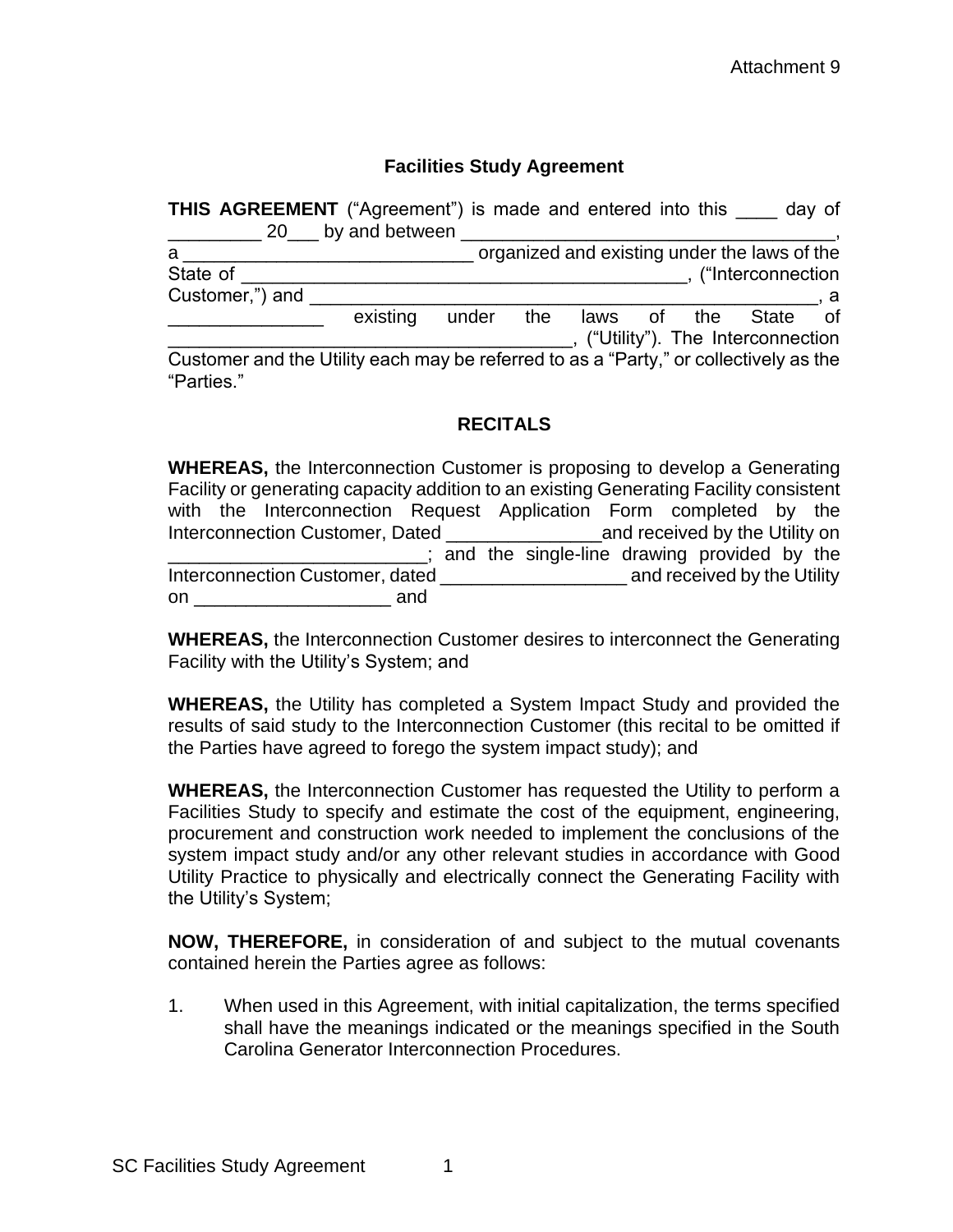- 2. The Interconnection Customer elects and the Utility shall cause to be performed a facilities study consistent with the South Carolina Generator Interconnection Procedures.
- 3. The scope of the Facilities Study shall be subject to data provided in Appendix A to this Agreement.
- 4. The Facilities Study shall specify and estimate the cost of the equipment, engineering, procurement and construction work (including overheads) needed to implement the conclusions of the System Impact Studies. The Facilities Study shall also identify (1) the electrical switching configuration of the equipment, including, without limitation, transformer, switchgear, meters, and other station equipment, (2) the nature and estimated cost of the Utility's Interconnection Facilities and Upgrades necessary to accomplish the interconnection, and (3) an estimate of the construction time required to complete the installation of such facilities.
- 5. The Utility may propose to group facilities required for more than one Interconnection Customer in order to minimize facilities costs through economies of scale, but any Interconnection Customer may require the installation of facilities required for its own Generating Facility if it is willing to pay the costs of those facilities
- 6. A deposit of the good faith estimated Facilities Study costs is required from the Interconnection Customer. If the unexpended portion of the Interconnection Facilities study deposit made for the Interconnection Request exceeds the estimated cost of the Facilities Study, no payment will be required of the Interconnection Customer.
- 7. In cases where Upgrades are required, the Facilities Study must be completed within 45 Business Days of the Utility's receipt of this Agreement. In cases where no Upgrades are necessary, and the required facilities are limited to Interconnection Facilities, the Facilities Study must be completed within 30 Business Days, unless another period of time is specified in a Utility's Appendix approved by the Commission to administer a Cluster Study. The period of time for the Utility to complete the Facilities Study shall be tolled during any period that the Utility has requested information in writing from the Interconnection Customer necessary to complete the Study and such request is outstanding.
- 8. Once the Facilities Study is completed, a facilities study report shall be prepared and transmitted to the Interconnection Customer.
- 9. Any study fees shall be based on the Utility's actual costs and will be deducted from the Interconnection Request study deposit made by the Interconnection Customer at the time of the Interconnection Request. After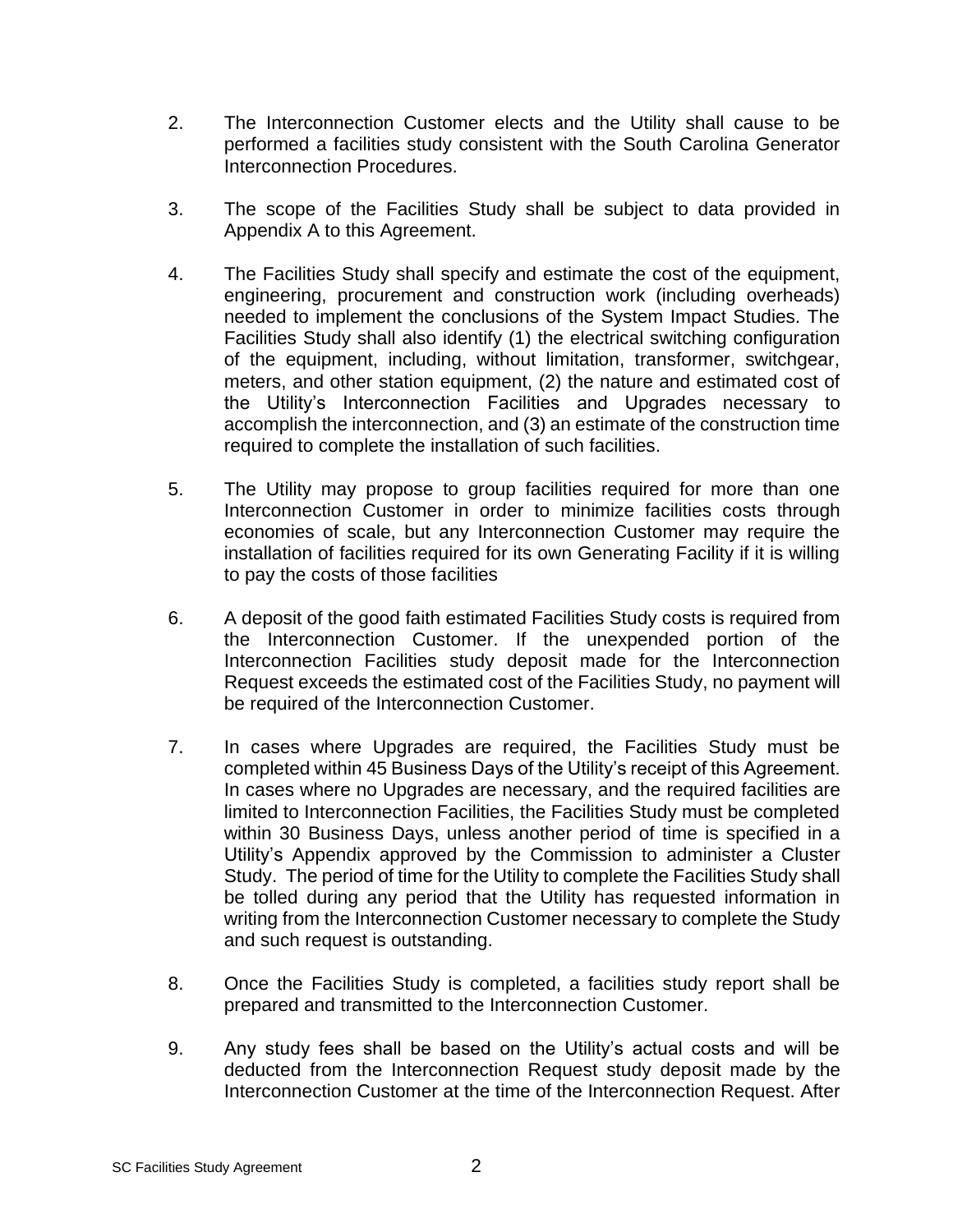the study is completed the Utility shall deliver a summary of professional time.

The Interconnection Customer must pay any study costs that exceed the deposit without interest within 20 Business Days of receipt of invoice. If the deposit exceeds the invoiced fees, and the Interconnection Customer withdraws the Interconnection Request, the Utility shall refund such excess in accordance with Section 6.3.3. of the Standard.

#### 10. Governing Law, Regulatory Authority, and Rules

The validity, interpretation and enforcement of this Agreement and each of its provisions shall be governed by the laws of the State of South Carolina, without regard to its conflicts of law principles. This Agreement is subject to all Applicable Laws and Regulations. Each Party expressly reserves the right to seek changes in, appeal, or otherwise contest any laws, orders, or regulations of a Governmental Authority.

#### 11. Amendment

The Parties may amend this Agreement by a written instrument duly executed by both Parties.

#### 12. No Third-Party Beneficiaries

This Agreement is not intended to and does not create rights, remedies, or benefits of any character whatsoever in favor of any persons, corporations, associations, or entities other than the Parties, and the obligations herein assumed are solely for the use and benefit of the Parties, their successors in interest and where permitted, their assigns.

#### 13. Waiver

- 13.1. The failure of a Party to this Agreement to insist, on any occasion, upon strict performance of any provision of this Agreement will not be considered a waiver of any obligation, right, or duty of, or imposed upon, such Party.
- 13.2. Any waiver at any time by either Party of its rights with respect to this Agreement shall not be deemed a continuing waiver or a waiver with respect to any other failure to comply with any other obligation, right, duty of this Agreement. Termination or default of this Agreement for any reason by Interconnection Customer shall not constitute a waiver of the Interconnection Customer's legal rights to obtain an interconnection from the Utility. Any waiver of this Agreement shall, if requested, be provided in writing.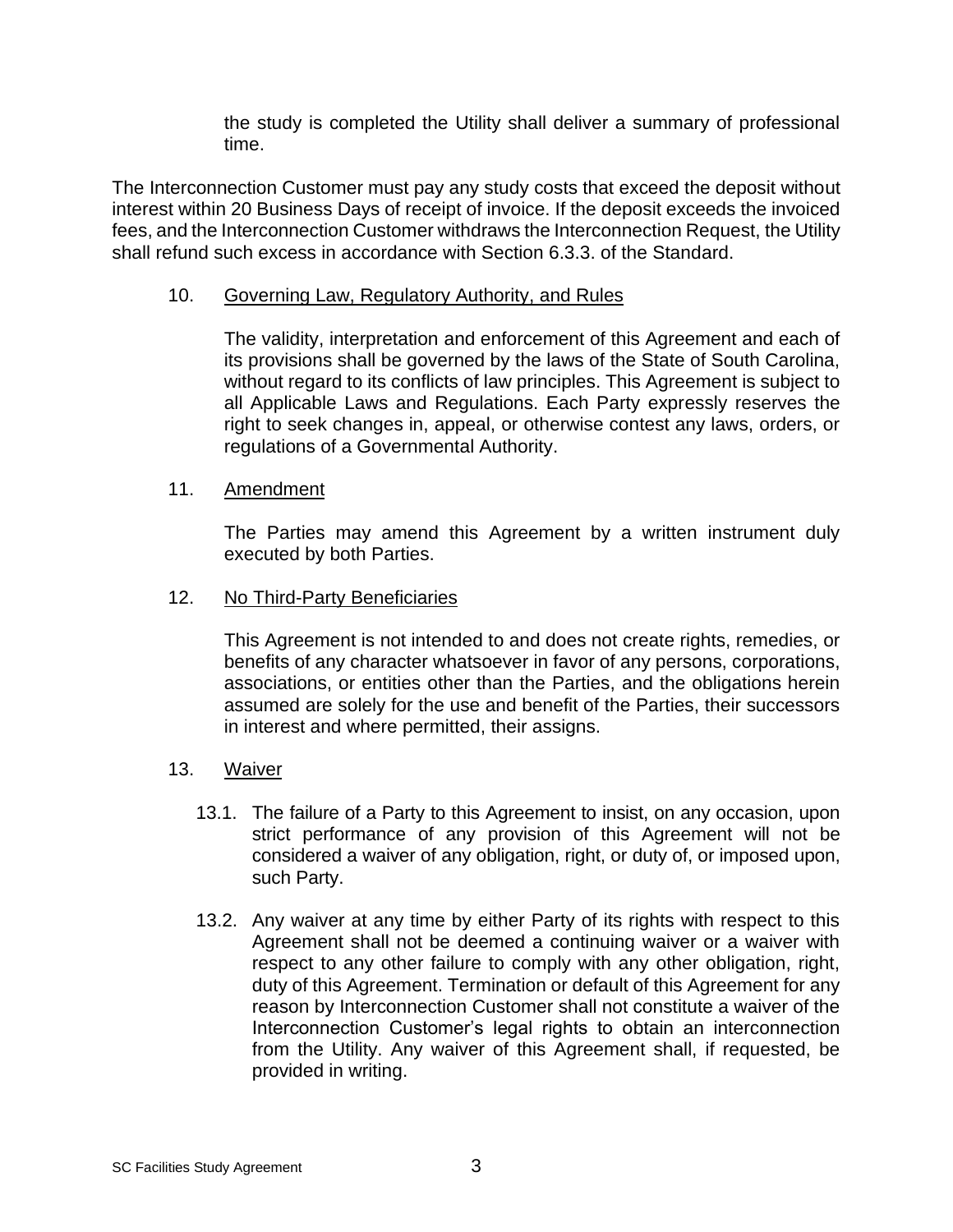#### 14. Multiple Counterparts

This Agreement may be executed in two or more counterparts, each of which is deemed an original but all constitute one and the same instrument.

#### 15. No Partnership

This Agreement shall not be interpreted or construed to create an association, joint venture, agency relationship, or partnership between the Parties or to impose any partnership obligation or partnership liability upon either Party. Neither Party shall have any right, power or authority to enter into any agreement or undertaking for, or act on behalf of, or to act as or be an agent or representative of, or to otherwise bind, the other Party.

#### 16. Severability

If any provision or portion of this Agreement shall for any reason be held or adjudged to be invalid or illegal or unenforceable by any court of competent jurisdiction or other Governmental Authority, (1) such portion or provision shall be deemed separate and independent, (2) the Parties shall negotiate in good faith to restore insofar as practicable the benefits to each Party that were affected by such ruling, and (3) the remainder of this Agreement shall remain in full force and effect.

#### 17. Subcontractors

Nothing in this Agreement shall prevent a Party from utilizing the services of any subcontractor as it deems appropriate to perform its obligations under this Agreement; provided, however, that each Party shall require its subcontractors to comply with all applicable terms and conditions of this Agreement in providing such services and each Party shall remain primarily liable to the other Party for the performance of such subcontractor.

The creation of any subcontract relationship shall not relieve the hiring Party of any of its obligations under this Agreement. The hiring Party shall be fully responsible to the other Party for the acts or omissions of any subcontractor the hiring Party hires as if no subcontract had been made; provided, however, that in no event shall the Utility be liable for the actions or inactions of the Interconnection Customer or its subcontractors with respect to obligations of the Interconnection Customer under this Agreement. Any applicable obligation imposed by this Agreement upon the hiring Party shall be equally binding upon, and shall be construed as having application to, any subcontractor of such Party.

The obligations under this article will not be limited in any way by any limitation of subcontractor's insurance.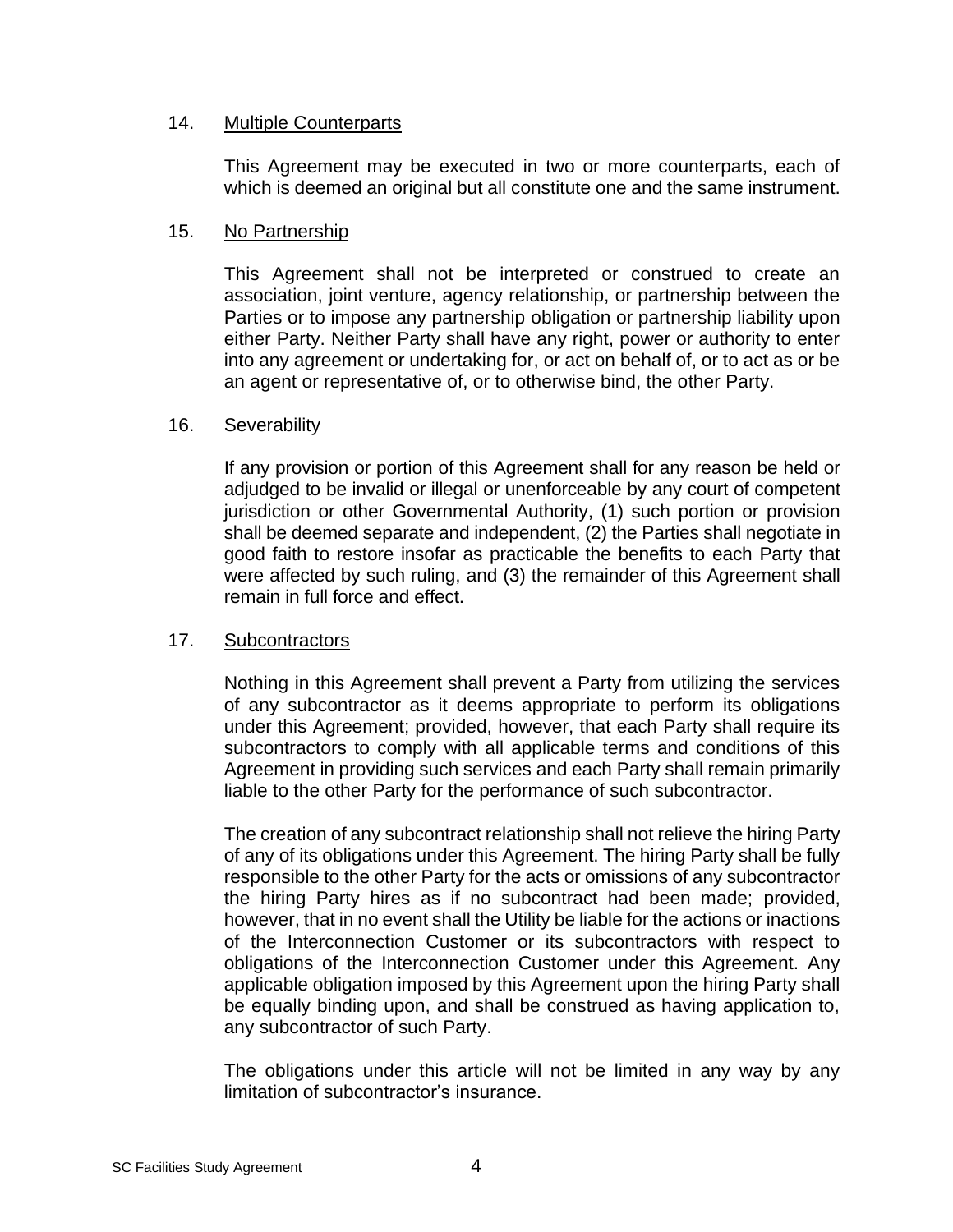#### 18. Reservation of Rights

The Utility shall have the right to make a unilateral filing with the Commission to modify this Agreement with respect to any rates, terms and conditions, charges, or classifications of service, and the Interconnection Customer shall have the right to make a unilateral filing with the Commission to modify this Agreement; provided that each Party shall have the right to protest any such filing by the other Party and to participate fully in any proceeding before the Commission in which such modifications may be considered. Nothing in this Agreement shall limit the rights of the Parties except to the extent that the Parties otherwise agree as provided herein.

**IN WITNESS WHEREOF,** the Parties have caused this Agreement to be duly executed by their duly authorized officers or agents on the day and year first above written.

| [Insert name of Utility] | [Insert name of Interconnection Customer] |  |  |  |  |
|--------------------------|-------------------------------------------|--|--|--|--|
|                          |                                           |  |  |  |  |
| Name (Printed):          | Name (Printed):                           |  |  |  |  |
|                          | Title                                     |  |  |  |  |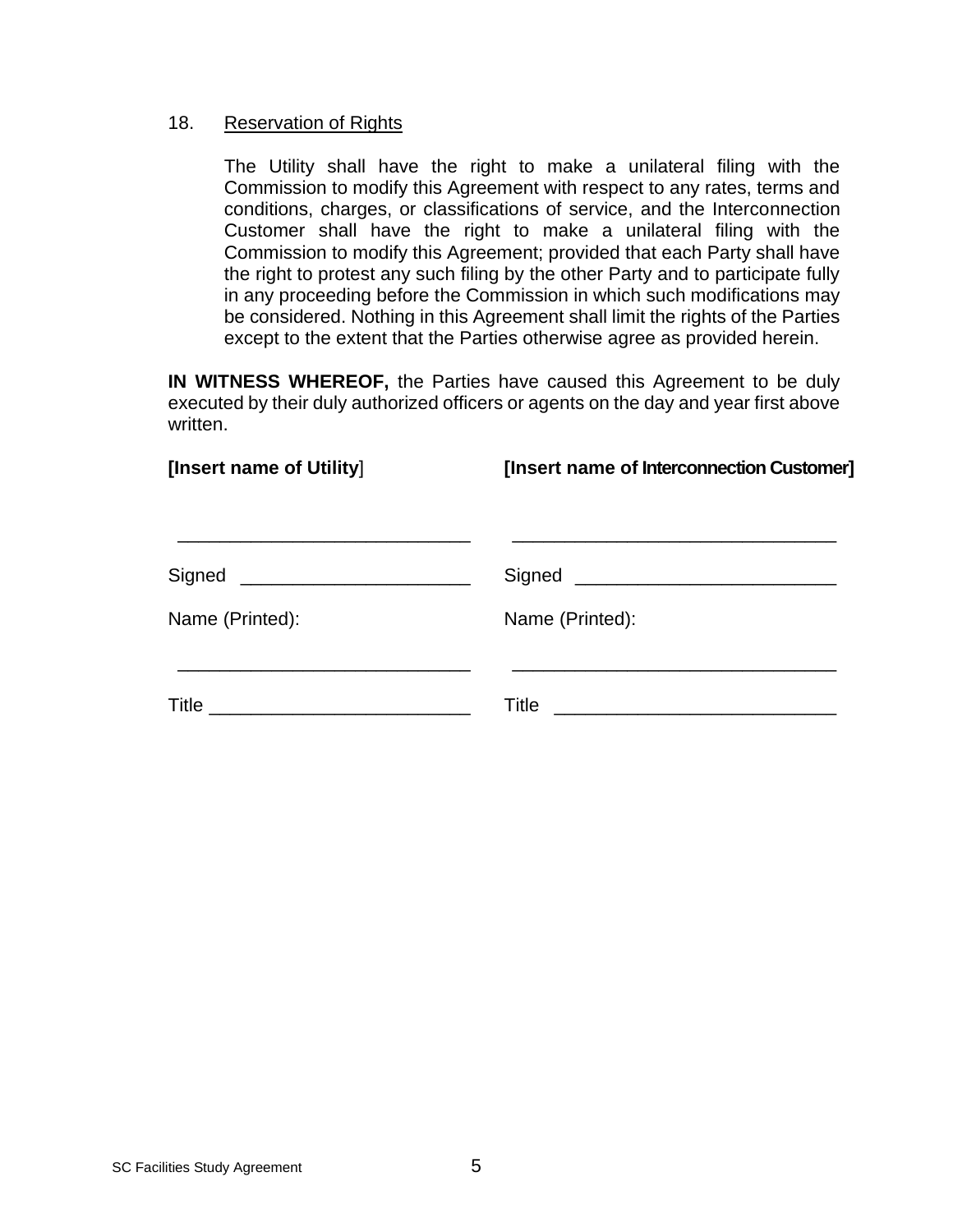#### **Data to Be Provided by the Interconnection Customer with the Facilities Study Agreement**

Provide location plan and simplified one-line diagram of the plant and station facilities. For staged projects, please indicate future generation, circuits, etc.

On the one-line diagram, indicate the generation capacity attached at each metering location. (Maximum load on CT/PT)

On the one-line diagram, indicate the location of auxiliary power. (Minimum load on CT/PT) Amps

One set of metering is required for each generation connection to the new ring bus or existing Utility station. Number of generation connections:

Will an alternate source of auxiliary power be available during CT/PT maintenance? Yes \_\_\_\_\_ No

Will a transfer bus on the generation side of the metering require that each meter set be designed for the total plant generation? Yes \_\_\_\_\_\_\_\_ No \_\_\_\_\_\_\_ (Please indicate on the one-line diagram).

\_\_\_\_\_\_\_\_\_\_\_\_\_\_\_\_\_\_\_\_\_\_\_\_\_\_\_\_\_\_\_\_\_\_\_\_\_\_\_\_\_\_\_\_\_\_\_\_\_\_\_\_\_\_\_\_\_\_\_\_\_\_\_

\_\_\_\_\_\_\_\_\_\_\_\_\_\_\_\_\_\_\_\_\_\_\_\_\_\_\_\_\_\_\_\_\_\_\_\_\_\_\_\_\_\_\_\_\_\_\_\_\_\_\_\_\_\_\_\_\_\_\_\_\_\_\_

\_\_\_\_\_\_\_\_\_\_\_\_\_\_\_\_\_\_\_\_\_\_\_\_\_\_\_\_\_\_\_\_\_\_\_\_\_\_\_\_\_\_\_\_\_\_\_\_\_\_\_\_\_\_\_\_\_\_\_\_\_\_\_

\_\_\_\_\_\_\_\_\_\_\_\_\_\_\_\_\_\_\_\_\_\_\_\_\_\_\_\_\_\_\_\_\_\_\_\_\_\_\_\_\_\_\_\_\_\_\_\_\_\_\_\_\_\_\_\_\_\_\_\_\_\_\_

What type of control system or PLC will be located at the Generating Facility?

What protocol does the control system or PLC use?

Please provide a 7.5-minute quadrangle map of the site. Indicate the plant, station, distribution line, and property lines.

\_\_\_\_\_\_\_\_\_\_\_\_\_\_\_\_\_\_\_\_\_\_\_\_\_\_\_\_\_\_\_\_\_\_\_\_\_\_\_\_\_\_\_\_\_\_\_\_\_\_\_\_\_\_\_\_\_\_\_\_\_\_\_

Physical dimensions of the proposed interconnection station: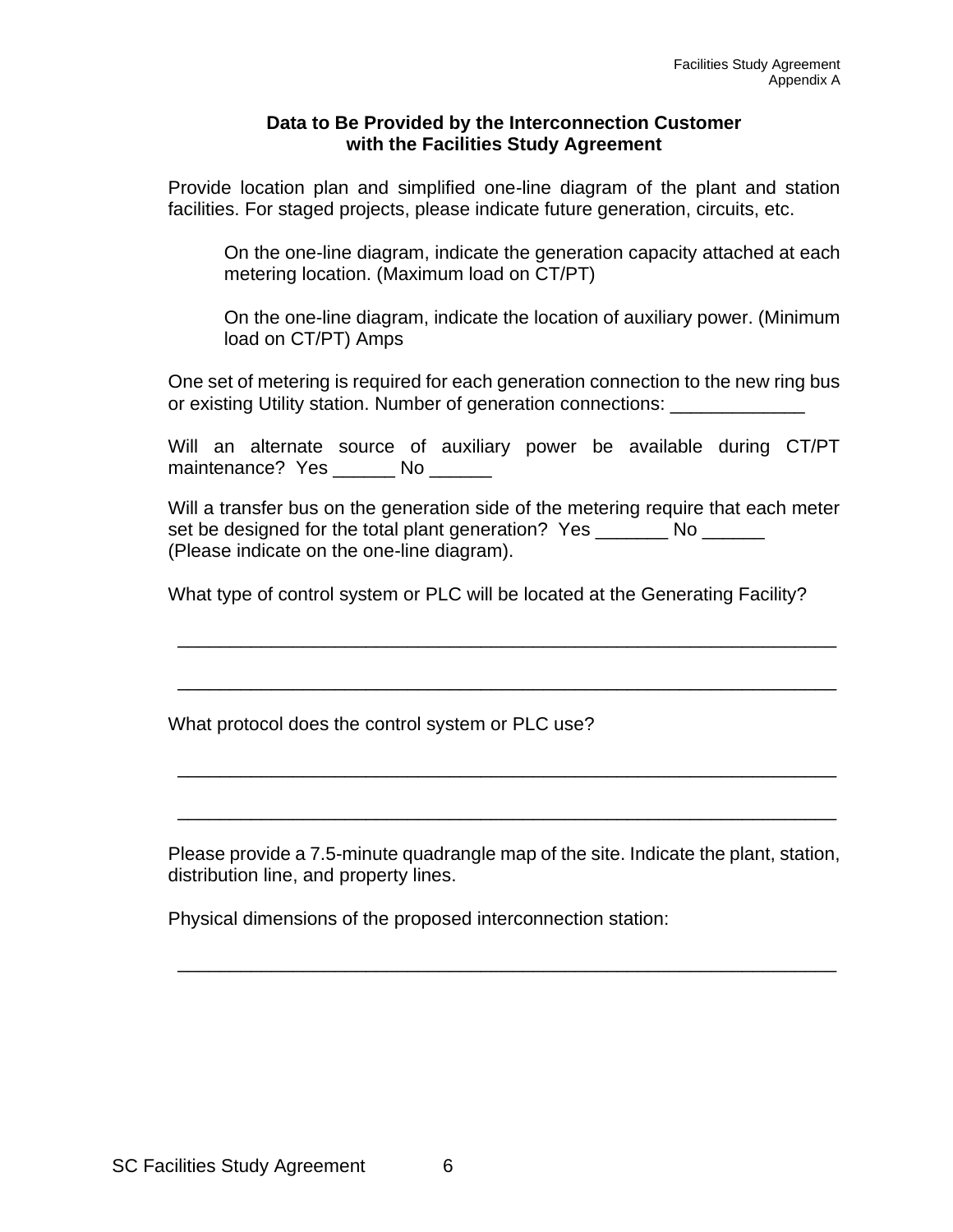Bus length from generation to interconnection station:

Line length from interconnection station to Utility's System.

Tower number observed in the field (Painted on tower leg)\*:

Number of third party easements required for lines\*:

\* To be completed in coordination with Utility.

Is the Generating Facility located in Utility's service area?

Yes \_\_\_\_\_\_\_ No \_\_\_\_\_\_\_ If No, please provide name of local provider:

\_\_\_\_\_\_\_\_\_\_\_\_\_\_\_\_\_\_\_\_\_\_\_\_\_\_\_\_\_\_\_\_\_\_\_\_\_\_\_\_\_\_\_\_\_\_\_\_\_\_\_\_\_\_\_\_\_\_\_\_\_\_\_

\_\_\_\_\_\_\_\_\_\_\_\_\_\_\_\_\_\_\_\_\_\_\_\_\_\_\_\_\_\_\_\_\_\_\_\_\_\_\_\_\_\_\_\_\_\_\_\_\_\_\_\_\_\_\_\_\_\_\_\_\_\_\_

\_\_\_\_\_\_\_\_\_\_\_\_\_\_\_\_\_\_\_\_\_\_\_\_\_\_\_\_\_\_\_\_\_\_\_\_\_\_\_\_\_\_\_\_\_\_\_\_\_\_\_\_\_\_\_\_\_\_\_\_\_\_\_

\_\_\_\_\_\_\_\_\_\_\_\_\_\_\_\_\_\_\_\_\_\_\_\_\_\_\_\_\_\_\_\_\_\_\_\_\_\_\_\_\_\_\_\_\_\_\_\_\_\_\_\_\_\_\_\_\_\_\_\_\_\_\_

\_\_\_\_\_\_\_\_\_\_\_\_\_\_\_\_\_\_\_\_\_\_\_\_\_\_\_\_\_\_\_\_\_\_\_\_\_\_\_\_\_\_\_\_\_\_\_\_\_\_\_\_\_\_\_\_\_\_\_\_\_\_\_

Please provide the following proposed schedule dates:

Begin Construction Date: \_\_\_\_\_\_\_\_\_\_\_\_\_\_\_\_\_\_\_\_\_\_\_\_\_\_\_\_\_\_\_\_\_\_\_\_\_\_

Generator Step-up Transformers Receive Back Feed Power Date:  $\Box$ 

Generation Testing Date: \_\_\_\_\_\_\_\_\_\_\_\_\_\_\_\_\_\_\_\_\_\_\_\_\_\_\_\_\_\_\_\_\_\_\_\_\_\_

Commercial Operation Date: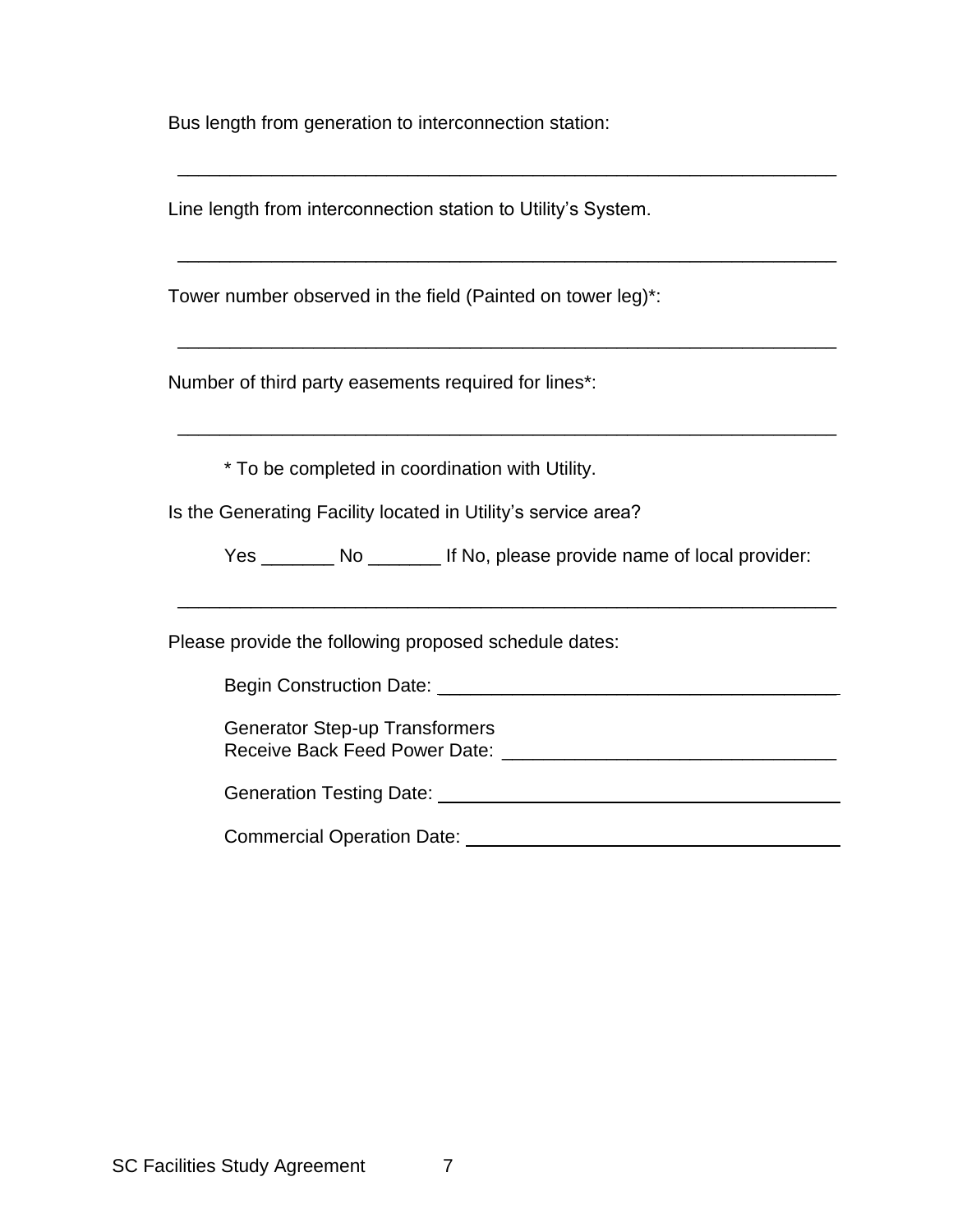# **SOUTH CAROLINA**

# **GENERATOR INTERCONNECTION AGREEMENT**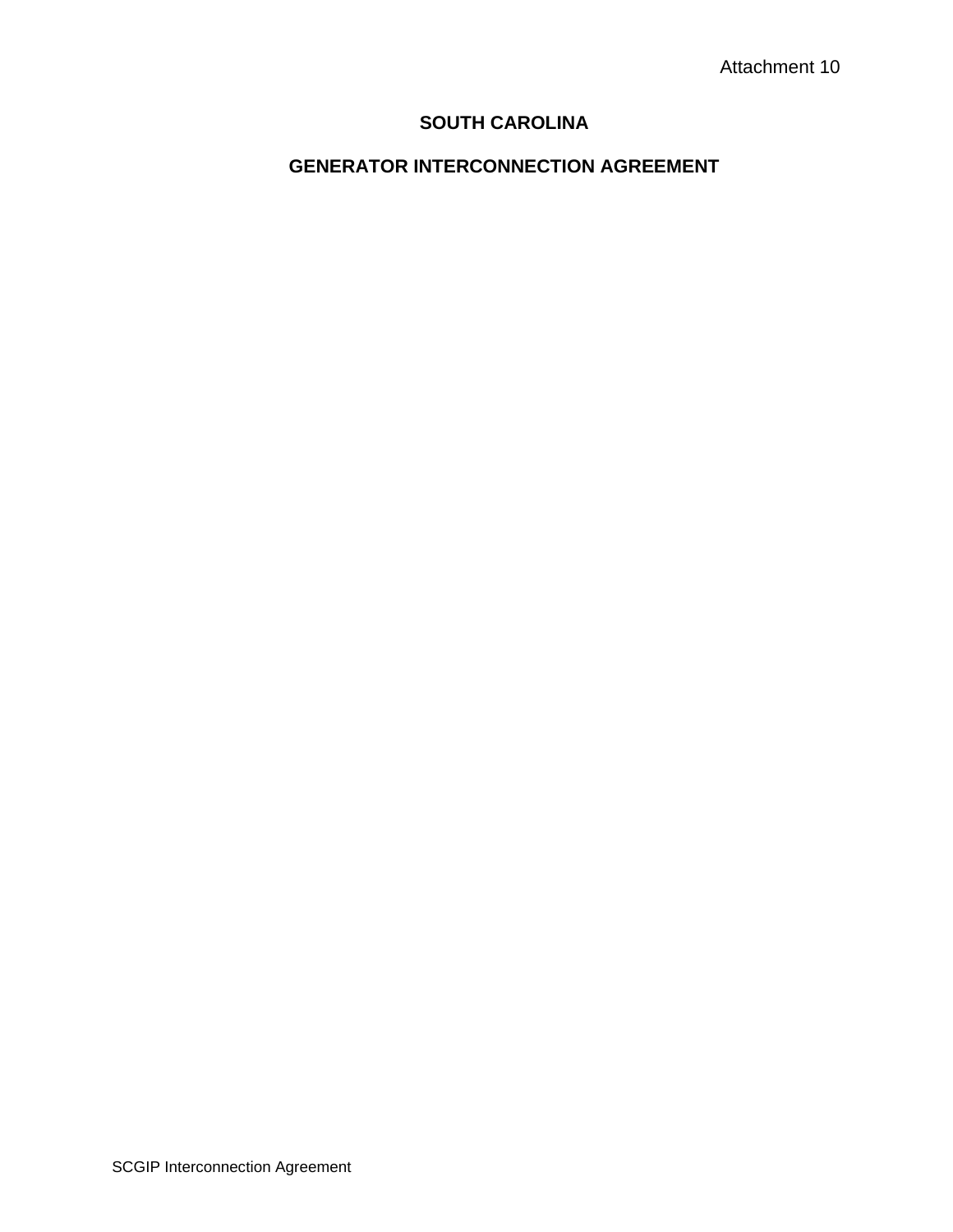# **TABLE OF CONTENTS**

| Article 1.                                           |                                                                                              |   |
|------------------------------------------------------|----------------------------------------------------------------------------------------------|---|
| 1.1<br>1.2<br>1.3<br>1.4<br>1.5<br>1.6<br>1.7<br>1.8 | No Agreement to Purchase or Deliver Power or RECs 2<br><b>Parallel Operation Obligations</b> | 4 |
| 1.9<br>1.10                                          |                                                                                              |   |
| Article 2.                                           | Inspection, Testing, Authorization, and Right of Access  5                                   |   |
| 2.1<br>2.2<br>2.3                                    | Authorization Required Prior to Parallel Operation 6                                         |   |
| Article 3.                                           | Effective Date, Term, Termination, and Disconnection  7                                      |   |
| 3.1<br>3.2<br>3.3<br>3.4                             |                                                                                              |   |
| Article 4.                                           | Cost Responsibility for Interconnection Facilities and Distribution                          |   |
| 4.1<br>4.2                                           |                                                                                              |   |
| Article 5.                                           |                                                                                              |   |
| 5.1<br>5.2                                           |                                                                                              |   |
| Article 6.                                           | Billing, Payment, Milestones, and Financial Security  11                                     |   |
| 6.1<br>6.2<br>6.3                                    | Billing and Payment Procedures and Final Accounting 11                                       |   |
| Article 7.                                           | Assignment, Liability, Indemnity, Force Majeure, Consequential                               |   |
| 7.1<br>7.2<br>7.3<br>7.4<br>7.5<br>7.6               |                                                                                              |   |
| Article 8.                                           |                                                                                              |   |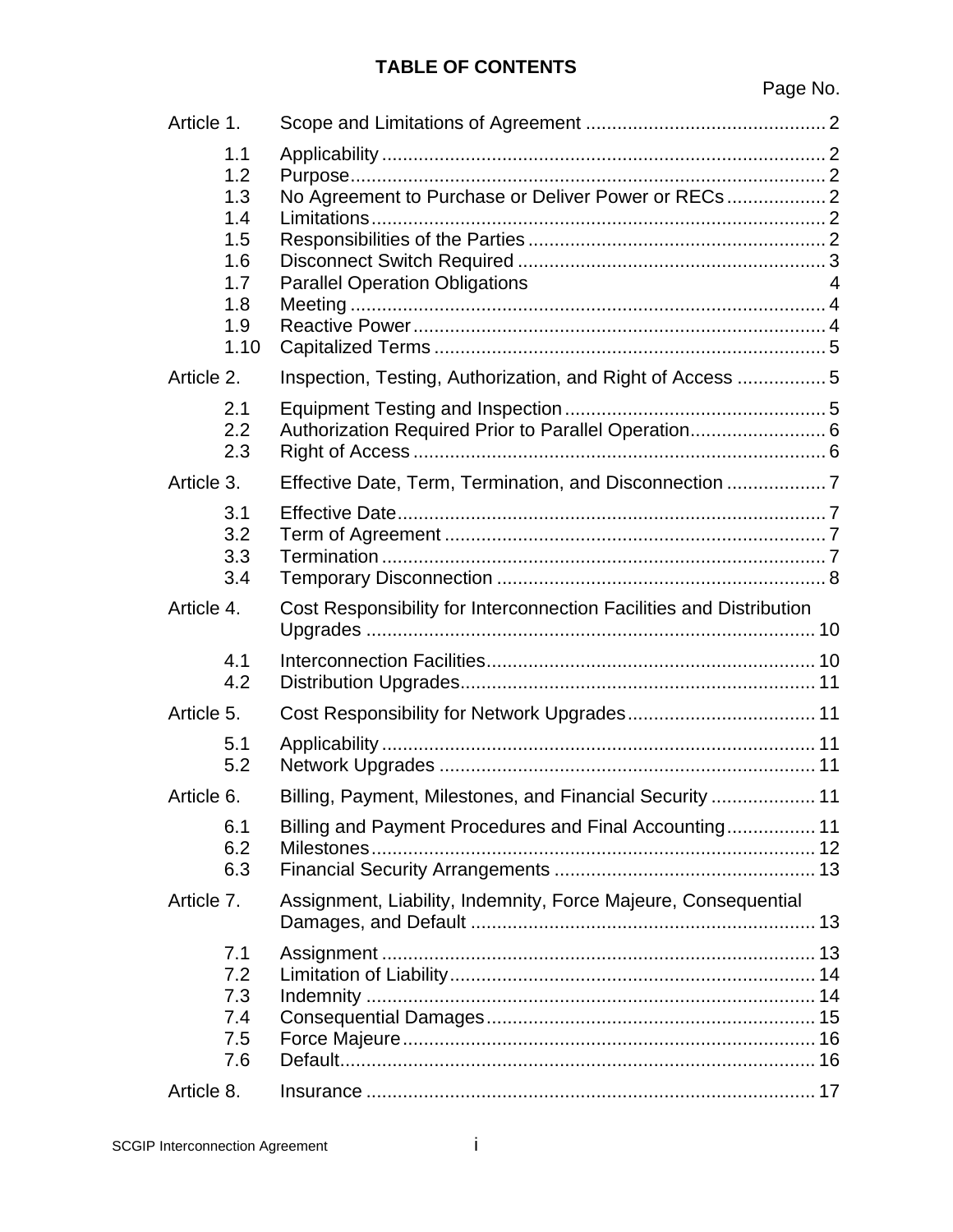| Article 9.                                                                          |                                                                                                                                       |  |
|-------------------------------------------------------------------------------------|---------------------------------------------------------------------------------------------------------------------------------------|--|
| Article 10.                                                                         |                                                                                                                                       |  |
| Article 11.                                                                         |                                                                                                                                       |  |
| Article 12.                                                                         |                                                                                                                                       |  |
| 12.1<br>12.2<br>12.3<br>12.4<br>12.5<br>12.6<br>12.7<br>12.8<br>12.9<br>Article 13. | Governing Law, Regulatory Authority, and Rules  19                                                                                    |  |
| 13.1<br>13.2<br>13.3<br>13.4<br>13.5                                                |                                                                                                                                       |  |
|                                                                                     | Appendix 1 - Glossary of Terms                                                                                                        |  |
|                                                                                     | Appendix 2 - Description and Costs of the Generating Facility, Interconnection<br><b>Facilities, and Metering Equipment</b>           |  |
|                                                                                     | Appendix 3 - One-line Diagram Depicting the Generating Facility,<br>Interconnection Facilities, Metering Equipment, and Upgrades      |  |
| Appendix 4 - Milestones                                                             |                                                                                                                                       |  |
|                                                                                     | Appendix 5 - Additional Operating Requirements for the Utility's System and<br>Affected Systems Needed to Support the Interconnection |  |

Appendix 6 – Utility's Description of its Upgrades and Best Estimate of Upgrade **Costs** 

Customer's Needs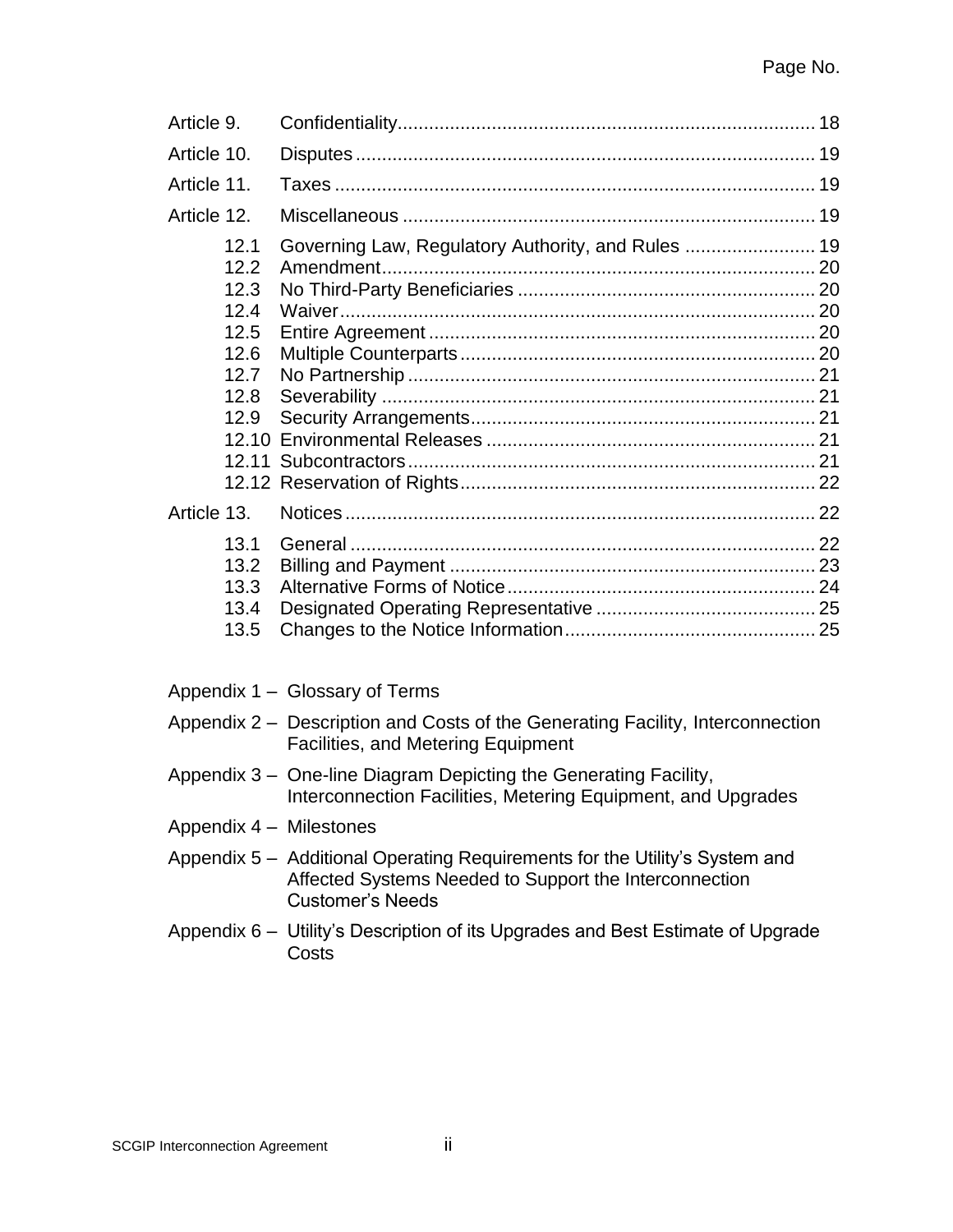This Interconnection Agreement ("Agreement") is made and entered into this \_\_\_\_ day of \_\_\_\_\_\_\_\_\_\_, 20\_\_, by \_\_\_\_\_\_\_\_\_\_\_\_\_\_\_\_\_\_\_\_\_\_\_\_\_\_\_\_\_\_\_\_\_\_\_  $("Utility")$ , and ("Interconnection Customer") each hereinafter sometimes referred to individually

as "Party" or both referred to collectively as the "Parties."

# **Utility Information**

| City: ___________________________________      |                                             |  |  |  |  |  |  |
|------------------------------------------------|---------------------------------------------|--|--|--|--|--|--|
|                                                |                                             |  |  |  |  |  |  |
| Email: _____________________                   |                                             |  |  |  |  |  |  |
|                                                | <b>Interconnection Customer Information</b> |  |  |  |  |  |  |
| <b>Interconnection Customer:</b>               |                                             |  |  |  |  |  |  |
|                                                |                                             |  |  |  |  |  |  |
|                                                |                                             |  |  |  |  |  |  |
|                                                |                                             |  |  |  |  |  |  |
|                                                |                                             |  |  |  |  |  |  |
| Email: ______________________                  |                                             |  |  |  |  |  |  |
| Interconnection Request ID No: _______________ |                                             |  |  |  |  |  |  |

In consideration of the mutual covenants set forth herein, the Parties agree as follows: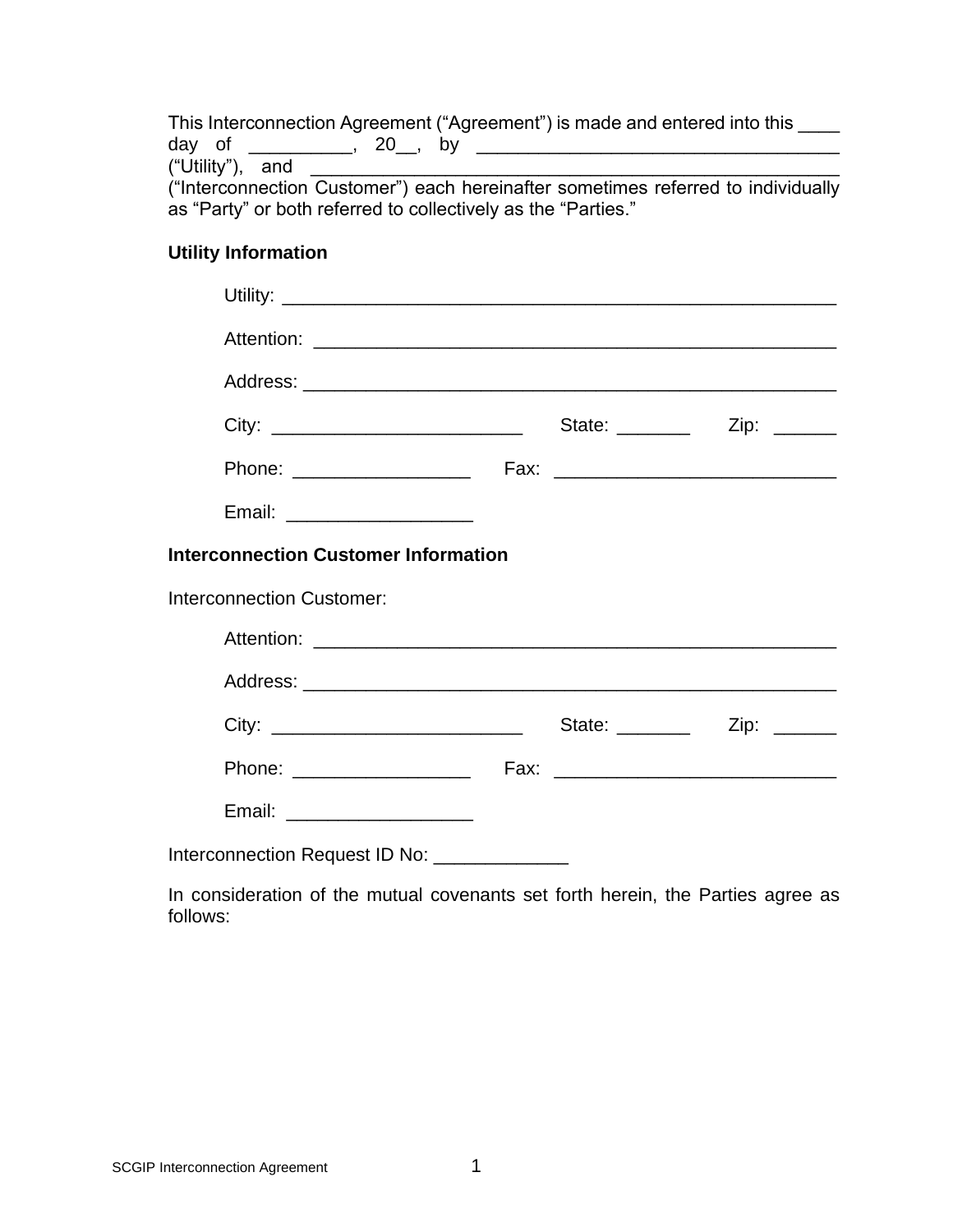### Article 1. **Scope and Limitations of Agreement**

### 1.1 Applicability

This Agreement shall be used for all Interconnection Requests submitted under the South Carolina Generator Interconnection Procedures except for those submitted under the 20 kW Inverter Process in Section 2 of the Standard.

#### 1.2 Purpose

This Agreement governs the terms and conditions under which the Interconnection Customer's Generating Facility will interconnect with, and operate in parallel with, the Utility's System.

#### 1.3 No Agreement to Purchase or Deliver Power or RECs

This Agreement does not constitute an agreement to purchase or deliver the Interconnection Customer's power or Renewable Energy Certificates (RECs). The purchase or delivery of power, RECs that might result from the operation of the Generating Facility, and other services that the Interconnection Customer may require will be covered under separate agreements, if any. The Interconnection Customer will be responsible for separately making all necessary arrangements (including scheduling) for delivery of electricity with the applicable Utility.

#### 1.4 Limitations

Nothing in this Agreement is intended to affect any other agreement between the Utility and the Interconnection Customer.

#### 1.5 Responsibilities of the Parties

- 1.5.1 The Parties shall perform all obligations of this Agreement in accordance with all Applicable Laws and Regulations, Operating Requirements, and Good Utility Practice.
- 1.5.2 The Interconnection Customer shall construct, interconnect, operate and maintain its Generating Facility and construct, operate, and maintain its Interconnection Facilities in accordance with the applicable manufacturer's recommended maintenance schedule, and in accordance with this Agreement, and with Good Utility Practice.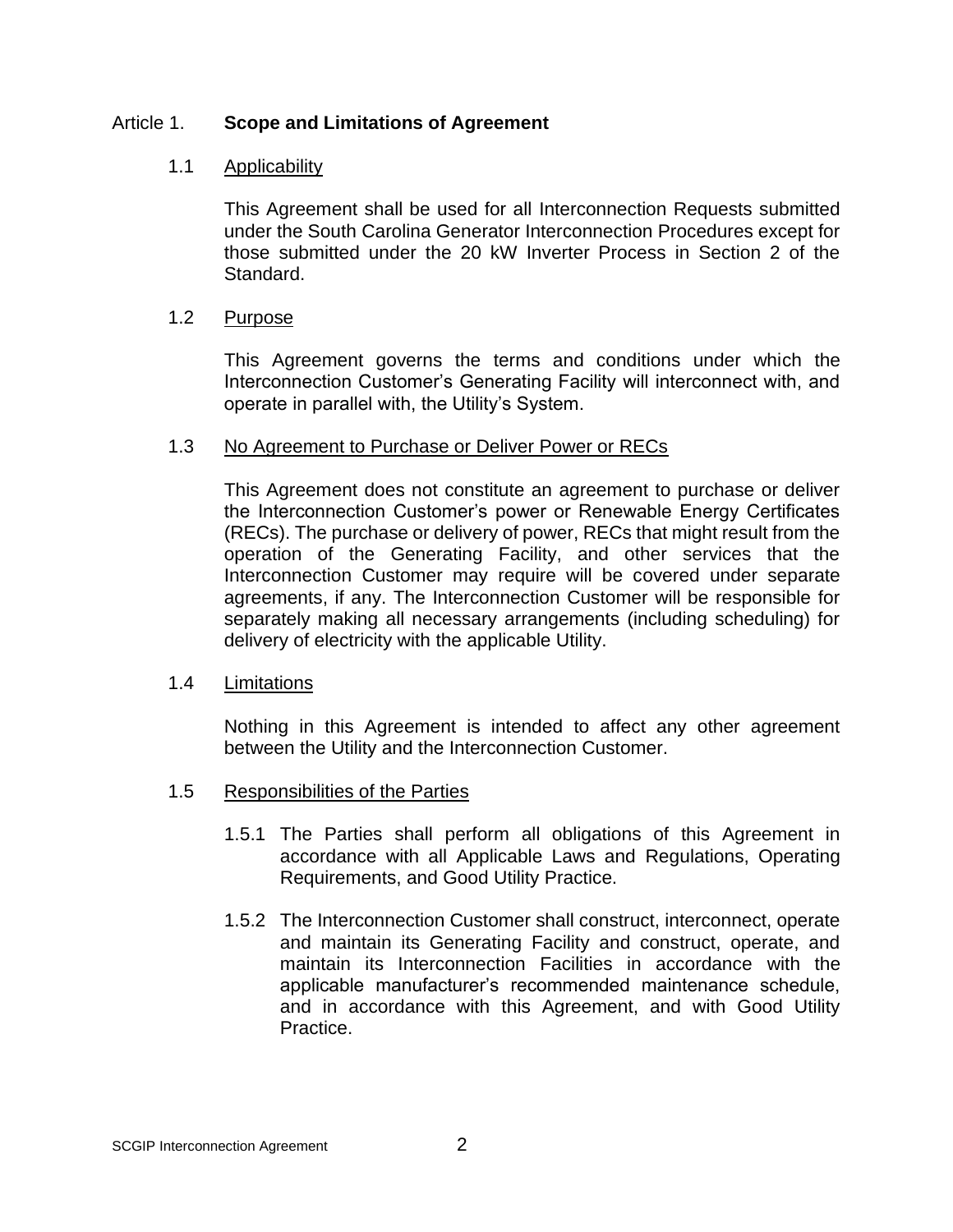- 1.5.3 The Utility shall construct, operate, and maintain its System and Interconnection Facilities in accordance with this Agreement, and with Good Utility Practice.
- 1.5.4 The Interconnection Customer agrees to construct its facilities or systems in accordance with applicable specifications that meet or exceed those provided by the National Electrical Safety Code, National Electrical Code, the American National Standards Institute, IEEE, Underwriters' Laboratories, and Operating Requirements in effect at the time of construction and other applicable national and state codes and standards. The Interconnection Customer agrees to design, install, maintain, and operate its Generating Facility so as to reasonably minimize the likelihood of a disturbance adversely affecting or impairing the System or equipment of the Utility and any Affected Systems.
- 1.5.5 Each Party shall operate, maintain, repair, and inspect, and shall be fully responsible for the facilities that it now or subsequently may own unless otherwise specified in the Appendices to this Agreement. Each Party shall be responsible for the safe installation, maintenance, repair and condition of their respective lines and appurtenances on their respective sides of the point of change of ownership. The Utility and the Interconnection Customer, as appropriate, shall provide Interconnection Facilities that adequately protect the Utility's System, personnel, and other persons from damage and injury. The allocation of responsibility for the design, installation, operation, maintenance and ownership of Interconnection Facilities shall be delineated in the Appendices to this Agreement.
- 1.5.6 The Utility shall coordinate with all Affected Systems to support the interconnection.
- 1.5.7 The Interconnection Customer is responsible for reviewing the NERC registration requirements, registering when applicable and complying with the applicable Electric Reliability Organization (ERO) reliability standards.

## 1.6 Disconnect Switch Required

The interconnection Customer shall install a manual load-break disconnect switch or safety switch as a clear visible indication of switch position between the Utility System and the Interconnection Customer. The switch must have padlock provisions for locking in the open position. The switch must be visible to, and accessible to Utility personnel. The switch must be in visible sight of where the Utilities' interconnection facilities meet the Interconnection Customer's facilities. The switch must be labeled "Generator Disconnect Switch." The switch may isolate the Interconnection Customer and its

SCGIP Interconnection Agreement 3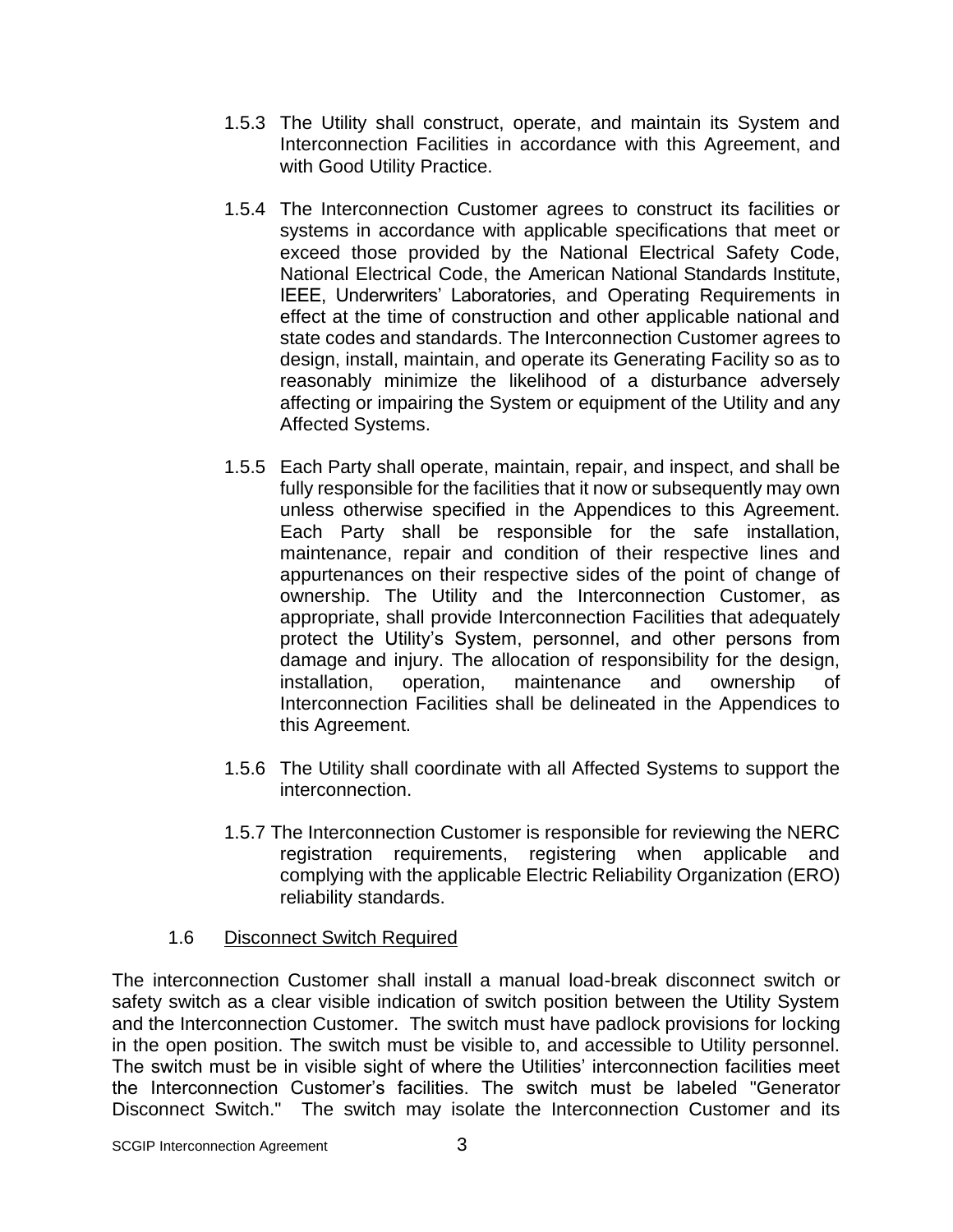associated load from the Utility's System or disconnect only the Generator from the Utility's System and shall be accessible to the Utility at all times. The Utility, in its sole discretion, determines if the switch is suitable.

### 1.7 Parallel Operation Obligations

Once the Generating Facility has been authorized to commence parallel operation, the Interconnection Customer shall abide by all rules and procedures pertaining to the parallel operation of the Generating Facility in the applicable control area, including, but not limited to: 1) any rules and procedures concerning the operation of generation set forth in Commissionapproved tariffs or by the applicable system operator(s) for the Utility's System and; 2) the Operating Requirements set forth in Appendix 5 of this Agreement.

## 1.8 Metering

The Interconnection Customer shall be responsible for the Utility's reasonable and necessary cost for the purchase, installation, operation, maintenance, testing, repair, and replacement of metering and data acquisition equipment specified in Appendices 2 and 3 of this Agreement. The Interconnection Customer's metering (and data acquisition, as required) equipment shall conform to applicable industry rules and Operating Requirements.

## 1.9 Reactive Power

- 1.9.1 The Interconnection Customer shall design its Generating Facility to maintain a composite power delivery at continuous rated power output at the Point of Interconnection at a power factor within the range of 0.95 leading to 0.95 lagging, unless the Utility has established different requirements that apply to all similarly situated generators in the control area on a comparable basis. The requirements of this paragraph shall not apply to wind generators.
- 1.9.2 The Utility is required to pay the Interconnection Customer for reactive power that the Interconnection Customer provides or absorbs from the Generating Facility when the Utility requests the Interconnection Customer to operate its Generating Facility outside the range specified in Article 1.8.1 or the range established by the Utility that applies to all similarly situated generators in the control area. In addition, if the Utility pays its own or affiliated generators for reactive power service within the specified range, it must also pay the Interconnection Customer.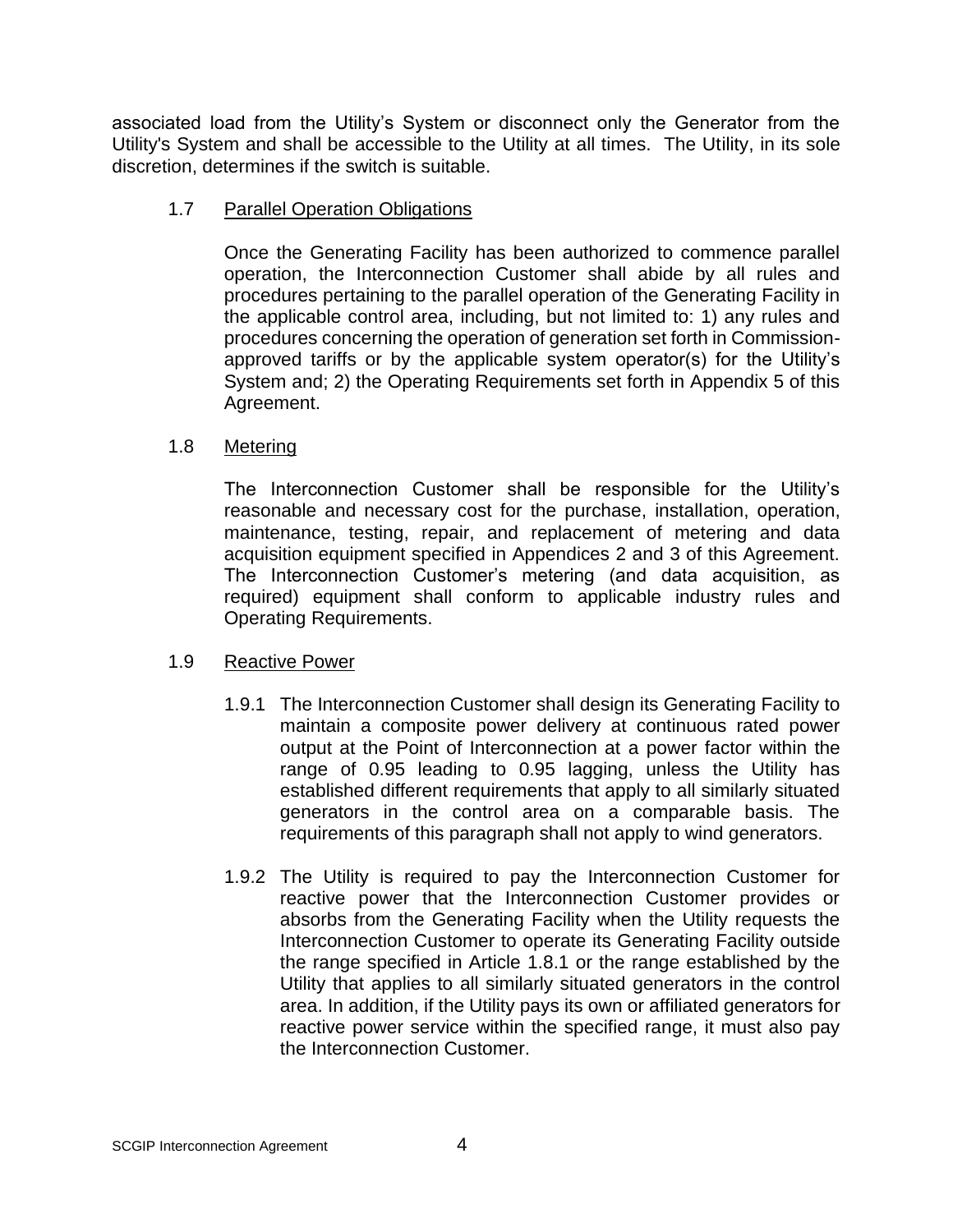1.9.3 Payments shall be in accordance with the Utility's applicable rate schedule then in effect unless the provision of such service(s) is subject to a regional transmission organization or independent system operator FERC-approved rate schedule. To the extent that no rate schedule is in effect at the time the Interconnection Customer is required to provide or absorb reactive power under this Agreement, the Parties agree to expeditiously file such rate schedule and agree to support any request for waiver of any prior notice requirement in order to compensate the Interconnection Customer from the time service commenced.

#### 1.10 Capitalized Terms

Capitalized terms used herein shall have the meanings specified in the Glossary of Terms in Attachment 1 of the South Carolina Generator Interconnection Procedures or the body of this Agreement.

## Article 2. **Inspection, Testing, Authorization, and Right of Access**

## 2.1 Equipment Testing and Inspection

2.1.1 The Interconnection Customer shall test and inspect its Generating Facility and Interconnection Facilities prior to interconnection. The Interconnection Customer shall notify the Utility of such activities no fewer than ten (10) Business Days (or as may be agreed to by the Parties) prior to such testing and inspection. Testing and inspection shall occur on a Business Day, unless otherwise agreed to by the Parties. The Utility may, at the Interconnection Customer's expense, send qualified personnel to the Generating Facility site to inspect the interconnection and observe the testing. The Interconnection Customer shall provide the Utility a written test report when such testing and inspection is completed.

The Utility shall provide the Interconnection Customer written acknowledgment that it has received the Interconnection Customer's written test report. Such written acknowledgment shall not be deemed to be or construed as any representation, assurance, guarantee, or warranty by the Utility of the safety, durability, suitability, or reliability of the Generating Facility or any associated control, protective, and safety devices owned or controlled by the Interconnection Customer or the quality of power produced by the Generating Facility. If determined necessary by the Utility for safe and reliable operation of the Interconnection Facilities and/or Generating Facility, the Utility may also initiate its own inspection and testing activities at the Interconnection Customer's expense prior to authorizing parallel operation of the Generating Facility.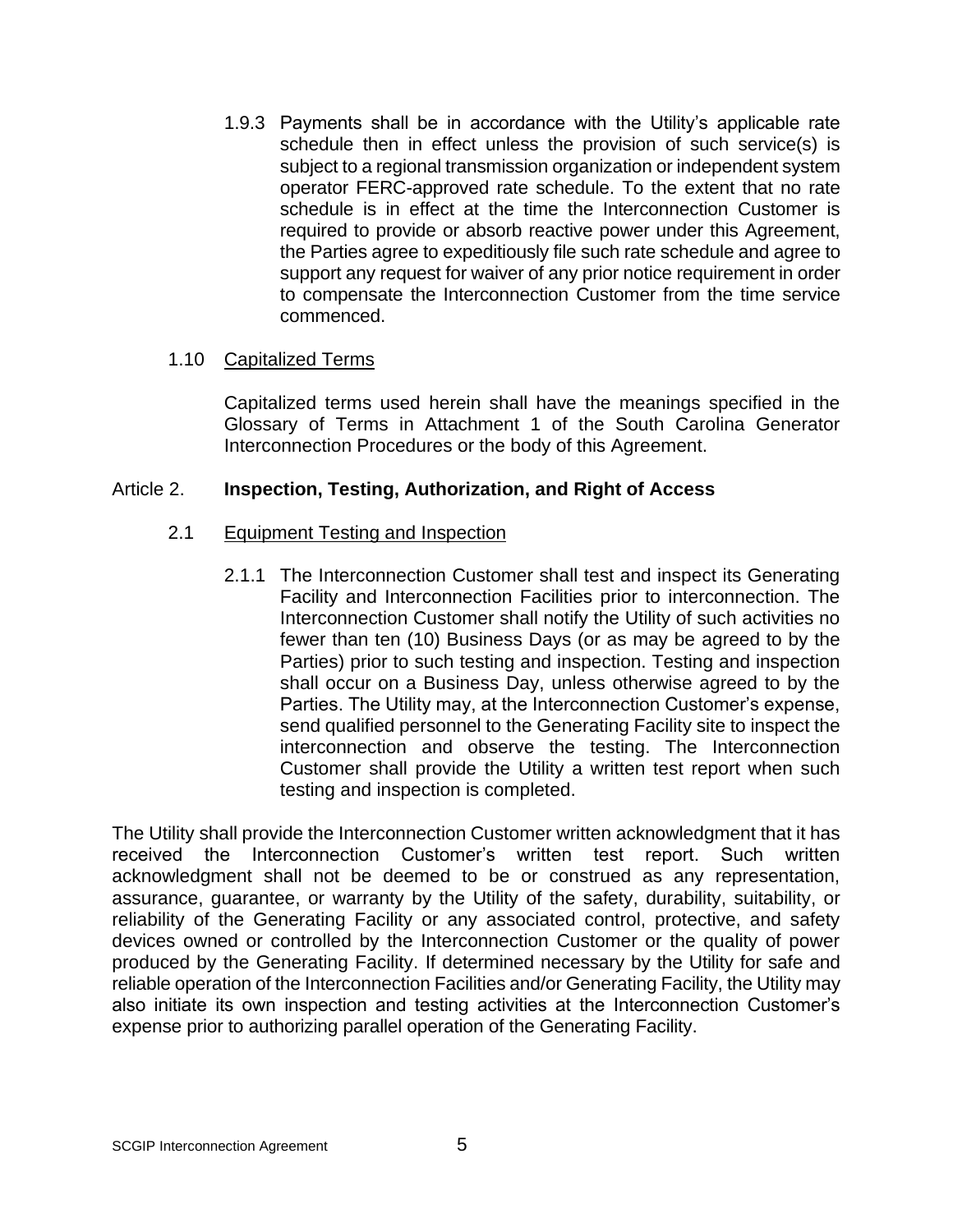### 2.2 Authorization Required Prior to Parallel Operation

- 2.2.1 The Utility shall use Reasonable Efforts to list applicable parallel operation requirements in Appendix 5 of this Agreement. Additionally, the Utility shall notify the Interconnection Customer of any changes to these requirements as soon as they are known. The Utility shall make Reasonable Efforts to cooperate with the Interconnection Customer in meeting requirements necessary for the Interconnection Customer to commence parallel operations by the in-service date.
- 2.2.2 The Interconnection Customer shall not operate its Generating Facility in parallel with the Utility's System without prior written authorization of the Utility. The Utility will provide such authorization once the Utility receives notification that the Interconnection Customer has complied with all applicable parallel operation requirements, including but not limited to additional Operating Requirements presented in Appendix 5 of this Agreement. Such authorization shall not be unreasonably withheld, conditioned, or delayed.

## 2.3 Right of Access

- 2.3.1 Upon reasonable notice, the Utility may send a qualified person to the premises of the Interconnection Customer at or immediately before the time the Generating Facility first produces energy to inspect the interconnection, and observe the commissioning of the Generating Facility (including any required testing), startup, and operation for a period of up to three (3) Business Days after initial start-up of the unit. In addition, the Interconnection Customer shall notify the Utility at least five (5) Business Days prior to conducting any on-site verification testing of the Generating Facility.
- 2.3.2 Following the initial inspection process described above, at reasonable hours, and upon reasonable notice, or at any time without notice in the event of an emergency or hazardous condition, the Utility shall have access to the Interconnection Customer's premises for any reasonable purpose in connection with the performance of the obligations imposed on it by this Agreement or if necessary to meet its legal obligation to provide service to its customers.
- 2.3.3 Each Party shall be responsible for its own costs associated with following this Article.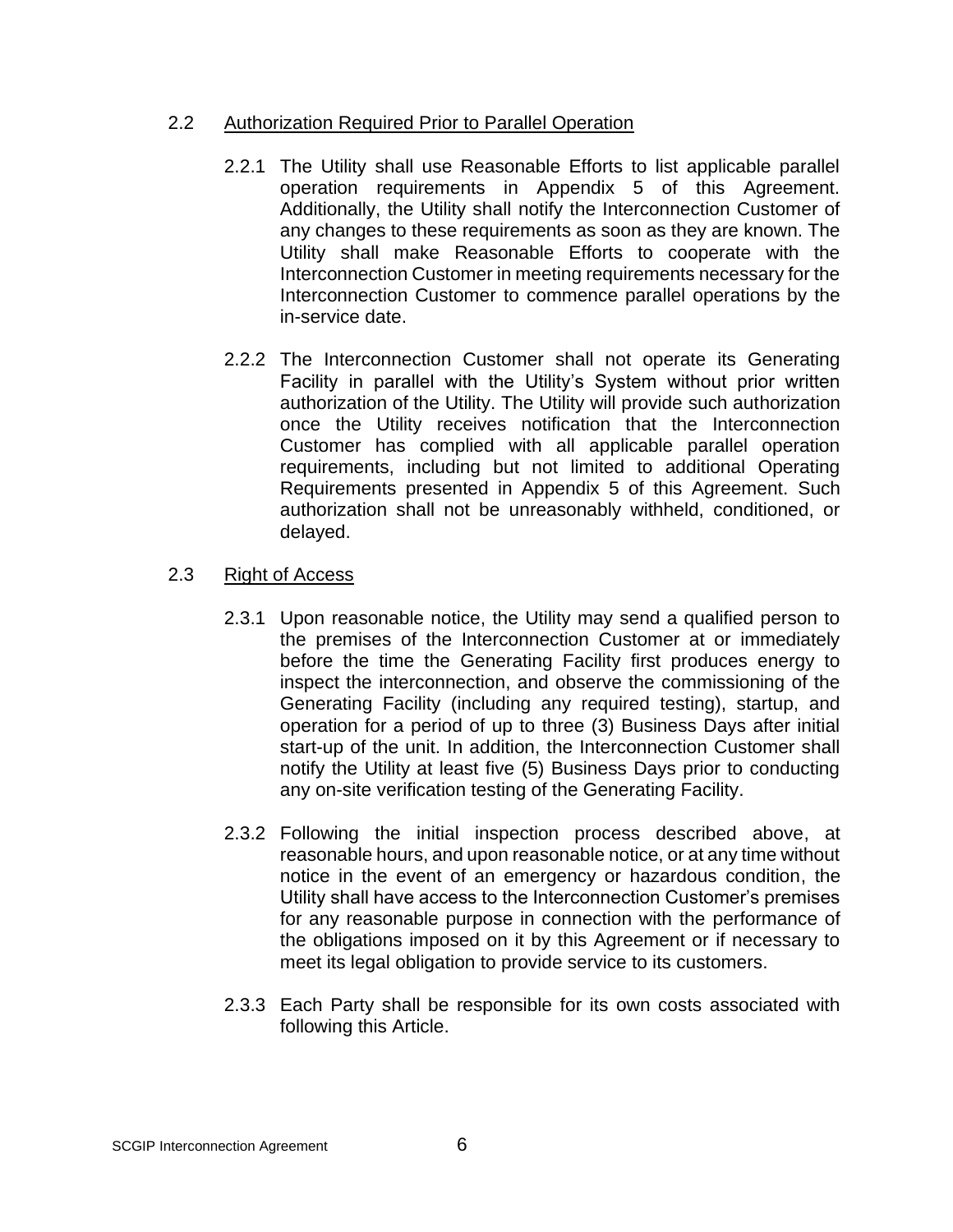### Article 3. **Effective Date, Term, Termination, and Disconnection**

## 3.1 Effective Date

This Agreement shall become effective upon execution by the Parties.

### 3.2 Term of Agreement

This Agreement shall become effective on the Effective Date and shall remain in effect for a period of ten (10) years from the Effective Date or such other longer period as the Interconnection Customer may request and shall be automatically renewed for each successive one-year period thereafter, unless terminated earlier in accordance with Article 3.3 of this Agreement.

#### 3.3 Termination

No termination shall become effective until the Parties have complied with all Applicable Laws and Regulations applicable to such termination.

- 3.3.1 The Interconnection Customer may terminate this Agreement at any time by giving the Utility 20 Business Days written notice and physically and permanently disconnecting the Generating Facility from the Utility's System.
- 3.3.2 The Utility may terminate this Agreement for failure to comply with the requirements of Article 7.1.2 or Article 7.1.3.
- 3.3.3 Either Party may terminate this Agreement after Default pursuant to Article 7.6.
- 3.3.4 Upon termination of this Agreement, the Generating Facility will be disconnected from the Utility's System. All costs required to effectuate such disconnection shall be borne by the terminating Party, unless such termination resulted from the non-terminating Party's Default of this Agreement or such non-terminating Party otherwise is responsible for these costs under this Agreement.
- 3.3.5 The termination of this Agreement shall not relieve either Party of its liabilities and obligations, owed or continuing at the time of the termination, including any remaining term requirements for payment of Charges that are billed under a monthly payment option as prescribed in Article 6.
- 3.3.6 The provisions of this article shall survive termination or expiration of this Agreement.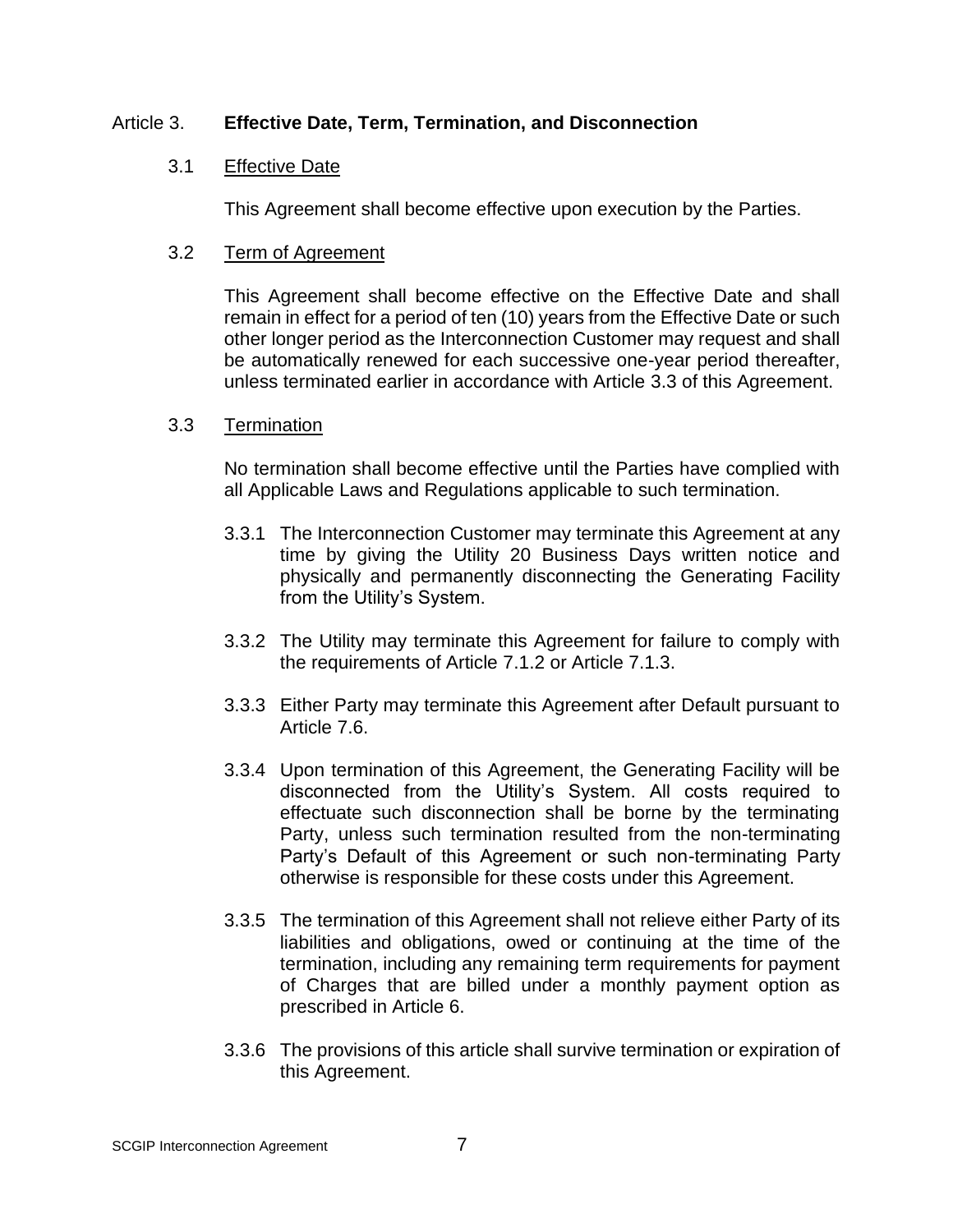### 3.4 Temporary Disconnection

Temporary disconnection shall continue only for so long as reasonably necessary under Good Utility Practice.

#### 3.4.1 Isolating or Disconnecting the Generating Facility

The Utility may isolate the Interconnection Customer's premises and/or Generating Facility from the Utility's System when necessary in order to construct, install, repair, replace, remove, investigate or inspect any of the Utility's equipment or part of Utility's System; or if the Utility determines that isolation of the Interconnection Customer's premises and/or Generating Facility from the Utility's System is necessary because of emergencies, forced outages, force majeure or compliance with prudent electrical practices. Whenever feasible, the Utility shall give the Interconnection Customer reasonable notice of the isolation of the Interconnection Customer's premises and/or Generating Facility from the Utility's System.

Notwithstanding any other provision of this Agreement, if at any time the Utility determines that the continued operation of the Generating Facility may endanger either (1) the Utility's personnel or other persons or property or (2) the integrity or safety of the Utility's System, or otherwise cause unacceptable power quality problems for other electric consumers, the Utility shall have the right to isolate the Interconnection Customer's premises and/or Generating Facility from the Utility's System.

## 3.4.2 Emergency Conditions

Under Emergency Conditions, the Utility may immediately suspend interconnection service and temporarily disconnect the Generating Facility. The Utility shall notify the Interconnection Customer promptly when it becomes aware of an Emergency Condition that may reasonably be expected to affect the Interconnection Customer's operation of the Generating Facility. The Interconnection Customer shall notify the Utility promptly when it becomes aware of an Emergency Condition that may reasonably be expected to affect the Utility's System or any Affected Systems. To the extent information is known, the notification shall describe the Emergency Condition, the extent of the damage or deficiency, the expected effect on the operation of both Parties' facilities and operations, its anticipated duration, and the necessary corrective action.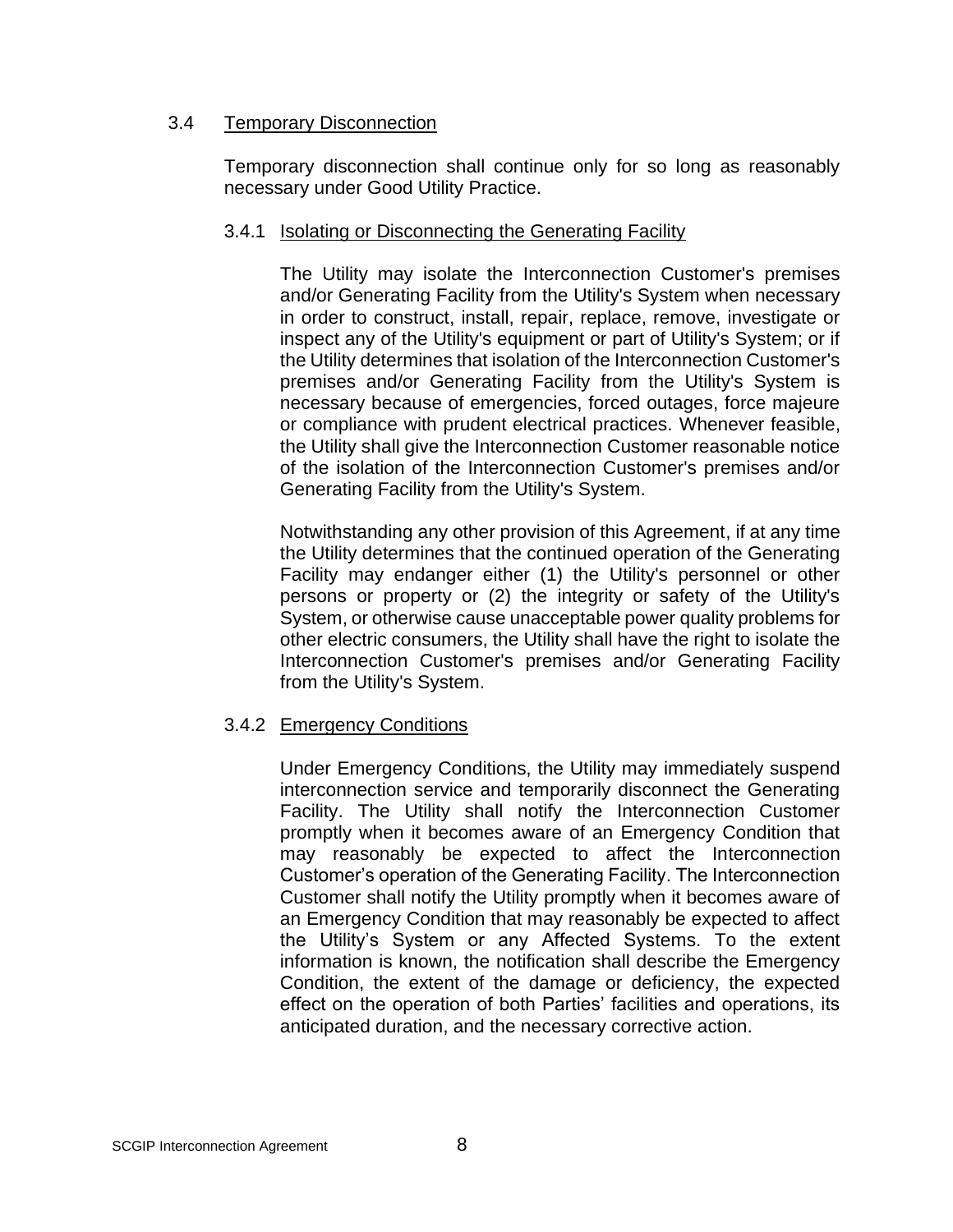#### 3.4.3 Routine Maintenance, Construction, and Repair

The Utility may interrupt interconnection service or curtail the output of the Generating Facility and temporarily disconnect the Generating Facility from the Utility's System when necessary for routine maintenance, construction, and repairs on the Utility's System. The Utility shall make best efforts to provide the Interconnection Customer reasonable notice prior to such interruption. The Utility shall use Reasonable Efforts to coordinate such reduction or temporary disconnection with the Interconnection Customer.

#### 3.4.4 Forced Outages

During any forced outage, the Utility may suspend interconnection service to effect immediate repairs on the Utility's System. The Utility shall use Reasonable Efforts to provide the Interconnection Customer with prior notice. If prior notice is not given, the Utility shall, upon request, provide the Interconnection Customer written documentation after the fact explaining the circumstances of the disconnection.

#### 3.4.5 Adverse Operating Effects

The Utility shall notify the Interconnection Customer as soon as practicable if, based on Good Utility Practice, operation of the Generating Facility may cause disruption or deterioration of service to other customers served from the same electric system, or if operating the Generating Facility could cause damage to the Utility's System or Affected Systems. Supporting documentation used to reach the decision to disconnect shall be provided to the Interconnection Customer upon request. If, after notice, the Interconnection Customer fails to remedy the adverse operating effect within a reasonable time, the Utility may disconnect the Generating Facility. The Utility shall make best efforts to provide the Interconnection Customer reasonable notice of such disconnection, unless the provisions of Article 3.4.1 apply.

#### 3.4.6 Failure to Maintain Compliance with Operating Requirements

The Utility may disconnect from the Utility's System any Generating Facility determined to be malfunctioning, or not in compliance with this Standard or Operating Requirements. The Interconnection Customer must provide proof of compliance with this Agreement or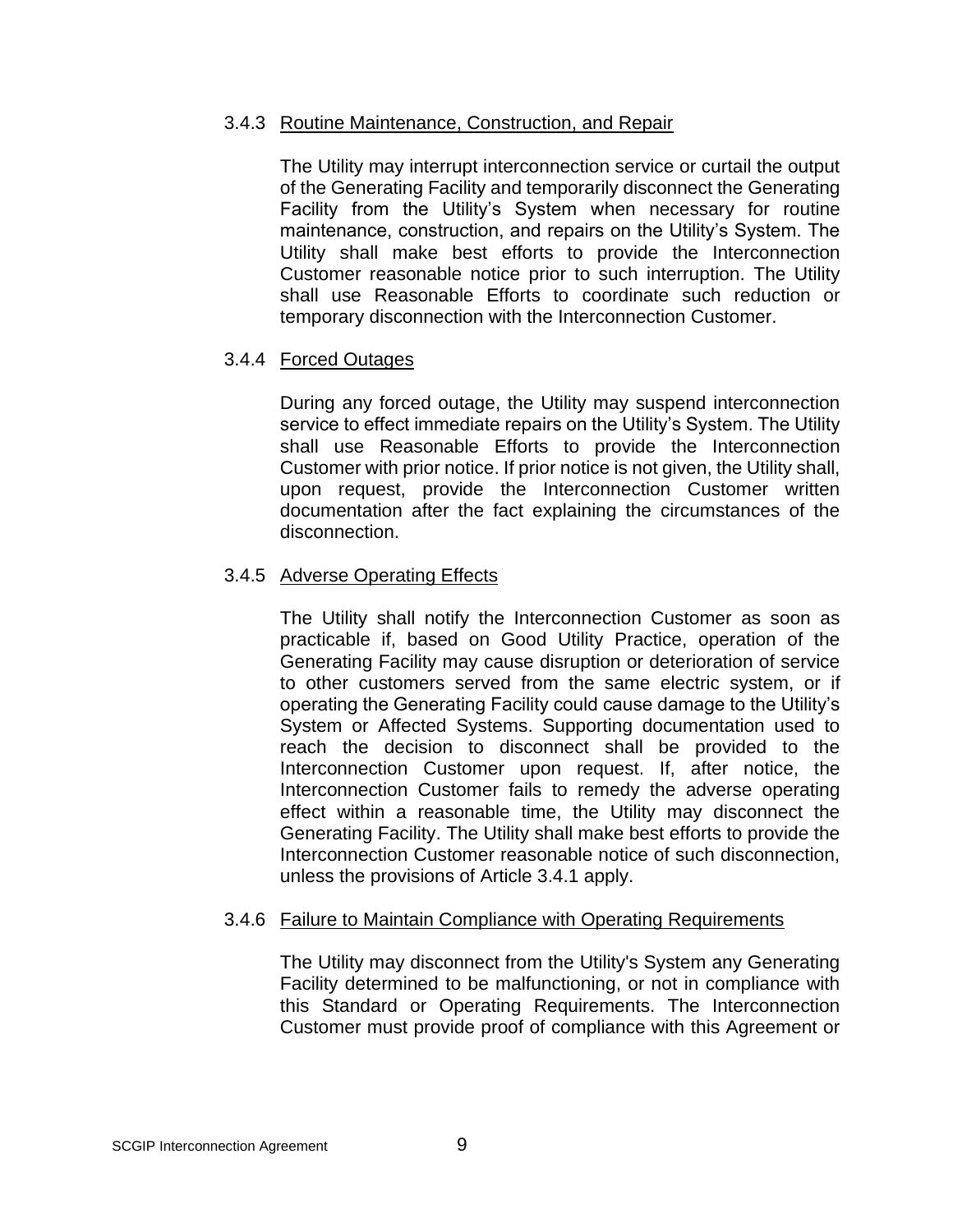Operating Requirements before the Generating Facility will be reconnected.

## 3.4.7 Modification of the Generating Facility

The Interconnection Customer must receive written authorization from the Utility before making any Material Modification or any other change to the Generating Facility that may have a material impact on the safety or reliability of the Utility's System. Such authorization shall not be unreasonably withheld. Modifications shall be done in accordance with Good Utility Practice. If the Interconnection Customer makes such modification without the Utility's prior written authorization, the latter shall have the right to temporarily disconnect the Generating Facility.

# 3.4.8 Reconnection

The Parties shall cooperate with each other to restore the Generating Facility, Interconnection Facilities, and the Utility's System to their normal operating state as soon as reasonably practicable following a temporary or emergency disconnection.

## Article 4. **Cost Responsibility for Interconnection Facilities and Distribution Upgrades**

# 4.1 Interconnection Facilities

- 4.1.1 The Interconnection Customer shall pay for the cost of the Interconnection Facilities itemized in Appendix 2 of this Agreement. The Utility shall provide a best estimate cost, including overheads, for the purchase and construction of its Interconnection Facilities and provide a detailed itemization of such costs. Costs associated with Interconnection Facilities may be shared with other entities that may benefit from such facilities by agreement of the Interconnection Customer, such other entities, and the Utility.
- 4.1.2 The Interconnection Customer shall be responsible for its share of all reasonable expenses, including overheads, associated with (1) owning, operating, maintaining, repairing, and replacing its own Interconnection Facilities, and (2) operating, maintaining, repairing, and replacing the Utility's Interconnection Facilities.

## 4.2 Distribution Upgrades

The Utility shall design, procure, construct, install, and own the Distribution Upgrades described in Appendix 6 of this Agreement. The actual cost of the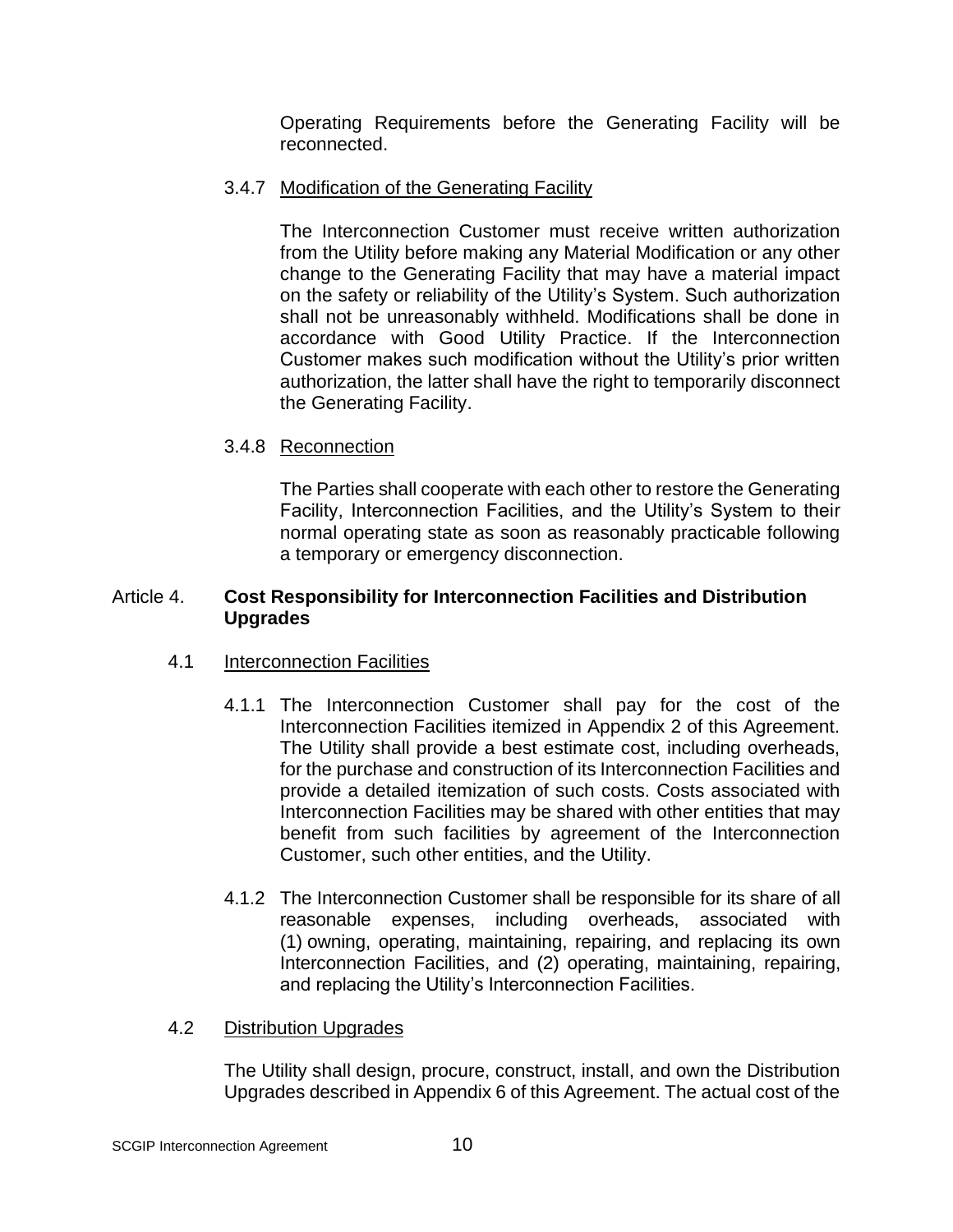Distribution Upgrades, including overheads, on-going operations, maintenance, repair, and replacement, shall be directly assigned to the Interconnection Customer.

### Article 5. **Cost Responsibility for Network Upgrades**

### 5.1 Applicability

No portion of this Article 5 shall apply unless the interconnection of the Generating Facility requires Network Upgrades.

## 5.2 Network Upgrades

The Utility shall design, procure, construct, install, and own the Network Upgrades described in Appendix 6 of this Agreement. The cost of the Network Upgrades, including overheads, on-going operations. maintenance, repair, and replacement shall be borne by the Interconnection Customer.

## Article 6. **Billing, Payment, Milestones, and Financial Security**

## 6.1 Billing and Payment Procedures and Final Accounting

The Interconnection Customer shall pay 100% of required Interconnection Facilities, and any other charges as required in Appendix 2 pursuant to the milestones specified in Appendix 4. The Interconnection Customer shall pay 100% of required Upgrades and any other charges as required in Appendix 6 pursuant to the milestones specified in Appendix 4. Upon receipt of 100% of the foregoing pre-payment charges, the payment is not refundable due to cancellation of the Interconnection Request for any reason.

> 6.1.1 If implemented by the Utility or requested by the Interconnection Customer in writing within 15 Business Days of the Utility completing the construction and installation of the Utility's Interconnection Facilities and/or Upgrades described in the Appendices to this Agreement, the Utility shall provide the Interconnection Customer a final accounting report within 60 Business Days addressing any difference between (1) the Interconnection Customer's cost responsibility for the actual cost of such facilities or Upgrades, and (2) the Interconnection Customer's previous aggregate payments to the Utility for such facilities or Upgrades. If the Interconnection Customer's cost responsibility exceeds its previous aggregate payments, the Utility shall invoice the Interconnection Customer for the amount due and the Interconnection Customer shall make payment to the Utility within 20 Business Days. If the Interconnection Customer's previous aggregate payments exceed its cost responsibility under this Agreement, the Utility shall refund to the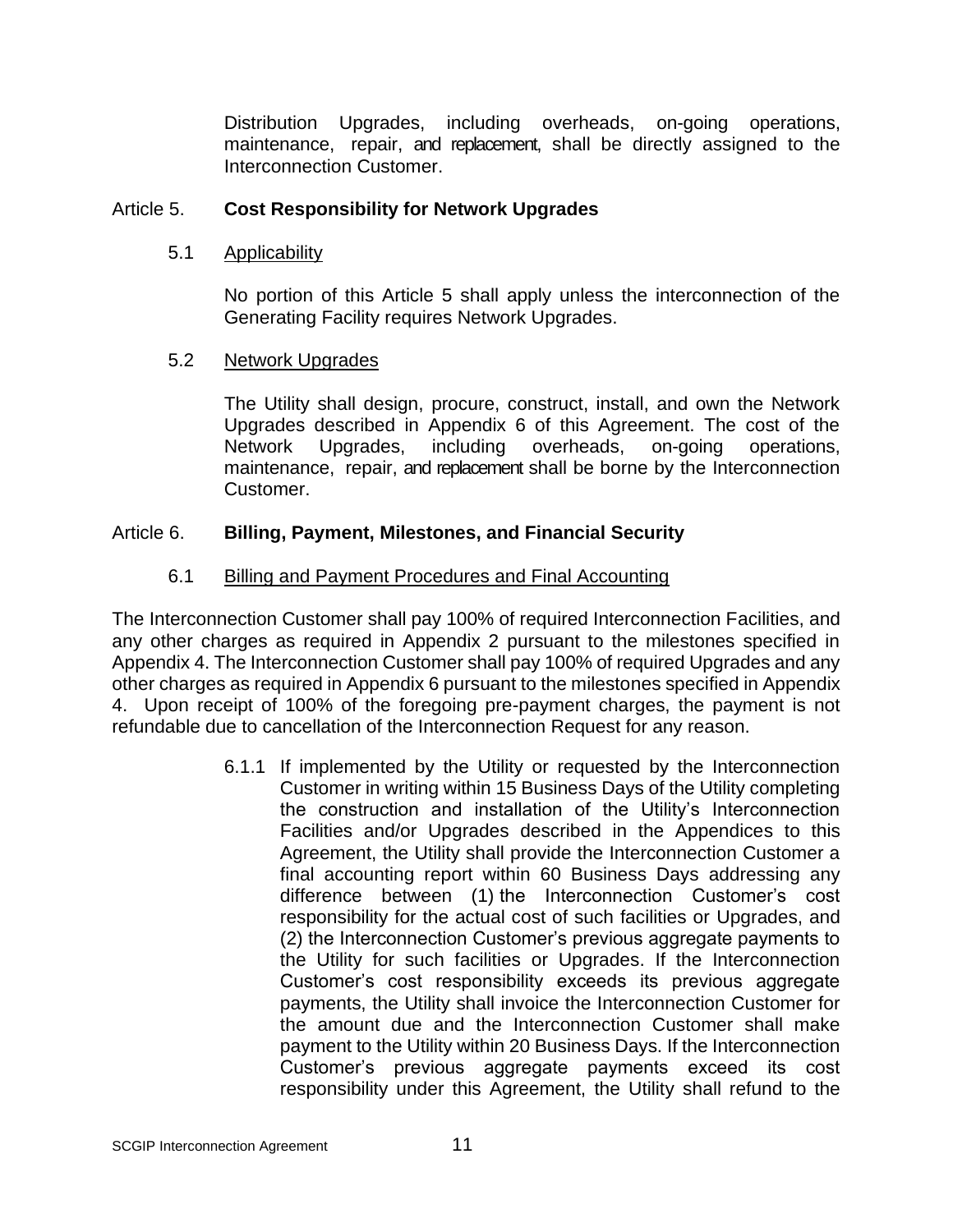Interconnection Customer an amount equal to the difference within 20 Business Days of the final accounting report. If necessary and appropriate as a result of the final accounting, the Utility may also adjust the monthly charges set forth in Appendix 2 of the Interconnection Agreement.

6.1.2 The Utility shall bill the Interconnection Customer for the costs associated with operating, maintaining, repairing and replacing the Utility's System Upgrades, as set forth in Appendix 6 of this Agreement. The Utility shall bill the Interconnection Customer for the costs of commissioning and inspection of the Interconnection Customer's Interconnection Facilities and for providing the Utility's Interconnection Facilities including the costs for on-going operations, maintenance, repair and replacement of the Utility's Interconnection Facilities under a Utility rate schedule, tariff, rider or service regulation providing for extra facilities or additional facilities charges, as set forth in Appendix 2 of this Agreement, such monthly charges to continue throughout the entire life of the interconnection.

#### 6.2 Milestones

The Parties shall agree on milestones for which each Party is responsible and list them in Appendix 4 of this Agreement. A Party's obligations under this provision may be extended by agreement, except for timing for Payment or Financial Security-related requirements set forth in the milestones, which shall adhere to Section 5.2.4 of the Standards. If a Party anticipates that it will be unable to meet a milestone for any reason other than a Force Majeure Event, it shall immediately notify the other Party of the reason(s) for not meeting the milestone and (1) propose the earliest reasonable alternate date by which it can attain this and future milestones, and (2) request appropriate amendments to Appendix 4. The Party affected by the failure to meet a milestone shall not unreasonably withhold agreement to such an amendment unless (1) it will suffer significant uncompensated economic or operational harm from the delay, (2) the delay will materially affect the schedule of another Interconnection Customer with subordinate Queue Position, (3) attainment of the same milestone has previously been delayed, or (4) it has reason to believe that the delay in meeting the milestone is intentional or unwarranted notwithstanding the circumstances explained by the Party proposing the amendment.

## 6.3 Financial Security Arrangements

Pursuant to the Interconnection Agreement Milestones Appendix 4, the Interconnection Customer shall provide the Utility a letter of credit or other financial security arrangement that is reasonably acceptable to the Utility and is consistent with the Uniform Commercial Code of South Carolina.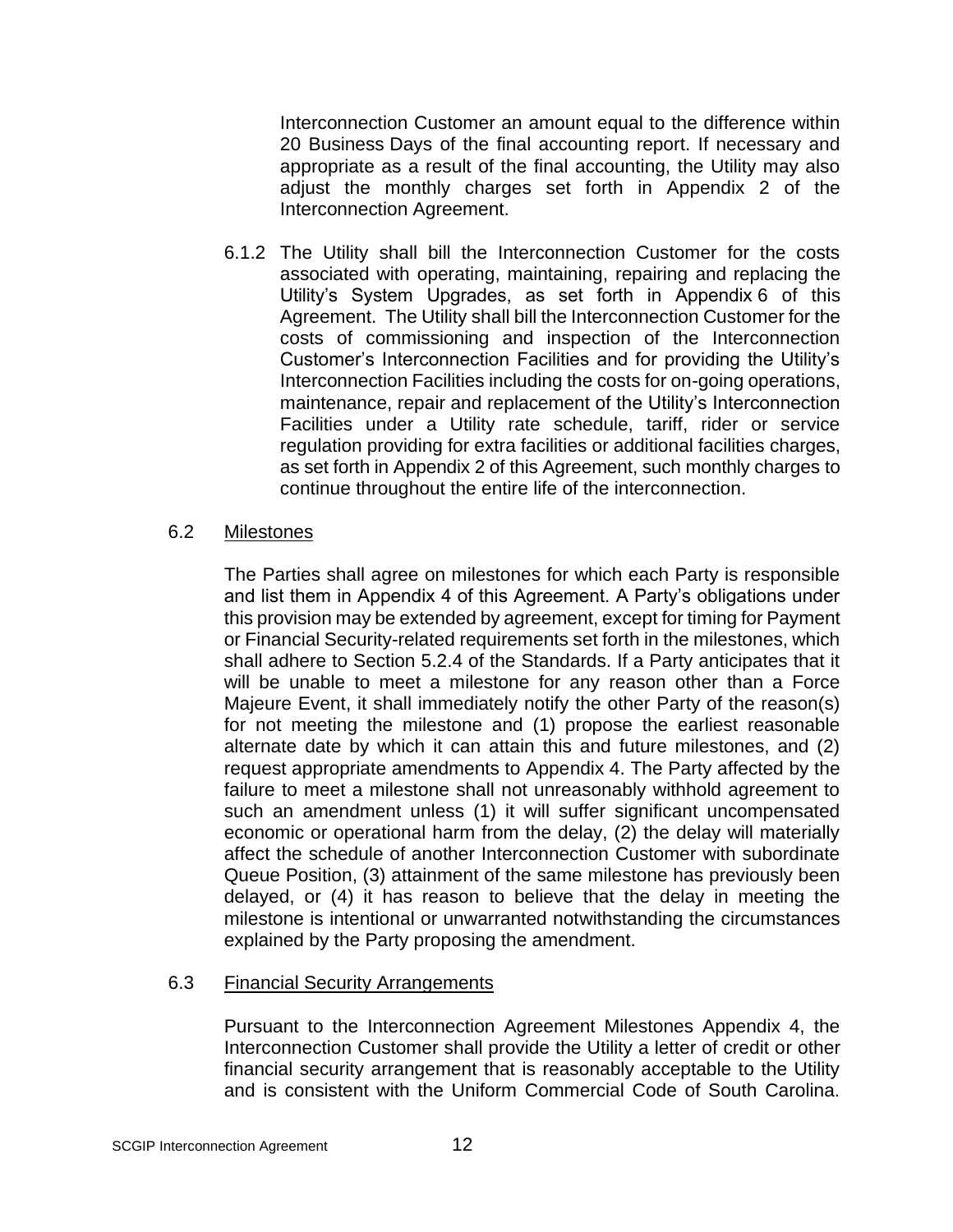Such security for payment shall be in an amount sufficient to cover the costs for constructing, designing, procuring, and installing the applicable portion of the Utility's Interconnection Facilities and Upgrades and shall be reduced on a dollar-for-dollar basis for payments made to the Utility under this Agreement during its term. In addition:

- 6.3.1 The guarantee must be made by an entity that meets the creditworthiness requirements of the Utility, and contain terms and conditions that guarantee payment of any amount that may be due from the Interconnection Customer, up to an agreed-to maximum amount.
- 6.3.2 The letter of credit must be issued by a financial institution or insurer reasonably acceptable to the Utility and must specify a reasonable expiration date.
- 6.3.3 The Utility may waive the security requirements if its credit policies show that the financial risks involved are de minimus, or if the Utility's policies allow the acceptance of an alternative showing of creditworthiness from the Interconnection Customer.

#### Article 7. **Assignment, Liability, Indemnity, Force Majeure, Consequential Damages, and Default**

## 7.1 Assignment

- 7.1.1 The Interconnection Customer shall notify the Utility of the pending sale of an existing Generation Facility in writing. The Interconnection Customer shall provide the Utility with information regarding whether the sale is a change of ownership of the Generation Facility to a new legal entity, or a change of control of the existing legal entity.
- 7.1.2 The Interconnection Customer shall promptly notify the Utility of the final date of sale and transfer date of ownership in writing. The purchaser of the Generation Facility shall confirm to the Utility the final date of sale and transfer date of ownership in writing
- 7.1.3 This Agreement shall not survive the transfer of ownership of the Generating Facility to a new legal entity owner. The new owner must complete a new Interconnection Request and submit it to the Utility within 20 Business Days of the transfer of ownership or the Utility's Interconnection Facilities shall be removed or disabled and the Generating Facility disconnected from the Utility's System. The Utility shall not study or inspect the Generating Facility unless the new owner's Interconnection Request indicates that a Material Modification has occurred or is proposed.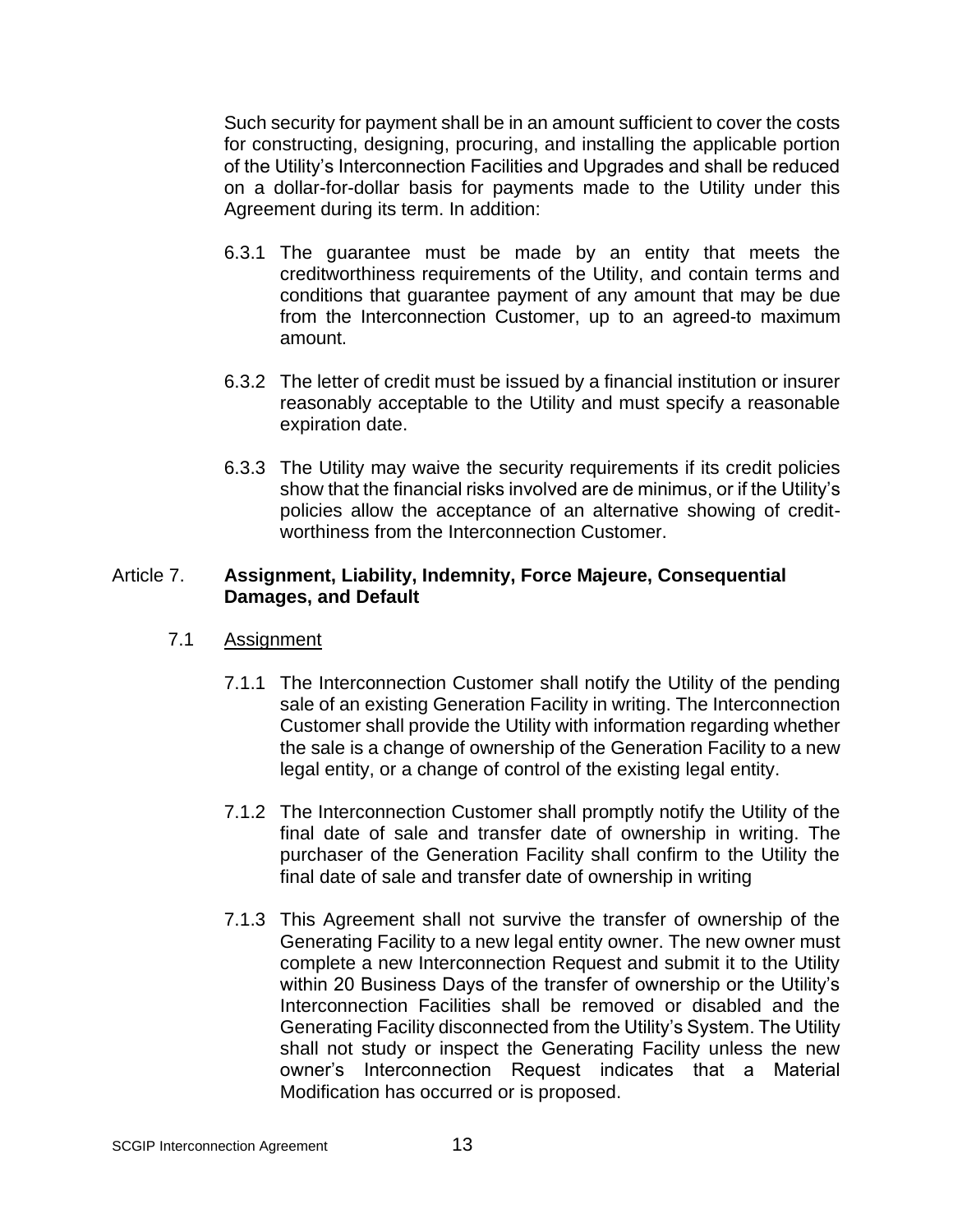- 7.1.4 This Agreement shall survive a change of control of the Generating Facility' legal entity owner, where only the contact information in the Interconnection Agreement must be modified. The new owner must complete a new Interconnection Request and submit it to the Utility within 20 Business Days of the change of control and provide the new contact information. The Utility shall not study or inspect the Generating Facility unless the new owner's Interconnection Request indicates that a Material Modification has occurred or is proposed.
- 7.1.5 The Interconnection Customer shall have the right to assign this Agreement, without the consent of the Utility, for collateral security purposes to aid in providing financing for the Generating Facility, provided that the Interconnection Customer will promptly notify the Utility of any such assignment. Assignment shall not relieve a Party of its obligations, nor shall a Party's obligations be enlarged, in whole or in part, by reason thereof.
- 7.1.6 Any attempted assignment that violates this article is void and ineffective.

## 7.2 Limitation of Liability

Each Party's liability to the other Party for any loss, cost, claim, injury, liability, or expense, including reasonable attorney's fees, relating to or arising from any act or omission in its performance of this Agreement, shall be limited to the amount of direct damage actually incurred. In no event shall either Party be liable to the other Party for any indirect, special, incidental, consequential, or punitive damages of any kind, except as authorized by this Agreement.

#### 7.3 Indemnity

- 7.3.1 This provision protects each Party from liability incurred to third parties as a result of carrying out the provisions of this Agreement. Liability under this provision is exempt from the general limitations on liability found in Article 7.2.
- 7.3.2 The Parties shall at all times indemnify, defend, and save the other Party harmless from, any and all damages, losses, claims, including claims and actions relating to injury to or death of any person or damage to property, demand, suits, recoveries, costs and expenses, court costs, attorney fees, and all other obligations by or to third parties, arising out of or resulting from the other Party's action or inaction of its obligations under this Agreement on behalf of the indemnifying Party, except in cases of gross negligence or intentional wrongdoing by the indemnified Party.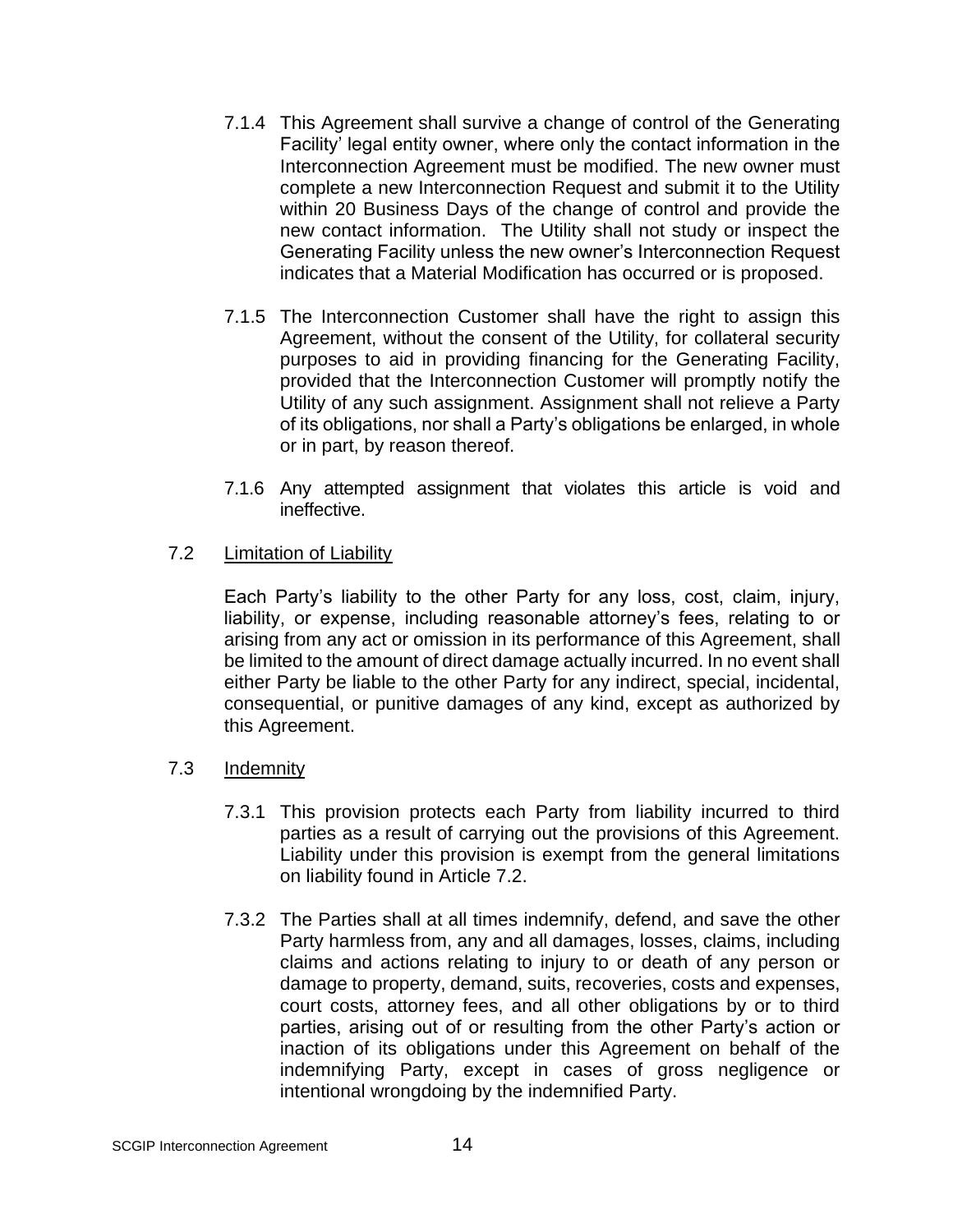- 7.3.3 If an indemnified Party is entitled to indemnification under this Article as a result of a claim by a third party, and the indemnifying Party fails, after notice and reasonable opportunity to proceed under this Article, to assume the defense of such claim, such indemnified Party may at the expense of the indemnifying Party contest, settle or consent to the entry of any judgment with respect to, or pay in full, such claim.
- 7.3.4 If an indemnifying Party is obligated to indemnify and hold any indemnified Party harmless under this Article, the amount owing to the indemnified Party shall be the amount of such indemnified Party's actual loss, net of any insurance or other recovery.
- 7.3.5 Promptly after receipt by an indemnified Party of any claim or notice of the commencement of any action or administrative or legal proceeding or investigation as to which the indemnity provided for in this Article may apply, the indemnified Party shall notify the indemnifying Party of such fact. Any failure of or delay in such notification shall not affect a Party's indemnification obligation unless such failure or delay is materially prejudicial to the indemnifying Party.

## 7.4 Consequential Damages

Other than as expressly provided for in this Agreement, neither Party shall be liable under any provision of this Agreement for any losses, damages, costs or expenses for any special, indirect, incidental, consequential, or punitive damages, including but not limited to loss of profit or revenue, loss of the use of equipment, cost of capital, cost of temporary equipment or services, whether based in whole or in part in contract, in tort, including negligence, strict liability, or any other theory of liability; provided, however, that damages for which a Party may be liable to the other Party under another agreement will not be considered to be special, indirect, incidental, or consequential damages hereunder.

#### 7.5 Force Majeure

- 7.5.1 As used in this article, a Force Majeure Event shall mean any act of God, labor disturbance, act of the public enemy, war, insurrection, riot, fire, storm or flood, explosion, breakage or accident to machinery or equipment, any order, regulation or restriction imposed by governmental, military or lawfully established civilian authorities, or any other cause beyond a Party's control. A Force Majeure Event does not include an act of negligence or intentional wrongdoing.
- 7.5.2 If a Force Majeure Event prevents a Party from fulfilling any obligations under this Agreement, the Party affected by the Force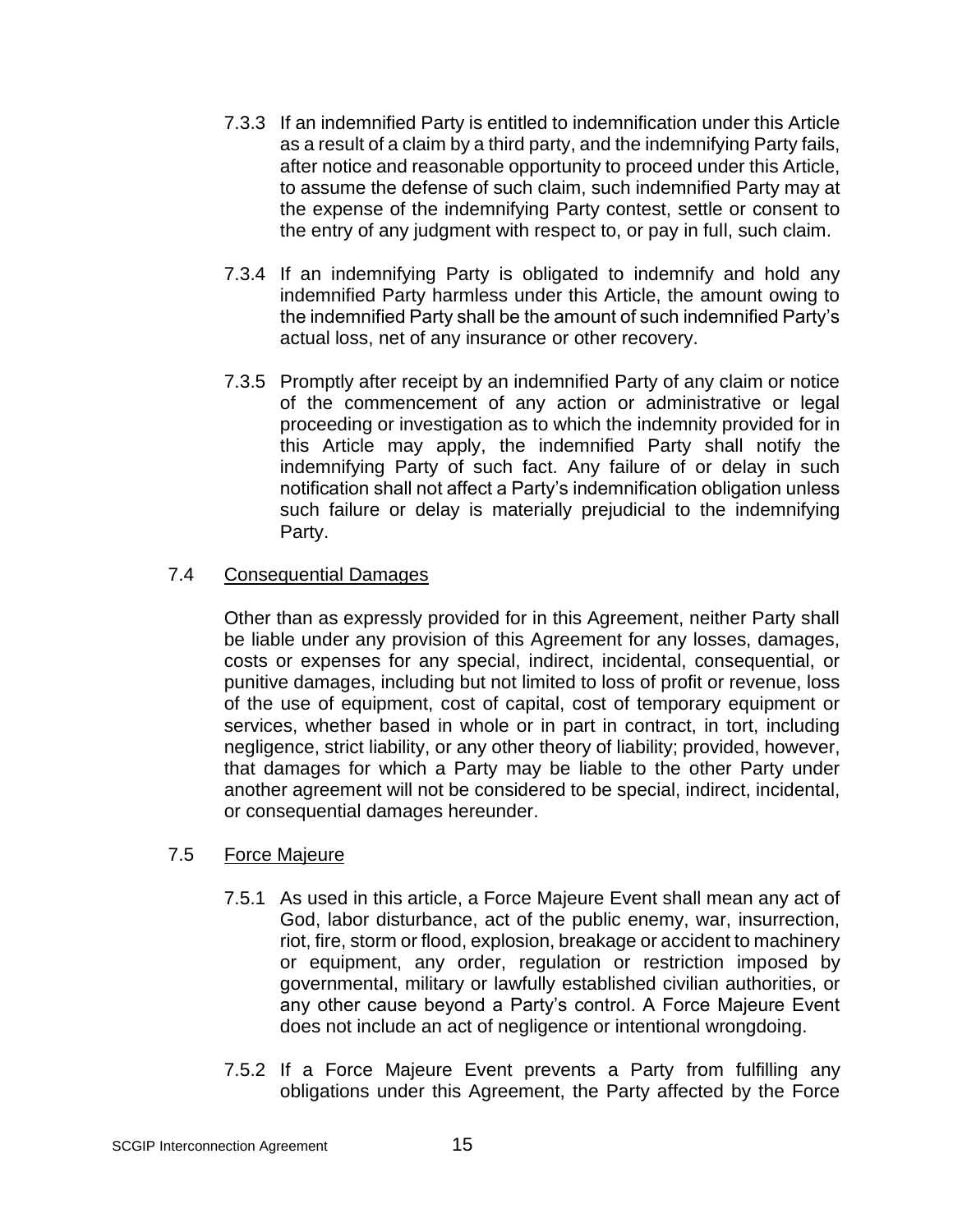Majeure Event (Affected Party) shall promptly notify the other Party, either in writing or via the telephone, of the existence of the Force Majeure Event. The notification must specify in reasonable detail the circumstances of the Force Majeure Event, its expected duration, and the steps that the Affected Party is taking to mitigate the effects of the event on its performance. The Affected Party shall keep the other Party informed on a continuing basis of developments relating to the Force Majeure Event until the event ends. The Affected Party will be entitled to suspend or modify its performance of obligations under this Agreement (other than the obligation to make payments) only to the extent that the effect of the Force Majeure Event cannot be mitigated by the use of Reasonable Efforts. The Affected Party will use Reasonable Efforts to resume its performance as soon as possible.

## 7.6 Default

- 7.6.1 No Default shall exist where such failure to discharge an obligation (other than the payment of money or provision of Financial Security) is the result of a Force Majeure Event as defined in this Agreement or the result of an act or omission of the other Party. Upon a Default, the non-defaulting Party shall give written notice of such Default to the defaulting Party. Except as provided in Article 7.6.2, the defaulting Party shall have five (5) Business Days from receipt of the Default notice within which to cure such Default.
- 7.6.2 If a Default is not cured as provided in this Article, the non-defaulting Party shall have the right to terminate this Agreement by written notice at any time until cure occurs, and be relieved of any further obligation hereunder and, whether or not that Party terminates this Agreement, to recover from the defaulting Party all amounts due hereunder, plus all other damages and remedies to which it is entitled at law or in equity. The provisions of this article will survive termination of this Agreement.

#### Article 8. **Insurance**

8.1 The Interconnection Customer shall obtain and retain, for as long as the Generating Facility is interconnected with the Utility's System, liability insurance which protects the Interconnection Customer from claims for bodily injury and/or property damage. The amount of such insurance shall be sufficient to insure against all reasonably foreseeable direct liabilities given the size and nature of the generating equipment being interconnected, the interconnection itself, and the characteristics of the system to which the interconnection is made. This insurance shall be primary for all purposes. The Interconnection Customer shall provide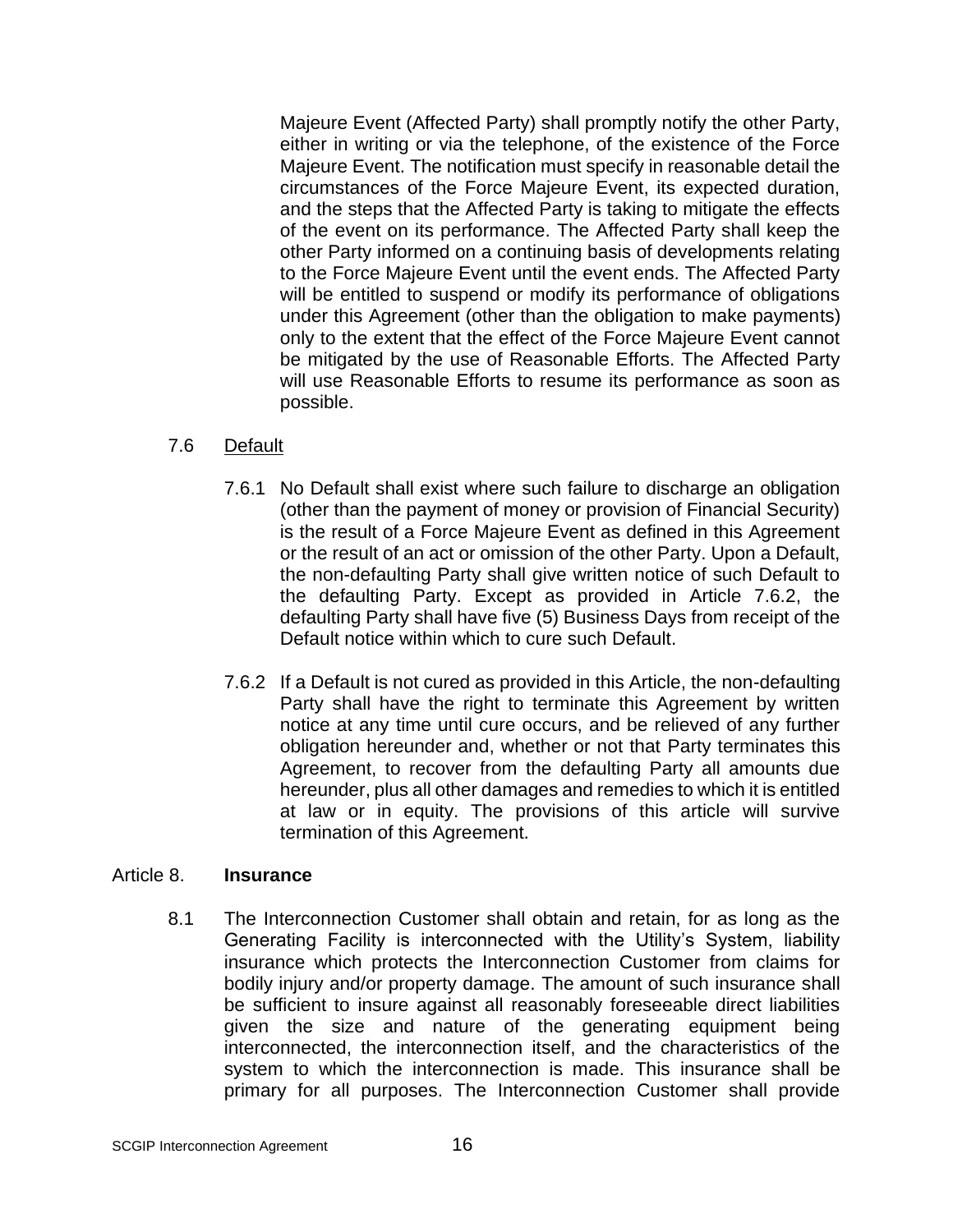certificates evidencing this coverage as required by the Utility. Such insurance shall be obtained from an insurance provider authorized to do business in South Carolina. The Utility reserves the right to refuse to establish or continue the interconnection of the Generating Facility with the Utility's System, if such insurance is not in effect.

- 8.1.1 For an Interconnection Customer that is a residential customer of the Utility proposing to interconnect a Generating Facility no larger than 250 kW, the required coverage shall be a standard homeowner's insurance policy with liability coverage in the amount of at least \$100,000 per occurrence.
- 8.1.2 For an Interconnection Customer that is a non-residential customer of the Utility proposing to interconnect a Generating Facility no larger than 250 kW, the required coverage shall be comprehensive general liability insurance with coverage in the amount of at least \$300,000 per occurrence.
- 8.1.3 For an Interconnection Customer that is a non-residential customer of the Utility proposing to interconnect a Generating Facility greater than 250 kW, the required coverage shall be comprehensive general liability insurance with coverage in the amount of at least \$1,000,000 per occurrence.
- 8.1.4 An Interconnection Customer of sufficient credit-worthiness may propose to provide this insurance via a self-insurance program if it has a self-insurance program established in accordance with commercially acceptable risk management practices, and such a proposal shall not be unreasonably rejected.
- 8.2 The Utility agrees to maintain general liability insurance or self-insurance consistent with the Utility's commercial practice. Such insurance or selfinsurance shall not exclude coverage for the Utility's liabilities undertaken pursuant to this Agreement.
- 8.3 The Parties further agree to notify each other whenever an accident or incident occurs resulting in any injuries or damages that are included within the scope of coverage of such insurance, whether or not such coverage is sought.

## Article 9. **Confidentiality**

9.1 Confidential Information shall mean any confidential and/or proprietary information provided by one Party to the other Party that is clearly marked or otherwise designated "Confidential." For purposes of this Agreement all design, operating specifications, and metering data provided by the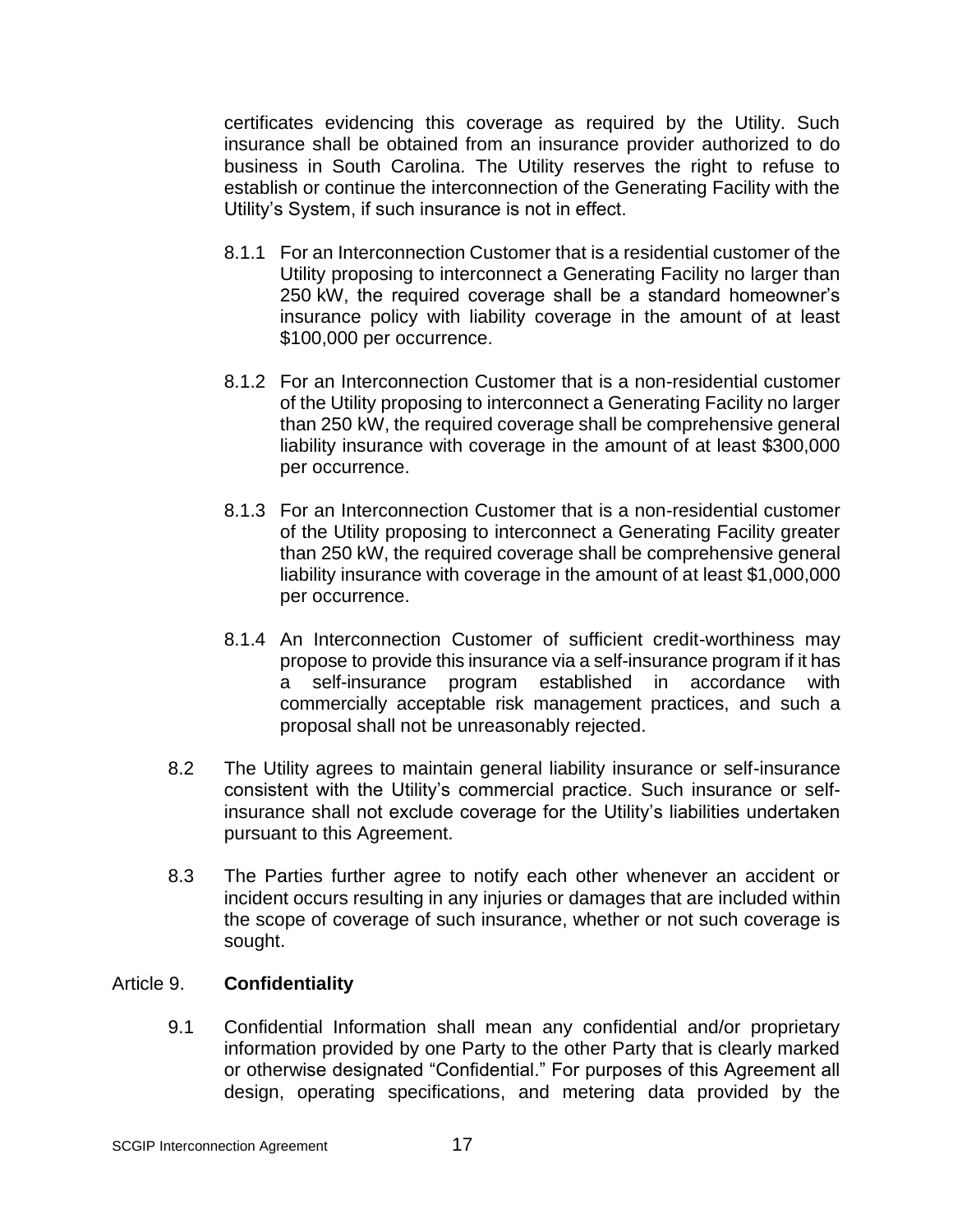Interconnection Customer shall be deemed Confidential Information regardless of whether it is clearly marked or otherwise designated as such.

- 9.2 Confidential Information does not include information previously in the public domain, required to be publicly submitted or divulged by Governmental Authorities (after notice to the other Party and after exhausting any opportunity to oppose such publication or release), or necessary to be divulged in an action to enforce this Agreement. Each Party receiving Confidential Information shall hold such information in confidence and shall not disclose it to any third party nor to the public without the prior written authorization from the Party providing that information, except to fulfill obligations under this Agreement, or to fulfill legal or regulatory requirements.
	- 9.2.1 Each Party shall employ at least the same standard of care to protect Confidential Information obtained from the other Party as it employs to protect its own Confidential Information.
	- 9.2.2 Each Party is entitled to equitable relief, by injunction or otherwise, to enforce its rights under this provision to prevent the release of Confidential Information without bond or proof of damages, and may seek other remedies available at law or in equity for breach of this provision.
	- 9.2.3 All information pertaining to a project will be provided to the new owner in the case of a change of control of the existing legal entity or a change of ownership to a new legal entity.
- 9.3 If information is requested by the Commission from one of the Parties that is otherwise required to be maintained in confidence pursuant to this Agreement, the Party shall provide the requested information to the Commission within the time provided for in the request for information. In providing the information to the Commission, the Party may request that the information be treated as confidential and non-public in accordance with South Carolina law and that the information be withheld from public disclosure.

#### Article 10. **Disputes**

- 10.1 The Parties agree to attempt to resolve all disputes arising out of the interconnection process according to the provisions of this Article.
- 10.2 In the event of a dispute, either Party shall provide the other Party with a written notice of dispute. Such notice shall describe in detail the nature of the dispute.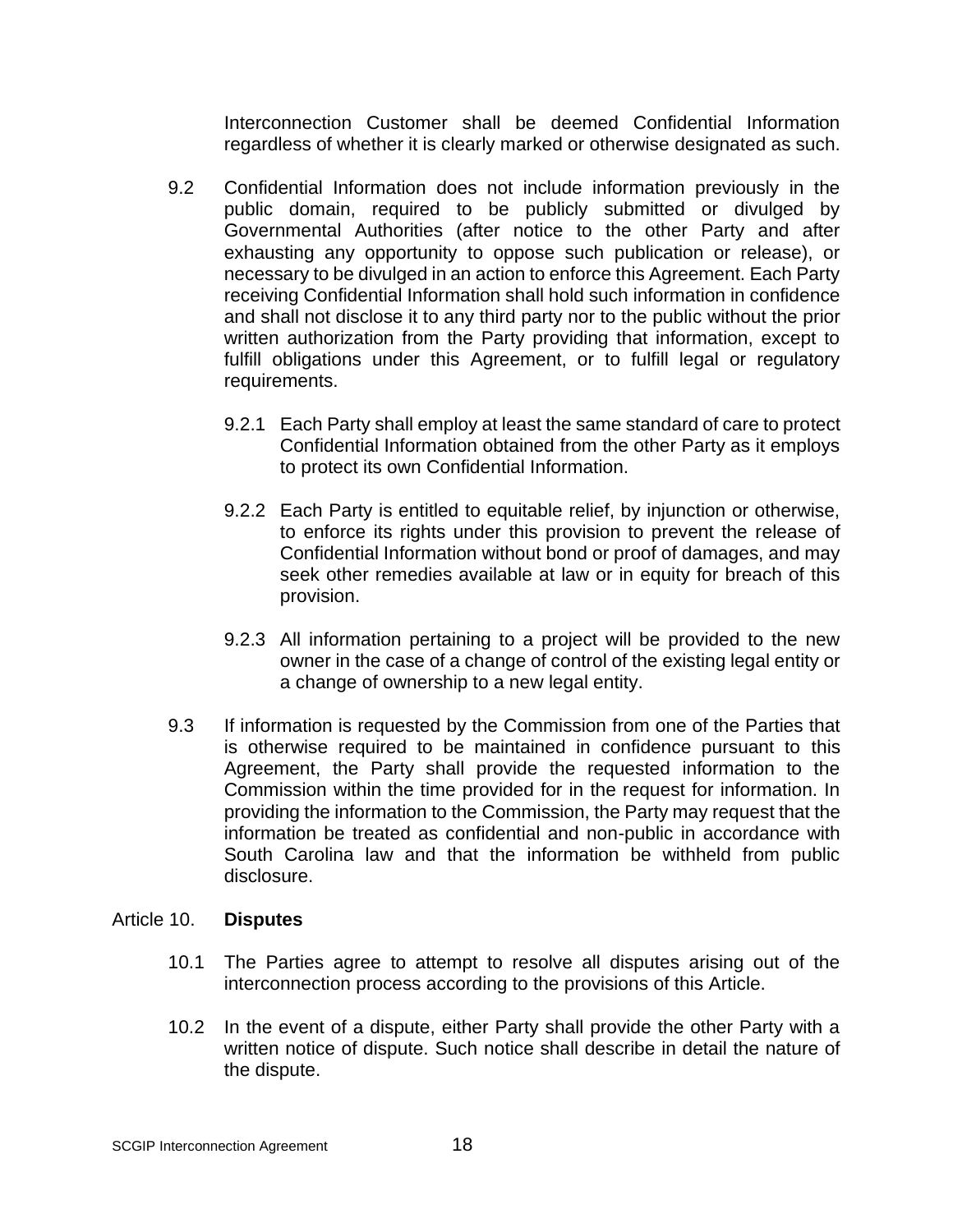- 10.3 If the dispute has not been resolved within 20 Business Days after receipt of the notice, either Party may contact the Office of Regulatory Staff for assistance in informally resolving the dispute. If the Parties are unable to informally resolve the dispute, either Party may then file a formal complaint with the Commission.
- 10.4 Each Party agrees to conduct all negotiations in good faith.

#### Article 11. **Taxes**

- 11.1 The Parties agree to follow all applicable tax laws and regulations, consistent with South Carolina and federal policy and revenue requirements.
- 11.2 Each Party shall cooperate with the other to maintain the other Party's tax status. Nothing in this Agreement is intended to adversely affect the Utility's tax exempt status with respect to the issuance of bonds including, but not limited to, local furnishing bonds.

#### Article 12. **Miscellaneous**

#### 12.1 Governing Law, Regulatory Authority, and Rules

The validity, interpretation and enforcement of this Agreement and each of its provisions shall be governed by the laws of the State of South Carolina, without regard to its conflicts of law principles. This Agreement is subject to all Applicable Laws and Regulations. Each Party expressly reserves the right to seek changes in, appeal, or otherwise contest any laws, orders, or regulations of a Governmental Authority.

#### 12.2 Amendment

The Parties may amend this Agreement by a written instrument duly executed by both Parties, or under Article 12.12 of this Agreement.

#### 12.3 No Third-Party Beneficiaries

This Agreement is not intended to and does not create rights, remedies, or benefits of any character whatsoever in favor of any persons, corporations, associations, or entities other than the Parties, and the obligations herein assumed are solely for the use and benefit of the Parties, their successors in interest and where permitted, their assigns.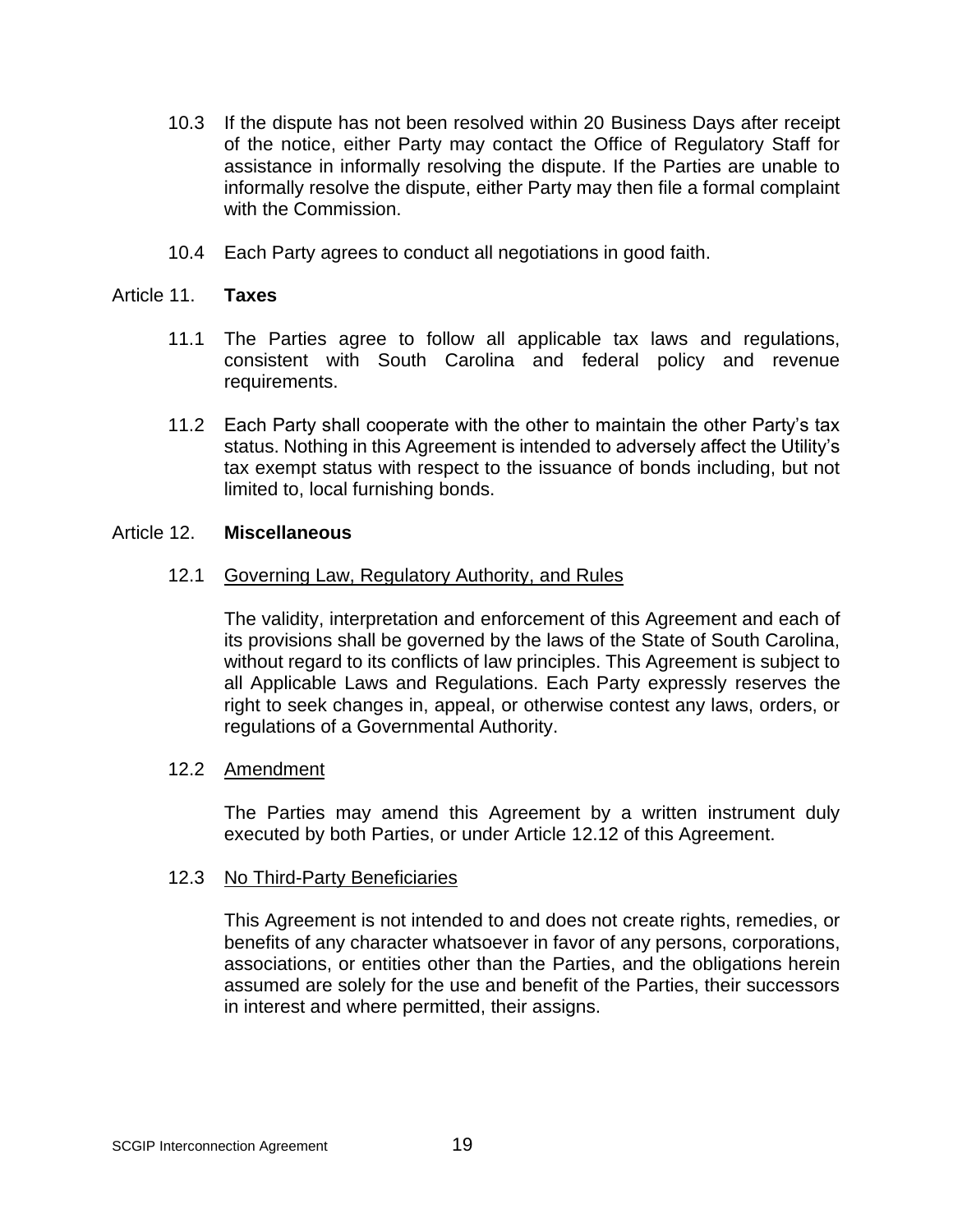# 12.4 Waiver

- 12.4.1 The failure of a Party to this Agreement to insist, on any occasion, upon strict performance of any provision of this Agreement will not be considered a waiver of any obligation, right, or duty of, or imposed upon, such Party.
- 12.4.2 Any waiver at any time by either Party of its rights with respect to this Agreement shall not be deemed a continuing waiver or a waiver with respect to any other failure to comply with any other obligation, right, duty of this Agreement. Termination or default of this Agreement for any reason by Interconnection Customer shall not constitute a waiver of the Interconnection Customer's legal rights to obtain an interconnection from the Utility. Any waiver of this Agreement shall, if requested, be provided in writing.

# 12.5 Entire Agreement

This Agreement, including all Appendices, constitutes the entire agreement between the Parties with reference to the subject matter hereof, and supersedes all prior and contemporaneous understandings or agreements, oral or written, between the Parties with respect to the subject matter of this Agreement. There are no other agreements, representations, warranties, or covenants which constitute any part of the consideration for, or any condition to, either Party's compliance with its obligations under this Agreement.

#### 12.6 Multiple Counterparts

This Agreement may be executed in two or more counterparts, each of which is deemed an original but all constitute one and the same instrument.

#### 12.7 No Partnership

This Agreement shall not be interpreted or construed to create an association, joint venture, agency relationship, or partnership between the Parties or to impose any partnership obligation or partnership liability upon either Party. Neither Party shall have any right, power or authority to enter into any agreement or undertaking for, or act on behalf of, or to act as or be an agent or representative of, or to otherwise bind, the other Party.

#### 12.8 Severability

If any provision or portion of this Agreement shall for any reason be held or adjudged to be invalid or illegal or unenforceable by any court of competent jurisdiction or other Governmental Authority, (1) such portion or provision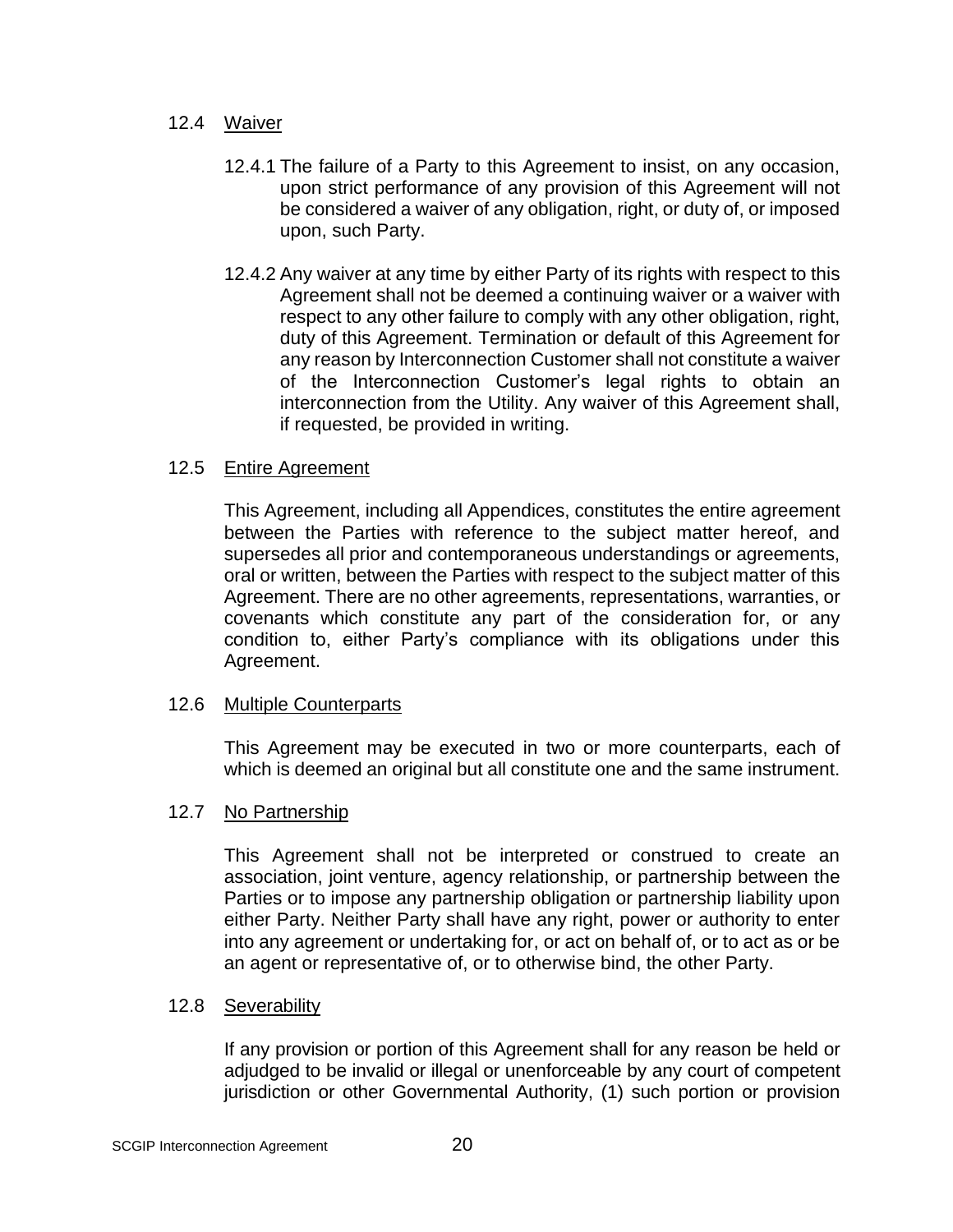shall be deemed separate and independent, (2) the Parties shall negotiate in good faith to restore insofar as practicable the benefits to each Party that were affected by such ruling, and (3) the remainder of this Agreement shall remain in full force and effect.

# 12.9 Security Arrangements

Infrastructure security of electric system equipment and operations and control hardware and software is essential to ensure day-to-day reliability and operational security. All Utilities are expected to meet basic standards for electric system infrastructure and operational security, including physical, operational, and cyber-security practices.

#### 12.10 Environmental Releases

Each Party shall notify the other Party, first orally and then in writing, of the release of any hazardous substances, any asbestos or lead abatement activities, or any type of remediation activities related to the Generating Facility or the Interconnection Facilities, each of which may reasonably be expected to affect the other Party. The notifying Party shall (1) provide the notice as soon as practicable, provided such Party makes a good faith effort to provide the notice no later than 24 hours after such Party becomes aware of the occurrence, and (2) promptly furnish to the other Party copies of any publicly available reports filed with any Governmental Authorities addressing such events.

# 12.11 Subcontractors

Nothing in this Agreement shall prevent a Party from utilizing the services of any subcontractor as it deems appropriate to perform its obligations under this Agreement; provided, however, that each Party shall require its subcontractors to comply with all applicable terms and conditions of this Agreement in providing such services and each Party shall remain primarily liable to the other Party for the performance of such subcontractor.

12.11.1 The creation of any subcontract relationship shall not relieve the hiring Party of any of its obligations under this Agreement. The hiring Party shall be fully responsible to the other Party for the acts or omissions of any subcontractor the hiring Party hires as if no subcontract had been made; provided, however, that in no event shall the Utility be liable for the actions or inactions of the Interconnection Customer or its subcontractors with respect to obligations of the Interconnection Customer under this Agreement. Any applicable obligation imposed by this Agreement upon the hiring Party shall be equally binding upon, and shall be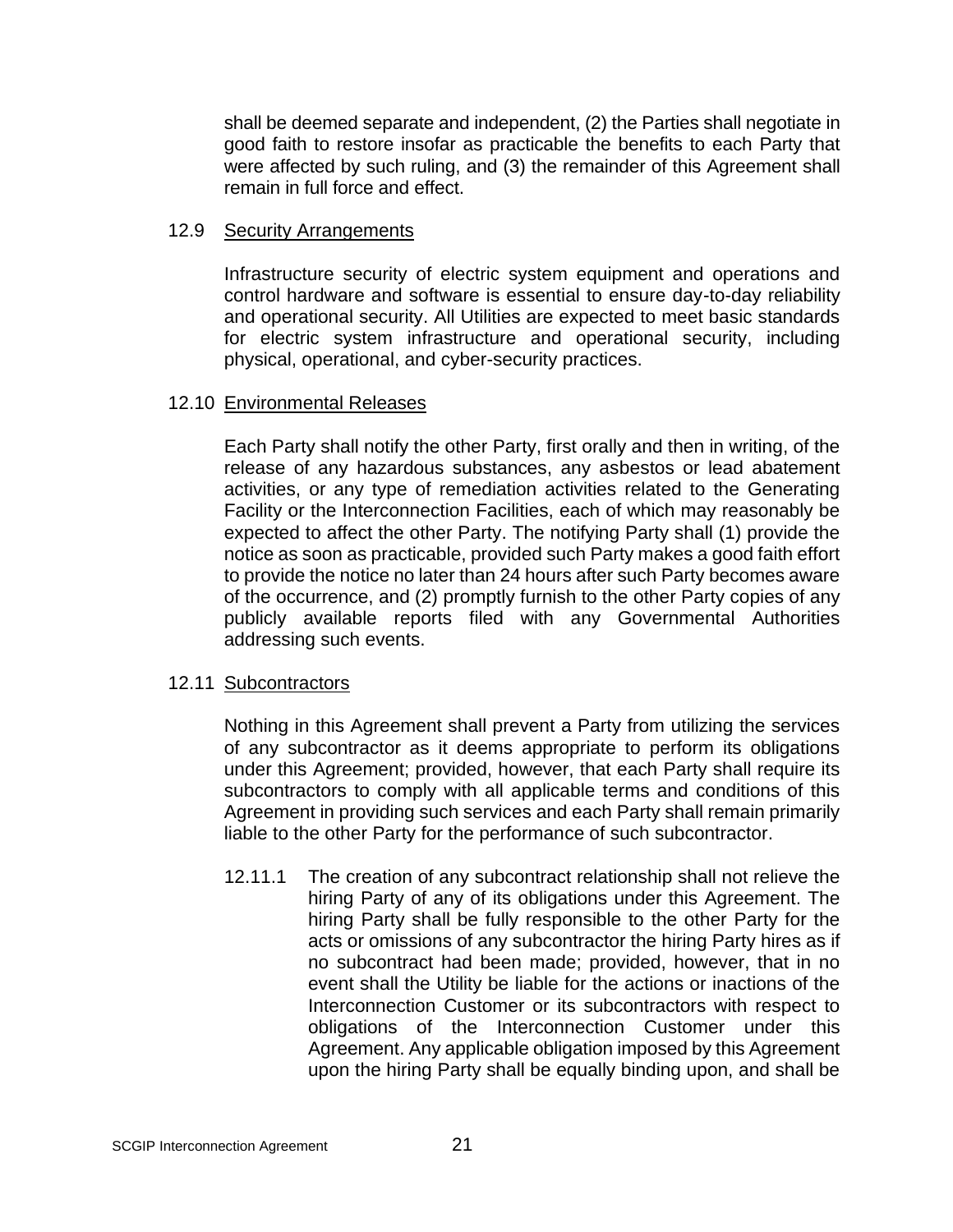construed as having application to, any subcontractor of such Party.

12.11.2 The obligations under this article will not be limited in any way by any limitation of subcontractor's insurance.

# 12.12 Reservation of Rights

The Utility shall have the right to make a unilateral filing with the Commission to modify this Agreement with respect to any rates, terms and conditions, charges, or classifications of service, and the Interconnection Customer shall have the right to make a unilateral filing with the Commission to modify this Agreement; provided that each Party shall have the right to protest any such filing by the other Party and to participate fully in any proceeding before the Commission in which such modifications may be considered. Nothing in this Agreement shall limit the rights of the Parties except to the extent that the Parties otherwise agree as provided herein.

#### Article 13. **Notices**

#### 13.1 General

Unless otherwise provided in this Agreement, any written notice, demand, or request required or authorized in connection with this Agreement (Notice) shall be deemed properly given if delivered in person, delivered by recognized national courier service, sent by first class mail, postage prepaid, or sent electronically to the person specified below:

If to the Interconnection Customer: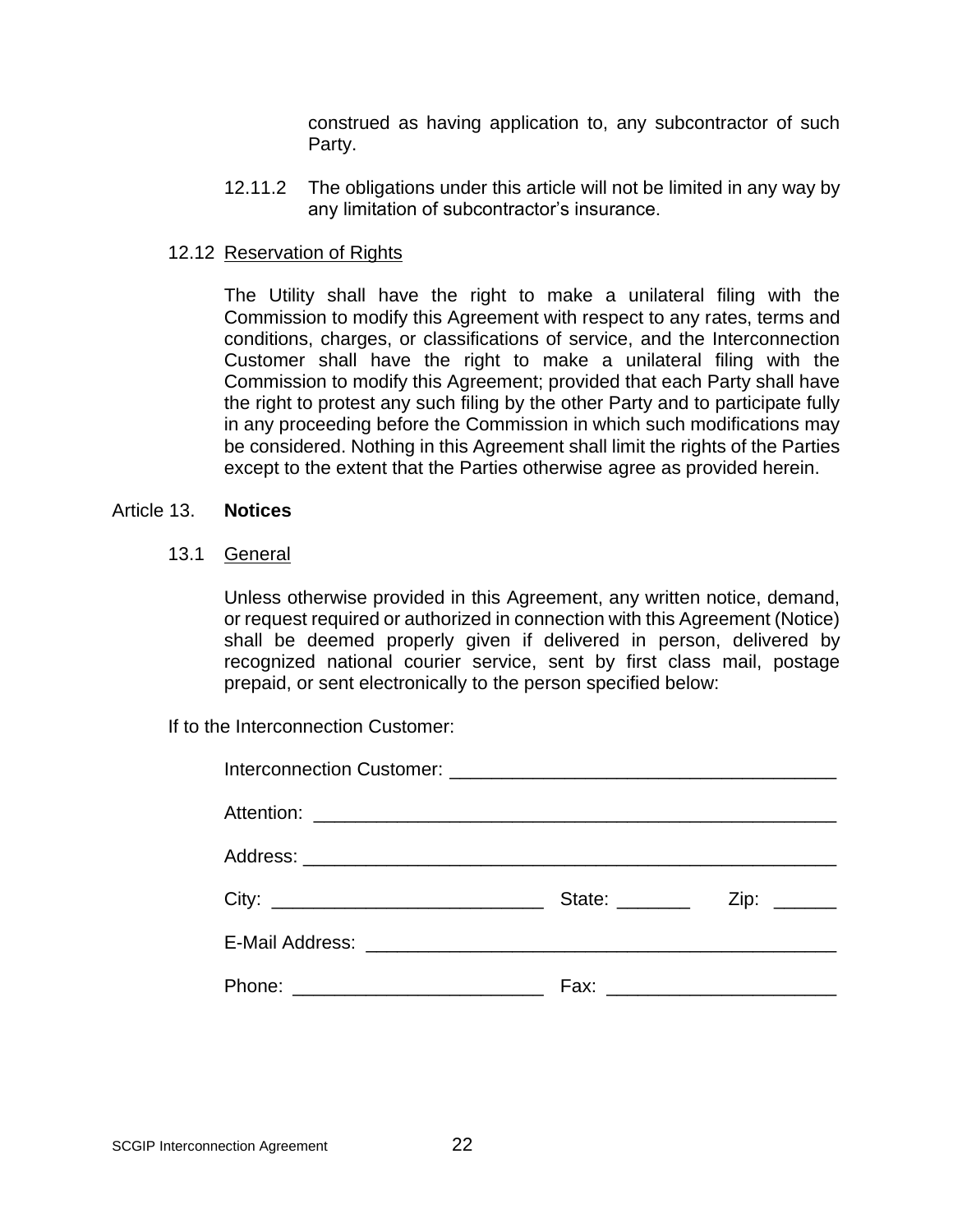If to the Utility:

|                                     | 13.2 Billing and Payment                                                                                                            |                         |  |
|-------------------------------------|-------------------------------------------------------------------------------------------------------------------------------------|-------------------------|--|
|                                     | Billings and payments shall be sent to the addresses set out below:                                                                 |                         |  |
| If to the Interconnection Customer: |                                                                                                                                     |                         |  |
|                                     |                                                                                                                                     |                         |  |
|                                     |                                                                                                                                     |                         |  |
|                                     |                                                                                                                                     |                         |  |
|                                     |                                                                                                                                     |                         |  |
|                                     |                                                                                                                                     |                         |  |
| If to the Utility:                  |                                                                                                                                     |                         |  |
|                                     |                                                                                                                                     |                         |  |
|                                     | Attention:<br><u> 1989 - Johann Harry Harry Harry Harry Harry Harry Harry Harry Harry Harry Harry Harry Harry Harry Harry Harry</u> |                         |  |
|                                     |                                                                                                                                     |                         |  |
|                                     |                                                                                                                                     | State: <u>Zip:</u> Zip: |  |
|                                     |                                                                                                                                     |                         |  |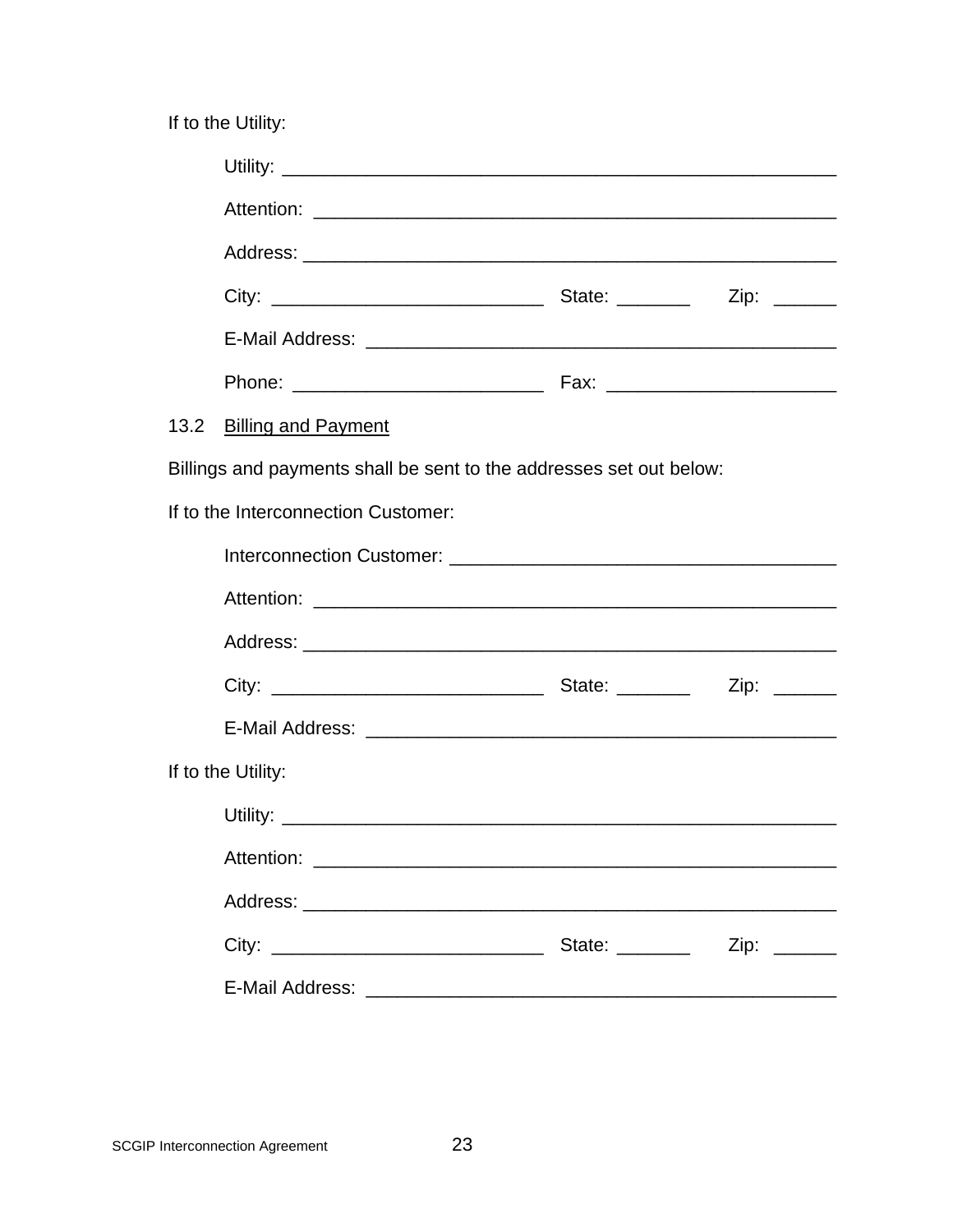# 13.3 Alternative Forms of Notice

Any notice or request required or permitted to be given by either Party to the other and not required by this Agreement to be given in writing may be so given by telephone, facsimile or e-mail to the telephone numbers and email addresses set out below:

If to the Interconnection Customer:

| If to the Utility: |  |
|--------------------|--|
|                    |  |
|                    |  |
|                    |  |
|                    |  |
|                    |  |
|                    |  |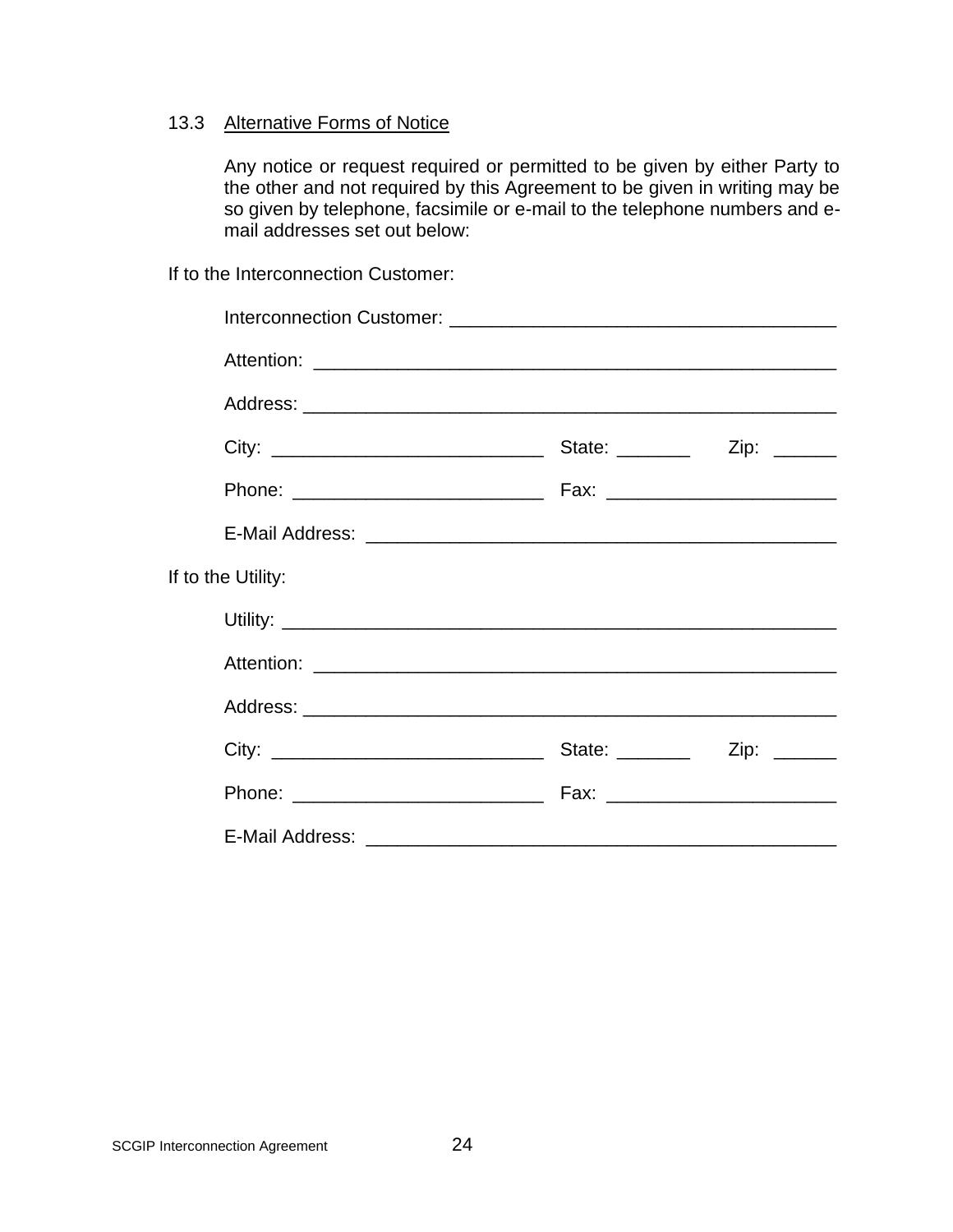#### 13.4 Designated Operating Representative

The Parties may also designate operating representatives to conduct the communications which may be necessary or convenient for the administration of this Agreement. This person will also serve as the point of contact with respect to operations and maintenance of the Party's facilities.

Interconnection Customer's Operating Representative:

| Utility's Operating Representative: |  |
|-------------------------------------|--|
|                                     |  |
|                                     |  |
|                                     |  |
|                                     |  |
|                                     |  |
|                                     |  |
|                                     |  |

# 13.5 Changes to the Notice Information

Either Party may change this information by giving five Business Days written notice prior to the effective date of the change.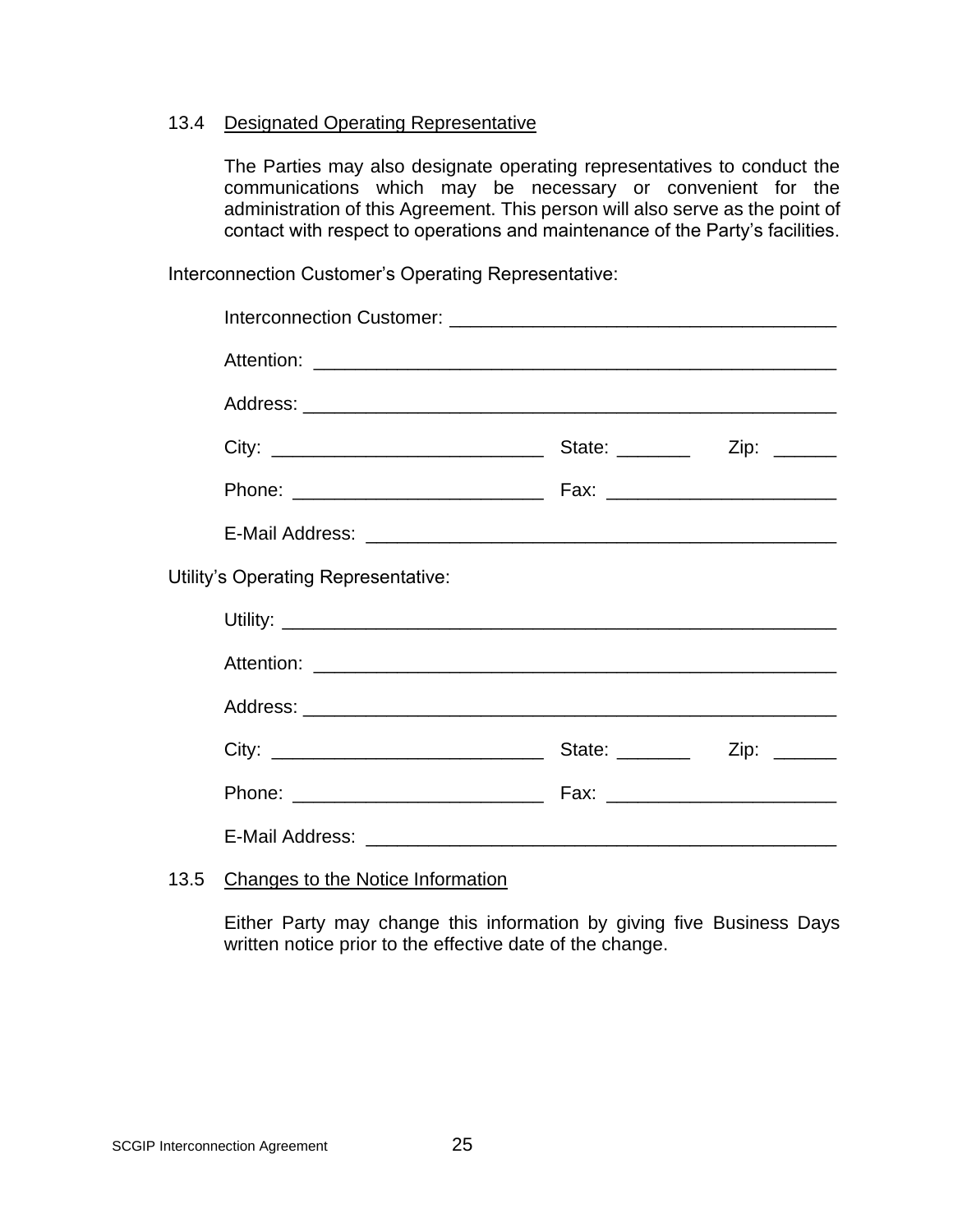**IN WITNESS WHEREOF**, the Parties have caused this Agreement to be executed by their respective duly authorized representatives.

| For the Utility                  |
|----------------------------------|
|                                  |
|                                  |
|                                  |
| Date: ________________________   |
| For the Interconnection Customer |
|                                  |
|                                  |
|                                  |
|                                  |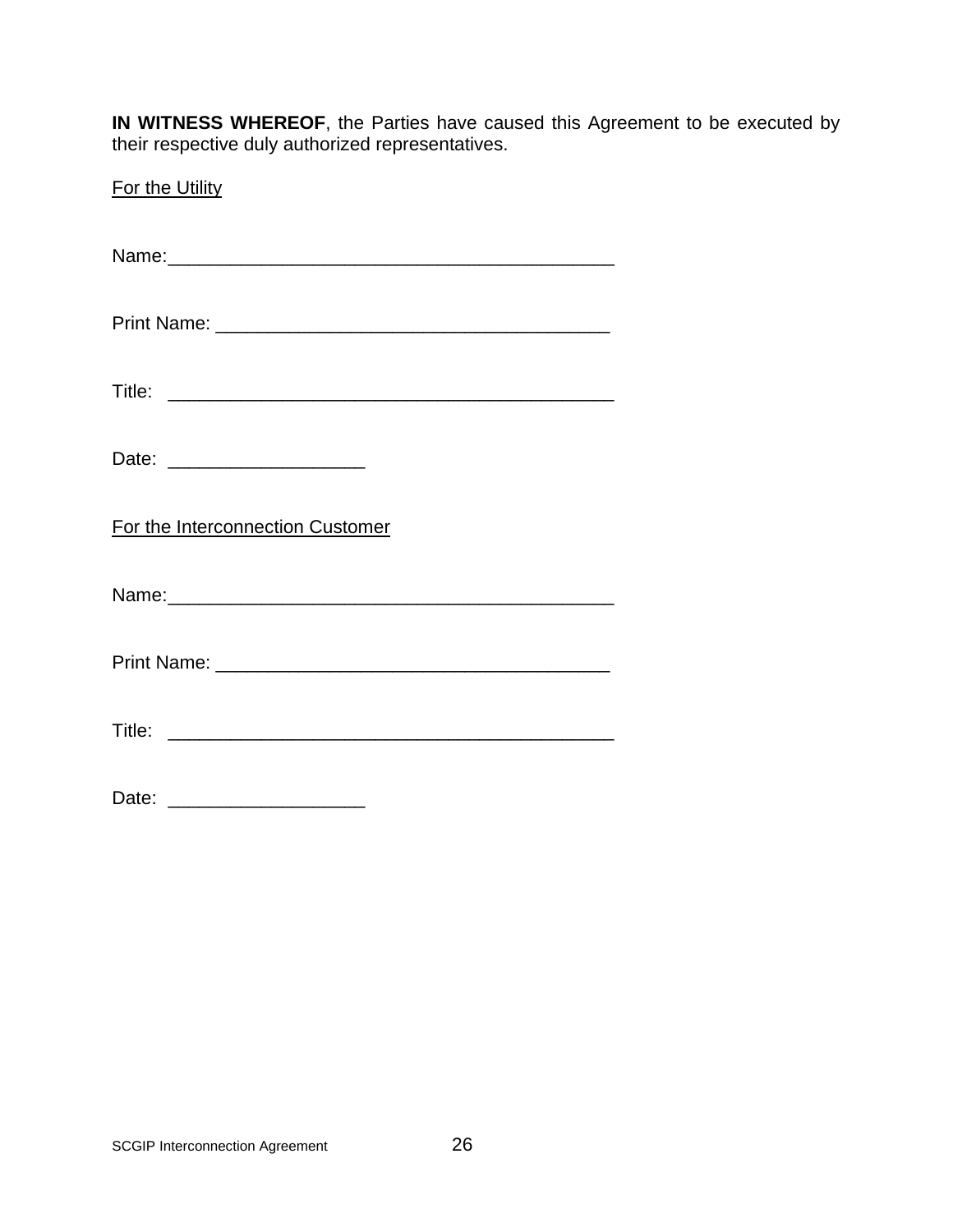# **Glossary of Terms**

See Glossary of Terms, Attachment 1 to the South Carolina Generator Interconnection Procedures.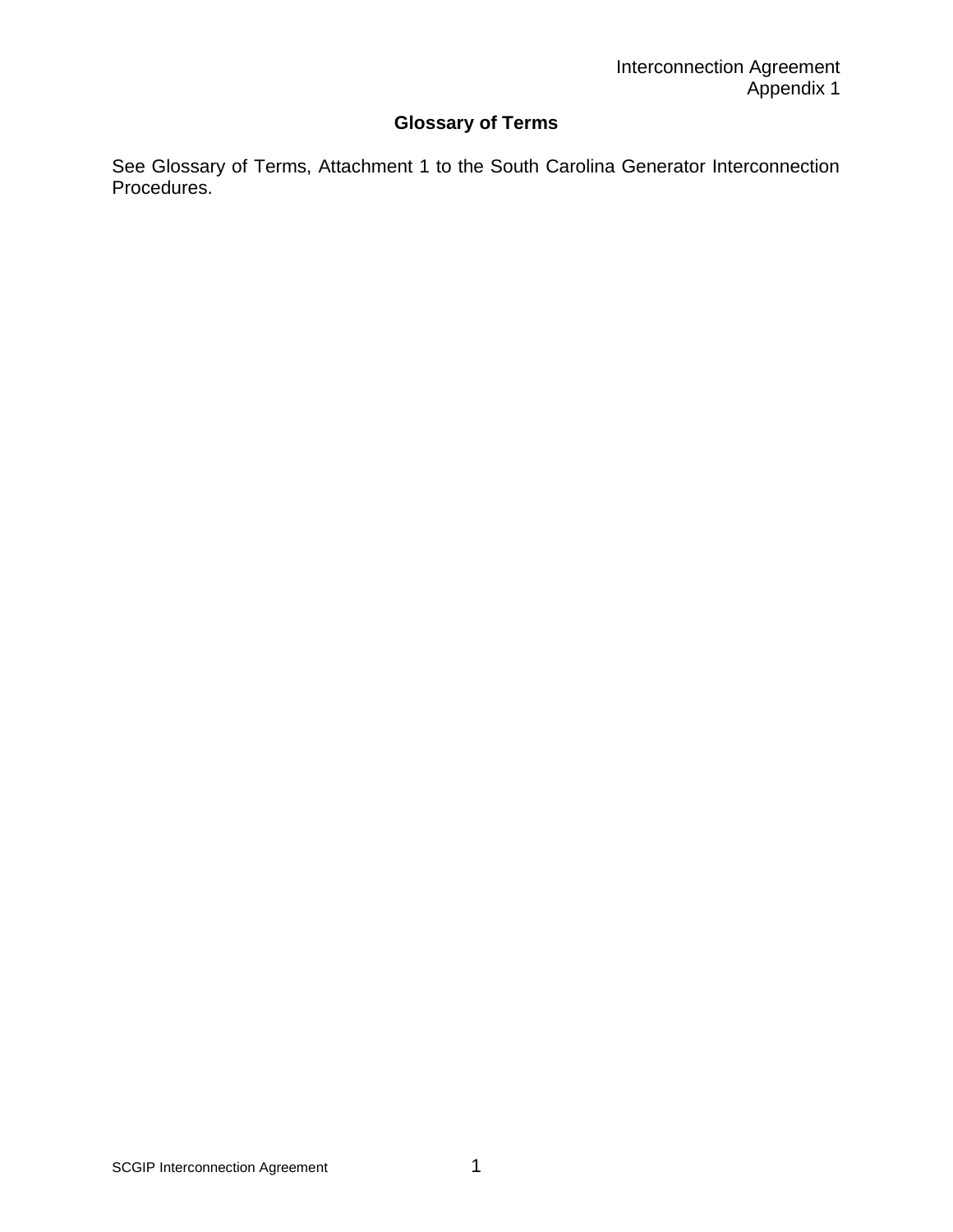#### **Description and Costs of the Generating Facility, Interconnection Facilities, and Metering Equipment**

Equipment, including the Generating Facility, Interconnection Facilities, and metering equipment shall be itemized and identified as being owned by the Interconnection Customer, or the Utility. The Utility will provide a best estimate itemized cost, including overheads, of its Interconnection Facilities and metering equipment, and a best estimate itemized cost of the annual operation and maintenance expenses associated with its Interconnection Facilities and metering equipment.

Charges for the Interconnection Facilities will begin on the In-Service Date specified in the Milestones in Appendix 4, regardless of whether the Generating Facility is interconnected or generating. If required, the Letter of Credit may be drawn upon to pay for the Interconnection Facilities charges.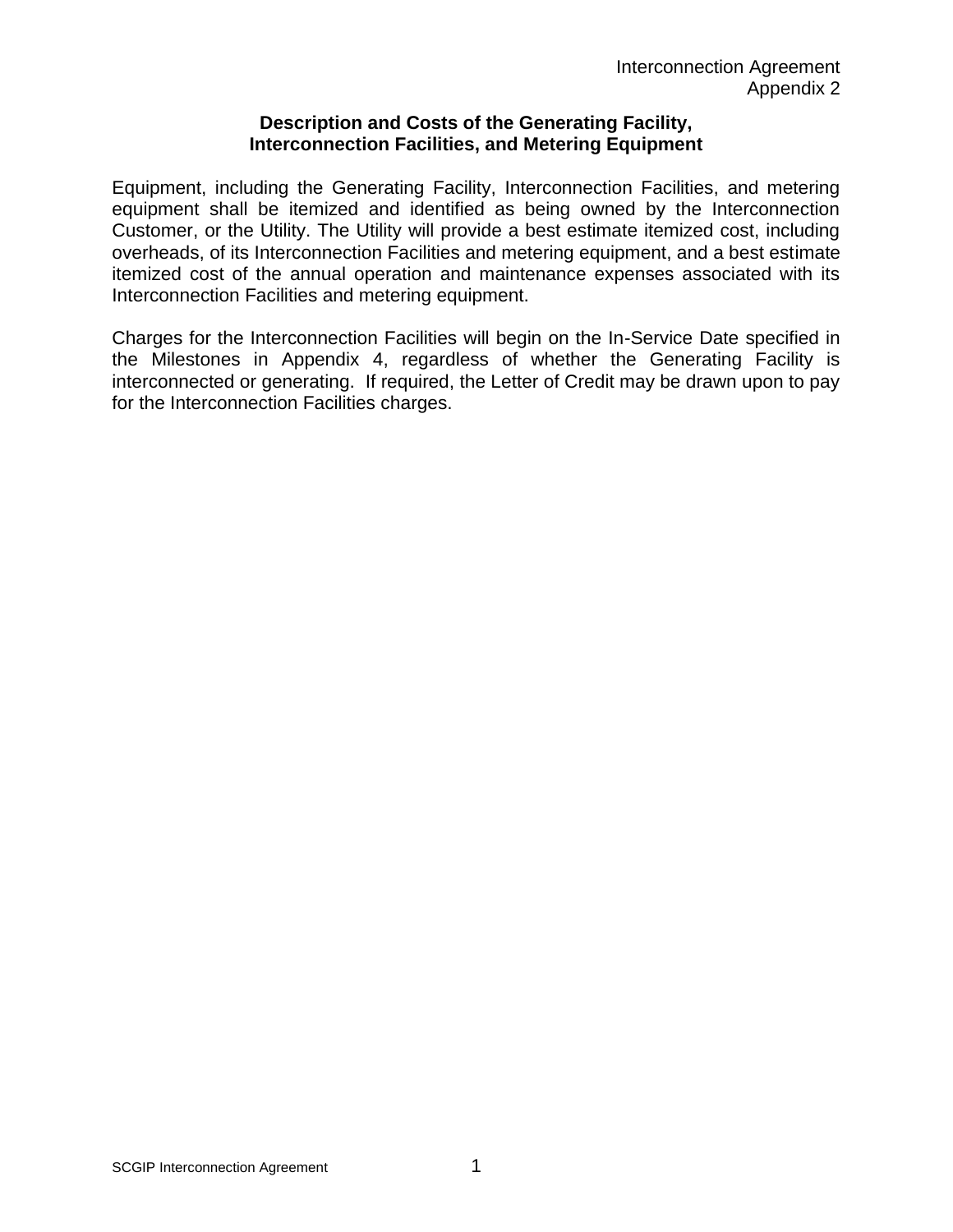# **One-line Diagram Depicting the Generating Facility, Interconnection Facilities, Metering Equipment, and Upgrades**

This agreement will incorporate by reference the one-line diagram submitted by the Customer on \_\_\_\_\_\_\_\_\_\_\_\_\_\_\_\_\_\_\_\_\_\_\_\_\_ , dated \_\_\_\_\_\_\_\_\_\_\_\_\_\_\_\_\_\_\_, with file name "\_\_\_\_\_\_\_\_\_\_\_\_\_\_\_\_\_\_\_\_\_\_\_\_\_\_\_\_\_\_\_\_\_" as part of the Interconnection Request, or as subsequently updated and provided to the Company.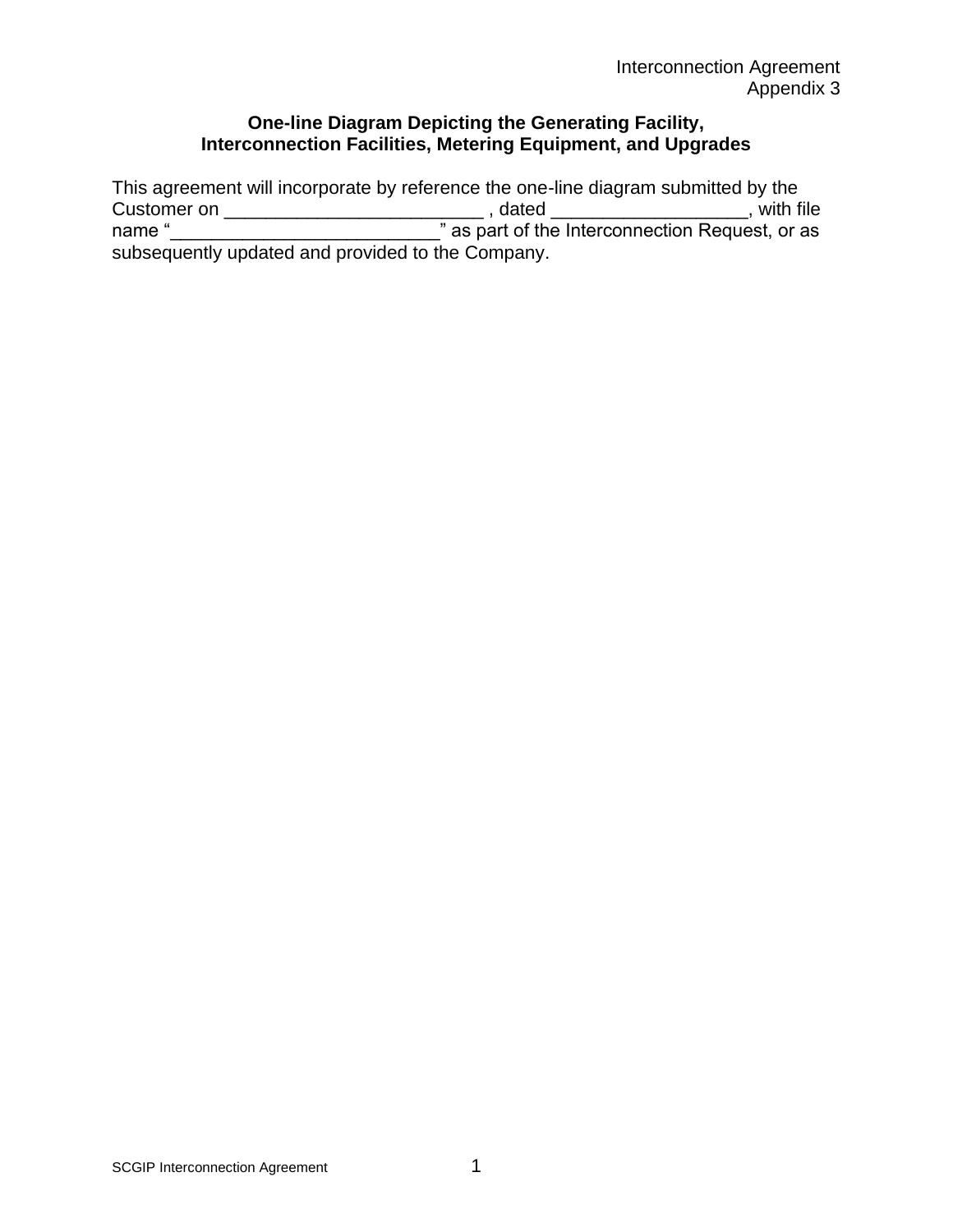#### **Milestones**

Requested Upgrade In-Service Date: \_\_\_\_\_\_\_\_\_\_\_\_\_\_\_\_\_\_\_\_\_\_

Requested Interconnection Facilities In-Service Date \_\_\_\_\_\_\_\_\_\_\_\_\_\_\_\_\_\_\_\_\_\_\_\_\_\_\_

Critical milestones and responsibility as agreed to by the Parties:

The build-out schedule does not include contingencies for deployment of Utility personnel to assist in outage restoration efforts on the Utility's system or the systems of other utilities with whom the Utility has a mutual assistance agreement. Consequently, the Requested In-Service Date may be delayed to the extent outage restoration work interrupts the design, procurement and construction of the requested facilities.

|      | Milestone     | <b>Completion Date</b> | <b>Responsible Party</b> |
|------|---------------|------------------------|--------------------------|
| (1)  |               |                        |                          |
| (2)  |               |                        |                          |
| (4)  |               |                        |                          |
| (5)  |               |                        |                          |
| (6)  |               |                        |                          |
| (7)  |               |                        |                          |
| (8)  |               |                        |                          |
| (9)  |               |                        |                          |
| (10) |               |                        |                          |
|      | Agreed to by: |                        |                          |

|                    | Date<br><u> 1980 - Andrea State Barnett, amerikansk politik (</u> |
|--------------------|-------------------------------------------------------------------|
|                    |                                                                   |
|                    | Date<br><u> 1980 - John Barn Barn, amerikansk politiker</u>       |
| <b>Print Name:</b> |                                                                   |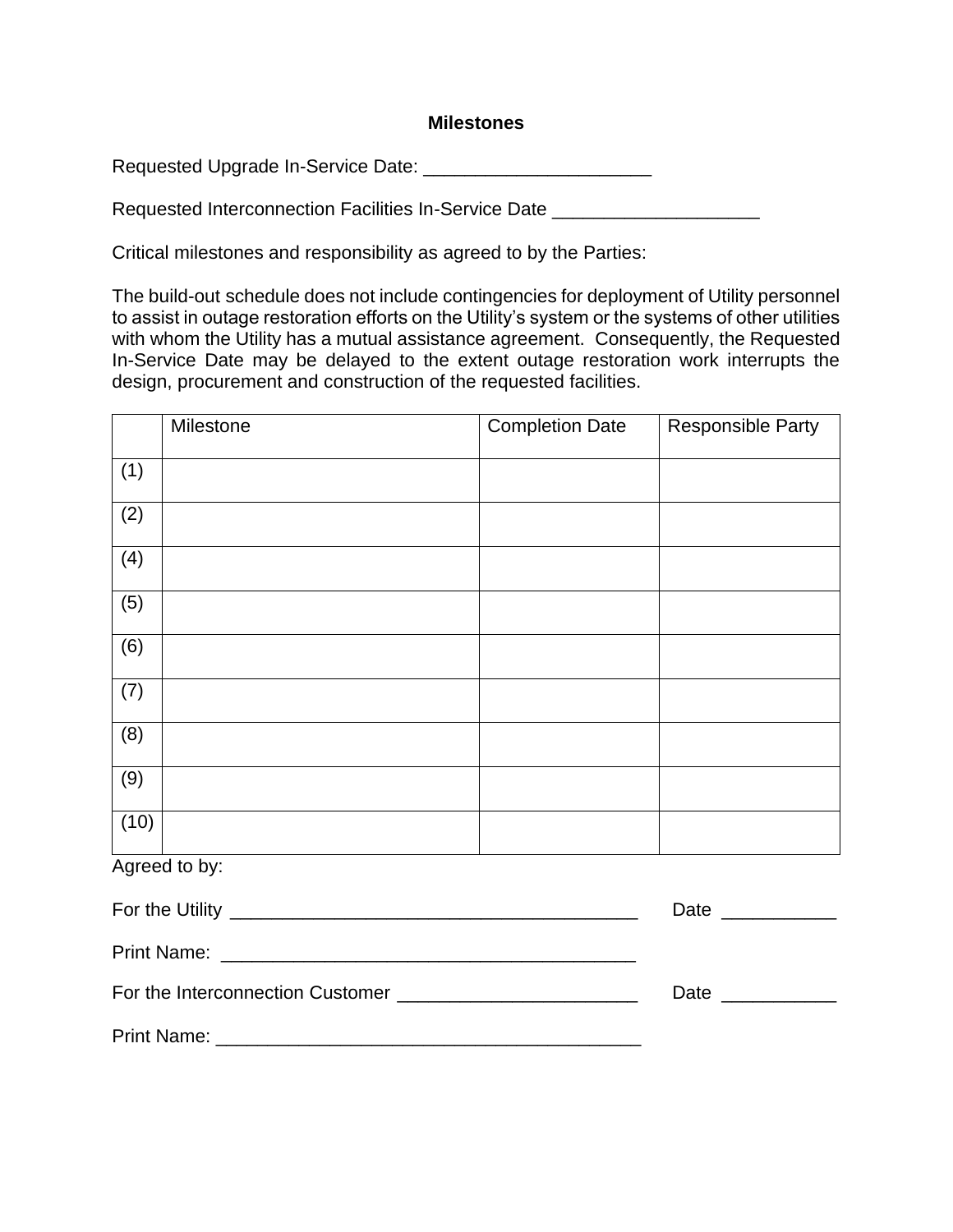# **Additional Operating Requirements for the Utility's System and Affected Systems Needed to Support the Interconnection Customer's Needs**

The Utility shall also provide requirements that must be met by the Interconnection Customer prior to initiating parallel operation with the Utility's System. The Interconnection Customer shall maintain compliance with all applicable Operating Requirements during parallel operation with the Utility's System.